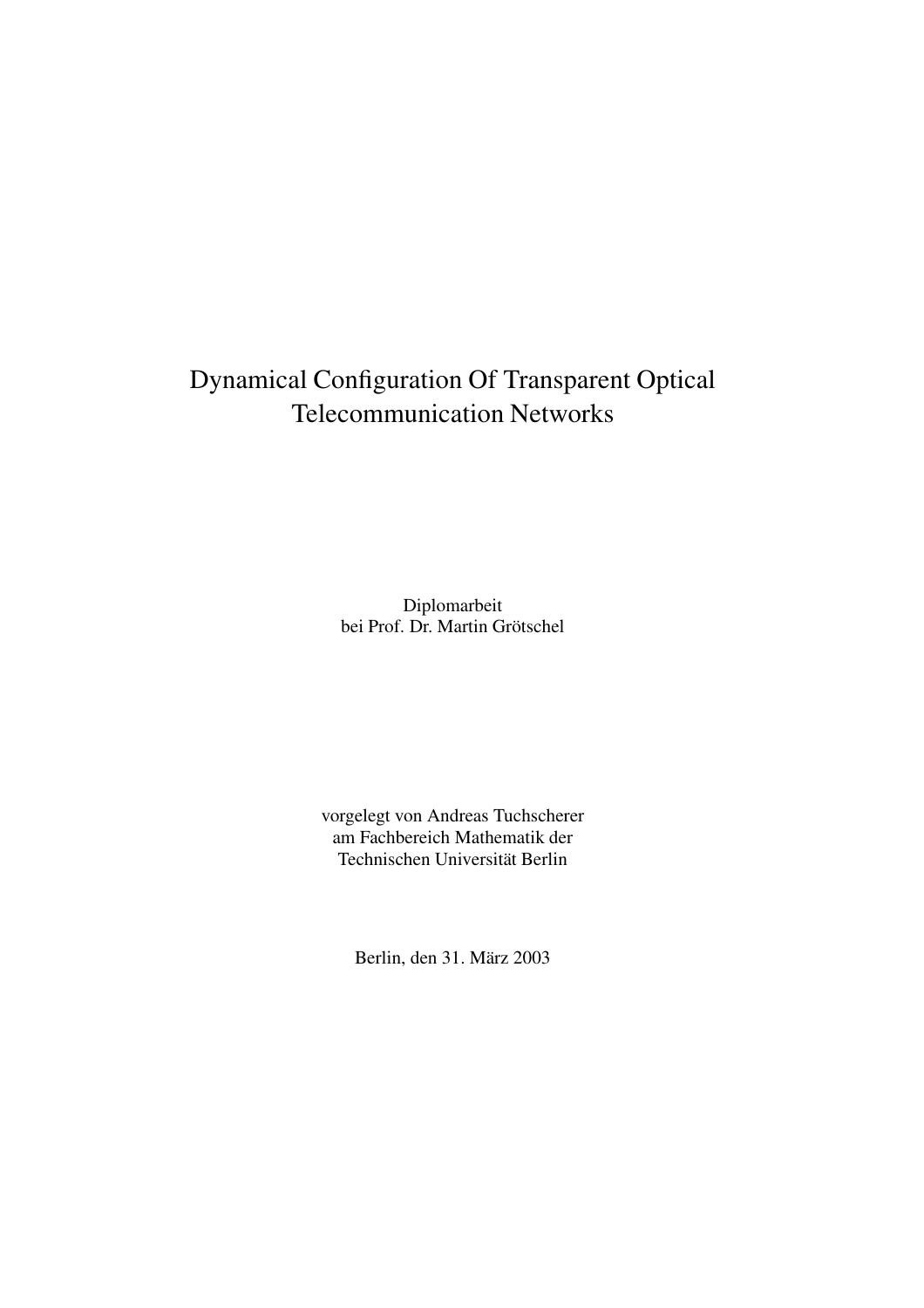# **Acknowledgements**

The research presented in this thesis is motivated by a joint project of T-Systems Nova GmbH Technologiezentrum and the Konrad-Zuse-Zentrum für Informationstechnik Berlin, financed by Deutsches Forschungsnetz e.V.

Working on this project was very instructive for me. The cooperation with Jörg Rambau, Diana Poensgen and Sven O. Krumke was very pleasant. I wish to thank them for their support as well as Monika Jäger and Ralf Hülsermann from T-Systems Nova, who informed us about the technical background.

Relating to this thesis I especially thank Jörg Rambau, Diana Poensgen and Sven O. Krumke for reading the preliminary versions, their professional advice, their helpful suggestions and their encouragement.

Berlin, den 31.März 2003 Andreas Tuchscherer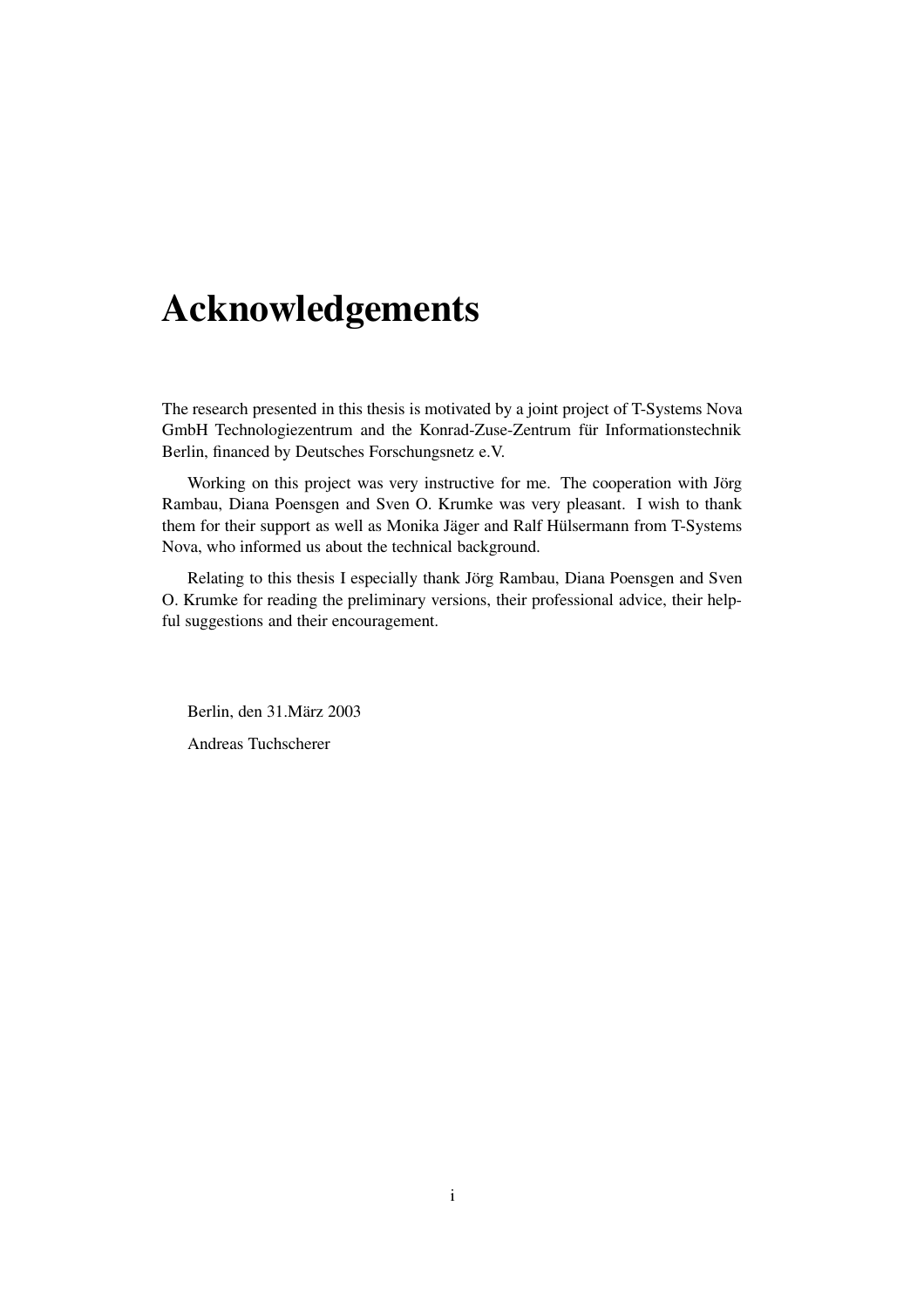# **Contents**

| $\mathbf{1}$   |                                                                     | <b>Introduction</b>                              |                                                                   | $\mathbf{1}$   |
|----------------|---------------------------------------------------------------------|--------------------------------------------------|-------------------------------------------------------------------|----------------|
|                | 1.1                                                                 |                                                  | Technology of Optical Telecommunication Networks                  | $\mathbf{1}$   |
|                |                                                                     | 1.1.1                                            | Optical Fibers                                                    | $\overline{2}$ |
|                |                                                                     | 1.1.2                                            |                                                                   | $\overline{4}$ |
|                |                                                                     | 1.1.3                                            | Wavelength Conversion $\ldots \ldots \ldots \ldots \ldots \ldots$ | 6              |
|                | 1.2                                                                 | Management of Optical Telecommunication Networks |                                                                   | $\overline{7}$ |
|                |                                                                     | 1.2.1                                            |                                                                   | 8              |
|                |                                                                     | 1.2.2                                            |                                                                   | 9              |
|                |                                                                     | 1.2.3                                            |                                                                   | 9              |
|                |                                                                     | 1.2.4                                            | Distributed Algorithms vs. Centralized Algorithms                 | 11             |
|                | 1.3                                                                 |                                                  |                                                                   |                |
|                | 1.4                                                                 |                                                  |                                                                   | 13             |
| $\overline{2}$ |                                                                     |                                                  | <b>Modeling of Dynamic Call Admission in Optical Networks</b>     | 14             |
|                | 2.1                                                                 |                                                  | Online Optimization and Competitive Analysis                      | 14             |
|                | 2.2                                                                 |                                                  | 17                                                                |                |
|                | 2.3<br>Problem Definition: Dynamic Multiclass Call Admission (DMCA) |                                                  |                                                                   |                |
|                |                                                                     | 2.3.1                                            |                                                                   | 20             |
|                |                                                                     | 2.3.2                                            | Restriction: Dynamic Singleclass Call Admission (DSCA)            | 21             |
|                |                                                                     | 2.3.3                                            |                                                                   | 21             |
|                |                                                                     | 2.3.4                                            | Motivation for the Use of a Simulation Based Evaluation           | 24             |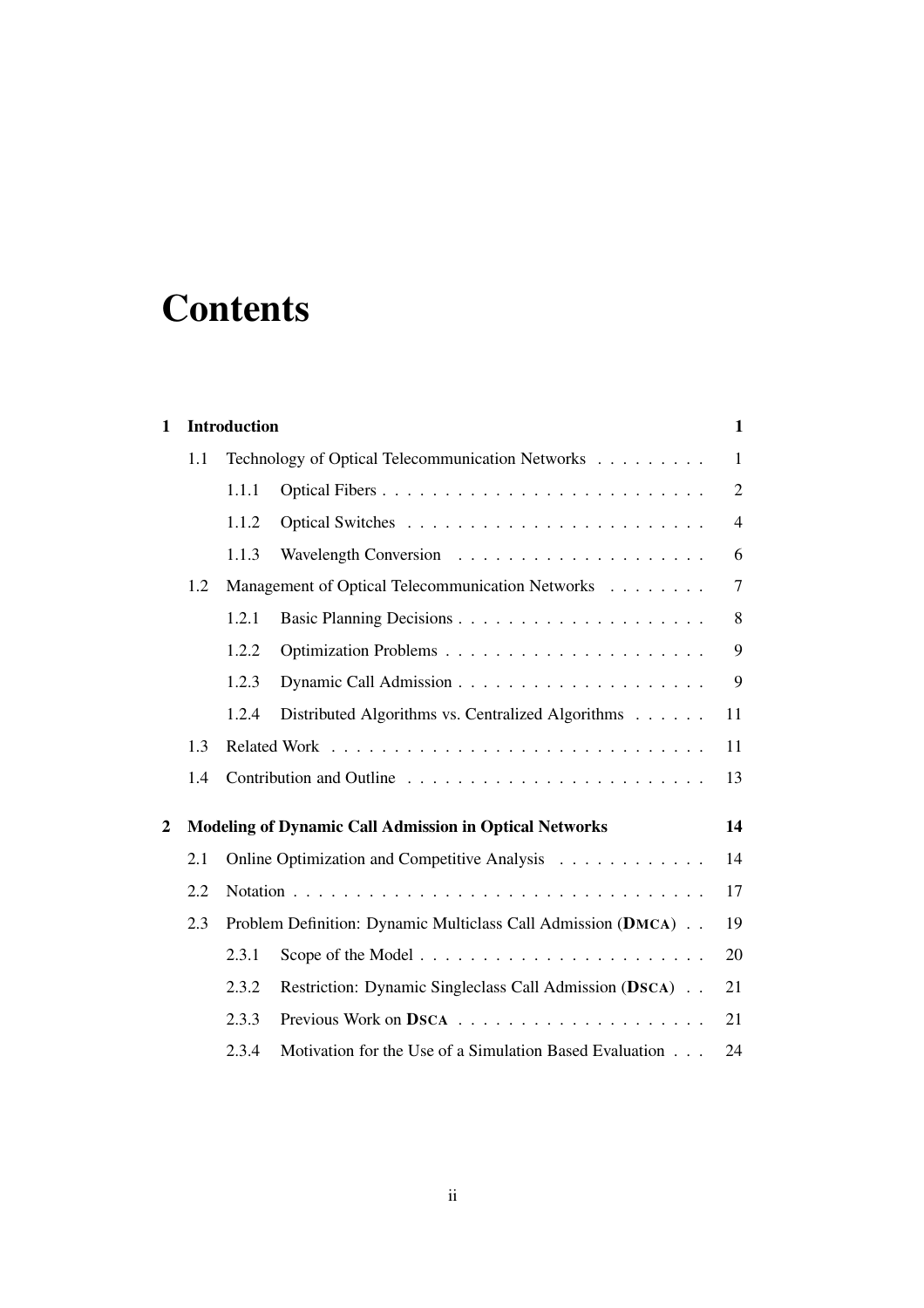| 3 |                             |                                | <b>Online Algorithms for DSCA</b>                  | 25 |  |
|---|-----------------------------|--------------------------------|----------------------------------------------------|----|--|
|   | 3.1                         |                                |                                                    | 26 |  |
|   |                             | 3.1.1                          |                                                    | 27 |  |
|   |                             | 3.1.2                          |                                                    | 29 |  |
|   |                             | 3.1.3                          | Analysis of Greedy-Type Algorithms                 | 30 |  |
|   | 3.2                         |                                |                                                    | 33 |  |
|   |                             | 3.2.1                          |                                                    | 33 |  |
|   |                             | 3.2.2                          |                                                    | 34 |  |
|   |                             | 3.2.3                          |                                                    | 44 |  |
|   |                             | 3.2.4                          |                                                    | 51 |  |
|   |                             | 3.2.5                          | Reduction to <i>k</i> Shortest Lightpaths Routings | 55 |  |
| 4 |                             |                                | An Algorithm for Finding the $k$ Shortest Paths    | 56 |  |
|   | 4.1                         |                                |                                                    | 56 |  |
|   | 4.2                         |                                |                                                    | 57 |  |
|   | 4.3                         |                                |                                                    | 59 |  |
|   | 4.4                         |                                |                                                    | 62 |  |
|   | 4.5                         |                                |                                                    | 66 |  |
| 5 | <b>Experimental Results</b> |                                |                                                    | 68 |  |
|   | 5.1                         |                                |                                                    | 68 |  |
|   | 5.2                         |                                |                                                    | 70 |  |
|   | 5.3                         |                                |                                                    | 71 |  |
|   | 5.4                         |                                |                                                    | 72 |  |
|   |                             | 5.4.1                          |                                                    | 72 |  |
|   |                             | 5.4.2                          |                                                    | 75 |  |
|   |                             | 5.4.3                          | Versions of SFR                                    | 80 |  |
|   |                             | 5.4.4                          |                                                    | 80 |  |
| 6 |                             |                                | <b>Conclusions and Outlook</b>                     | 86 |  |
| A |                             | <b>Table of Notations</b>      |                                                    | 88 |  |
| В |                             | <b>Basic Definitions</b><br>89 |                                                    |    |  |

iii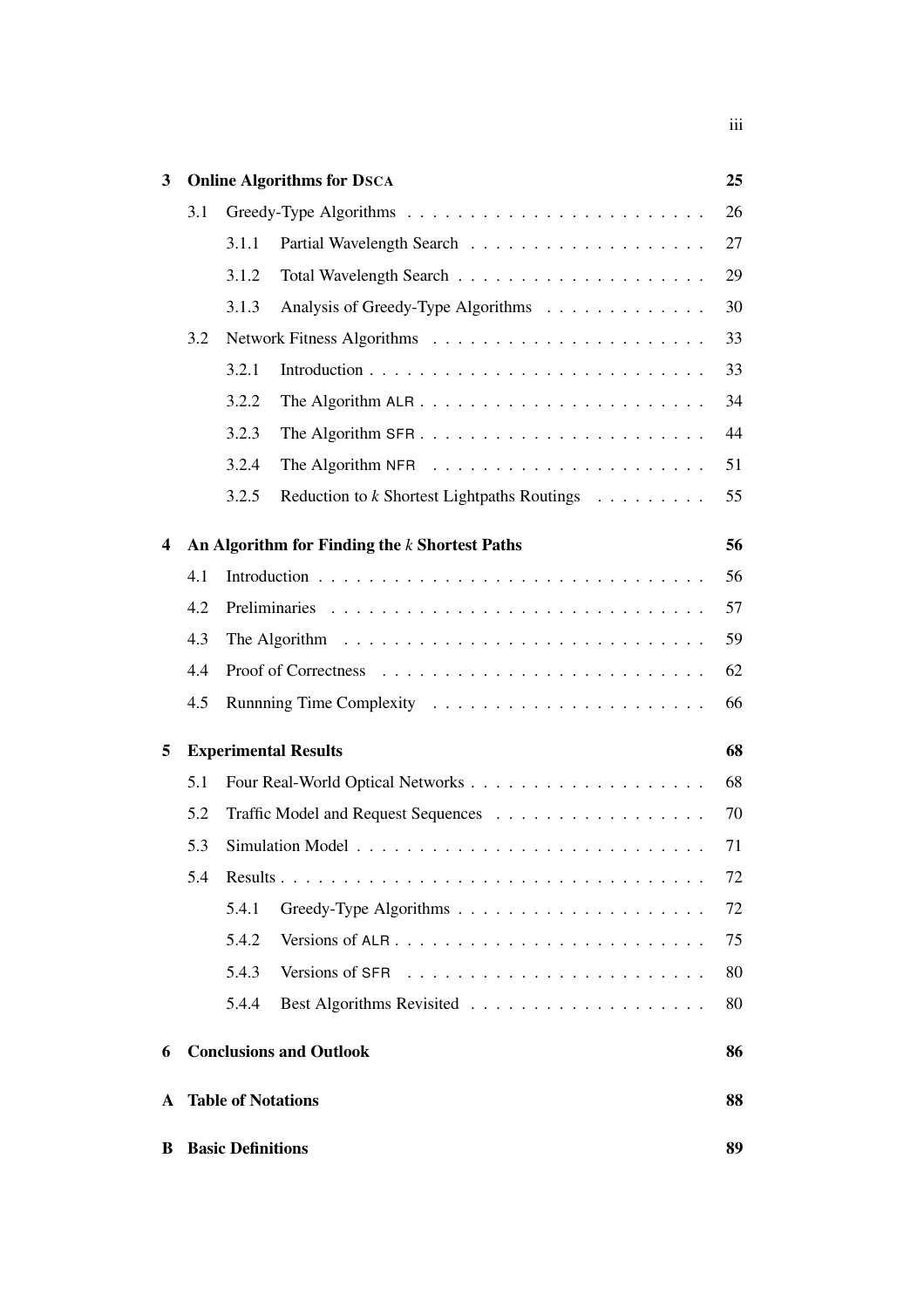|                                   | ٠<br>1V |
|-----------------------------------|---------|
| <b>C</b> Deutsche Zusammenfassung | 90      |
| <b>List of Algorithms</b>         | 92      |
| <b>Bibliography</b>               | 96      |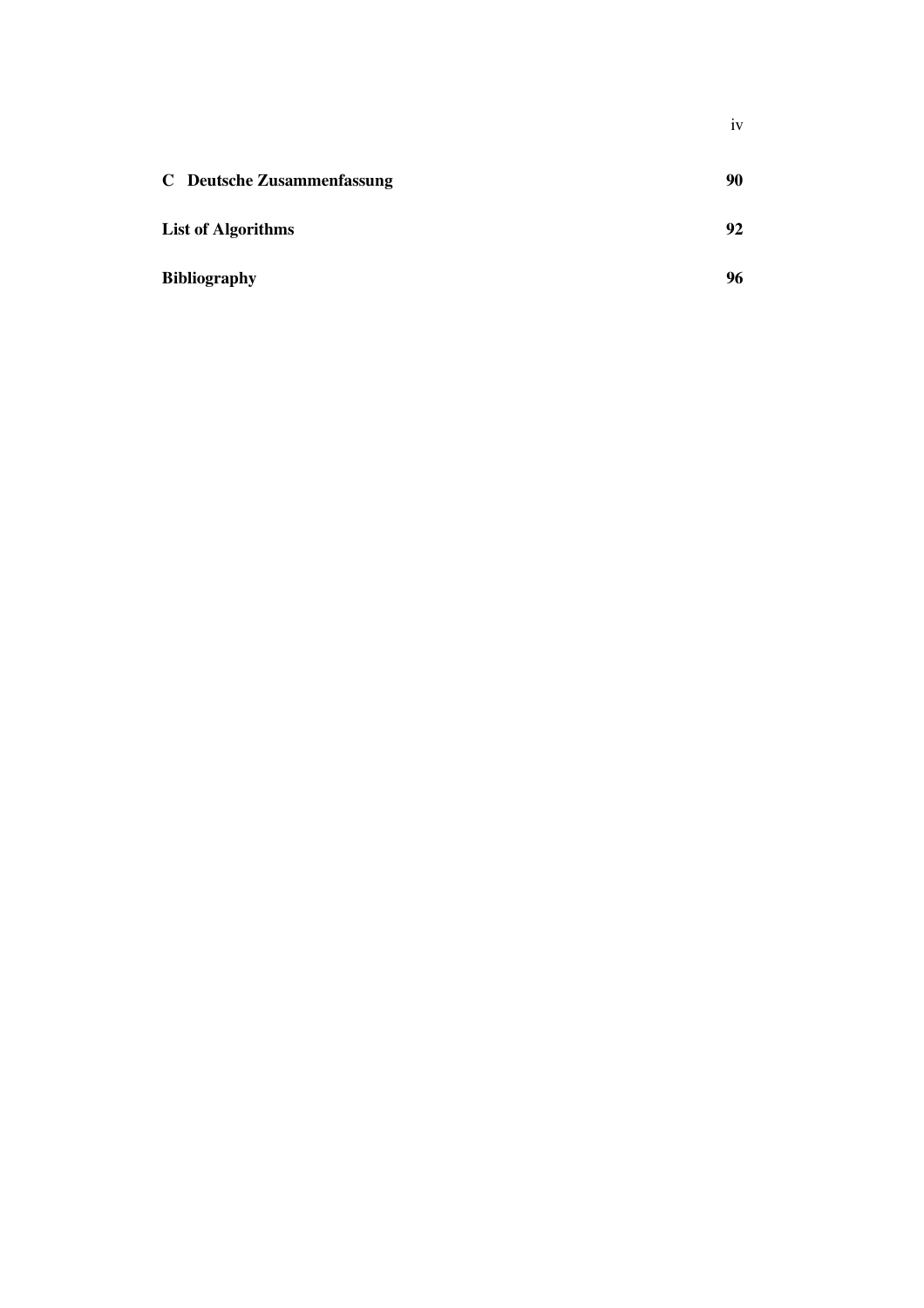## **Chapter 1**

## **Introduction**

In this diploma thesis, we investigate methods for online call admission and routing and wavelength assignment in transparent optical telecommunication networks. We formulate a corresponding online optimization problem, present algorithms for it, and evaluate the performance of the algorithms by extensive simulation studies. The research is based on a joint project with T-Systems Nova GmbH, financed by the DFN.

The outline of this chaper is as follows. In Section 1.1, we present the underlying network technology and real-world applications for optical networks. General planning decisions in optical networks, as well as the online problem under consideration are introduced in Section 1.2. After a brief overview on previous work in Section 1.3, we give a review of the structure of this thesis in Section 1.4.

## **1.1 Technology of Optical Telecommunication Networks**

In telecommunication networks, electronics have been the predominant operating technology for a long time. Network links were provided with copper cables for transmission of electronic signals. By electronic switching devices in network nodes, connections along paths of several links were established. However, electronic networks no longer provide enough capacity for today's high bandwidth applications, such as data browsing on the World Wide Web or video conferencing. Since the installation of copper cables is very expensive and a suitable increase of the transmission bit rate by a speed up of electronics is impossible due to physical restrictions, the development of new technology was required.

A promising approach are *optical networks* because of the immense capabilities which are provided by *optical fibers*. On the one hand, a huge bandwidth of nearly 50 Tb/s (terabits per second) per fiber is possible in theory, whereas only around 10 Gb/s (gigabits per second) could currently be achieved by copper cables. On the other hand, optical fibers feature small space requirement, low material usage, and low cost. Moreover, transmission on fibers affects only low signal attenuation and low distortion, is less susceptible to electromagnetic interference and provides more security because tapping optical signals is difficult.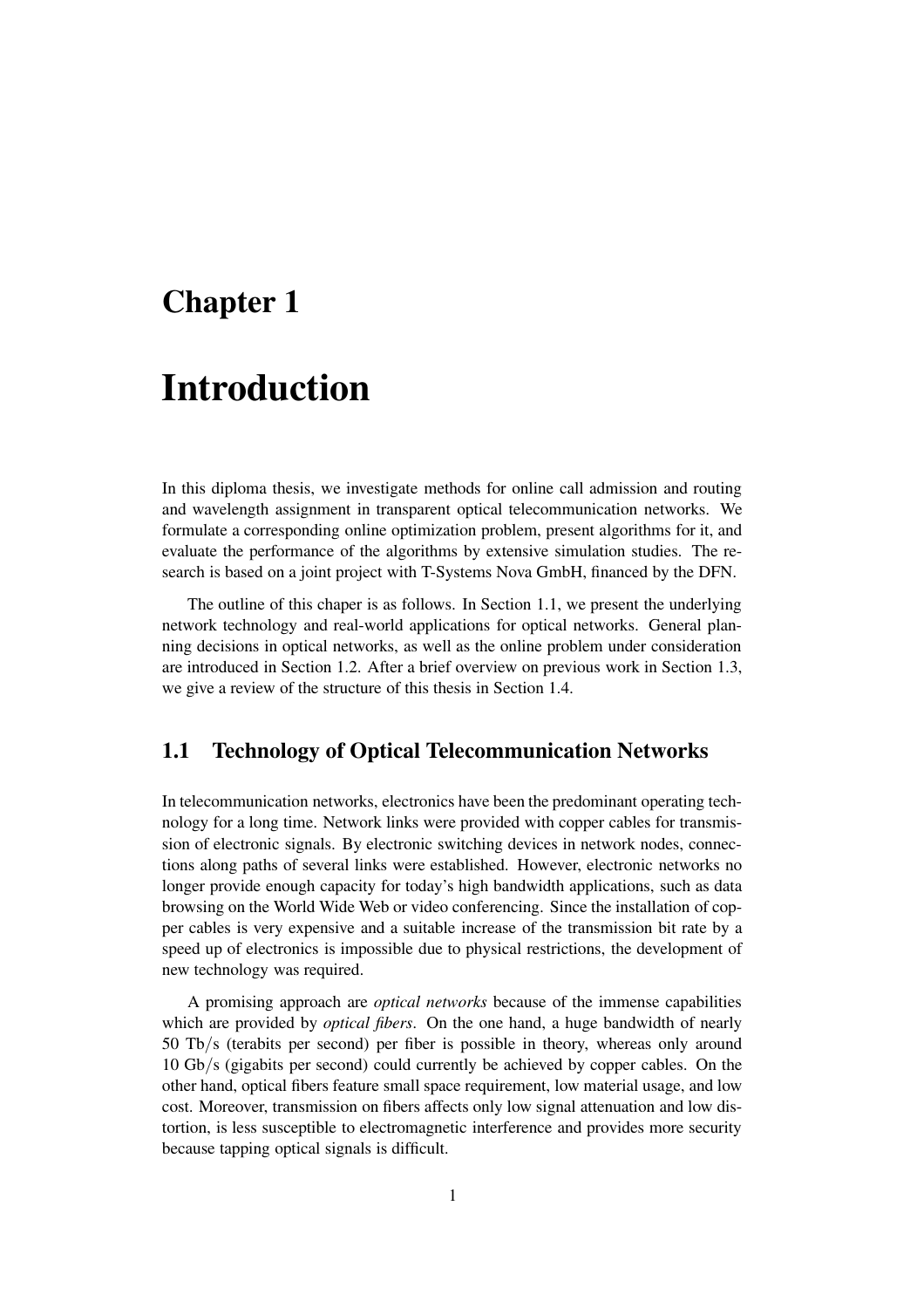In the following, we will present the main components of all-optical networks which are besides optical fibers, the *optical switches* and the *optical wavelength converters*. For more details on optical telecommunication networks, we refer to the books [Muk97, RS98, SB99].

## **1.1.1 Optical Fibers**

In optical networks, each link consists of a cable containing several optical fibers, sometimes more than 100. Every fiber is composed of a cylindrical highly transparent core surrounded by a cladding which are both made mainly of silica  $(SiO<sub>2</sub>)$ , the basis of glass. Depending on the type of fiber, the diameter of its core is either about 10 *µ*m or 50  $\mu$ m, and that of the cladding is usually 125  $\mu$ m.

Instead of electronic signals, in optical fibers, lightwaves propagate due to a series of total internal reflections that occur at the core-cladding interface. In order to send such signals, the digital information data is converted into short light pulses using a laser device. This takes place in a *transmitter* which is installed on one end node of the fiber. Upon arrival at its other end node, a *receiver* converts this optical signal back into its usable electronic form using photodetectors or photodiodes. Such an optical connection along a fiber is called an *optical channel*. Optical fibers have been used in telecommunication networks for over two decades.

#### **Wavelength Division Multiplexing**

The most important techniques that allows for expanding the inherent great capacity of optical fibers even more is *wavelength division multiplexing* (WDM). The idea of WDM is to use several independent lightwaves of different wavelengths on one fiber at the same time, each carrying data at the original bit rate that depends on the fiber quality. However, due to signal attenuation the usable spectral window of wavelengths is restricted to two ranges of about 200 nm each (1200–1400 nm and 1450–1650 nm), where loss is small. In this spectrum, all wavelengths have very similar propagation properties and deviate little when used for transmitting optical signals. Hence, the usable spectrum can be divided into separate wavelength ranges which may be used simultaneously since they do not affect each other. Note that it is not possible to use one wavelength on a fiber more than once since the corresponding optical signals would become useless. In order to use WDM on an optical fiber connecting two network nodes, each optical channel is set up on one wavelength by an appropriate tuned laser at the transmitter. Afterwards, all wavelengths of used channels are combined on the fiber by a *multiplexer*. At the other end of the fiber, a *demultiplexer* again decomposes the lightwaves and transfers them to corresponding receivers. Figure 1.1(a) depicts the described technical view of an optical fiber connecting two nodes, together with the necessary equipment to apply WDM. In contrast, Figure 1.1(b) shows the logical perception of a WDM fiber, which illustrates the different available wavelength channels on the fiber.

This way, the total capacity of a single WDM fiber is the number of available wavelengths times the capacity of one channel on the fiber. Together with the high bit rates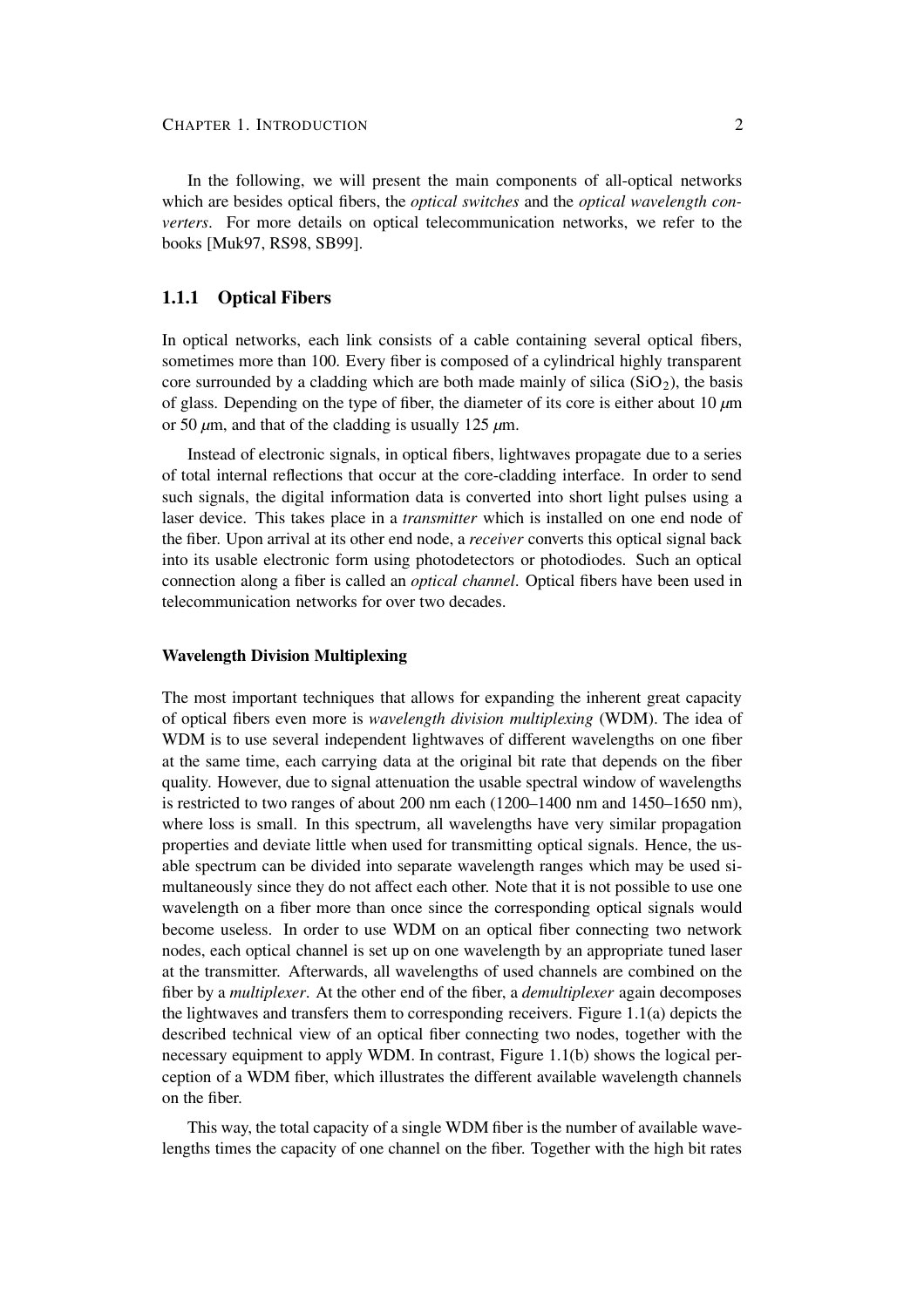

Figure 1.1: A WDM system with four wavelengths. (a) Technical view; (b) Presentation of the channels on the fiber.

of recent fiber qualities, this results in large bandwidths. In the late nineties, WDM systems with up to 32 wavelengths at bit rates of 1–10 Gb/s were commercially available, resulting in a total bandwidth per fiber of several hundred Gb/s. However, research laboratories already demonstrated transmission experiments with 160 wavelengths at 40 Gb/s each. Recall that the total capacity of one network link is accumulated from the capacities of up to 100 fibers.

Typically, optical channels can be established on a fiber in both directions, and one distinguishes between bidirectional and unidirectional WDM systems. A *simplex* fiber (bidirectional WDM system) realizes both directions on a single glass core, and often uses half the wavelengths for transmitting data in one direction and the other half for transmitting data in the opposite direction on the same fiber. In contrast, a *duplex* fiber (unidirectional WDM system) consists of two glass cores, one for each direction of traffic. Therefore, the capacity is totally doubled, but cannot be shared arbitrarily between both directions.

#### **Regeneration**

While transmitting optical signals over fibers, the light propagation is disturbed by some undesired effects, such as attenuation, dispersion, material impairments, and others. Even though these effects are small, especially when fibers of high quality are used, they disturb the light propagation, which results in signal loss. In order to counteract this, *amplifiers* are placed on the fibers in a distance of about 100 kilometers, regenerating optical signals. However, these devices are not able to restore the loss completely. In theory, the complete regeneration consists of several steps, but only the amplification of lightwaves can currently be performed on the optical signal directly. Unfortunately, it is not expected that sufficient optical regeneration devices will be available in the near future. Therefore, the lengths of optical channels stay limited, which must be considered in planning optical networks.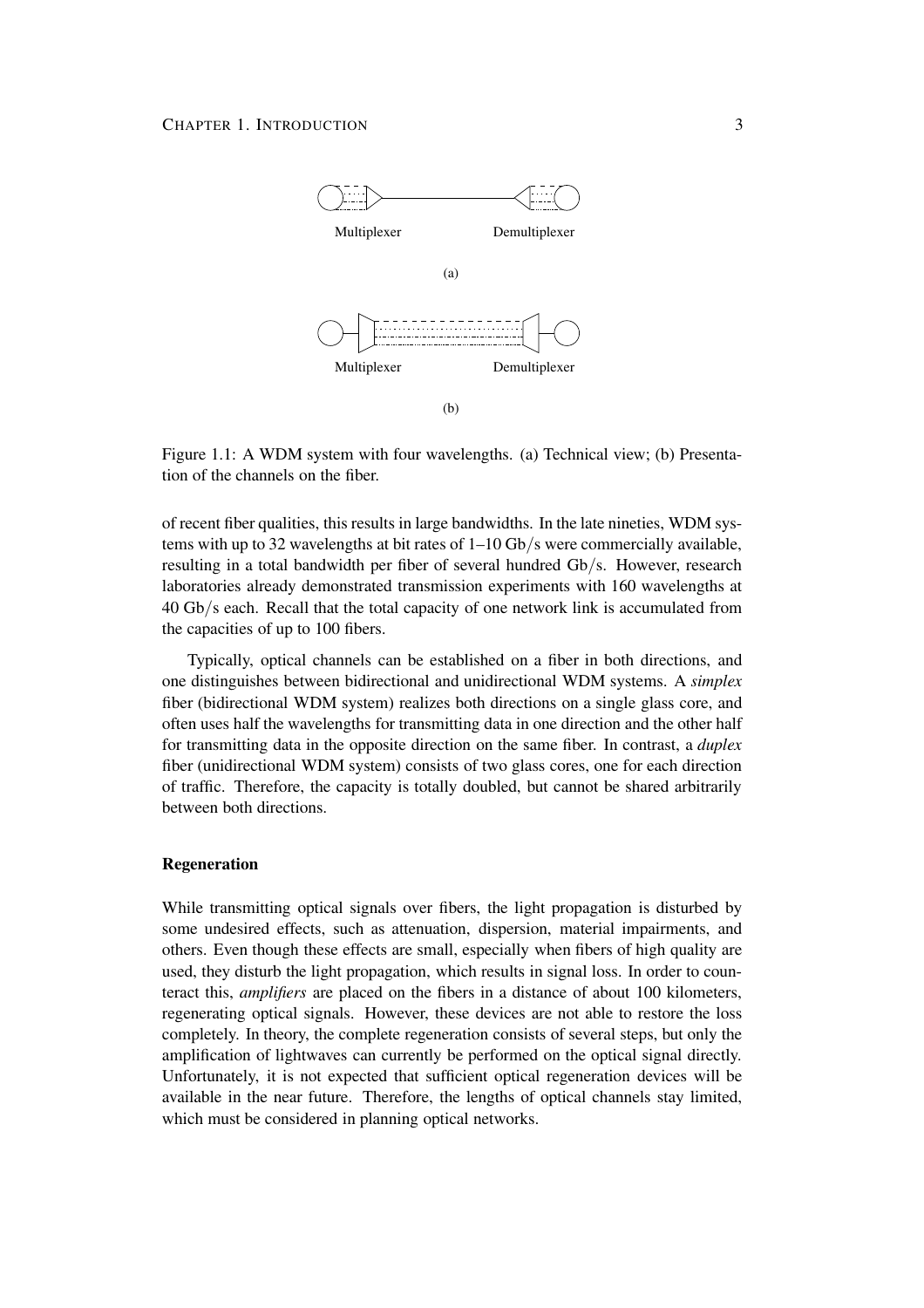### **First-Generation Optical Networks**

Telecommunication networks in which each link consists of one or more optical fibers on which WDM is applied are called *first-generation optical networks*. Note that the network nodes still use totally electronic devices. Hence, in order to establish connections over several fibers, switching and processing of data at intermediate nodes is performed by converting the optical signal back into its electronic form. As a consequence, realizing a connection along several network links requires a lot of so-called *opto-electronic* conversions.

Nowadays, most networks employ such electronic processing at nodes and use optical fibers as transmission medium. However, the speed of electronics is unable to match the high bandwidth of optical fibers. Therefore, network nodes must be equipped with a lot of expensive electronic devices, in order to provide sufficient switching capabilities. Moreover, conversions introduce significant delays. These drawbacks motivated the development of optical devices which inherit some of the switching and routing functions that were previously performed by electronics into the optical part of the network, thus avoiding opto-electronic conversion. Such devices are called *optical switches*. Since these network components have only been commercially available for a short time and are still very expensive, they are currently rarely used.

## **1.1.2 Optical Switches**

In today's telecommunication networks, data connections need to be established and closed within milliseconds, which requires software-controlled reconfigurable switching equipment on network nodes. There are mainly two different all-optical switching devices: *optical cross connects* (OXCs) and *optical add drop multiplexers* (OADMs). Both switches provide a specific number of *input ports* and *output ports* which are linked with several optical fibers and can be connected in different ways. The established assignment of input ports to output ports is called the *configuration* of the switch.

An OXC is able to connect its input and output ports arbitrarily. The processing of optical signals at such a switch is handled as follows. After demultiplexing the different wavelengths that arrive on a fiber, each optical signal enters its own input port. Depending on the configuration of the OXC, each lightwave is guided to some output port without changing its wavelength. To this end, the switch uses for example fields of tiny mirrors whose adjustment determines the configuration. Leaving the output port, a lightwave is again multiplexed at the linked optical fiber and sent on.

In contrast to OXCs, which allow for guiding each optical channel individually, an OADM only provides restricted switching capability. The idea that restricted switching might suffice is due to the observation that a lot of channels usually follow similar paths in the network. Hence, these channels can be considered as a bundled data stream from which only a few channels are dropped or added at each network node. The main part of the stream stays together.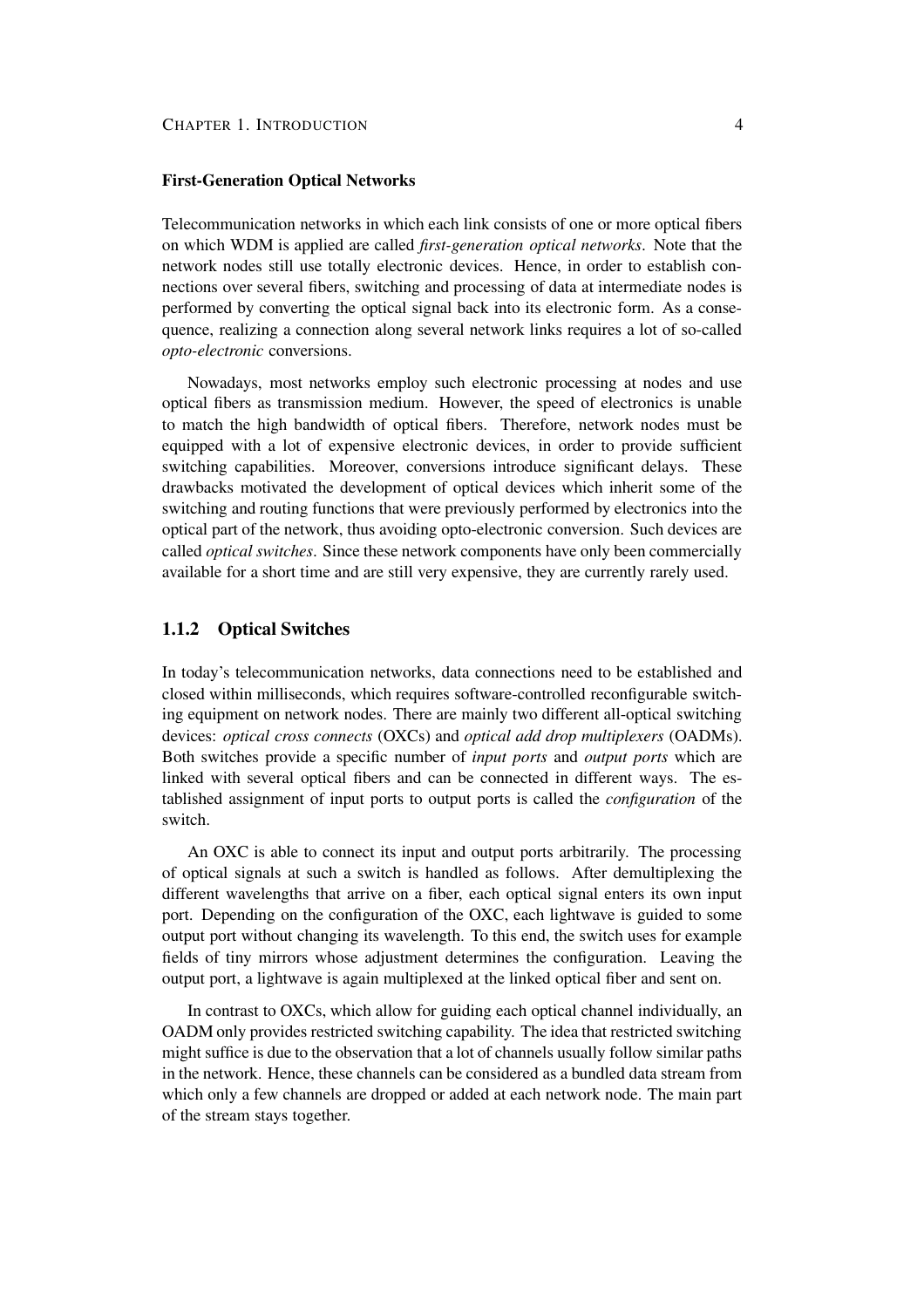#### **Second-Generation Optical Networks**

The integration of optical switches completes the optical layer of the network since optical channels can now be transmitted in optical form over whole paths from source to destination and not only along single fibers. That is, no opto-electronic conversions are performed anymore since signals are directly processed on the optical channels. Optical networks which are equipped with optical switches in addition to optical fibers are called *second-generation optical networks* or simply *all-optical networks*. Due to the character of signal switching, the transmission of data in all-optical network is referred to as *transparent routing*, whereas one speaks of *opaque routing* in firstgeneration optical networks.

Further advantages of all-optical networks result from the substantial reduction of interfaces between optics and electronics: Unnecessary manipulations, bottlenecks, and costs are avoided. Moreover, this yields a better combination of both transmission and switching media and their main advantages (recall that the control of the switches is of course still handled by electronics).

For both, first-generation and second-generation optical networks, the graph or digraph, respectively, that represents the connections of network links and nodes is called the *physical topology* of the network. Naturally, a simplex fiber is represented by an edge, and a duplex fiber is represented by two opposite directed arcs. Notice that the physical topology may have parallel edges or arcs, respectively, if there are several fibers contained in one network link. Figure 1.2 shows the physical topology of a simple all-optical network with one simplex fiber on each link.



Figure 1.2: Physical topology of an optical network.

#### **Lightpaths**

By using optical switching devices in a network, an optical signal may be transmitted along several fibers without leaving the optical layer, i.e., no opto-electronic conversion is performed at intermediate nodes. The resulting optical channel from its transmitter to its receiver is called a *lightpath*. The concept of lightpaths is the main characteristic of all-optical networks.

Since optical switches maintain the wavelengths of processed lightwaves, each lightpath operates on exactly one wavelength. This wavelength is used on all optical fibers the signal traverses. Assume that in our exemplary all-optical network whose physical topology is depicted in Figure 1.2, each fiber is equipped with an identic WDM system that provides two wavelengths. Figure 1.3(a) shows four realized lightpaths in this network. The different line styles indicate different wavelengths.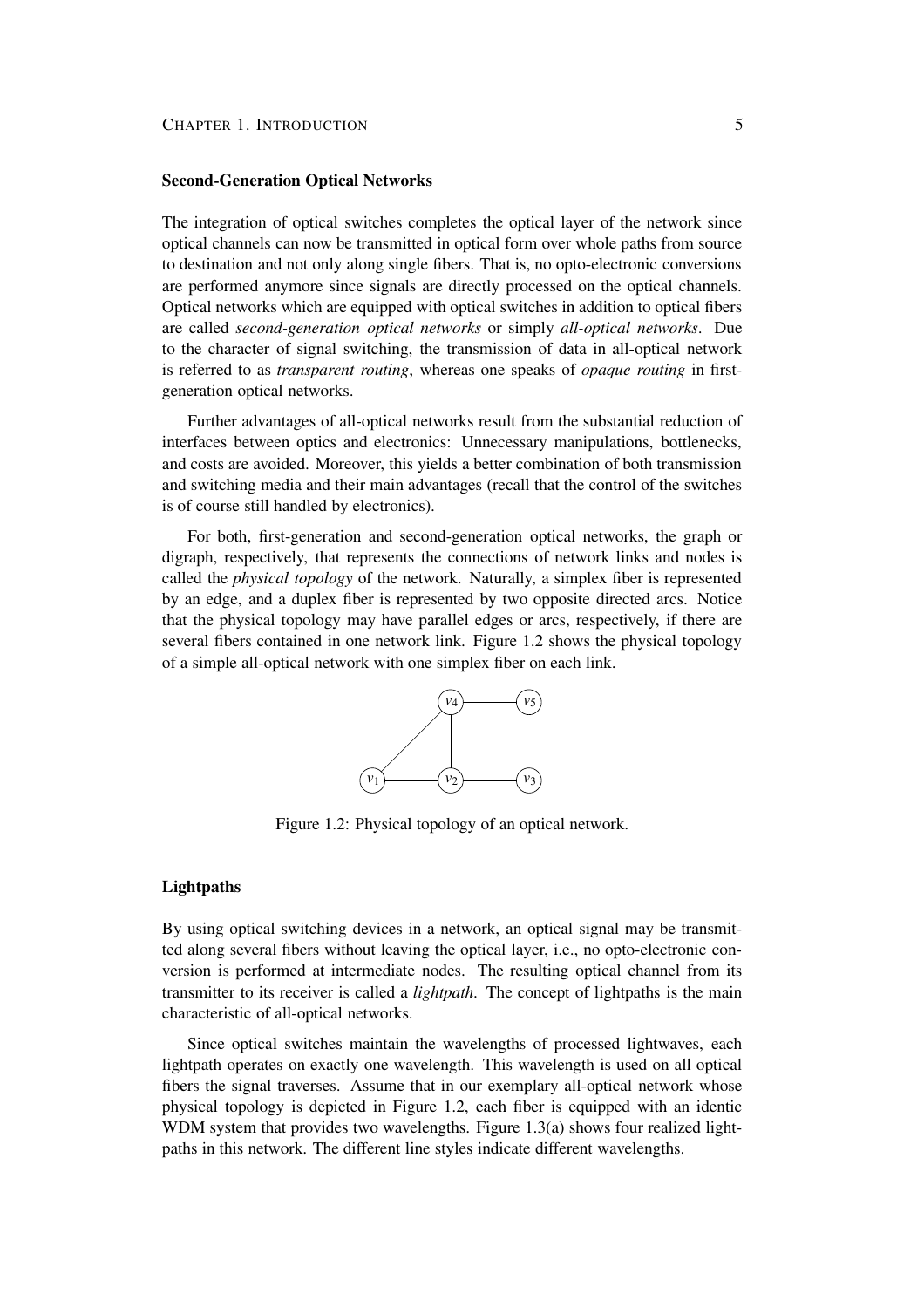

Figure 1.3: (a) Lightpaths in an optical network; (b) The virtual topology that results from the established lightpaths.

Note that the end nodes of a lightpath are its only interface to the electronic layer of an all-optical network. Hence, it is particularly interesting between which network nodes lightpath connections are established. This information is represented by the *virtual topology*, also called *logical topology*. The virtual topology is a digraph that contains for each realized lightpath one arc from its source to its destination node. The virtual topology for the set of lightpaths in Figure 1.3(a) is shown in Figure 1.3(b), the different line styles again reflect the different wavelengths which are used for the connections.

Even though lightpaths are directed optical signals, nearly in all telecommunication applications, data is transmitted bidirectionally. Therefore, each unit demand requires two lightpaths that connect the specified network nodes in opposite directions. In doing so, it is suitable and simple to realize both lightpath along the same network links. Moreover, such proceeding is even more simplified by providing the network links with duplex fibers. Then, both opposite directed lightpaths may also operate on the same wavelength.

### **1.1.3 Wavelength Conversion**

As mentioned above, each lightpath must use the same wavelength on all fibers it uses. Due to this condition, an efficient capacity utilization is sometimes impossible: Instead of using all wavelengths on a fiber, the installation of additional fibers might be necessary to satisfy some given demands. For instance, it is impossible to establish an additional lightpath from node  $v_4$  to node  $v_2$  in the situation depicted in Figure 1.3(a) since the first wavelength is already being used on the fiber connecting  $v_4$  and  $v_1$ , the second wavelength on the fiber between  $v_1$  and  $v_2$ . Furthermore, additional wavelengths are not available. However, if it were possible to realize a lightpath using different wavelengths on the two fibers, a connection from  $v_4$  to  $v_2$  could still be established.

This disadvantage can be overcome by using *optical wavelength converters*. A wavelength converter is another optional component of all-optical networks that is installed on network nodes and is able to change the wavelength of passing lightpaths during the switching process. Wavelength converters can improve the capacity efficiency in the network by resolving wavelength conflicts of lightpaths. Notice that a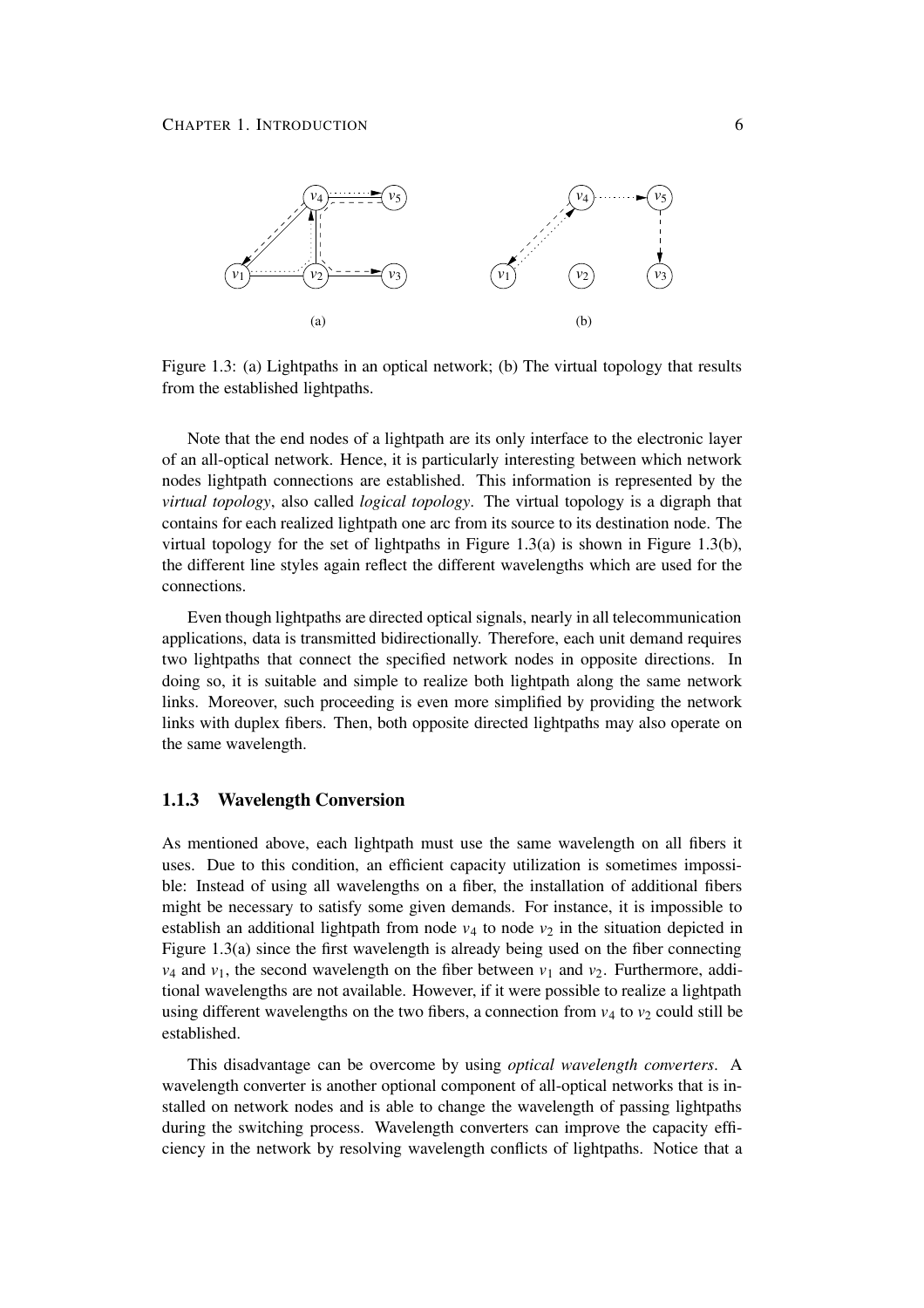single lightpath in an all-optical network which provides wavelength conversion capabilities can use different wavelengths on the fibers in its path. Although optical wavelength converters are not commercially available yet and the features they will have are not yet completely clear, the following properties are of interest.

The most important characteristic of wavelength converters is the possible *conversion range*. As the name suggests, *full* wavelength conversion is able to transform a given wavelength into any other wavelength. Using an optical converter that provides *limited* conversion, each wavelength is assigned a subset of wavelengths into which it may be changed. Finally, with *fixed* conversion, a signal entering the node on one wavelength must always leave it at one specific wavelength that depends on the input, i.e., fixed conversion corresponds to a limited conversion where each set of output wavelengths contains exactly one element.

A second interesting aspect is the total number of wavelengths that can be transformed by one converter at the same time. Although most approaches aspire to perform only a single wavelength conversion, one techniques is being developed that may allow for several conversions simultaneously. It is expected that optical wavelengths converters will provide full wavelength conversion for single optical channels in the near future.

## **1.2 Management of Optical Telecommunication Networks**

From the mathematical point of view, first-generation optical networks can be modeled in the same way as the former fully electronic networks, but with different link capacities and costs, since optical fibers merely serve as replacement for copper cables. The only difference is that the bandwidth of any connection results from an integer number of optical channels, since each wavelength on a fiber is used as a whole. Hence, each demand is specified as the number of required channels, i.e., an integer value. Nevertheless, there is no need to develop new optimization models for first-generation optical networks because even in electronic networks the cost structures on links require integral units.

As for electronic networks, the physical topology is modeled as a graph (or digraph) with capacitated edges (or arcs, respectively). Note that for first-generation optical networks these edge capacities are integer. Each connection is represented as a path in the graph and needs a specific amount of bandwidth. That is, the essential restriction requires that for each edge, the total bandwidth demand of all established connections whose paths contain this edge is bounded from above by the corresponding edge capacity.

However, such modeling is insufficient for all-optical networks. Based on the concept of a lightpath, the different available wavelengths must be distinguished unless arbitrary wavelength conversion is possible in the network nodes. Even if such converters will eventually be available, they are expected to be expensive and will most likely not be installed in all network nodes. If no converters exist in the network, each lightpath must use the same wavelength on all optical fibers the signal traverses. In the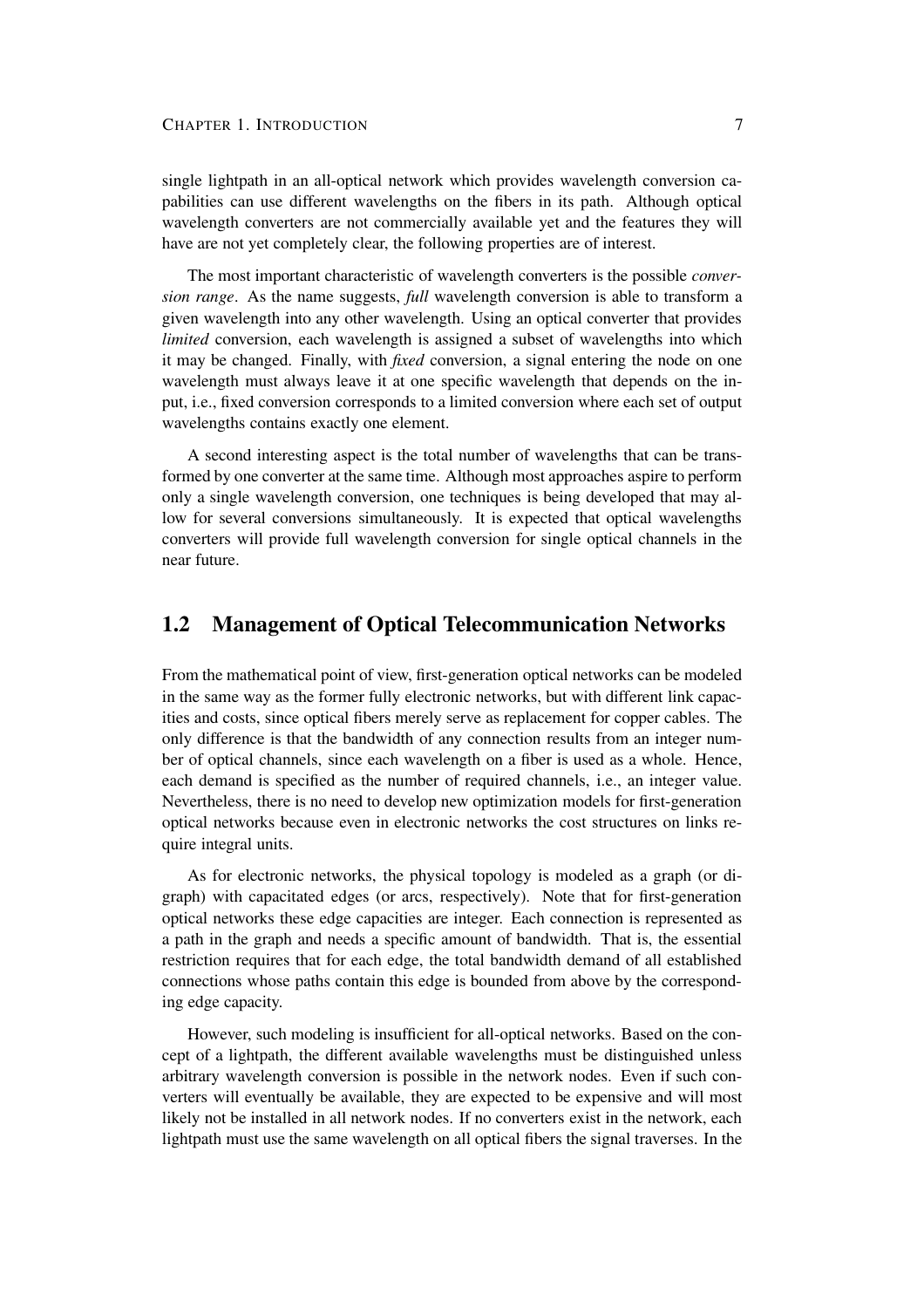mathematical model, the condition that reflects this characteristic is called the *wavelength continuity constraint*. Furthermore, another substantial restriction results from the available fiber capacities: Any two lightpaths which share one fiber must not use the same wavelength. In other words, each wavelength can be used on a fiber by only one lightpath (in each direction for duplex fibers). This condition is called the *wavelength conflict constraint*. As a consequence, the assignment of wavelengths to optical channels becomes an important task, further complicating the design of all-optical networks. The actual modeling of these networks is presented in the next chapter.

In this thesis, we are concerned with all-optical networks without any wavelength conversion capabilities. From now on, we will refer to these networks simply as *optical networks*. Transferred from electronic networks, a lot of different problems immediately emerge in the design and control of optical networks. Before we turn to the problem considered in this work, let us look at some general planning decisions.

## **1.2.1 Basic Planning Decisions**

In order to satisfy a set of traffic demands each of which specifies two network nodes to be connected by some number of lightpaths, the first planning decision concerned with optical networks is obviously the construction of the network itself. That is, its *dimensioning* has to be defined. For this task, we are given a network topology consisting of network nodes and links, and have to specify which optical switches and fibers (and other devices) are installed on the nodes and links, respectively. We aim at providing enough capacities to meet the requirements. Each specification of those optical components to be installed yields a dimensioning of the network. For each link, the number of fibers as well as their kinds, qualities, and used WDM systems has to be chosen. Moreover, the types of optical switches must be specified. In constructing the dimensioning of the network, already existing devices have to be taken into account. In this case, we deal with the *redimensioning* problem. Along with the dimensioning of an optical network, its physical topology and the corresponding network capacities for lightpaths are defined.

Once a dimensioning has been fixed, the subsequent task is the assignment of lightpaths to the given demands. This second problem is called the *virtual topology design* and includes all decisions that are made to configure a virtual topology on a given physical topology. For each demand, the remaining problem of realizing corresponding lightpaths consists of assigning a path and a wavelength. Therefore, this part is also called *routing and wavelength assignment*. Sometimes, wavelength converters are available to be placed on the network nodes. There are many different strategies for both problems described above. For example, routing and wavelength assignment can be performed consecutively, or jointly. That is, wavelengths are assigned after the paths for the connections have been chosen, or lightpaths are determined in one step. Moreover, the delimitation between dimensioning and virtual topology design is not consistently defined. For instance, the specification where wavelength converters are placed can also be viewed as a part of the dimensioning.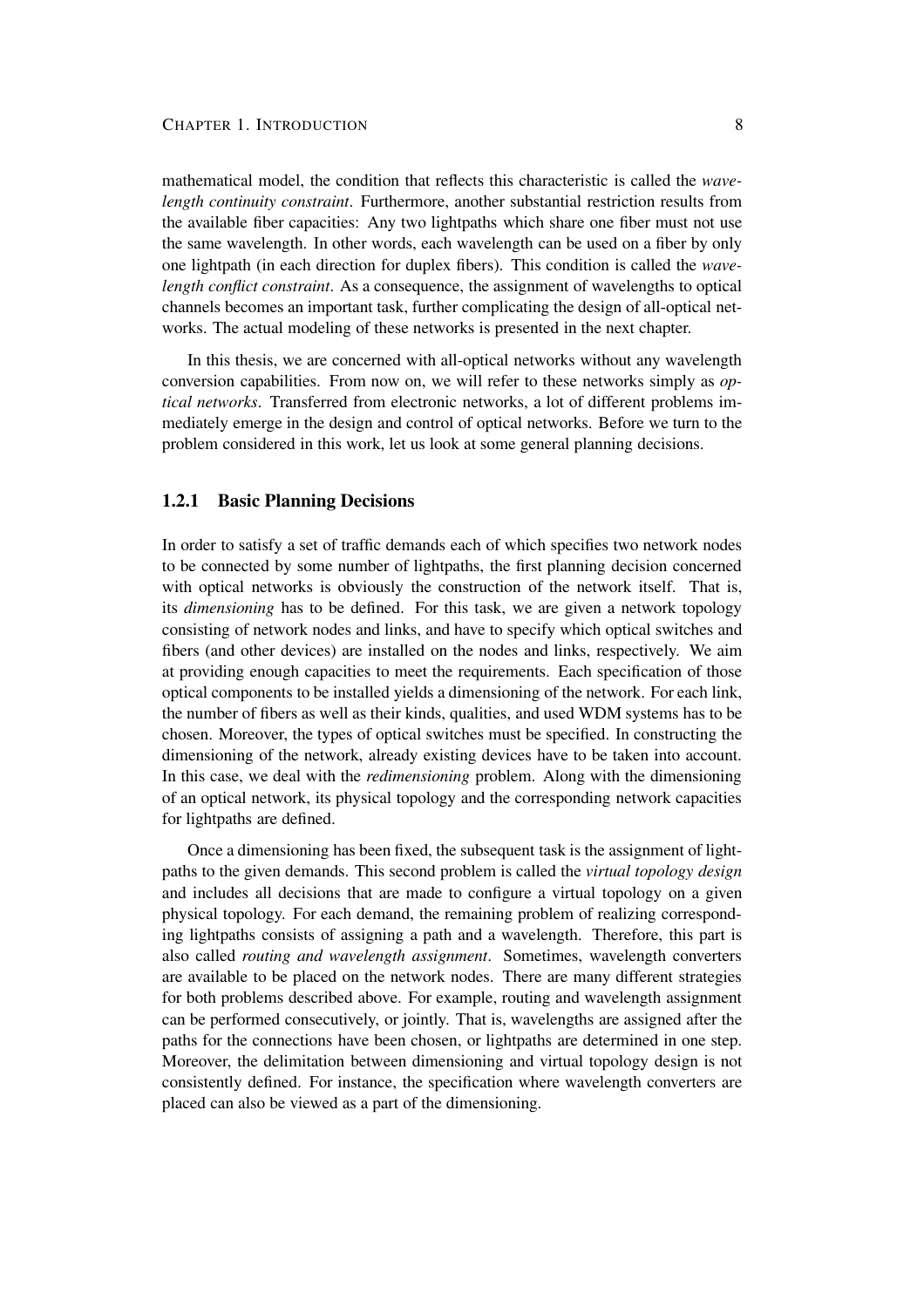### **1.2.2 Optimization Problems**

One basic problem emerges from the combination of the two subproblems of network dimensioning and virtual topology design. Given a set of traffic demands, the task is to determine a network dimensioning and the design of a virtual topology such that all given demands are satisfied and the total costs for electronic devices, optical fibers, optical switches, and wavelength converters is minimized. Many special variants of this basic problem can be considered. For instance, one is given an existing dimensioning that has to be extended (redimensioning), or the demands include backup connections that have to be provided for the case of node or link failures.

In real-world applications, however, traffic demands of course change over time. This leads to the *network reconfiguration* problem. Given are traffic demands which differ from previous ones that were satisfied earlier. The task is to meet the new requirements by reconfiguring the network at a minimum cost. Since it is cheaper and faster to change the virtual topology design, this adaption is particularly done in the optical layer of the network, and it is desirable to find a solution which yields as few lightpath changes as possible. However, it may also be necessary to extend the physical topology.

In addition to such optimization problems that aim at minimizing the cost of equipment and operation, some problems aiming at configuration quality are of interest, too.

First, given an optical network with a fixed dimensioning and a lot of traffic demands which could possibly not be satisfied altogether, one would like to maximize the *throughput*, i.e., the total number of satisfied demands, or the total profit made by them, respectively.

In a second problem, we are given a network whose dimensioning always provides enough capacity to meet the given requirements. The task is to accept all demands in such a way that the maximum congestion on a link is minimized, where the congestion of a link is defined as the number of lightpaths using it. This problem is also referred to as *load balancing*. In doing so, the resulting load of lightpaths is uniformly divided in the network.

A similar task is to minimize the total number of wavelengths needed in order to satisfy the given demands. Here, it is possible to use homogeneous WDM systems on the fibers which provide only few wavelengths.

#### **1.2.3 Dynamic Call Admission**

In this thesis, we consider a completely different problem related to optical networks. In all problems above, traffic demands are considered as being static. That is, the corresponding connections are established permanently. In many real-world applications like telephone networks, however, demands change in a highly dynamic way since customers do not require the offered services all the time. Hence, connections are used only for short durations, e.g., hours. As a consequence, new lightpath connections must be established and already existing ones must be closed in a continuous process,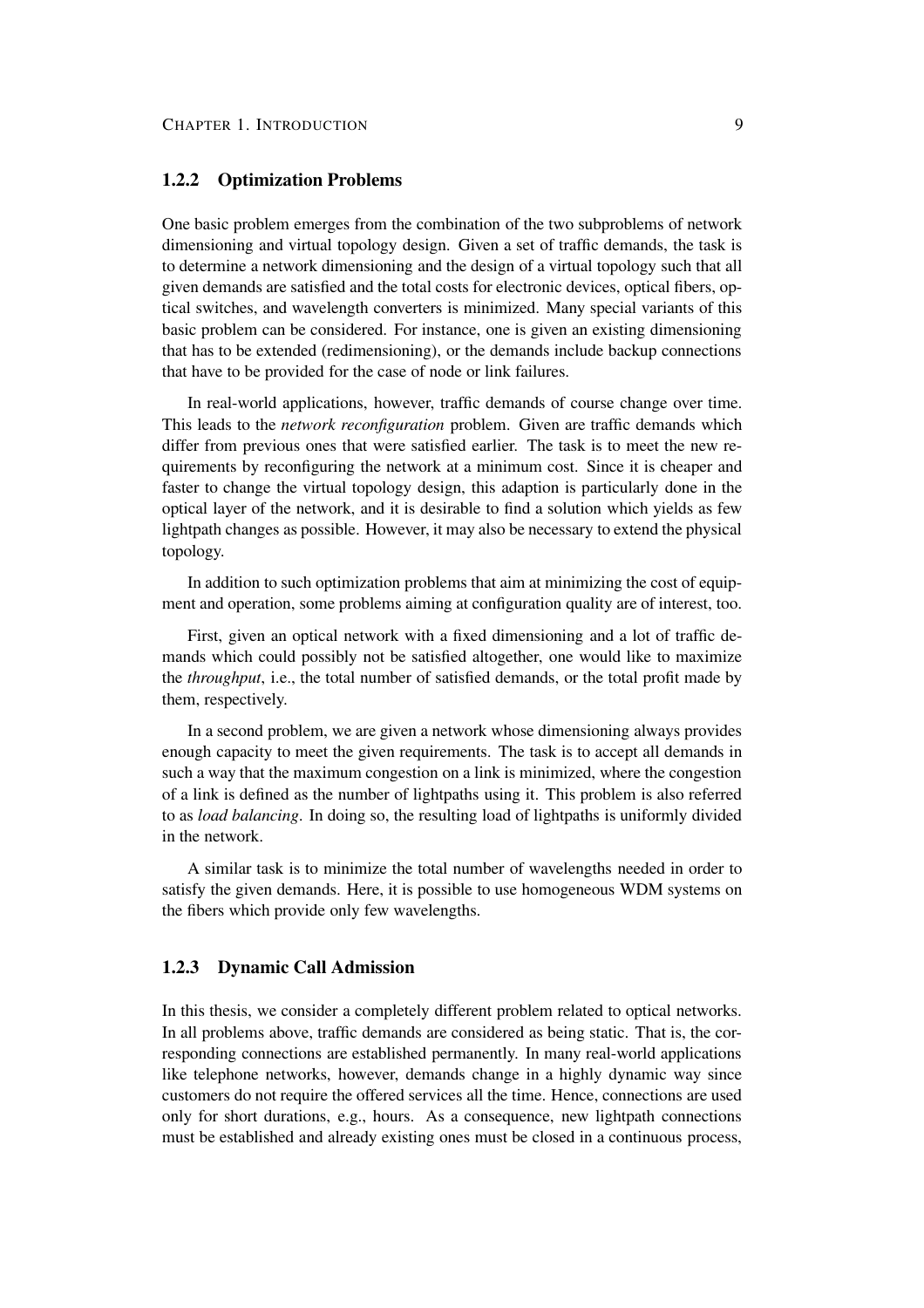resulting in a *dynamic virtual topology*. The concept that connections are set up and taken down upon demand is called *circuit switching*. Even though OXCs and OADMs allow to establish lightpaths very fast, circuit switching is not yet performed in optical networks, but is expected for the near future.

Another aspect of dynamic traffic is that the demands are naturally not known in advance. Each of them gets known only very shortly before it is actually needed. We refer to these special demands which require lightpath connections for a short time and are not known in advance as *connection requests* or *calls*. Obviously, the type of planning problems that result from previously unknown demands is totally different compared to the problems above. In mathematical terms, these two different classes of optimization problems are called *offline problems* and *online problems*. While the input data of each instance of an offline problem is given completely in advance, this not the case for the instances of online problems. A formal definition of online problems is presented in the next chapter.

The above mentioned features lead to the online problem which is considered in this work. We are given an optical network with fixed dimensioning that does not provide wavelength converters. Calls arrive over time, each of which specifies basically two network nodes to be connected by some constant number of lightpaths for a given time period. As usual in most applications, the specified number of lightpaths has to be routed in both directions between the end nodes. We assume that the optical network is equipped exclusively with duplex fibers and require that for each established lightpath the corresponding opposite directed lightpath which has the same wavelength is also realized. For each newly arriving connection request, the network operator has to decide whether he accepts or rejects the call. This first decision is referred to as *call admission*. Moreover, for each accepted connection request, corresponding lightpaths has to be provided. In the standard operating state, these lightpaths must be fixed for the total holding time of the connection, i.e., the network operator must not suspend any established connection before its expiration time nor exchange the used lightpaths. As mentioned before, the problem of selecting lightpaths for an accepted connection request is called *routing and wavelength assignment*. Each accepted call yields a specific profit. The task of the problem is to maximize the total profit gained by accepted connection requests.

Depending on the provided capacities of the optical network, the customers may suffer service blocking, especially in situations of demand peaks. That is, unless the dimensioning of the network is immoderate, some connection requests must be rejected. From this observation results the need to develop reasonable algorithms for the described problem. The difficulty in the design of algorithms emerges from the uncertainty of future calls.

In real-world applications, the following more detailed parameters of connection requests are imaginable: the network nodes to be connected, the number of required lightpaths between the nodes in each direction, the time at which the call arrives, the time at which the decision must be made whether the call is accepted or not, the desired start time of the connection, the expiration time of the connection, a customer class, a required service class, and the profit gained by accepting the call. Using different customer classes allows to distinguish between more or less important customers.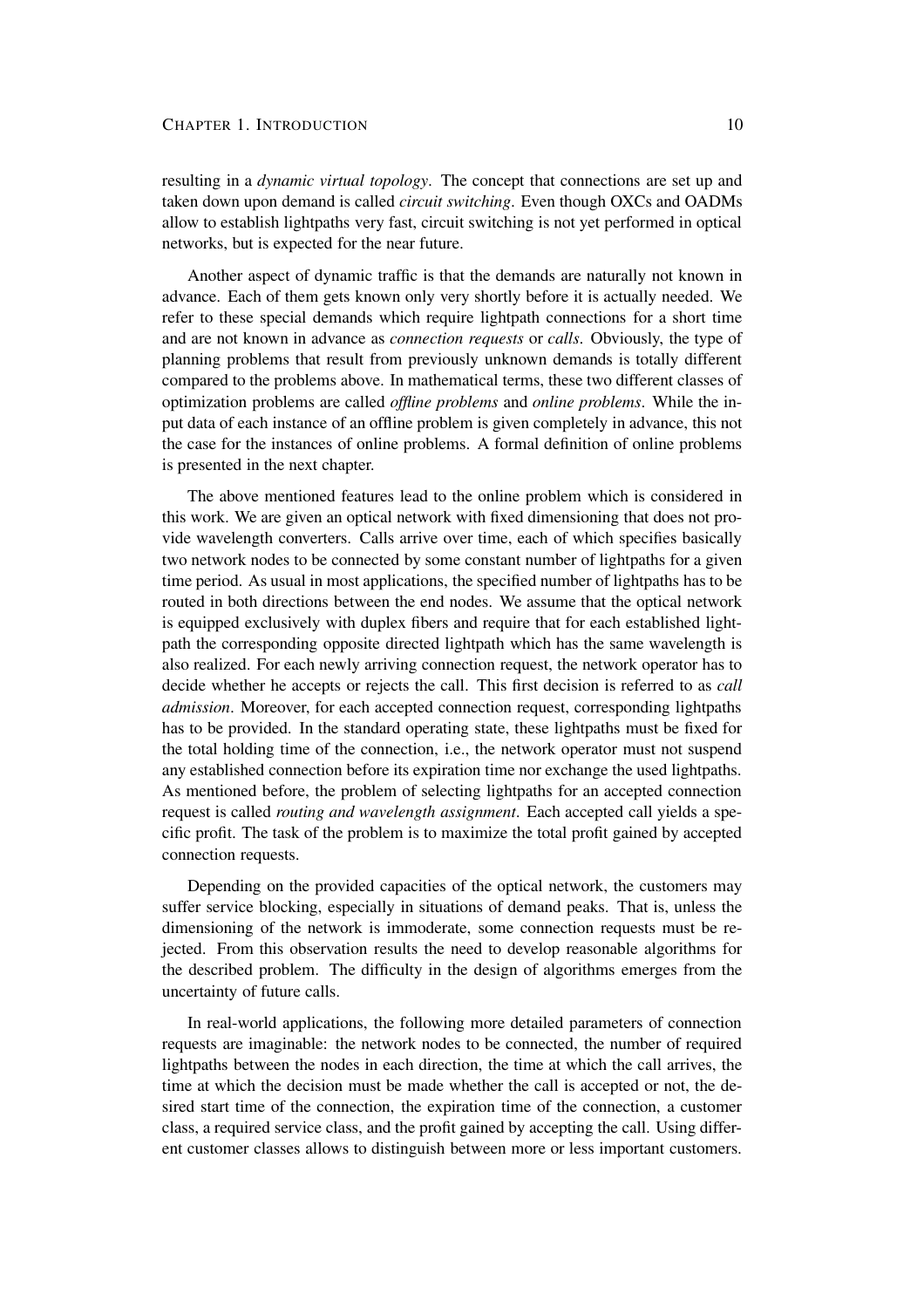In doing so, special constraints can be reflected, e.g., calls of important customers must always be accepted if possible. Moreover, each service class represents further requirements, e.g., rerouting priorities in the case of network failures.

The profit of a connection request usually depends on its other parameters, in particular on the number of required lightpaths, the duration of the connection, the customer, and the service class. Note that for connection requests that yield identic profits, the aim of maximizing the total profit gained is equivalent to minimize the probability that a connection request is rejected. This stochastic value is called *blocking probability*. Due to the consideration of several classes of customers and services, we refer to this special problem of online call admission and routing and wavelength assignment as the *Dynamic Multiclass Call Admission Problem*, briefly called **DMCA** in the following. The special version of **DMCA** with only one customer class and one service class, which is particularly considered in this thesis, is called *Dynamic Singleclass Call Admission Problem* (**DSCA**).

For the technical equipment of the given optical network, we assume the following: Each network node provides a sufficient number of electronic devices, especially transmitters and receivers, such that it is able to be the end node of arbitrarily many lightpaths. Moreover, the nodes contain OXCs that allow for arbitrary switching capabilities. Recall that no wavelength converters are installed on the network nodes. As mentioned above, each network link consists of one or several duplex fibers with some installed WDM systems. As a consequence, the only bottleneck for realizing lightpaths results from the fiber capacities, i.e., the numbers of provided wavelengths.

#### **1.2.4 Distributed Algorithms vs. Centralized Algorithms**

For dynamic tasks concerned with optical networks, e.g., the problems **DMCA** and **DSCA**, one distinguishes between *centralized* and *distributed* algorithms. While the first have full and consistent information about the network status and arriving connection request at any time, distributed algorithms consist of a collection of interacting processes each of which only has local informations. In this work, we exclusively consider centralized algorithms.

## **1.3 Related Work**

In previous work for **DSCA**, the following simplifying assumptions are usually made for the problem parameters: Each network link consists only of one optical fiber, and each fiber is equipped with the same set of wavelengths. Furthermore, each call requires only one lightpath and yields the same profit. That is, the goal is to minimize the blocking probability.

Also motivated by the need for distributed implementations, particularly simple algorithms for the considered version of **DSCA** have previously been proposed, e.g., the so-called *fixed routing* and *fixed-alternate routing* algorithms. In fixed routing methods, one connecting path (usually a shortest path) is assigned to each pair of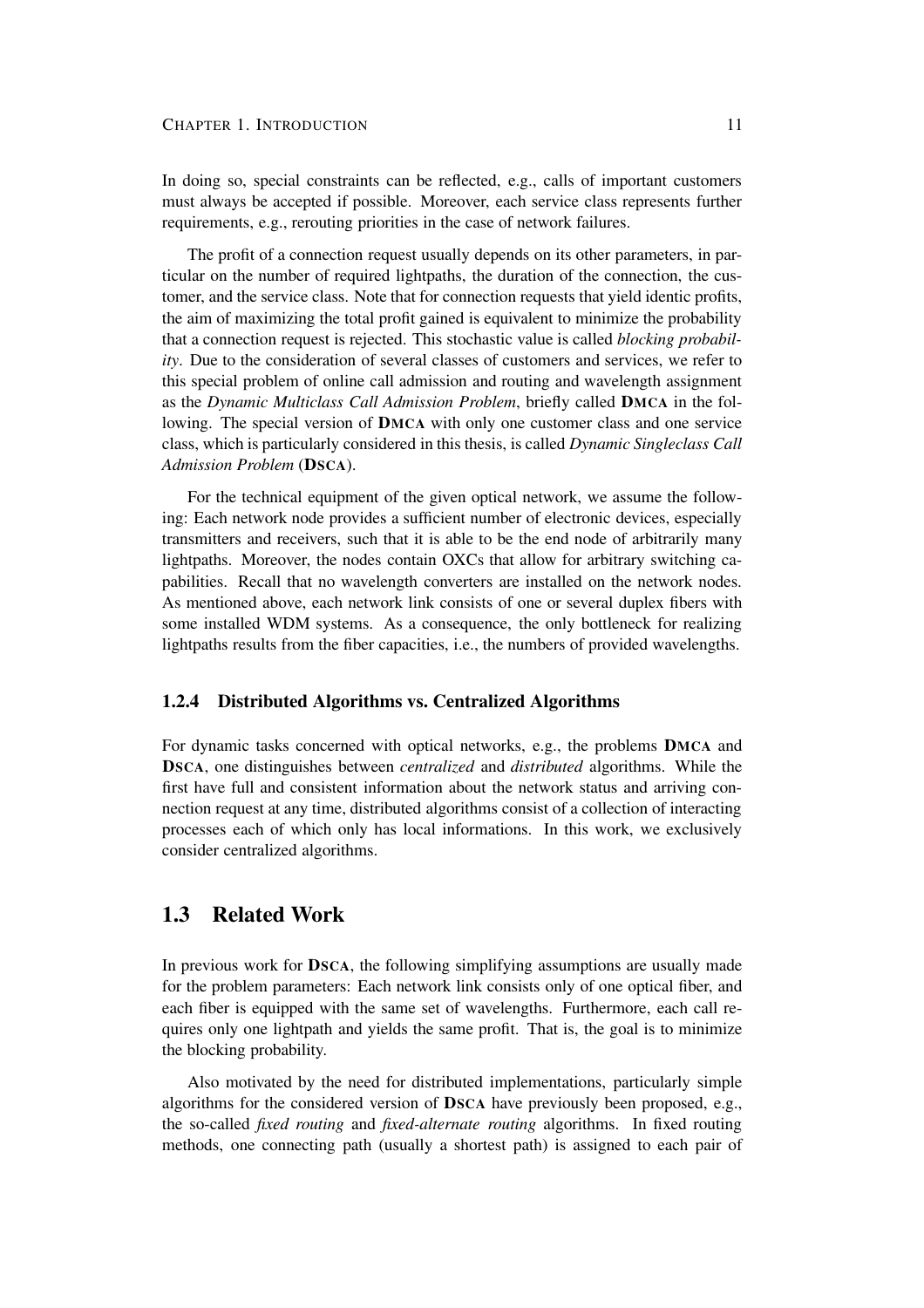#### CHAPTER 1. INTRODUCTION 12

network nodes. For a corresponding call, only lightpaths along the predefined path are taken into account. In fixed-alternate routing, a fixed set of a few paths is allowed to be chosen in some priority order instead of only a single path. In both variants, a connection request is rejected if it cannot be routed on any of the specified lightpaths. Otherwise, one of the possible wavelengths must be assigned to the connection.

First approaches used fixed and random wavelength search orders (see [CGK92, BK95]). That is, the first possible wavelength in the given order is used. In [BSSB95], Bala, Stern, Simchi, and Bala proposed adaptive search orders that incorporate network status information, namely the current utilizations of different wavelengths (the utilization of a wavelength was defined as the current number of established lightpath connections using it). Using the classification of Mokhtar and Azizoglu in [MA98], the above mentioned algorithms are counted among *constraint routing* schemes because of their restrictive use of lightpaths.

As a counterpart, Mokhtar and Azizoglu propose five *adaptive unconstraint routing* schemes, also called *greedy-type* algorithms, where any lightpath connecting two nodes can potentially be chosen. In particular, these algorithms completely omit the call admission part since connection requests are always accepted if possible. Greedytype algorithms are based on shortest path computation and different sorting mechanisms of the wavelength set. Experimental results, using Poisson traffic and exponential distributed call holding times, showed the superiority of adaptive unconstraint routing over constraint routing with respect to the blocking probability. Moreover, the authors reveal that taking into account network status information like the wavelength utilization can improve the behaviour of algorithms (different as in [BSSB95], the utilization is here defined as the number of fibers on which the corresponding wavelength is currently used by some connection).

In joint work with Hülsermann, Jäger, Krumke, Poensgen, and Rambau, we proposed adapted versions of the greedy-type algorithms of Mokhtar and Azizoglu, including the specification of tie-breaking rules, see  $[HJK^+03]$ . In our model, still one fiber is installed per link but the wavelengths provided by the fibers may differ. Using extensive experimental studies that are based on a well-founded traffic model, which is also applied in this thesis, we show that the choice of breaking ties can affect the blocking probability of a greedy-type algorithm significantly.

Another algorithmic approach, which is not followed up in this work, is proposed by Zhang and Acampora ([ZA95]). They consider two algorithms that take into account the current load of a fiber which is defined as the total number of wavelengths currently used on it. The first of their algorithms selects such a path for a required connection that has a minimum load, where the load of a path is defined as the maximum load on its fibers. The second algorithm routes a given call on a shortest possible path and uses the load of paths for breaking ties. Unfortunately, the authors did not specify how to select the wavelength to use for the lightpath.

To the best of our knowledge, no rejection criteria for the call admission part have yet been proposed, except for the restriction to few lightpaths due to constraint routing. That is, all algorithms proposed so far concentrate on the routing and wavelength assignment problem. We consider further related work on **DSCA** in Section 2.3.3 after the mathematical model for the problem has been defined.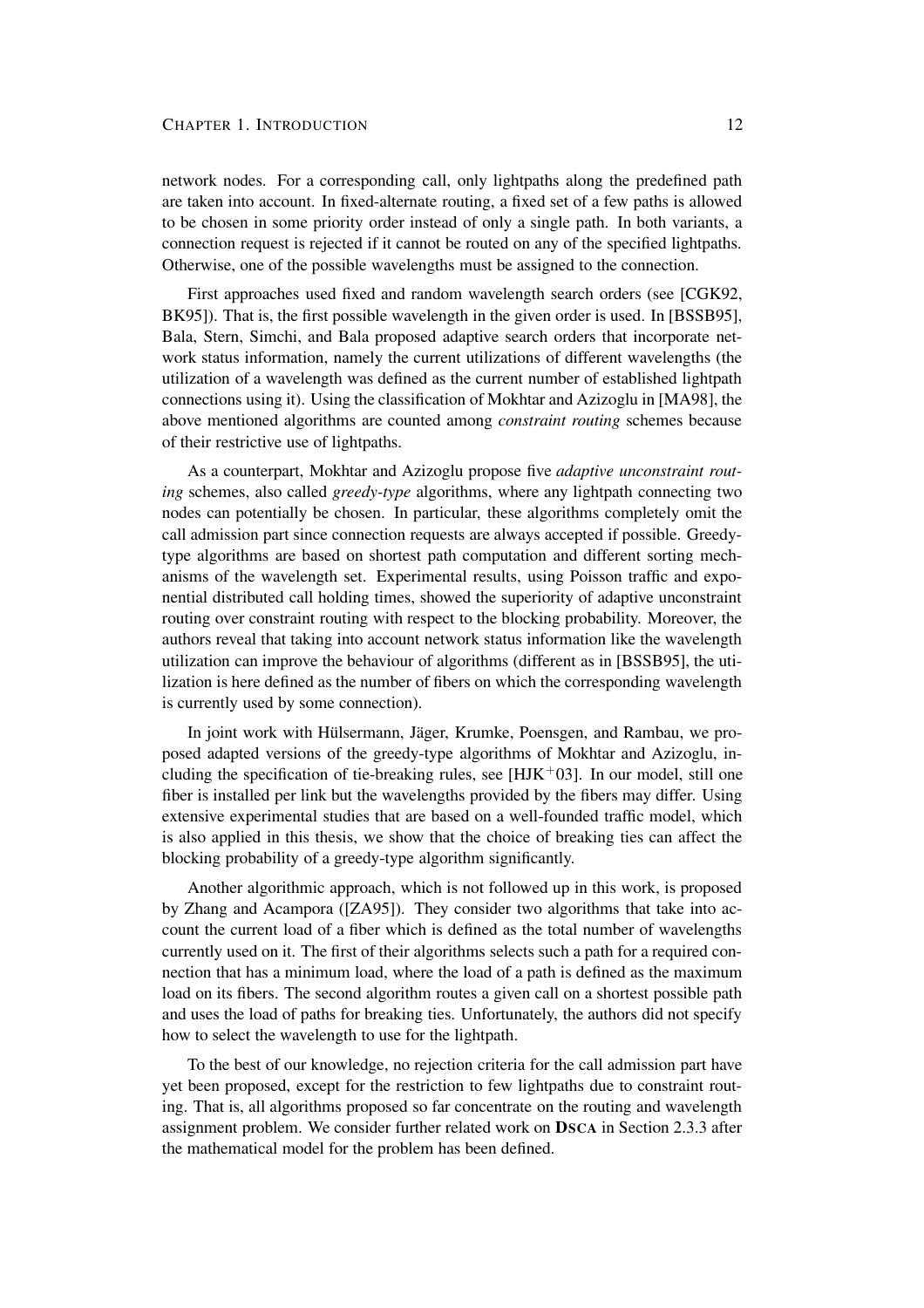## **1.4 Contribution and Outline**

The contribution of this thesis is the following. We propose a mathematical problem formulation for **DMCA** and **DSCA**, and present new centralized algorithms for the latter problem, briefly called **DSCA**-algorithms.

On the one hand, these include adapted versions of the greedy-type algorithms  $([MA98, HJK<sup>+</sup>03])$ . The purpose of reviewing the greedy-type algorithms here is to look at their ideas in more detail. Moreover, the serve as benchmark for further algorithm.

On the other hand, we propose new **DSCA**-algorithms. Our intention in the review of the greedy-type algorithms is that they are very easy to implement and may serve as a benchmark. The main part of our work, however, is concerned with the new algorithms. In their design, we attached great importance to their practicability, not to their theorectial qualities. In order to evaluate the behaviour of the algorithms, we provide extensive experimental studies that allow us to relate the blocking probability of an algorithm to the offered traffic. These studies were carried using the simulation tool *CARWA* we developed within our project with T-Systems Nova.

We will see that the concept of the proposed new algorithms requires some computational effort. Therefore, we also look at methods to improve the performance of the **DSCA**-algorithms. To this end, we particularly consider the problem of finding the *k* shortest paths in a graph or digraph. We present a revised description of an algorithm of Martins, Pascoal, and Santos (see [MPS99]) that serves this purpose. In doing so, we state a new proof of the algorithm's correctness since the proof given in [MPS99] is insufficient, as we will show. Furthermore, we are able to answer the previously open question about the worst-case running time complexity of the algorithm.

Chapter 2 is devoted to the mathematical problem formulation of **DMCA** and **DSCA**. It includes a short introduction in that field of optimization which deals with problems of such kind, namely *online optimization*. Furthermore, the necessary notation used in this work is introduced. In Chapter 3, we present the new **DSCA**algorithms. This chapter is subdivided into three sections that are concerned with the greedy-type algorithms, our new algorithms, and computational improvements of the latter. Chapter 4 yields the tools for this third part. One can view this chapter as an independent parenthesis that deals with the problem of finding the *k* shortest paths in a digraph. In Chapter 5, we present the experimental studies of the presented algorithms. To this end, we report on the considered networks, the used traffic and simulation model, and the obtained results. Chapter 6 is devoted to conclusions and an outlook. Finally, the appendix contains a table of notation, the used basic definitions on graph theory, and a short summary in German.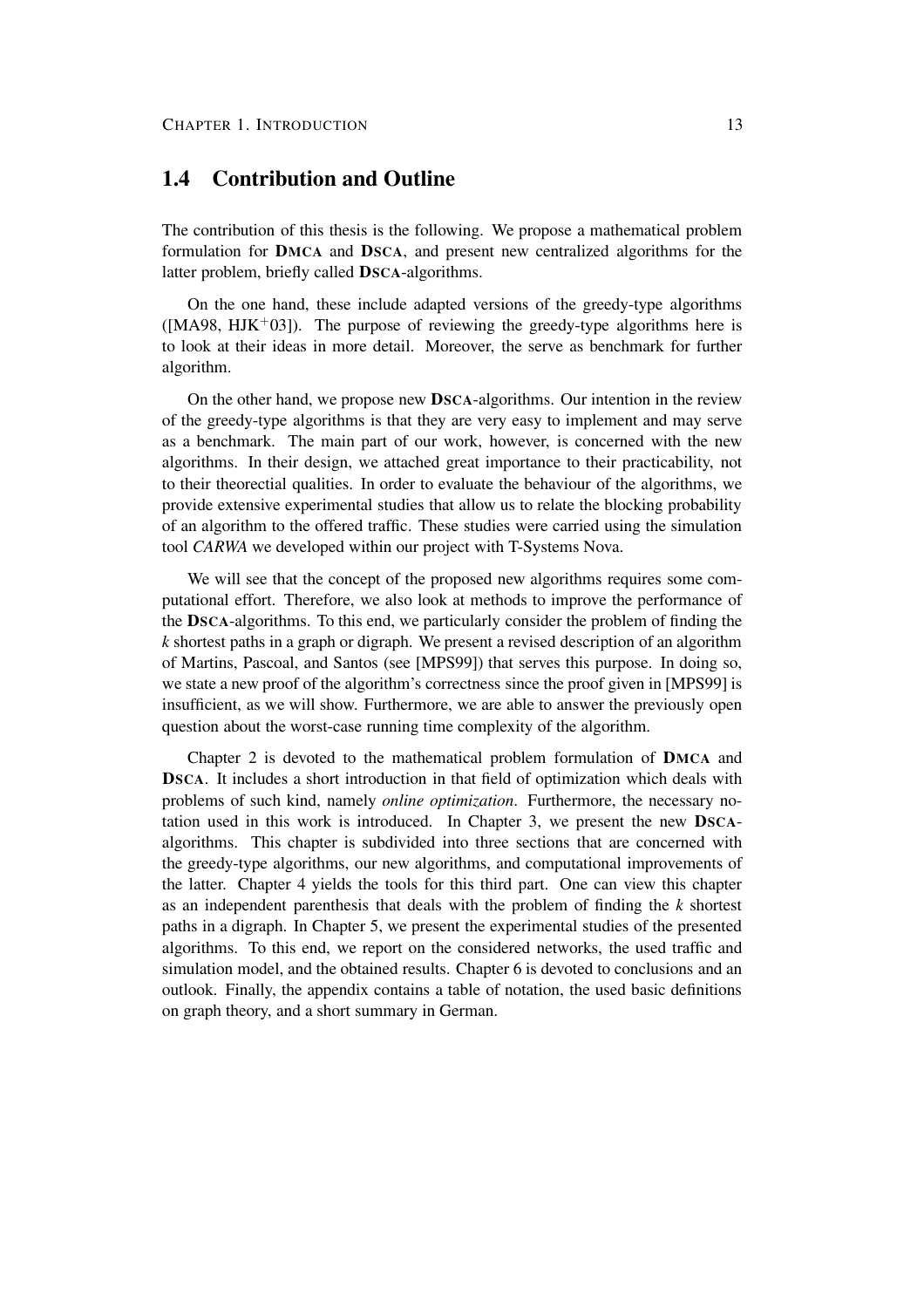## **Chapter 2**

# **Modeling of Dynamic Call Admission in Optical Networks**

As described in the previous chapter, the *Dynamic Multiclass Call Admission Problem* (**DMCA**) and the *Dynamic Singleclass Call Admission Problem* (**DSCA**) consist of the following. So-called *connection requests* arrive over time, each of which specifies a pair of nodes in a given optical telecommunication network to be connected by a set of lightpaths for some time span. We will also refer to connection requests as *calls*. The network operator must process arriving calls dynamically, i.e., without knowledge of possible future connection requests. His first task is to decide whether some newly arriving call is accepted or rejected (*call admission*). Second, if the connection request is accepted, the operator must provide the specified number of lightpaths in order to connect the given end nodes for the required time interval (*routing and wavelength assignment*). Consequently, it is only possible to accept a given call if corresponding lightpaths can be established for that period of time.

In this chapter, we establish the mathematical model for **DMCA** and **DSCA**. Recall that the the first problem is suitable to reflect detailed requirements of real-world applications, while the latter is the simplified version for which we will propose algorithms later. The outline of the chapter is as follows. In Section 2.1, we give an introduction to the mathematical background of the considered problems, namely online optimization. Moreover, the standard instruments to evaluate the quality of online algorithms is explained. In Section 2.2, we introduce some special notations in order to specify the problem definitions, which are given in Section 2.3.

## **2.1 Online Optimization and Competitive Analysis**

As mentioned before, **DMCA** and **DSCA** belong to a special class of optimization problems where the input data of an instance is not given completely in advance and becomes only known stepwise. In our context, the connection requests constitute this part of initially unknown data. Such problems must be solved *online*, i.e., decisions must be made without knowledge of future events by which further data is obtained.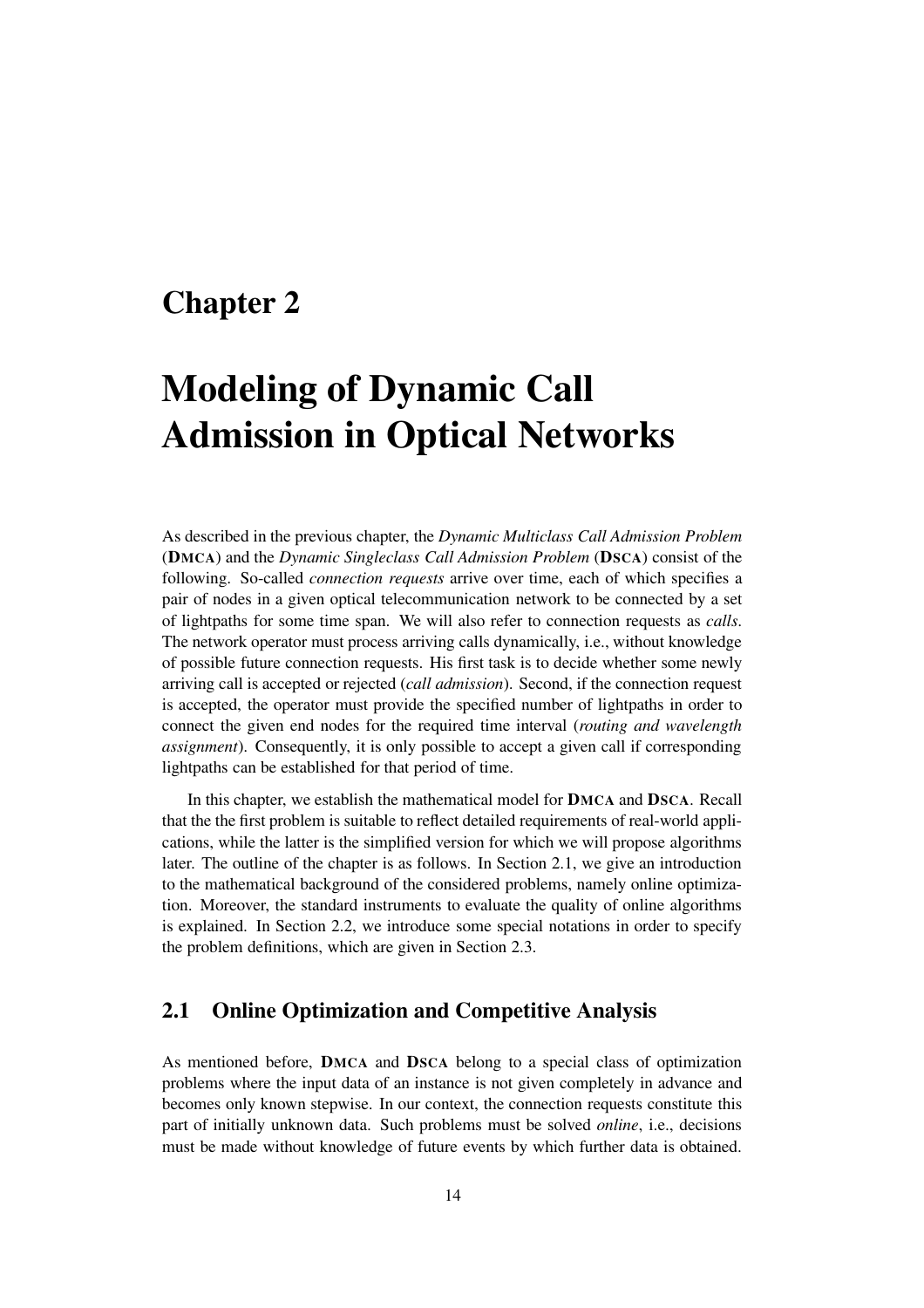These kinds of problems are called *online optimization problems*, or briefly *online problems*. The field of optimization that deals with online problems and the development and evaluation of corresponding *online algorithms* is consequently called *online optimization*. In the following, we will introduce the concepts of online optimization in more detail. Usually, the objective in an online problem is to maximize the gained profit or to minimize the cost. An online problem can be defined as a *request-answer game*, cf. [BEY98, Chapter 7]. For maximization problems, the definition is as follows.

**Definition 2.1.** An *online problem* is given by a triple  $(R, A, C)$ , where

- $\mathcal{R}$  is a set of requests  $r_1, r_2, \ldots$ ,
- *A* is a sequence of answer sets  $A_1, A_2, \ldots$ , where  $A_j$  is the set of feasible answers for the *j*th request, and
- *C* is a sequence of profit functions  $C_1, C_2, \ldots$ , where  $C_i : \mathcal{R}^i \times A_1 \times \ldots \times A_i \to \mathbb{R}_+$ and  $C_i(r_1,...,r_i,a_1,...,a_i)$  is the total profit gained by giving answers  $a_1,...,a_i$ to requests  $r_1, \ldots, r_i$  (the set  $\mathcal{R}^i := \{(r_1, \ldots, r_i) \mid r_1, \ldots, r_i \in \mathcal{R}\}\)$  denotes the Cartesian product) .

For minimization problems,  $C$  is a sequence of cost functions. Online algorithms are defined as follows.

**Definition 2.2.** Let  $(R, A, C)$  be an online problem. An *online algorithm* for  $(R, A, C)$ is a sequence of functions  $g_1, g_2, \ldots$ , where  $g_i : \mathcal{R}^i \to A_i$ .

Note that this definition points out that an online algorithm must make decisions only based on the informations obtained by previous requests. For examples of wellinvestigated online problems and corresponding online algorithm, see [BEY98]. In contrast to online optimization, we also refer to classical optimization as *offline optimization*, where *offline problems* are solved using *offline algorithms*. Obviously, an online algorithm is no better than an optimal *offline* algorithm which knows the request sequence in advance. In order to evaluate the performance of an online algorithm ALG, the standard tool is the so-called *competitive analysis* (see [BEY98]). It is based on the idea to compare the profit made by ALG with the profit made by an optimal offline algorithm OPT that knows the sequence in advance and can process it at maximum profit. By  $ALG(\sigma)$  and  $OPT(\sigma)$ , we denote the profit gained by ALG and OPT on a given sequence  $\sigma$ , respectively.

**Definition 2.3.** A deterministic online algorithm ALG is said to be *c-competitive* if

$$
\text{ALG}(\sigma) \geq \frac{1}{c} \cdot \text{OPT}(\sigma)
$$

holds for each sequence of requests σ. The *competitive ratio* of algorithm ALG is defined to be the infimum of all  $c \ge 1$  such that ALG is *c*-competitive. ALG is called *competitive* if ALG is *c*-competitive for some  $c \geq 1$ .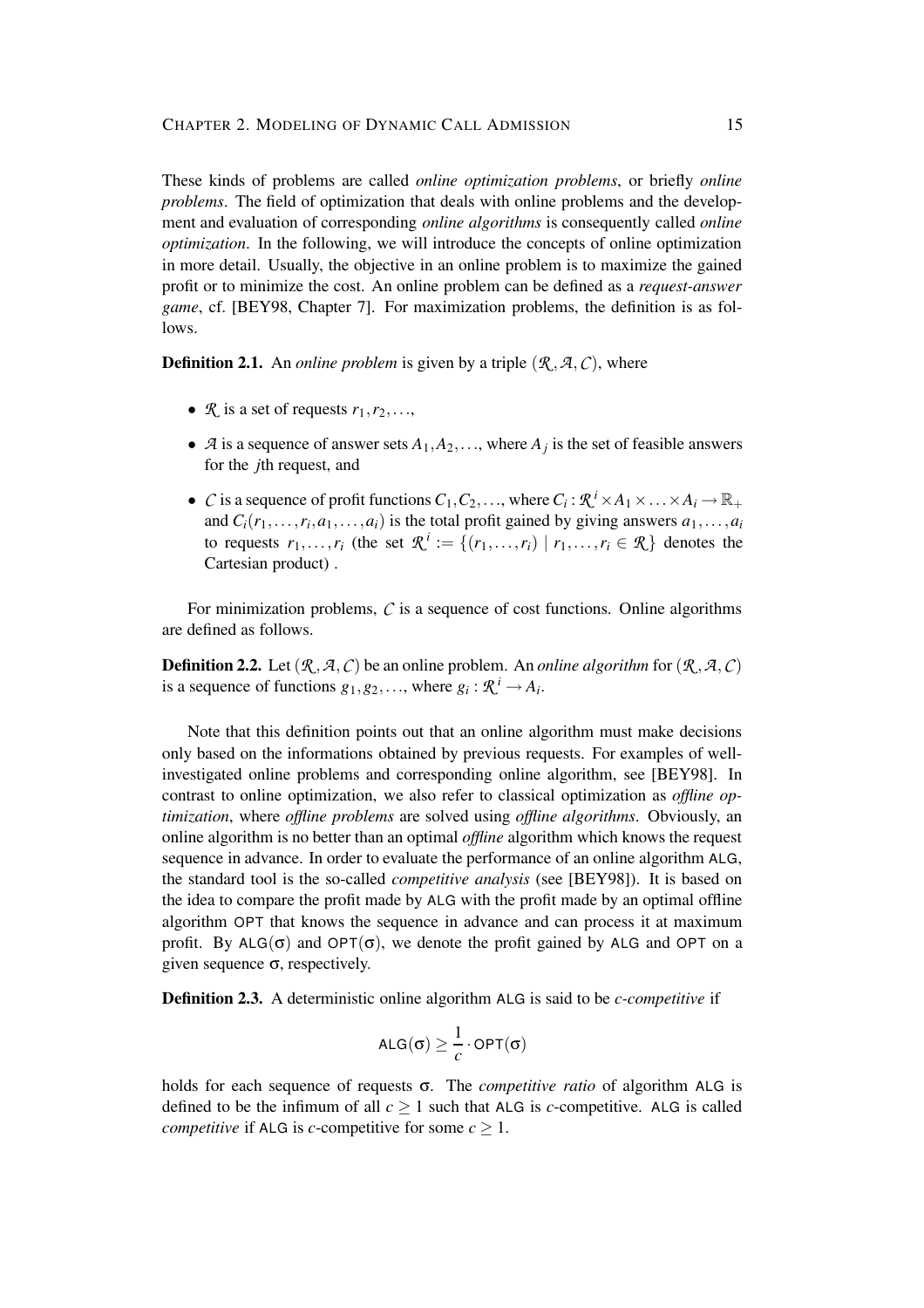Note that by definition, the total profit of a competitive algorithm must at least be a constant fraction of the profit that is achievable offline. As this must hold for all input sequences, competitive analysis is a type of worst-case analysis. Hence, in order to show that the competitive ratio of an online algorithm is bad, it suffices to find one sequence of requests on which the online algorithm looses too much compared with the optimal offline algorithm. For a given problem it is not clear in the beginning, whether there exists a competitive algorithm or not.

From another point of view, the competitive analysis of online algorithms may be considered as a game between the *online player* and a *malicious adversary*. The adversary yields an input sequence on which the online player applies an online algorithm. The adversary has complete knowledge of the algorithm's strategy, and he intends to construct a sequence such that the ratio of profit made by the online algorithm and the optimum offline profit is minimized. One possibility to reduce the power of the adversary is randomization. A *randomized online algorithm* is allowed to use random decisions for processing requests. The profit of a randomized algorithm is a random variable, and we are interested in its expectation. Normally, the malicious adversary knows the distribution used by the online player but cannot see the actual outcome of the random experiments. As a consequence, he must choose the complete input sequence in advance. This type of adversary is called *oblivious adversary* (see [BEY98] on different types of adversaries). For randomized online algorithms, we have the following definition of competitiveness.

**Definition 2.4.** A randomized online algorithm ALG is said to be *c-competitive* against the *oblivious adversary* if

$$
\mathbb{E}\left[\mathsf{ALG}(\sigma)\right] \geq \frac{1}{c} \cdot \mathsf{OPT}(\sigma)
$$

holds for each sequence of requests σ. The terms *competitive ratio* and *competitive* for randomized online algorithms are defined analogously to those for deterministic ones in Definition 2.3.

In this work, we only consider deterministic online algorithms. Finally, let us discuss the significance of competitiveness results for practical applications. As mentioned before, the competitive ratio of an online algorithm is a very pessimistic measure for the total profit the algorithm might gain compared to an optimal offline algorithm, since the competitive ratio is determined by worst-case scenarios. Therefore, the corresponding request sequences often represent pathological situations which are extremely unlikely to occur in reality. If this is the case, it is not possible to draw good conclusions from competitiveness results concerning the average behavior of an algorithm. On the one hand, if an online algorithm can be shown to be competitive with a good competitive ratio, this guarantees that the algorithm will perform well in any scenario. Its average case performace might even be better.

However, a competitive algorithm need not be usable for practice, since no requirements are made on its computational complexity. On the other hand, an online algorithm whose competitive ratio is bad or which is not competitive at all need not to perform bad on realistic instances. However, taking into account worst-case sequences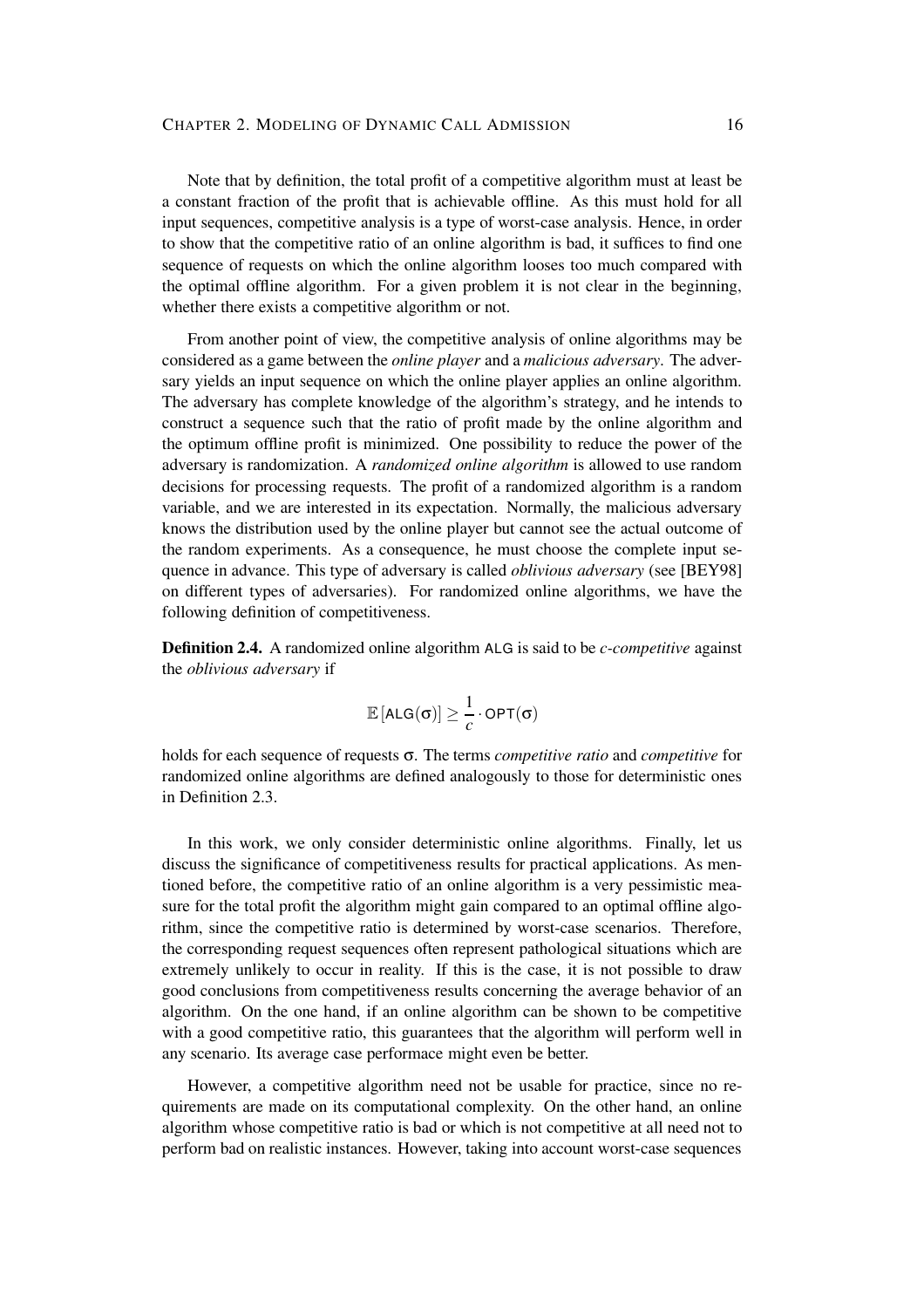helps to characterize those scenarios that are dangerous for a good performace of the algorithm. In order to investigate the average-case behavior of an online algorithm, we rely on evaluation by simulation, as used in this work later on.

## **2.2 Notation**

In this section, we focus on the necessary notations in order to formulate **DMCA** and **DSCA**, as well as algorithms for the latter, called **DSCA**-algorithms in the sequel. First of all, an optical network is modeled as follows.

**Definition 2.5.** An *optical network* is a triple  $(G, \Lambda, W)$ , where

- $G = (V, E)$  is a simple and undirected graph,
- $\Lambda = {\lambda_1, \ldots, \lambda_{\gamma}}$  is a set of wavelengths, and
- $W: E \to 2^{\Lambda}$  is a map from *E* to the power set of  $\Lambda$  with  $\bigcup_{e \in E} W(e) = \Lambda$ , which we call the *wavelength set function* of the optical network. If  $W(e) = \Lambda$  for each edge  $e \in E$ , we say the optical network possesses *uniform edge equipment*.

The network nodes and the optical fibers of the physical topology are modeled as nodes and edges of the graph *G*. The wavelength set function indicates for each edge  $e \in E$  which subset of wavelengths  $W(e)$  is available on that edge. In this way, different fiber types and WDM systems can be modeled. Note that we can indeed model the underlying network topology as an undirected graph since although each signal is transmitted along a directed lightpath from the technical point of view, a corresponding backward channel using the same path must always be realized, too. This model captures optical networks with exactly one fiber per link on which an arbitrary WDM system may be installed. In order to allow for parallel fibers on one link, such that some wavelengths can be used on that link more than once, we would only need to neglect the property of *G* to be simple. Assuming that wavelength converters do not exist in the network, we represent a lightpath as a path in *G* together with a wavelength in Λ.

**Definition 2.6.** Let  $(G, \Lambda, W)$  be an optical network with graph  $G = (V, E)$ , let *p* be a path in *G*, and let  $\lambda \in \Lambda$  be a wavelength. The pair  $(p, \lambda)$  is called a *lightpath* in the optical network (*G*,Λ,*W*) if λ ∈ *W*(*e*) for each edge *e* ∈ *E*(*p*). Its *length* is defined as the number of path edges  $|E(p)|$ . If *p* has end nodes  $u, v \in V$ , we call  $(p, \lambda)$  a [*u*, *v*]*-lightpath* or a lightpath with *end nodes u* and *v*.

Each lightpath satisfies the wavelength continuity constraint by definition, and thus the essential remaining restriction is the wavelength conflict constraint. It reads as follows.

> *Wavelength conflict constraint*: On every edge, each wavelength can be used by at most one lightpath. That is, for every two distinct simultaneously routed lightpaths  $(p_1, \lambda)$  and  $(p_2, \lambda)$  in the optical network that use the same wavelength, it must hold that  $E(p_1) \cap E(p_2) = \emptyset$ .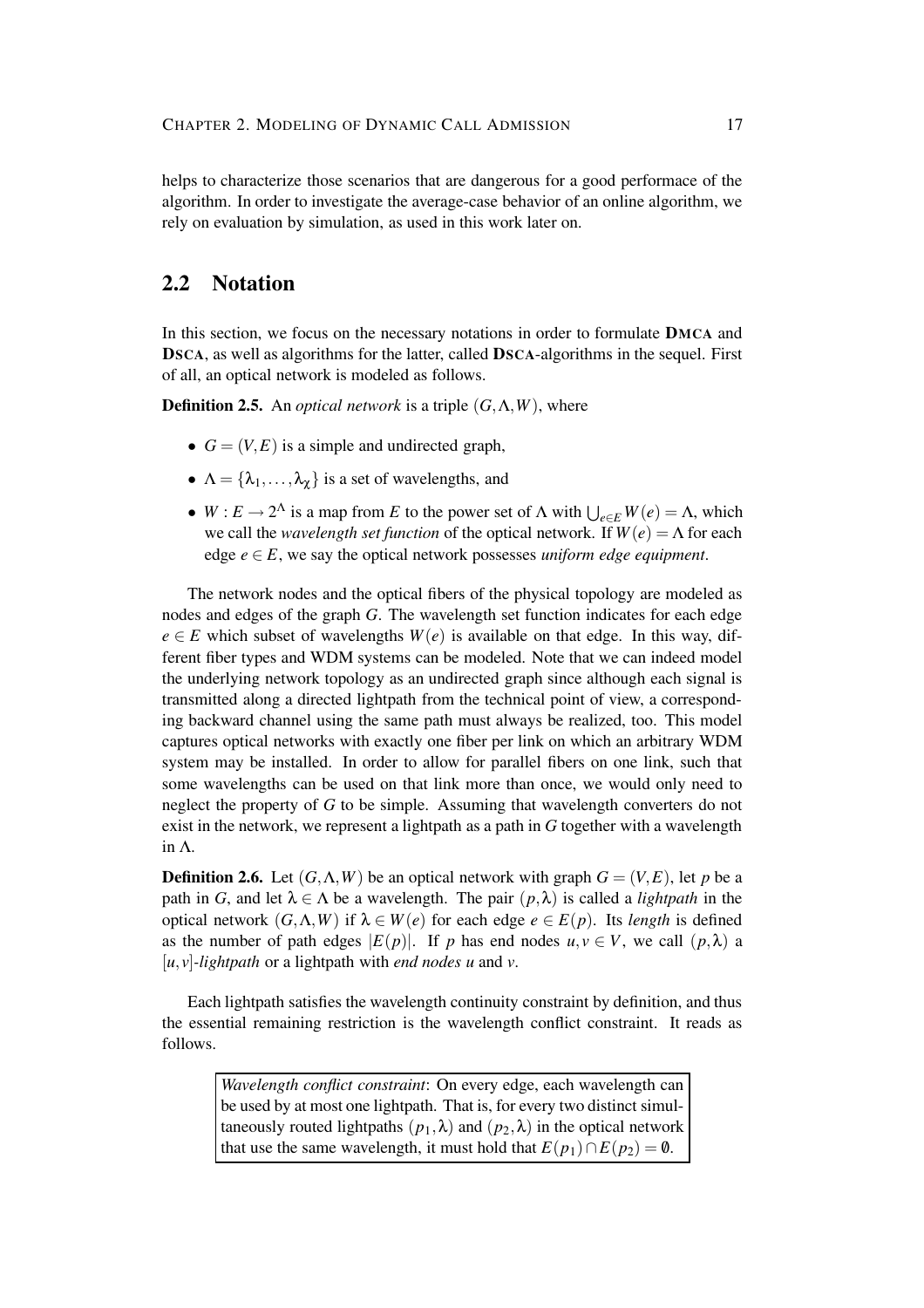Since we will often be concerned with lightpaths whose routing would violate the wavelength conflict constraint, we also use the following terms.

**Definition 2.7.** Let  $(p_1, \lambda)$  and  $(p_2, \lambda)$  be two distinct lightpaths in an optical network  $(G, \Lambda, W)$  which use the same wavelength. We say that  $(p_1, \lambda)$  and  $(p_2, \lambda)$  *block*, *intersect*, or *overlap with* each other if  $E(p_1) \cap E(p_2) \neq \emptyset$ . Furthermore, a set of lightpaths in the network is called *conflict-free* if any two distinct lightpaths do not block each other.

Hence, all lightpaths contained in a conflict-free set can be routed simultaneously. Neglecting the possibility of failure situations, a wavelength which is installed on some edge  $e \in E$  is either used on *e* by some lightpath or still unused. This time depending information defines the current *network status*. At each point in time, the network status is defined by the currently established lightpaths. It is usually stored by a socalled *link-status matrix*, where each row corresponds to an edge, and each column represents a wavelength.

**Definition 2.8.** Let  $(G, \Lambda, W)$  be an optical network with graph  $G = (V, E)$  and wavelength set  $\Lambda = {\lambda_1, ..., \lambda_{\chi}}$ . Let  $m := |E|$  be the total number of edges in *G*, and let  $E := \{e_1, \ldots, e_m\}$ . For a given network status *S*, let  $R_S$  be the set of currently realized lightpaths. If  $R<sub>S</sub> = \emptyset$ , the optical network is called *empty*.

The *link-status matrix* of  $(G, \Lambda, W)$  in (network) status *S* is the  $(m \times \chi)$ -matrix  $M_S = (m_{ij}^{(S)}$  $\binom{S}{i}$ <sub>1≤*i*≤*m*,1≤*j*≤χ with components defined as follows:</sub>

$$
m_{ij}^{(S)} := \begin{cases} 1, & \text{if } \lambda_j \notin W(e_i) \text{ or there is a lightpath } (p, \lambda_j) \in R_S \text{ with } e_i \in p, \\ 0, & \text{otherwise.} \end{cases}
$$

For  $i = 1, \ldots, m$  and  $j = 1, \ldots, \chi$ , we say that wavelength  $\lambda_j$  *is available on* edge  $e_i$  in (network) status *S* if the corresponding matrix entry satisfies  $m_{ij}^{(S)} = 0$ . If  $\lambda_j \in W(e_i)$ but  $m_{ij}^{(S)} = 1$ , we say that wavelength  $\lambda_j$  is *utilized* on  $e_i$ . Moreover, a lightpath  $(p, \lambda)$ in the optical network is called *free* or *available* in status  $S$  if  $\lambda$  is available on every edge  $e \in E(p)$  in status *S*. Otherwise, the lightpath  $(p, \lambda)$  is called *blocked* in status *S*. If it is obvious which network status is considered, we also use the terms *currently* free, *currently* available, and *currently* blocked. If the network status changes by realizing an available lightpath  $(p, \lambda)$ , we denote the resulting network status by  $S + (p, \lambda)$ .

Since each routing request requires that a connection between two appointed nodes  $u, v \in V$  is established by some fixed [*u*, *v*]-lightpaths, it makes sense to classify lightpaths according to their end nodes. To this end, we use the following notations.

**Definition 2.9.** Let  $(G, \Lambda, W)$  be an optical network, where  $G = (V, E)$ . By  $L(u, v, \lambda)$ we denote the set of lightpaths in  $(G, \Lambda, W)$  which connect the two nodes  $u, v \in V$  and whose wavelength is  $\lambda$ . Furthermore, the set of all  $[u, v]$ -lightpaths is denoted by

$$
L(u,v) := \bigcup_{\lambda \in W} L(u,v,\lambda),
$$

and the set of all potential lightpaths in the optical network is denoted by

$$
L := \bigcup_{\substack{u,v \in V:\\ u \neq v}} L(u,v).
$$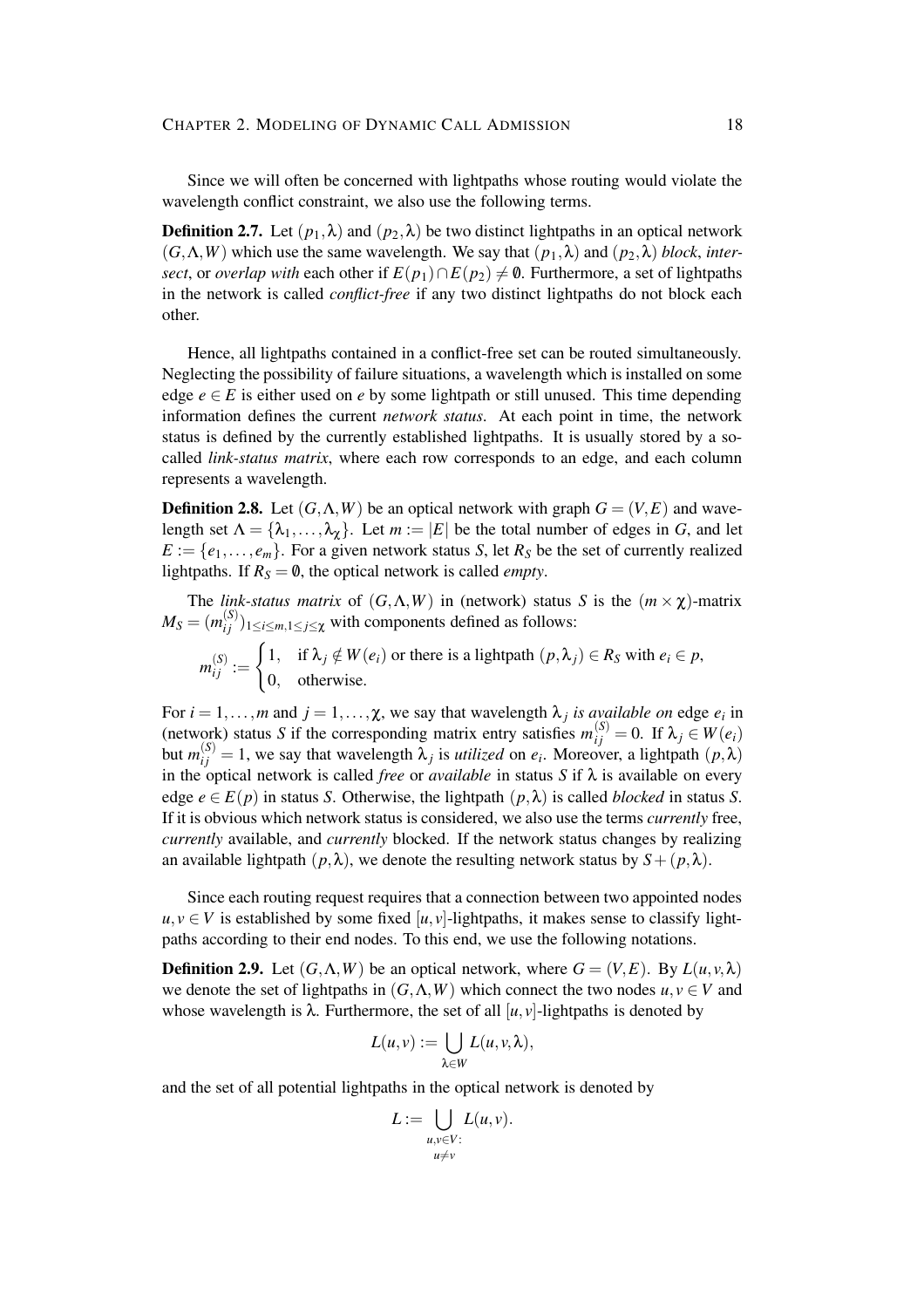For a given network status *S*, we denote by  $L<sub>S</sub>$  the set of all available lightpaths in status *S* and by  $L_S(u, v) := L_S \cap L(u, v)$  the set of the currently free [*u*, *v*]-lightpaths for distinct nodes  $u, v \in V$ .

## **2.3 Problem Definition: Dynamic Multiclass Call Admission (DMCA)**

We first state the general problem **DMCA** using a model that allows to represent many different real-world specifications. Simplifying assumptions which lead to the special problem considered in this work will be made later on. In the following, whenever we are given an optical network (*G*,Λ,*W*), the sets of nodes and edges of *G* are denoted by *V* and *E*, respectively.

A problem instance of **DMCA** is given by an optical network (*G*,Λ,*W*), a planning time interval  $[T_1, T_2]$ , an upper bound *B* on the number of lightpaths that can be requested, a set of customer classes *C*, a set of service classes *Q*, and a sequence of connection requests  $\sigma := (\sigma_1, \sigma_2, \ldots)$ , where each call  $\sigma_j$ ,  $j \in \mathbb{N}$  specifies the following parameters.

 $u_j, v_j \in V$  : End nodes of the connection  $b_i \in \{1, ..., B\}$ : Number of lightpaths required (amount of demand)  $t_j^{\text{arr}} \in [T_1, T_2]$ : Arrival time of the call  $t_j^{\text{ans}} \in [t_j^{\text{arr}}, T_2]$ : Latest answer time (time by which the operator has to have made his decision whether to accept or to reject the request)  $t_j^{\text{start}} \in [t_j^{\text{ans}}, T_2]$ : Start time of the connection  $t_j^{\text{stop}} \in [t_j^{\text{start}}, T_2]$ : Expiration time of the connection  $c_i \in \mathbb{C}$  : Customer class  $q_i \in Q$ : Service class  $p_j \in \mathbb{N}$ : Profit of the connection

As a consequence, the duration of a call  $\sigma_j$  is  $d_j := t_j^{\text{start}} - t_j^{\text{stop}}$ . The profit  $p_j$  usually depends on the end nodes  $u_j$  and  $v_j$  (in particular on their distance in the network, i.e., the minimum length of a  $[u_j, v_j]$ -lightpath), the demand  $b_j$ , the time  $t_j^{\text{ans}} - t_j^{\text{arr}}$  to perform the call admission part of the problem, the duration  $d_j$ , the customer class  $c_j$ , and the service class  $q_j$ . We assume that for the arrival times of any two connection requests  $\sigma_{j_1}$  and  $\sigma_{j_2}$  it holds that  $t_{j_1}^{arr} \leq t_{j_2}^{arr}$  if and only if  $j_1 < j_2$ . That is, the sequence is given in non-decreasing order of arrival times.

The task is to maximize the total profit gained by accepted calls such that *valid answers* are given to all connection requests. Let  $S_t$  be the planned network status at time  $t \in [T_1, T_2]$  which results from decisions of previous answers. A valid answer to call  $\sigma_j$  consists of a pair  $(adm_j, L_j)$ , where  $adm_j \in \{``accepted", "rejected"}\}$  specifies whether call  $\sigma_j$  is accepted or rejected, and  $L_j$  is a conflict-free set of  $[u_j, v_j]$ -lightpaths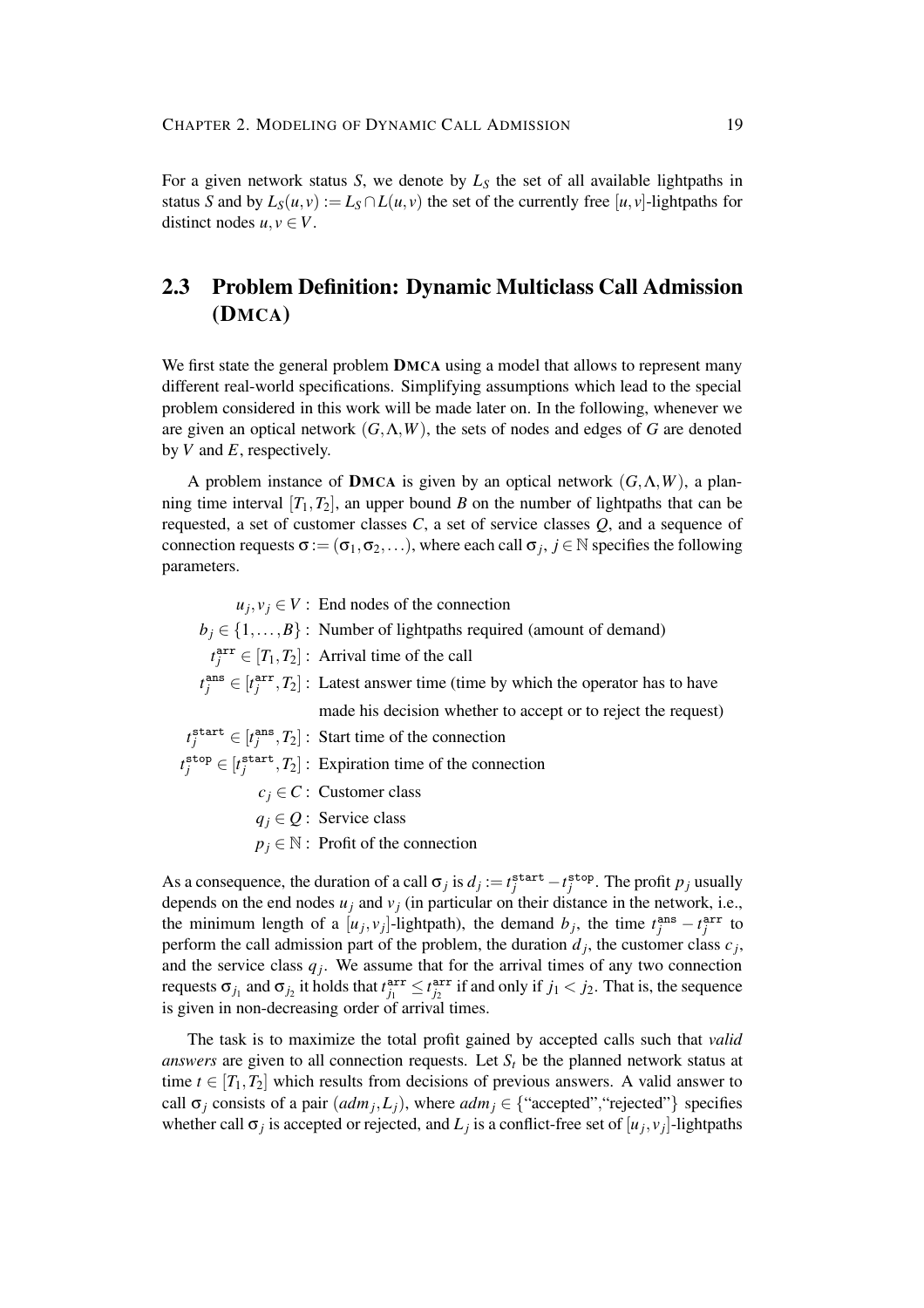which are available in the planned network status  $S_t$  for each time  $t \in [t_j^{\text{start}}, t_j^{\text{stop}}]$ , such that the cardinality of  $L_j$  is

$$
|L_j| := \begin{cases} 0, & \text{if } adm_j = \text{``rejected''}, \\ b_j, & \text{if } adm_j = \text{``accepted''}. \end{cases}
$$

Note that the subdivision of each answer in two separate components reflects the call admission part and the routing and wavelength assignment part. The call admission part  $adm_j$  of the answer is given latest at time  $t_j^{\text{ans}}$  without knowledge of calls with later arrival times, the routing and wavelength assignment part  $L_j$  latest at time  $t_j^{\text{start}}$ without knowledge of calls which arrive after  $t_j^{\text{start}}$ . If call  $\sigma_j$  is accepted, it contributes profit  $p_j$  to the total profit and its service requires that all lightpaths in  $L_j$  are established from  $t_j^{\text{start}}$  until  $t_j^{\text{stop}}$ . As a consequence, the status  $S_t$  must be updated for each time  $t \in [t_j^{\text{start}}, t_j^{\text{stop}}]$  by taking into account that the lightpaths in  $L_j$  are realized in this time interval. We refer to each lightpath that is contained in  $L_i$  as a *routing lightpath* for the call σ*<sup>j</sup>* .

Notice that subsequent valid answers ensure valid routings for the planning horizon  $[T_1, T_2]$ , i.e., the wavelength conflict constraint will always be satisfied. For each accepted connection request, at most the two new network statuses  $S_{t_j^{\text{start}}}$  and  $S_{t_j^{\text{stop}}}$  have to be considered in addition to the updated ones. Hence, there is only a finite number of different network statuses to be stored if the sequence of requests  $\sigma$  is finite, and it takes finite time to determine whether a lightpath will be available in  $[t_j^{\text{start}}, t_j^{\text{stop}}]$  or not. Obviously, **DMCA** is an online problem, as introduced in Definition 2.1.

### **2.3.1 Scope of the Model**

The described model allows to represent many different settings. First, note that beyond the normal operating state where connection requests arrive and have to be processed, the formulation above can also reflect failure situations. Since a failure of an edge causes all established lightpaths using that edge to be suspended, and as a failing node corresponds to failures on all of its incident edges, the concerned connections have to be rerouted on lightpaths in the still operative part of the network, if possible. As a consequence, each planned network status up to the maximum original expiration time of the lightpaths is affected. Moreover, the failures imply a temporary change of the physical topology. For the link-status matrices which store the statuses, the impact is the following: All entries in the row of the matrix which corresponds to an edge that is either broken itself or incident to a broken node are set to one. This must be kept up until the failure is repaired.

The special task of rerouting connections in the case of a failure can be modeled as the arrival of a cumulative set of new requests, each of which corresponds to an original call  $\sigma_i$  and arrives at the time when the failure occurs  $t_{\text{fail}}$ . For each new request, we set its latest answer time as well as its start time to  $t_{\text{fail}}$ . The remaining parameters of the connection request are defined as those of the original call, except for the service class, which may additionally indicate that the call is to be rerouted due to failure, and the profit. The profit is set to zero since the customer has already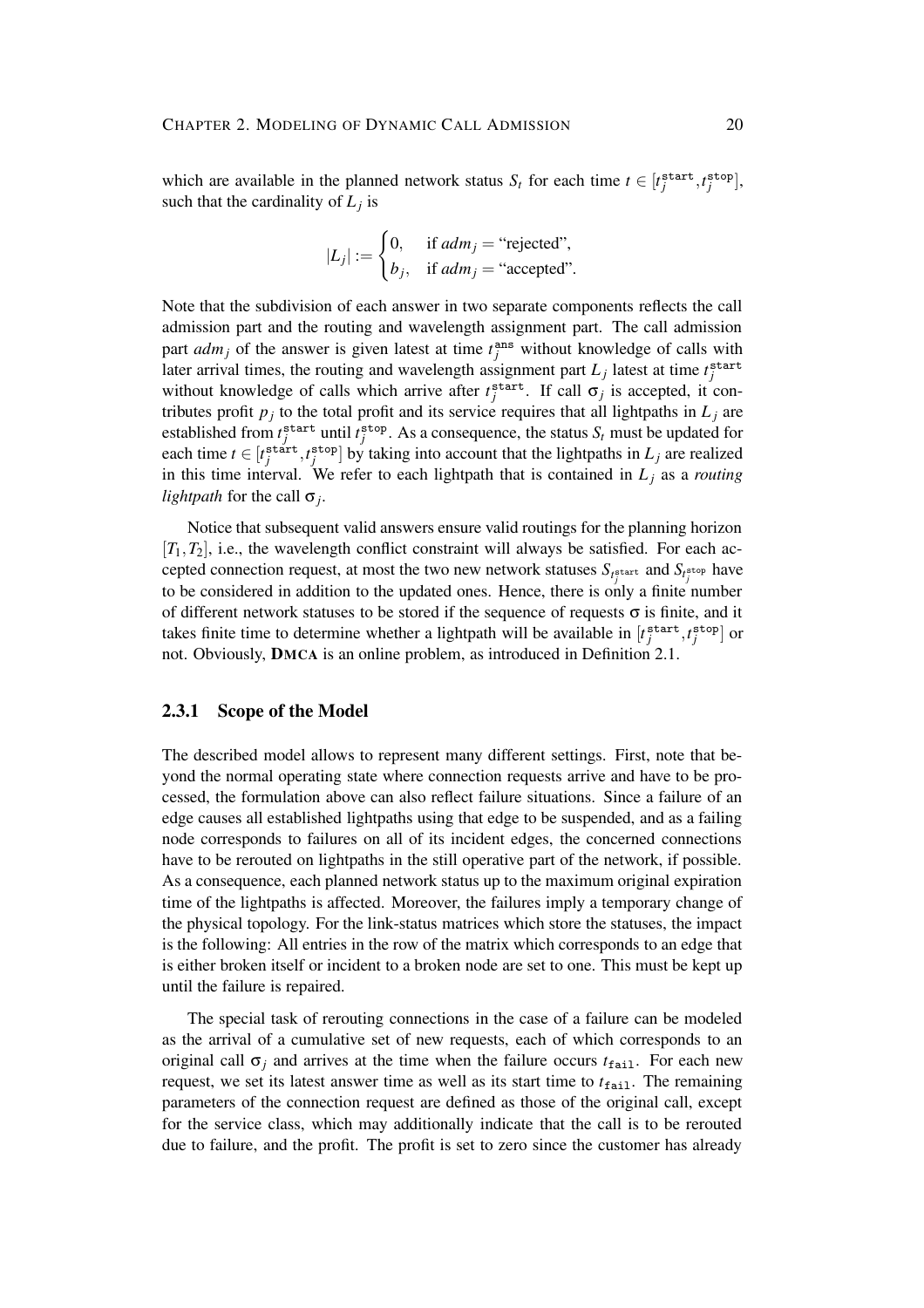paid, and each rejected call yields a penalty cost that reflects the compensation which must be paid to the customer for the suspended connection. By recognizing the special service class, the task of call processing can be transferred to a special algorithm which can handle a large set of connection requests arriving simultaneously. Since such an algorithm disposes of more information, completely different routing procedures can be used, i.e., offline planning.

Furthermore, the request parameters model a variety of features. Different service classes enable the network operator to distinguish the diverse services he offers. For example, the service class of a call may indicate the priority of rerouting in case of network failures. A high priority may also force the network operator to reserve backup lightpaths that could be used immediately if necessary. Different customer classes may be treated differently, e.g., important customers might get a discount. This is easily modeled by a profit depending on the customer class. Note that the profit function has to be defined by the network operator in order to reflect his special business objectives. Its definition will affect the decisions of an algorithm substantially.

### **2.3.2 Restriction: Dynamic Singleclass Call Admission (DSCA)**

From now on, we restrict ourselves to the problem **DSCA**. This problem is a restricted version of **DMCA** with the following assumptions.

- 1.  $t_j^{\text{arr}} = t_j^{\text{ans}} = t_j^{\text{start}}$  for each connection request  $\sigma_j$ .
- 2. There is only one customer class.
- 3. There is only one service class.
- 4. No failure situations occur.

Consequently, each connection request  $\sigma_j$  is defined by six components:

$$
\sigma_j = (u_j, v_j, b_j, t_j^{\text{start}}, t_j^{\text{stop}}, p_j).
$$

With only one customer class, one service class, and identical decision times, the profit of a call now only depends on the nodes  $u_j$  and  $v_j$  to be connected, the requested number of lightpaths  $b_j$ , and the duration of the connection  $d_j$ . Taking also into account the distance between the end nodes, the profit function  $p_i$  can be defined as the product of three functions that reflect the mentioned dependencies. Since a connection request must be handled immediatly at the time of its arrival, we assume that computations can be made in zero time.

## **2.3.3 Previous Work on DSCA**

Let us review some competitiveness results for special versions of the problem **DSCA**. Let  $(G, \Lambda, W)$  be the given optical network and  $\sigma = (\sigma_1, \sigma_2, \ldots)$ , the request sequence. We assume the following restrictions to hold in any instance of **DSCA**: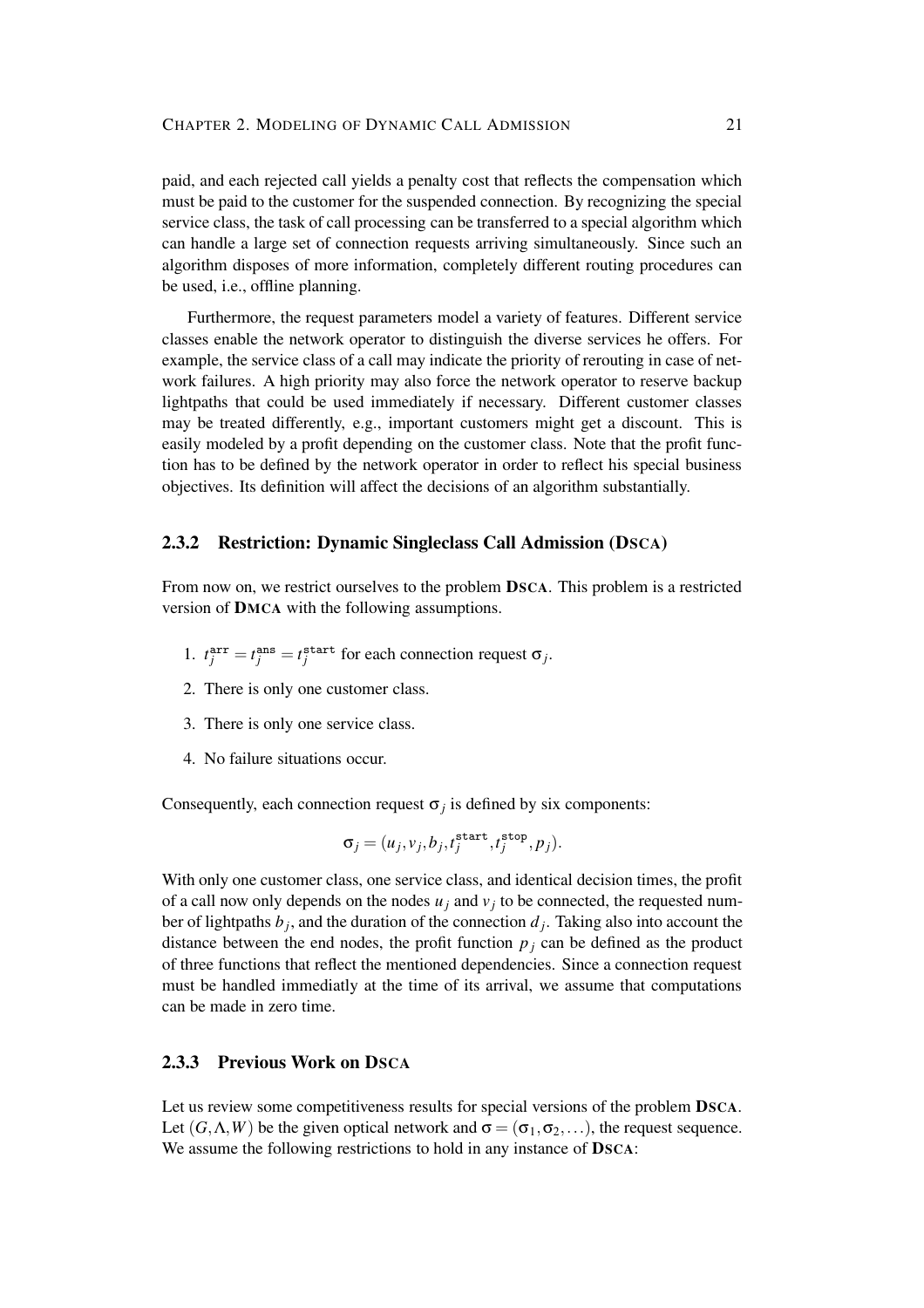- 1. Each call  $\sigma_j$  is permanent, i.e.,  $d_j = \infty$ .
- 2. Each call  $\sigma_j$  requires only one lightpath:  $b_j = 1$ .
- 3. Each accepted call  $\sigma$ *j* yields a profit  $p_j = 1$ .
- 4. The optical network possesses uniform edge equipment.

We refer to the resulting problem version as the *Dynamic Permanent Call Admission Problem* (**DPCA**) with *single demands*. If additionally only one wavelength is available in the network, i.e.,  $|\Lambda| = 1$ , the wavelength conflict constraint implies that each edge can at most be used in one routing lightpath. Therefore, the routing and wavelength assignment part of **DPCA** with single demands reduces to the problem of finding edge-disjoint paths for the connection requests. The resulting call admission problem is called *Edge-Disjoint Paths Allocation* (**EDPA**). Via this problem, the following result about the complexity of the offline version of **DSCA** is obtained. Recall that in the offline version of an online problem, complete information about the request sequence  $\sigma$  is known in advance. Consider the decision variant of the offline version of **EDPA** with only two calls: Are there two edge-disjoint paths between two given pairs of end nodes in a graph? [GJ79] states that already this decision problem (a special *Undirected Two-Commodity Intergral Flow Problem*) is NP-complete.

**Theorem 2.10.** *The corresponding offline problems of* **DSCA** *and* **DPCA** *with single demands are NP-hard.*

For the problem **DPCA** with single demands, Awerbuch, Bartal, Fiat, and Rosén proposed an algorithm called *First-fit-coloring* (FFC) that uses an algorithm for **EDPA** as subroutine, called SLAVE in the sequel. FFC is based on the idea to view the optical network with  $\chi$  wavelengths per edge as  $\chi$  copies of the graph *G*, each of which represents one wavelength. The code of FFC for handling a single call that requires a connection between the nodes  $u, v \in V$  is shown in Algorithm 1.

| <b>Input</b> : An optical network $(G, \Lambda, W)$ with $G = (V, E), \Lambda = {\lambda_1, , \lambda_{\chi}}$ , |
|------------------------------------------------------------------------------------------------------------------|
| uniform edge equipment, and any network status; two nodes $u, v \in V$                                           |
| between which a connection should be routed.                                                                     |

- **Output** : An available  $[u, v]$ -lightpath or a message "rejected".
- **1** For each wavelength  $\lambda \in \Lambda$ , let SLAVE<sub> $\lambda$ </sub> be a copy of SLAVE, and let  $G_{\lambda}$  be the graph  $G$  restricted to all edges where  $\lambda$  is currently available;
- **2** If existing, choose the minimum index  $1 \le i \le \chi$  such that SLAVE<sub> $\lambda_i$ </sub> accepts the connection request in graph  $G_{\lambda_i}$ , and return the lightpath  $(p, \lambda_i)$ , where *p* is the path SLAVE<sub> $\lambda_i$ </sub> selects in  $G_{\lambda_i}$  for routing the connection;
- **3** If there is no algorithm  $SLAVE_{\lambda}$  for  $\lambda \in \Lambda$  that accepts the request, return the message "rejected".

## **Algorithm 1:** FFC

The following has been proved about the competitiveness of FFC.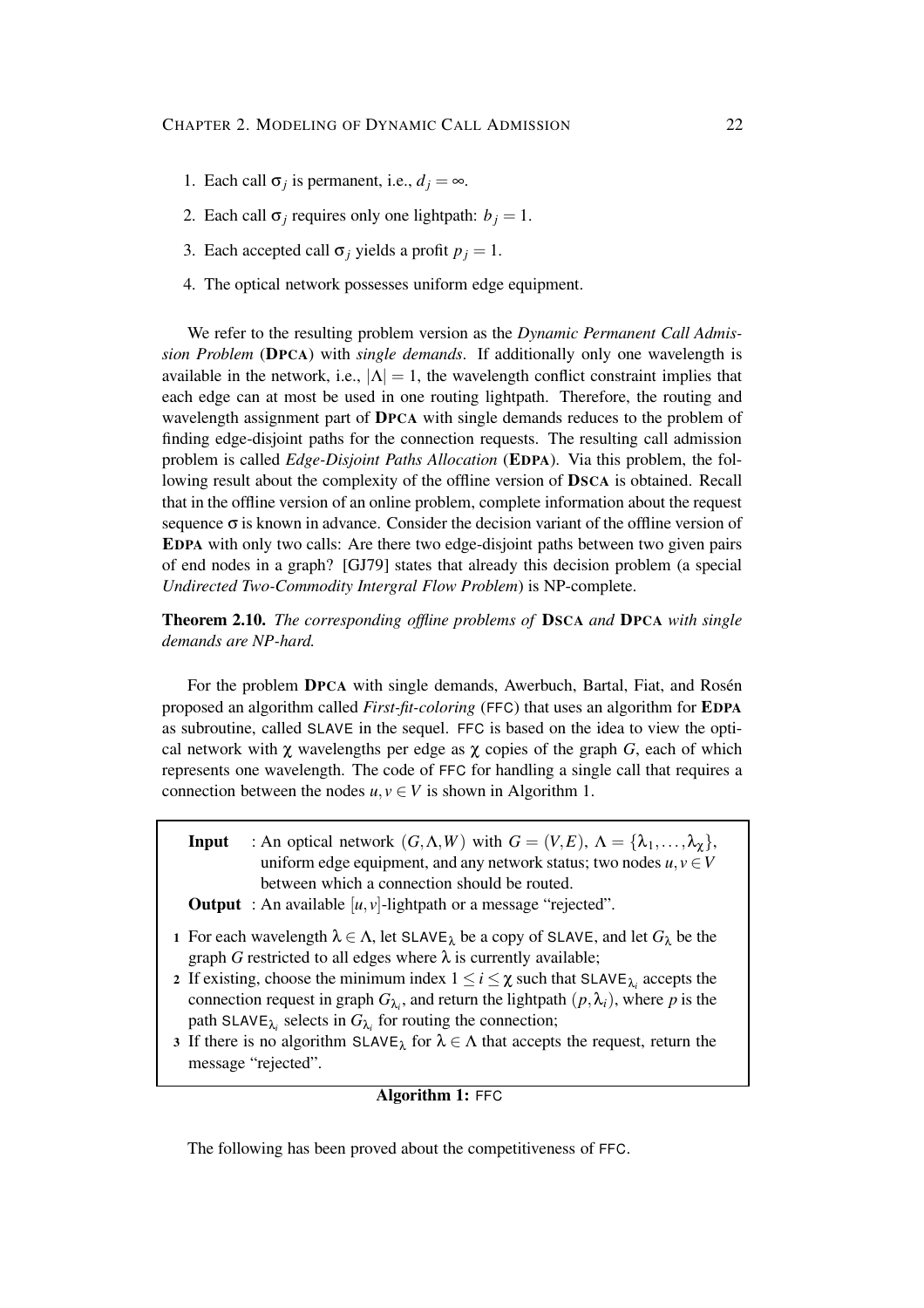## **Theorem 2.11 ([ABFR94]).** *Let* SLAVE *be a c-competitive algorithm for* **EDPA***. Then the algorithm* FFC *is*  $(c + 1)$ *-competitive for* **DPCA** *with single demands.*

Striking about this result is that the competitive ratio of FFC does not depend on the number of wavelengths in the network and furthermore hardly differs from the competitive ratio of SLAVE. That is, if the competitive ratio of SLAVE is good, the one of FFC is good, too. Note that each algorithm for **EDPA** which accepts the first call is *m*competitive, since the optimal offline algorithm OPT can at most accept *m* calls (one for each edge in the graph), where  $m := |E|$ . Unfortunately, competitive algorithms with better competitive ratio are only known for special graphs like lines, trees, and grid graphs. More precisely, the currently best competitive ratios of randomized algorithms are  $\lceil \log n \rceil$  for the line with *n* nodes ([ABFR94, AAF<sup>+96</sup>]), 2log *n* for the tree with *n* nodes ([ABFR94, AAF<sup>+96</sup>, LMSPR98]), and  $O(\log n)$  for the  $n \times n$  grid graph ([KT95, LMSPR98]). For arbitrary graphs, a lower bound for the competitiveness of any randomized algorithm for **EDPA** is  $n^{1-\log_3 2/1+\log_3 2}$  ([BFL96]).

In [KP02], Krumke and Poensgen consider another version of **DSCA** which is less restrictive than **DPCA** with single demands. It allows for calls each of which requires up to  $\gamma$  lightpaths and yields a profit corresponding to the demands if it is accepted. We call the resulting problem **DPCA** with changing demands. It is easily shown that all deterministic competitive algorithms for this problem demands have the same competitive ratio.

**Theorem 2.12.** *For* **DPCA** *with changing demands, each deterministic algorithm is either not competitive or has a competitive ratio of* χ*m, where m denotes the total number of edges and* χ *the number of wavelengths in the optical network.*

*Proof.* Let ALG be an arbitrary deterministic algorithm for **DPCA**. If ALG rejects the first given call, it is not competitive: For a request sequence  $\sigma = (\sigma_1)$  consisting of one request, ALG makes zero profit, while OPT achieves at least a profit of one (depending on the demand of  $\sigma_1$ ).

If ALG accepts the first call of a request sequence  $\sigma$ , we have ALG( $\sigma$ ) > 1. Moreover, OPT can at most gain a profit of one for each edge and wavelength, yielding χ*m* in total. This implies that ALG is χ*m*-competitive.

It is shown in [KP02] that no deterministic algorithm can be better. Denote each call by  $(u_j, v_j, b_j)$  specifying the end nodes  $u_j, v_j$  for the connection and the number  $b_j$ of required lightpaths. Consider the line graph with nodes denoted by  $v_1, \ldots, v_n$  from left to right and the following request sequence:

$$
\sigma_1=(v_1,v_n,1),\sigma_2=(v_1,v_2,\chi),\sigma_3=(v_2,v_3,\chi),\ldots,\sigma_n=(v_{n-1},v_n,\chi).
$$

Since ALG accepts  $\sigma_1$ , it must reject all subsequent calls, achieving a total profit of ALG( $\sigma$ ) = 1. In contrast, OPT accepts the calls  $\sigma_2, \ldots, \sigma_n$  at a total profit of  $\chi m$ .  $\Box$ 

In [KP02], Krumke and Poensgen propose the first randomized competitive algorithms for **DPCA** with changing demands. They show that the bound of χ*m* does not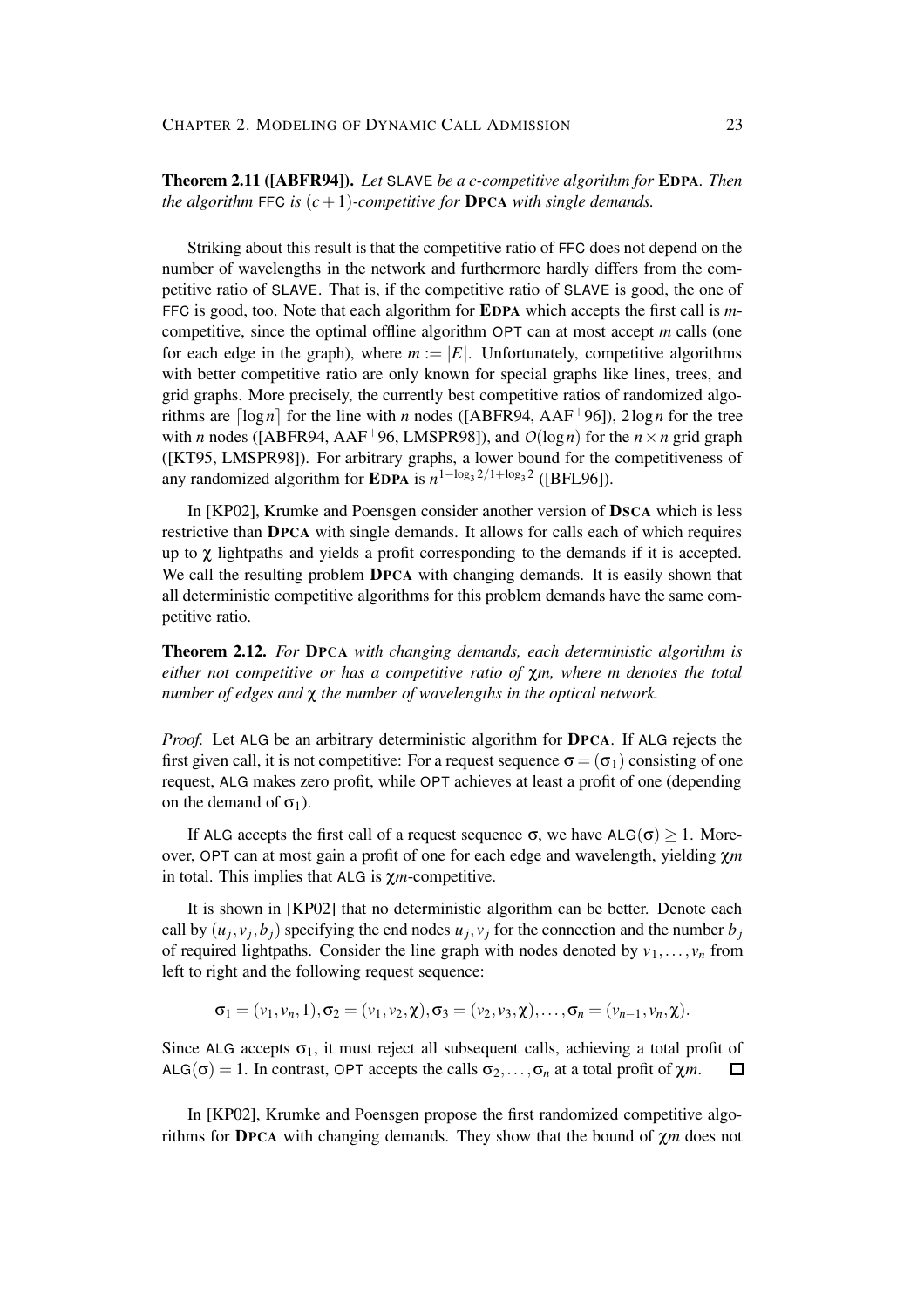hold for the competitive ratio of randomized algorithms. Their algorithm called *Firstfit-coloring-scaled* (FFCS) uses FFC as subroutine and achieves a competitive ratio of  $8(c+1)(\lceil \log \chi \rceil)+1$ ) for the line and  $12(c+1)(\lceil \log \chi \rceil)+1$ ) for the tree, again given a *c*-competitive algorithm for **EDPA**. However, the algorithm FFCS is only of theoretical interest. It will perform bad in practice.

## **2.3.4 Motivation for the Use of a Simulation Based Evaluation**

Theorem 2.12 reveals that competitive analysis is not an appropriate method to evaluate the quality of deterministic online algorithms for **DPCA** with changing demands. Although all deterministic competitive algorithm perform equally bad with respect to their competitive ratios, their practical quality can differ significantly. The more general **DSCA** with limited durations and with uniform edge equipment might in principle yield different results, but it is too complex to be evaluated by competitive analysis. Note that Theorem 2.12 also yields a bound on the competitve ratio of an deterministic **DSCA**-algorithm from which follows that there are no **DSCA**-algorithms which achieve a better competitive ratio. This motivates the use of simulation for the evaluation of online algorithms for **DSCA**.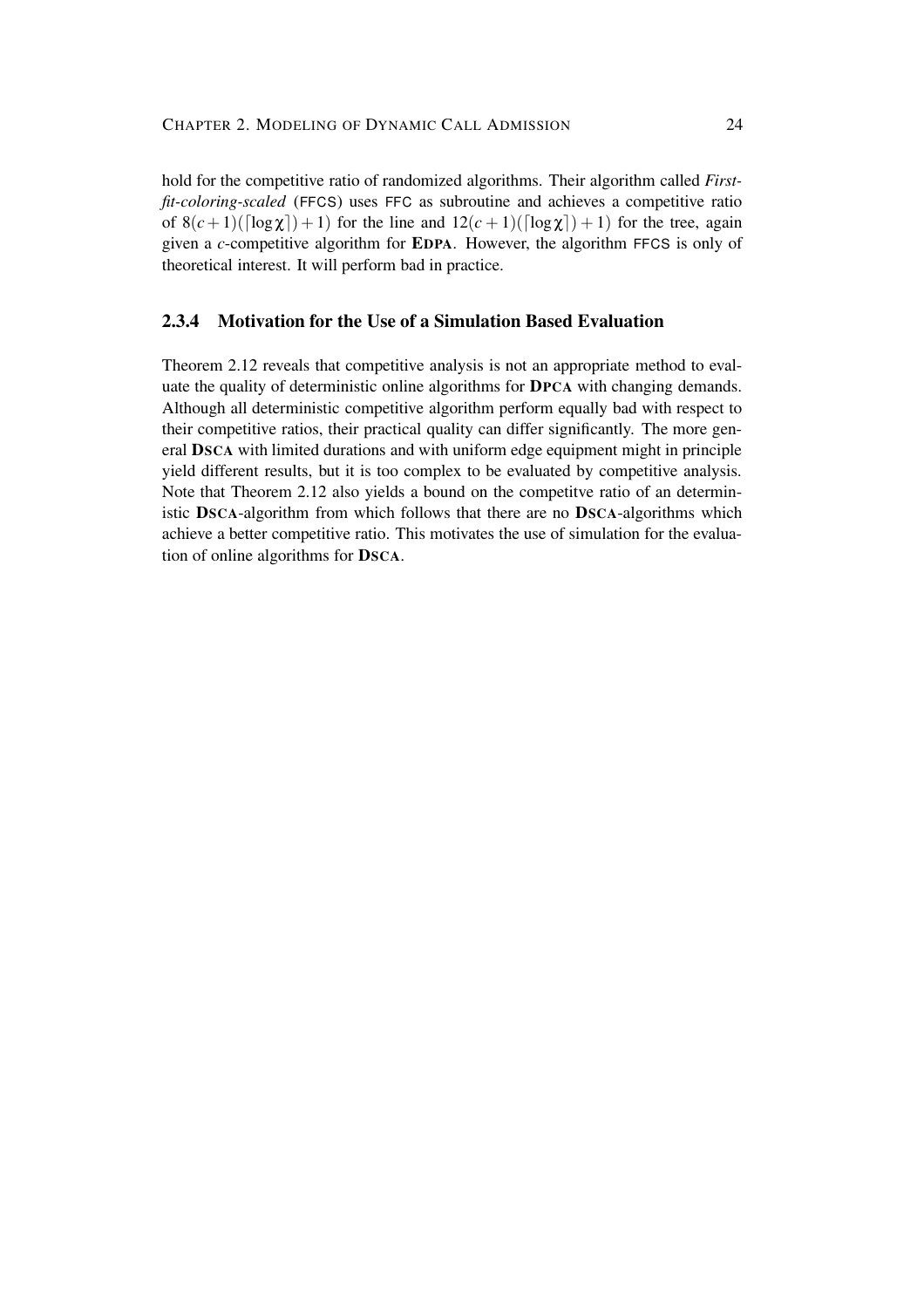## **Chapter 3**

# **Online Algorithms for DSCA**

In this chapter, we present existing and new online **DSCA**-algorithms which are developed in order to perform well in practical applications within our joint project with T-Systems Nova.

The basic versions of each algorithm gets as input an optical network  $(G, \Lambda, W)$ , its current network status *S*, and two node between which a connection of one lightpath should be established. That is, an algorithm receives the connection requests of the sequence  $\sigma$  consecutively, and each call  $\sigma_j$  only requires one lightpath, i.e.,  $b_j = 1$ . Note the algorithms can be easily adapted for calls of higher demands: We simply treat a call  $\sigma_j$  that requires  $b_j$  lightpaths as a collection of  $b_j$  similar calls with demand one each, also referred to as *call fragments*. The collection of calls is referred to as a *call packet* of size  $b_j$ . The only difference is that the original call  $\sigma_j$  must is rejected if any of its corresponding call fragments is rejected. Furthermore, all presented **DSCA**algorithms does not make use of optional call rejection. That is, a connection request is always accepted if possible.

The structure of this chapter is as follows. In Section 3.1, we present algorithms that are based on shortest path routing with varying wavelength selecting strategies. Most of these so-called *greedy-type algorithms* have been proposed by Mokhtar and Azizoglu in [MA98]. Furthermore, we consider adapted versions that incorporate, among other things, special tie-breaking rules whose impact on the performance of the greedy-type algorithms will turn out to be substantial in the experimental results in Chapter 5. Most of these greedy-type algorithms have been proposed in a joint work with Hülsermann, Jäger, Krumke, Poensgen, and Rambau, see [ $HJK^+03$ ]. However, in the main part of the chaper (Section 3.2), we propose new **DSCA**-algorithms that are based on the concept of the *network fitness*. In order to reduce the substantial computational effort of most of these algorithms, we propose (among others) one easy method, whereby the decisions of the adapted algorithms will change only little.

Throughout this chaper, whenever we are given an optical network  $(G, \Lambda, W)$ , the set of nodes is denoted by *V*, and the set of edges of *G* is denoted by *E*. Furthermore, let  $\Lambda = {\lambda_1, \ldots, \lambda_{\gamma}}$  be the set of wavelengths unless something else is stated.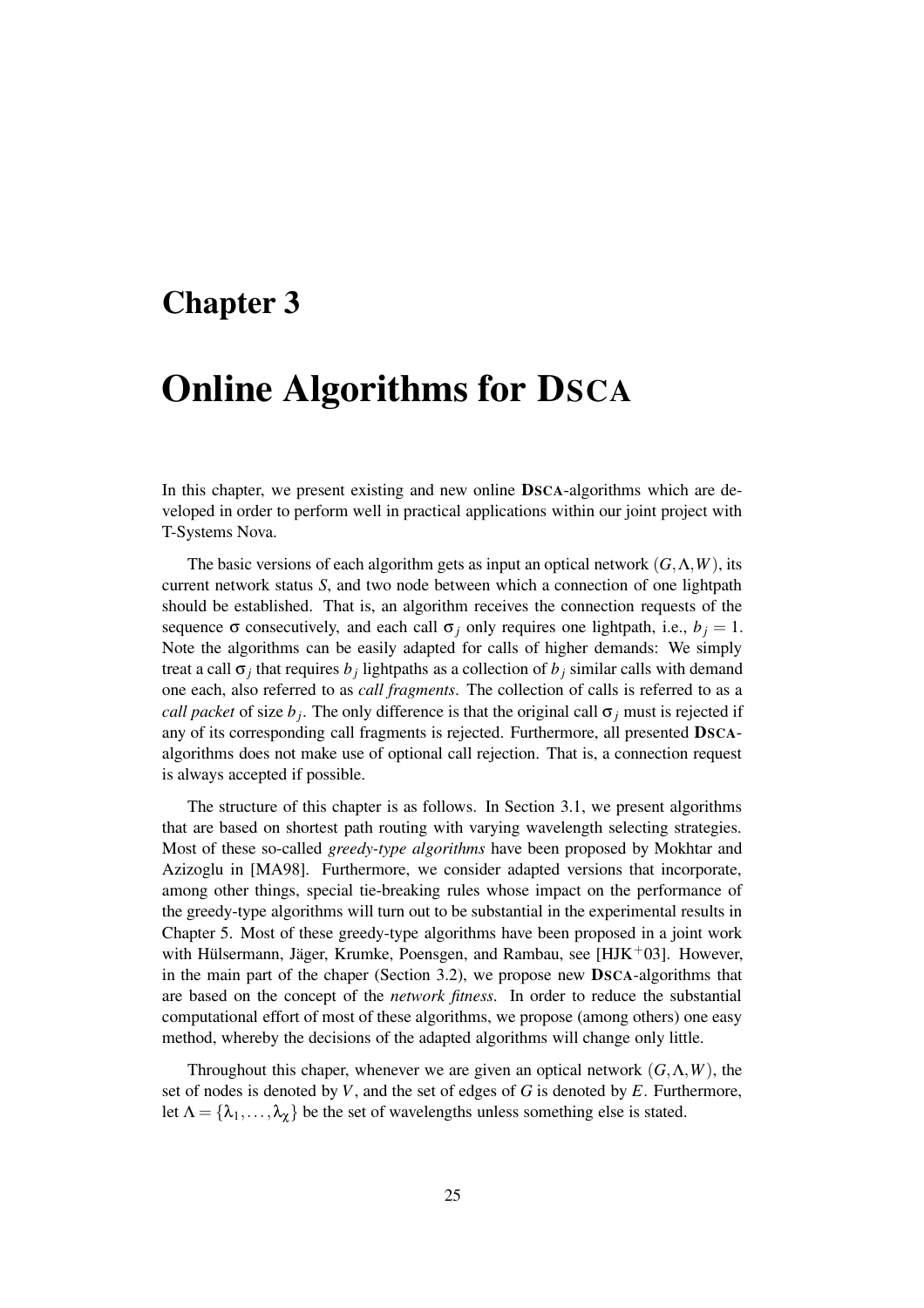## **3.1 Greedy-Type Algorithms**

In nowadays networking applications, many routing algorithm are based on routing along shortest paths. This also applies to the presented *greedy-type algorithms* for the problem **DSCA**. They accept given connection requests whenever it is somehow possible to provide corresponding lightpaths, thus omitting the call admission part of the problem. Among each other, the greedy-type algorithms vary only in their wavelength selection strategy. For the routing choice, the strategy applied by all greedy-type algorithms is to establish a shortest lightpath among all currently availalble lightpaths in the chosen wavelength. Recall that the length of a lightpath is defined to be the number of its edges. If no lightpath of any wavelength connecting the start and end node is available, the call is rejected.

Many of the greedy-type algorithms in this section are defined in terms of the following quantities which depend on the network status.

**Definition 3.1.** Let (*G*,Λ,*W*) be an optical network with network status *S*. Moreover, let  $M_S = (m_{ij}^{(S)}$  $\sum_{i,j}^{(3)}$ )<sub>1≤*i*≤*m*,1≤*j*≤χ be the corresponding link-status matrix, where *m* := |*E*| is</sub> the total number of edges in the network. For each  $j = 1, \ldots, \chi$ , we call

$$
util_S(\lambda_j) := \sum_{\substack{i=1:\\ \lambda_j \in W(e_i)}}^m m_{ij}^{(S)}
$$

the *edge utilization of* wavelength  $\lambda_j$  in (network) status *S* and

$$
avail_S(\lambda_j) := \sum_{i=1}^m (1 - m_{ij}^{(S)})
$$

the *edge availability of* wavelength  $\lambda_j$  in (network) status *S*.

The classification of greedy-type algorithms in this chapter follows the work of Mokhtar and Azizoglu [MA98], who proposed the variants called FIXED, RANDOM, PACK1, SPREAD1, and a version of EXHAUSTIVE in the following. In their paper, only the optical networks with uniform edge equipment were considered. However, if the edges provide different sets of wavelengths, the algorithms PACK1 and SPREAD1 have to be adapted by incorporating the current edge availability of wavelengths instead of the current edge utilization in order to implement their underlying ideas. Furthermore, especially for EXHAUSTIVE, the description in the paper leaves the tie-breaking decision open, which can considerably affect the performance of the algorithm. By the specification of a reasonable tie-breaking rule, we could improve this algorithm significantly compared to the version breaking ties randomly. Most of the new versions have already been proposed together with the co-authors Hülsermann, Jäger, Krumke, Poensgen, and Rambau in  $[HJK^+03]$ .

We distinguish between two classes of greedy-type algorithms, which differ in their way of wavelength selection.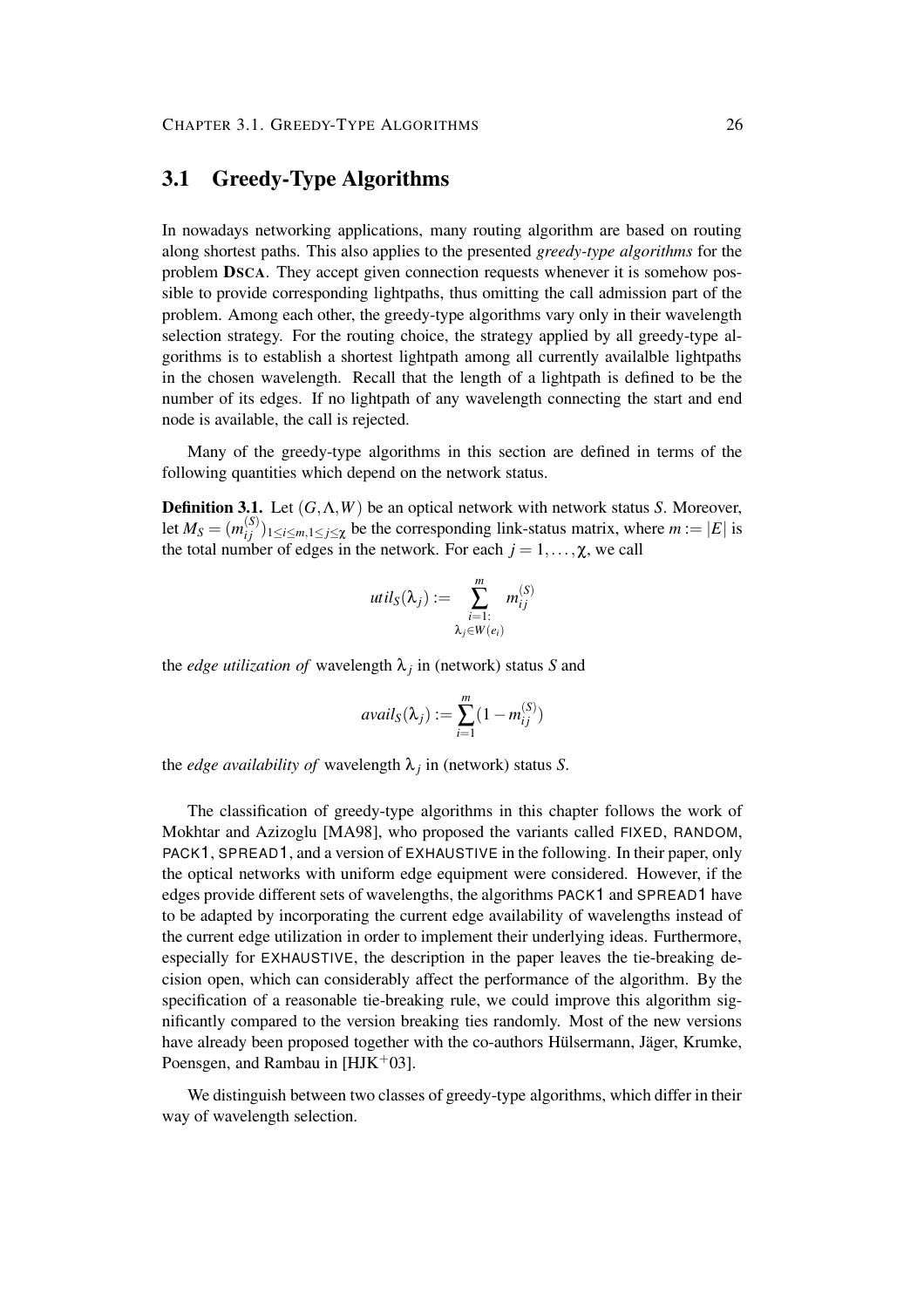## **3.1.1 Partial Wavelength Search**

Upon arrival of a connection request, the algorithms of the first class partially search the wavelengths in a certain order until they find the first wavelength  $\lambda$  in which a connection can be established. Therefore, they are called greedy-type algorithms with *partial wavelengths search*. The given call is routed on a shortest lightpath using wavelength  $\lambda$ . All of these algorithms are based on the generic greedy approach of Algorithm 2 and differ in the way *how* the order of wavelengths in Step 1 is chosen.

- **Input** : An optical network  $(G, \Lambda, W)$  with any network status; two nodes  $u, v \in V$  in the network between which a connection should be routed.
- **Output** : An available  $[u, v]$ -lightpath if there is any or a message "rejected" otherwise.
- **1** Let  $\lambda_{i_1}, \ldots, \lambda_{i_\chi}$  be some order on the set of all wavelengths  $\Lambda$ ; {*The way how the order of the wavelengths is chosen leads to different versions of the algorithm, see text.*}
- **2** For each wavelength  $\lambda \in \Lambda$ , let  $G_{\lambda}$  be the graph G restricted to all edges where  $\lambda$  is currently available;
- **3** Choose the first wavelength  $\lambda$  in the order where there is still a path in  $G_{\lambda}$  connecting *u* and *v*. If no such wavelength exists, return the message "rejected";
- **4** Compute a shortest  $[u, v]$ -path  $p$  in  $G_\lambda$  and return the lightpath  $(p, \lambda)$ .

## **Algorithm 2:** Generic greedy-type algorithm with partial wavelengths search.

The variants we summarize under the name greedy-type algorithms with partial wavelengths search use the following wavelength orders (cf. Definition 3.1 for the quantities edge utilization and edge availability).

- FIXED: The wavelength search order is fixed a priori.
- RANDOM: Wavelengths are searched in a randomly varying order (using a uniform distribution).
- PACK1: Wavelengths are searched in order of decreasing edge utilization.
- PACK2: Wavelengths are searched in order of increasing edge availability.
- SPREAD1: Wavelengths are searched in order of increasing edge utilization.
- SPREAD2: Wavelengths are searched in order of decreasing edge availability.

Notice that, except for FIXED, the wavelength orders change over time. Furthermore, the two versions of PACK and SPREAD, respectively, are equivalent if the network possesses unifrom edge equipment. This can formally be shown as follows.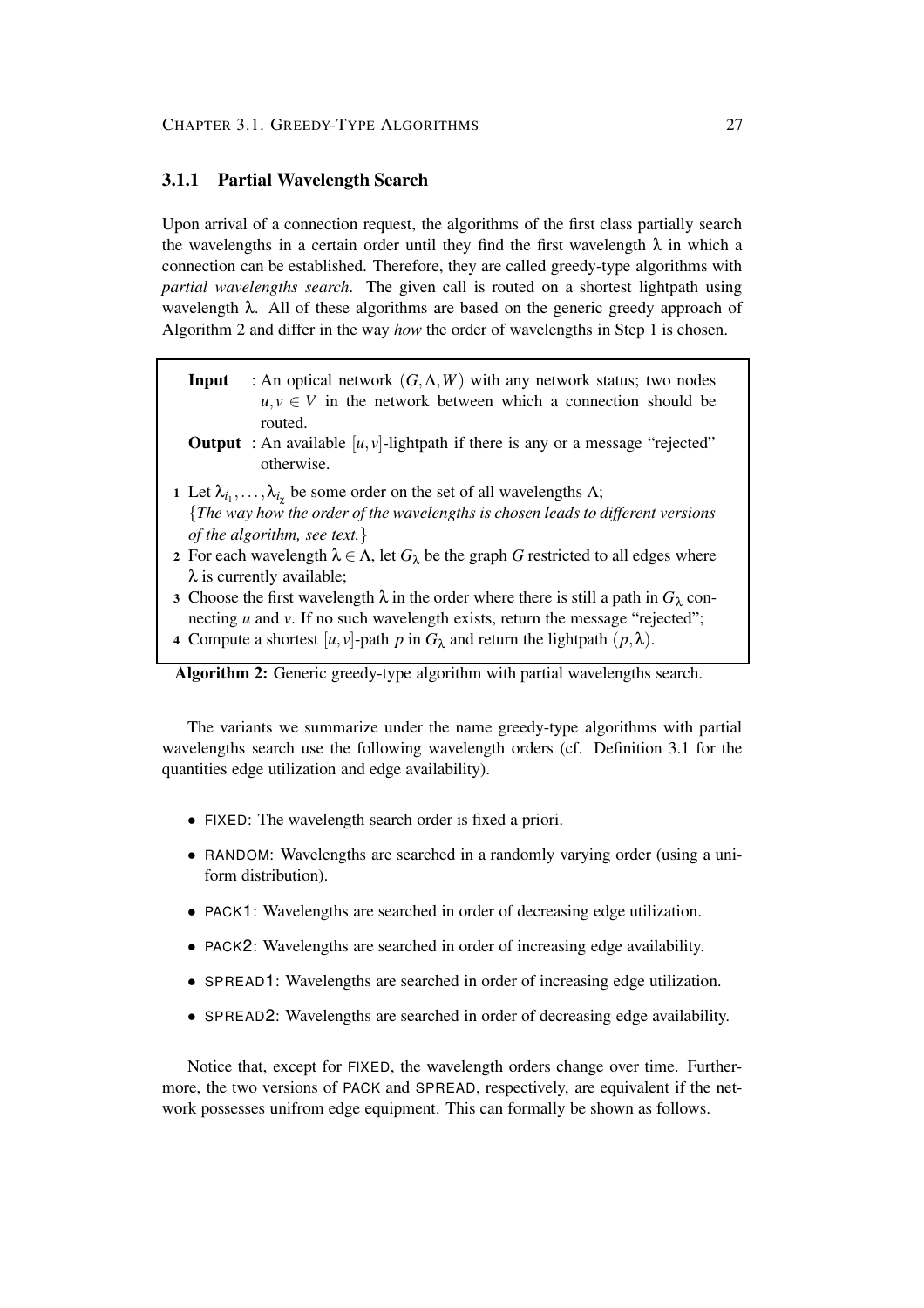**Theorem 3.2.** *Let* (*G*,Λ,*W*) *be an optical network with uniform edge equipment. Moreover, let S be the network status and*  $M_S = (m_{ij}^{(S)})$  $\sum_{i,j}^{(3)}$ )<sub>1≤*i*≤*m*,1≤*j*≤χ *be the correspond-*</sub> *ing link-status matrix, where*  $m := |E|$  *is the total number of edges in the network. Then,* PACK1 *and* PACK2 *as well as* SPREAD1 *and* SPREAD2 *are equivalent concerning their routing decisions, that is, both algorithms choose the same lightpath for a given connection request if they use identical rules for tie-breaking.*

*Proof.* Note that by definition of the wavelength set function,  $W(e) = \Lambda$  for each edge  $e \in E$ . It suffices to show for each  $j, k = 1, \ldots, m$  that

$$
util_S(\lambda_j) < util_S(\lambda_k) \iff avail_S(\lambda_j) > avail_S(\lambda_k).
$$

By definition of the edge utilization and edge availability, we obtain:

$$
util_S(\lambda_j) - util_S(\lambda_k) = \sum_{\substack{i=1 \ i \in N}}^m m_{ij}^{(S)} - \sum_{\substack{i=1 \ i \in N}}^m m_{ik}^{(S)}
$$
  

$$
= \sum_{i=1}^m (m_{ij}^{(S)} - m_{ik}^{(S)})
$$
  

$$
= \sum_{i=1}^m ((1 - m_{ik}^{(S)}) - (1 - m_{ij}^{(S)}) )
$$
  

$$
= \alpha \text{valid}_S(\lambda_k) - \alpha \text{valid}_S(\lambda_j).
$$

The idea of PACK1 is to route given calls on a lightpath using the most utilized wavelength  $\lambda_{i_1}$  as long as possible. Further wavelengths are not taken into account unless no potential routing lightpath  $(p, \lambda_{i_1})$  is currently available for the given connection request. For this reason, if the network is initially empty, all wavelengths except  $\lambda_{i_1}$  remain unused until arrival of the first call that cannot be routed using  $\lambda_{i_1}$ anymore. Applying this strategy in an optical network with uniform edge equipment, the probability that for a path *p* the lightpath  $(p, \lambda_{i_k})$  is currently available tends to decrease with decreasing *k*. That is, PACK1 intends to fill up the network load in such wavelengths for which it is less likely to find possible lightpaths.

This strategy seems reasonable since the little remaining capacities of currently frequently utilized wavelengths can rarely be used, and therefore one should try to use them whenever it is possible. If one refrain from routing on heavily utilized wavelengths until the network load gets high, it is unlikely that one arriving call can be routed using such a wavelength, which might lead to its rejection. Moreover, other wavelengths in which a call can more likely be routed are prevented from being utilized if not necessary.

However, PACK1 might route some connection requests on long lightpaths even though there are much shorter free lightpaths using less utilized wavelengths. This looks disadvantageous since much network capacity is required. As shown in the prove of Theorem 3.2, the most utilized wavelength is also the less available wavelength for uniform edge equipment. But obviously, this must not necessarily hold if the edges

 $\Box$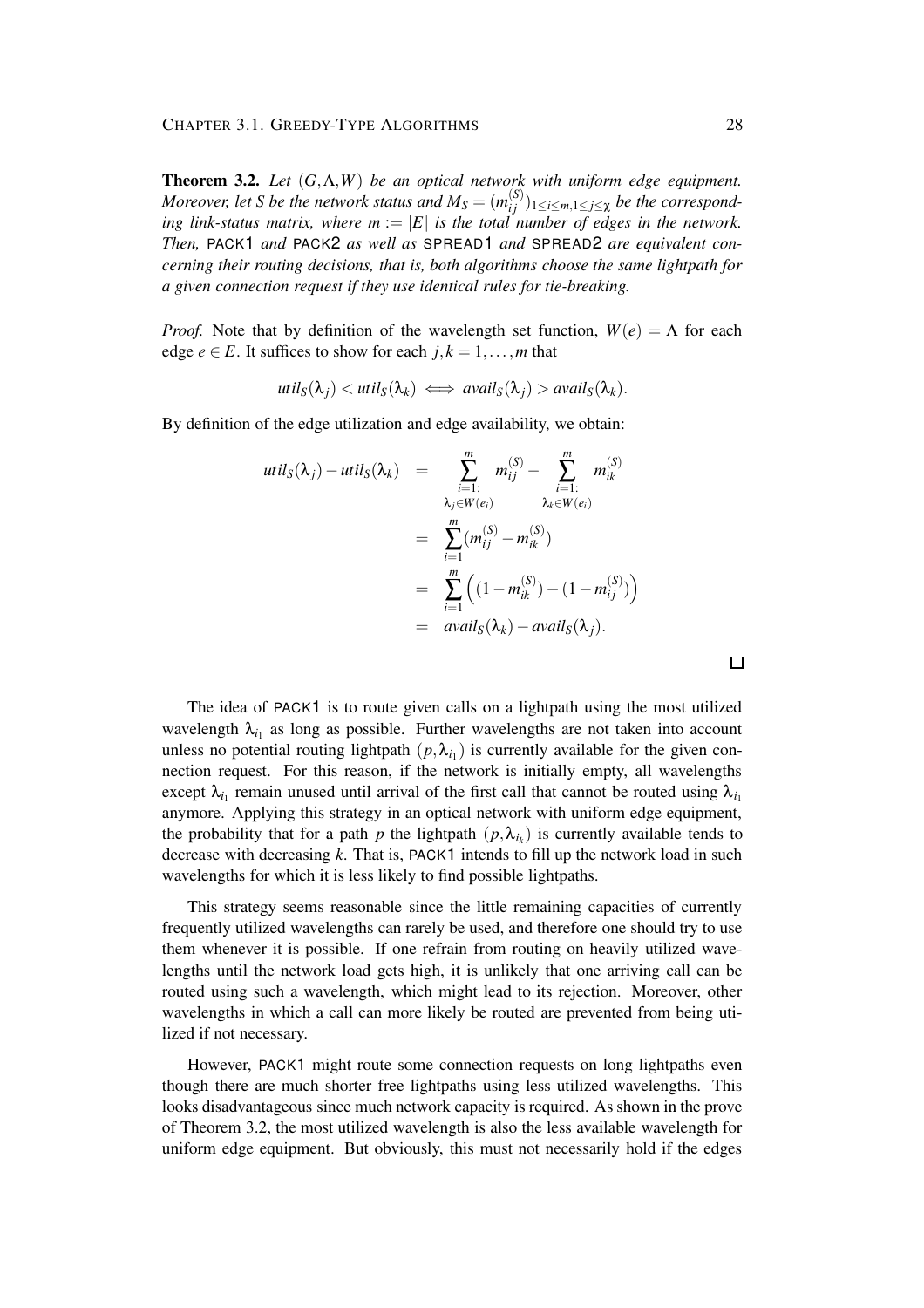provide different sets of wavelengths. Hence, the idea described above is no longer realized by PACK1 in this case. We can maintain the idea of PACK1, if wavelengths are searched in order of increasing edge availability. This is done by the greedy-type algorithm PACK2.

Obviously, the concept of both SPREAD versions are completely opposite to those of PACK. Instead of filling up the network in some wavelengths, SPREAD1 attempts to distribute the total network load uniformly among all wavelengths, which also balances the remaining capacities in the different wavelengths but only if the network has uniform edge equipment. That is, SPREAD1 achieves similar edge utilizations and similar edge availablities for the different wavelengths.

If the optical network is equipped with different sets of wavelengths on the edges and the network load is higher, the edge utilization of those wavelengths which exist on many edges will be greater than the utilization of less often installed wavelengths. Therefore, the latter will be continuously preferred by SPREAD1. Furthermore, the edge availablilities of the different wavelengths will no longer be similar anymore. This is still achieved by SPREAD2 which searches the wavelengths in order of decreasing edge availability.

Moreover, we consider two version of FIXED. The first one, FIXED1, searches the wavelengths in order of increasing index while the second, FIXED2, searches in order of decreasing index. If the network has uniform edge equipment, both FIXED1 and FIXED2 perform equally with interchanged wavelengths. By the used procedure of network dimensioning in this work, an edge  $e \in E$  is equipped with the wavelengths  $\lambda_1, \ldots, \lambda_{\chi_e}$ , where  $\chi_e := |W(e)|$ . Hence, both FIXED variants are opposite in this case. While FIXED1 tends to select more frequently installed wavelengths, FIXED2 chooses frequently installed wavelengths. Note that the edge availability of a wavelength  $\lambda$  in a network with medium load tends to be larger the more  $\lambda$  is installed in the network. That is, edge availability of a wavelength  $\lambda_i$  tend to decrease with increasing index. Hence, the wavelength selection strategies are similar for FIXED1 and SPREAD2 and for as FIXED2 and PACK2 for the used way of network dimensioning. This tendency will be confirmed by the experimental results in Chapter 5.

#### **3.1.2 Total Wavelength Search**

In contrast to the greedy-type algorithms with partial wavelengths search, the algorithms of the second class always take into account the total set of wavelengths by computing shortest available lightpaths for *all* wavelengths. Among them, a globally shortest one is chosen. Hence, we call these algorithms greedy-type algorithms with *total wavelengths search* or shortening *exhaustive*. They only differ in their rule for tiebreaking if there are several wavelengths which yield globally shortest lightpaths. The proceeding of the greedy-type algorithms with *total wavelengths search* is depicted in Algorithm 3.

The tie-breaking orders to be considered correspond to the wavelengths search orders of the greedy-type algorithms with partial wavelengths search.

• EXHAUSTIVE $_f$ : The wavelength tie-breaking order is fixed a priori.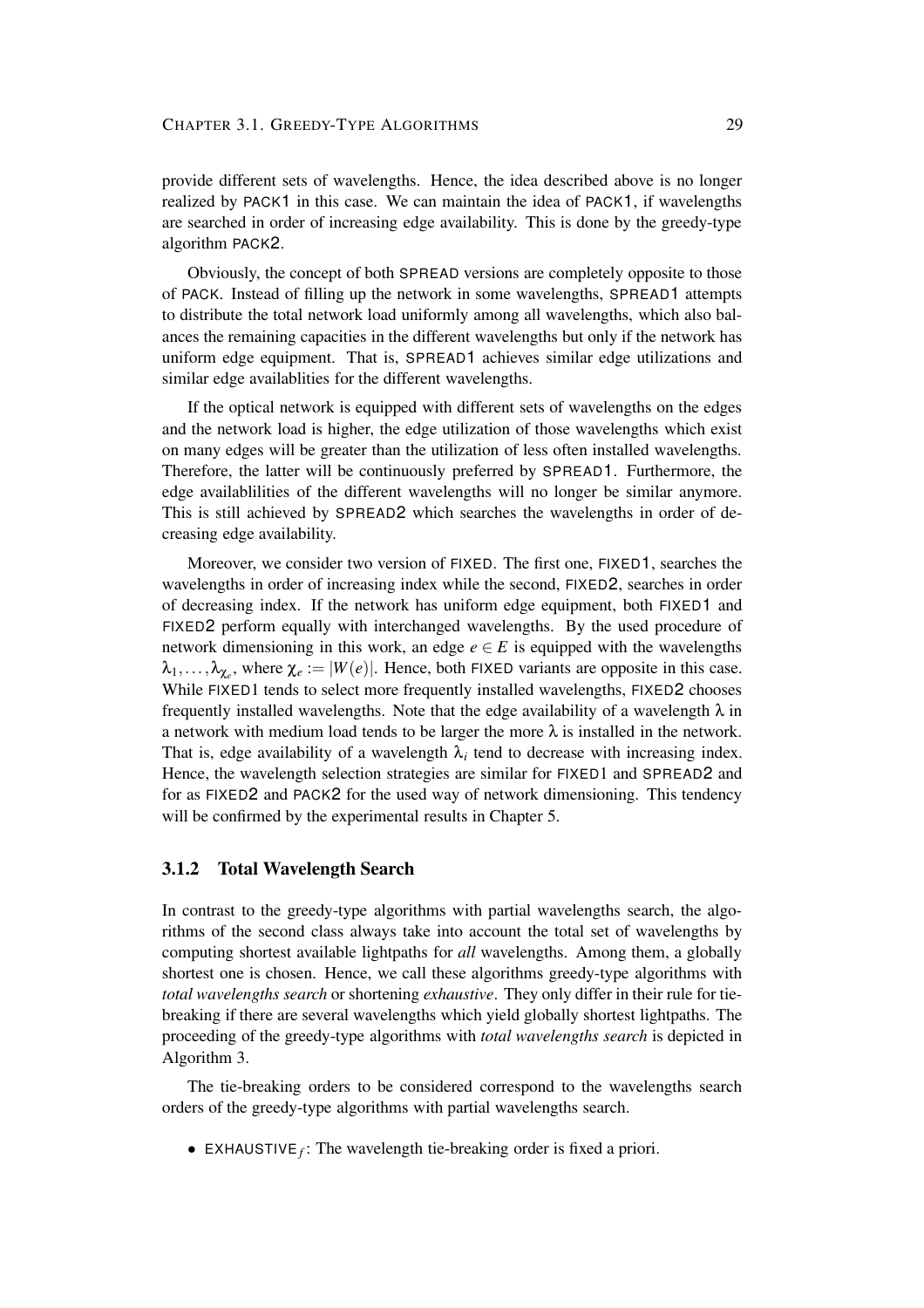- **Input** : An optical network  $(G, \Lambda, W)$  with  $G = (V, E), \Lambda = {\lambda_1, \ldots, \lambda_{\chi}}$ , and any network status; two nodes  $u, v \in V$  between which a connection should be routed.
- **Output** : An available  $[u, v]$ -lighpaths if there is any or a message "rejected" otherwise.
- **1** Let  $\lambda_{i_1}, \ldots, \lambda_{i_\chi}$  be some order on the set of all wavelengths  $\Lambda$ ; {*The above order is used as a tie-breaking rule which leads to different versions of the algorithm, see text.*}
- **2** For each wavelength  $\lambda \in \Lambda$ , let  $G_{\lambda}$  be the graph G restricted to all edges where  $\lambda$  is currently available;
- **3** For each wavelength  $\lambda \in \Lambda$  compute a shortest  $[u, v]$ -path  $p_{\lambda}$  in  $G_{\lambda}$ . If no path is found at all, return the message "rejected";
- **4** Let  $\lambda' \in \Lambda$  be the first wavelengths in the order such that  $|E(p_\lambda)| \leq |E(p_\lambda)|$ for all wavelength  $\lambda \in \Lambda \setminus {\{\lambda'\}}$ . Return  $p_{\lambda'}$ .

**Algorithm 3:** Generic greedy-type algorithm with total wavelengths search.

- EXHAUSTIVE*<sup>r</sup>* : Wavelengths are ordered randomly varying (using a uniform distribution).
- EXHAUSTIVE<sub>*n*1</sub>: Wavelengths are ordered by decreasing edge utilization.
- EXHAUSTIVE*p*2: Wavelengths are ordered by increasing edge availability.
- EXHAUSTIVE*s*1: Wavelengths are ordered by increasing edge utilization.
- EXHAUSTIVE*s*2: Wavelengths are ordered by decreasing edge availability.

Compared to the greedy-type algorithms with partial wavelength search, it seems to be advantageous to choose globally shortest lightpaths because less network capacity is required in order to realize them. Since there are often many globally shortest lightpaths (particularly if the network load is small), additional tie-breaking rules should significantly affect the behaviour of the greedy-type algorithms with total wavelength search. The ideas of different tie-breaking rules are the same as before. As for FIXED, we also consider two versions for  $\textsf{EXHAUSTIVE}_f$  that are equivalent if the network has uniform edge equipment:  $EXHAUSTIVE_{f1}$  orders the wavelengths by increasing index and EXHAUSTIVE  $f_2$  by decreasing index.

### **3.1.3 Analysis of Greedy-Type Algorithms**

In this section, we look at the properties of the greedy-type algorithms. First, all greedy-type algorithms are very easy to implement. Their main ingredient is the computation of shortest paths. Since all edge lengths are one in our length model, this subproblem can be solved in linear time  $O(n + m)$  using breadth-first search, where  $n := |V|$  and  $m := |E|$  denote the number of nodes and edges in the network, respectively (cf. [KV00, Chapter 2]). Moreover, the restriction of the graph *G* to  $G_{\lambda}$  as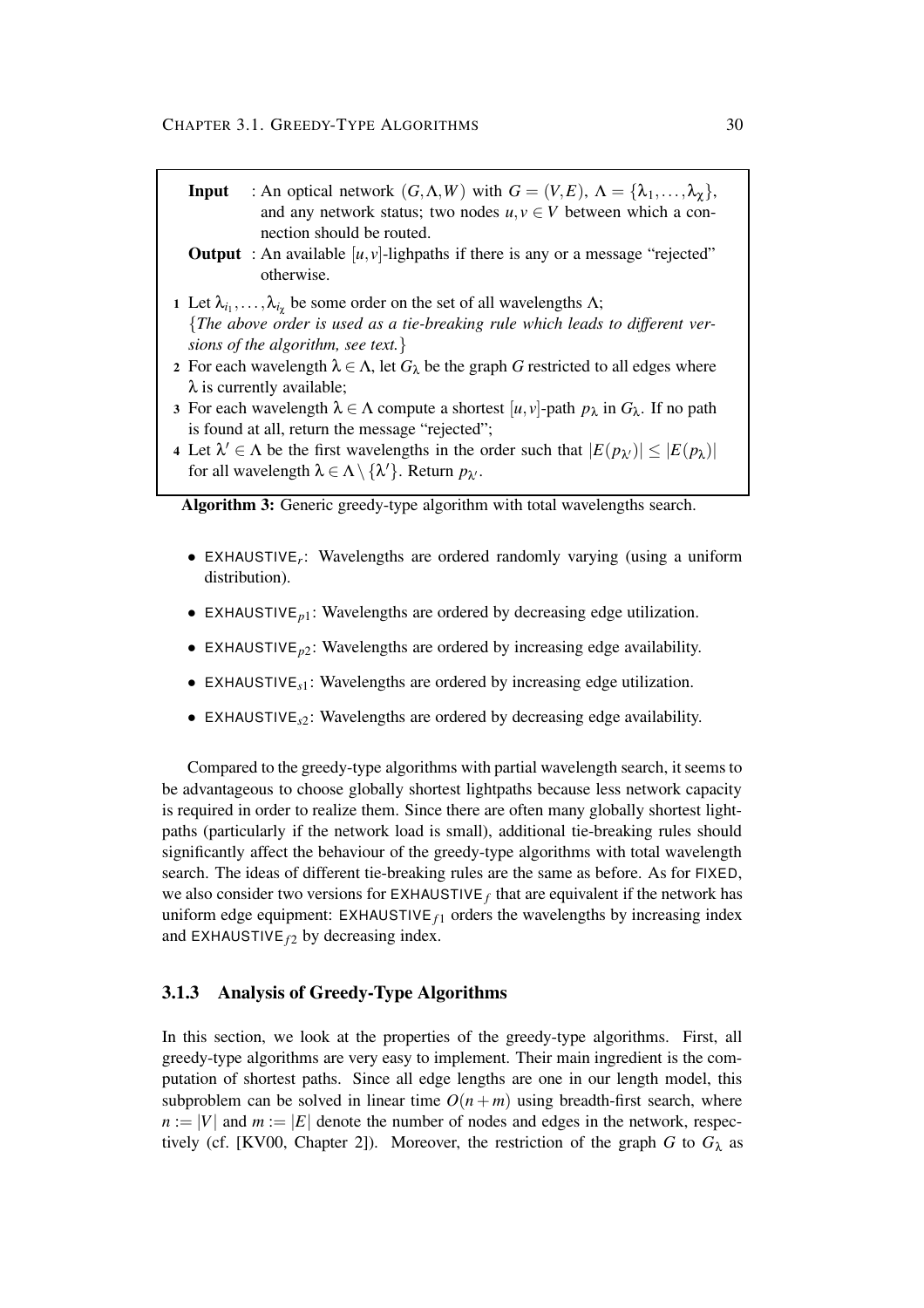well as the computation of  $util_S(\lambda)$  or  $avail_S(\lambda)$  is done in  $O(m)$  time for each wavelength  $\lambda \in \Lambda$ , and network status *S*. Since the optical network is equipped with  $\chi$  wavelengths, the worst case complexity of all greedy-type algorithms is  $O(\chi(n+m))$ . However, their average case complexity differs as follows. While the exhaustive versions always have to determine a shortest  $[u, v]$ -lightpath in each wavelength, the greedytype algorithms with partial wavelengths search compute shortest lightpaths at most χ times. In particular, if the network load is not very high, the latter will only need few shortest path computations. Moreover, this number is also affected by the different wavelengths search orders. Above all SPREAD2, but also RANDOM, may find a free  $[u, v]$ -lightpath quickly, whereas FIXED, and naturally PACK2, need longer to find an available connection. For a stochastic analysis on the number of shortest path computations of the greedy-type algorithms with partial wavelengths search, see [MA98].

Even though the greedy-type algorithms have efficient running times, it is crucial for each **DSCA**-algorithm that ignores the call admission part how decisions concering routing and wavelength assignment are made. Such decisions are reasonable if as much network capacity as possible stays available in order to accept potential future calls. The motivation of the greedy-type algorithms for this is the following: The shorter a lightpaths  $(p, \lambda)$ , the less network capacity is required by realizing it. However, this only holds for the number of edges where  $\lambda$  is available, but we are interested in available lightpaths instead of edges.

The following example illustrates a scenario in which the greedy type algorithms fail, because a single decision already proves to be bad: It leads to an allocation which makes the routing of many further calls impossible.



Figure 3.1: First example graph *G*1.

**Example 3.3.** Consider the optical network  $(G_1, \Lambda, W)$  with  $G_1$  as depicted in Figure 3.1,  $\Lambda = {\lambda}$ , and  $W(e) = \Lambda$  for each edge  $e \in V(G_1)$ . Suppose that each call requires a connection between nodes 3 and 6 and yields a profit of one if it is accepted. Upon arrival of a first call, each greedy-type algorithm routes it on the lightpath  $((3,5,4,6),\lambda)$  since this lightpath has the minimum length of 3 while both other alternative lightpaths have length 4. Its path, however, is a [3,6]-*cut* in the network separating the nodes 1,2,3,4 from the remaining nodes 5,6,7,8. Hence, only one call can be routed at each point in time. But since the two lightpaths  $((3,1,4,6),\lambda)$  and  $((3,5,7,8,6),\lambda)$  are edge-disjoint, two connection request could be realized simultaneously. In doing so, twice as much profit could be made if the frequency of call arrivals is sufficiently high. What was the mistake of the greedy-type algorithm? The problem is that it simply maximized the number of arcs on which  $\lambda$  stays available after the routing. If we instead realize such a lightpath that the number of lightpaths which remain available is maximum, another decision will be made (this approach leads to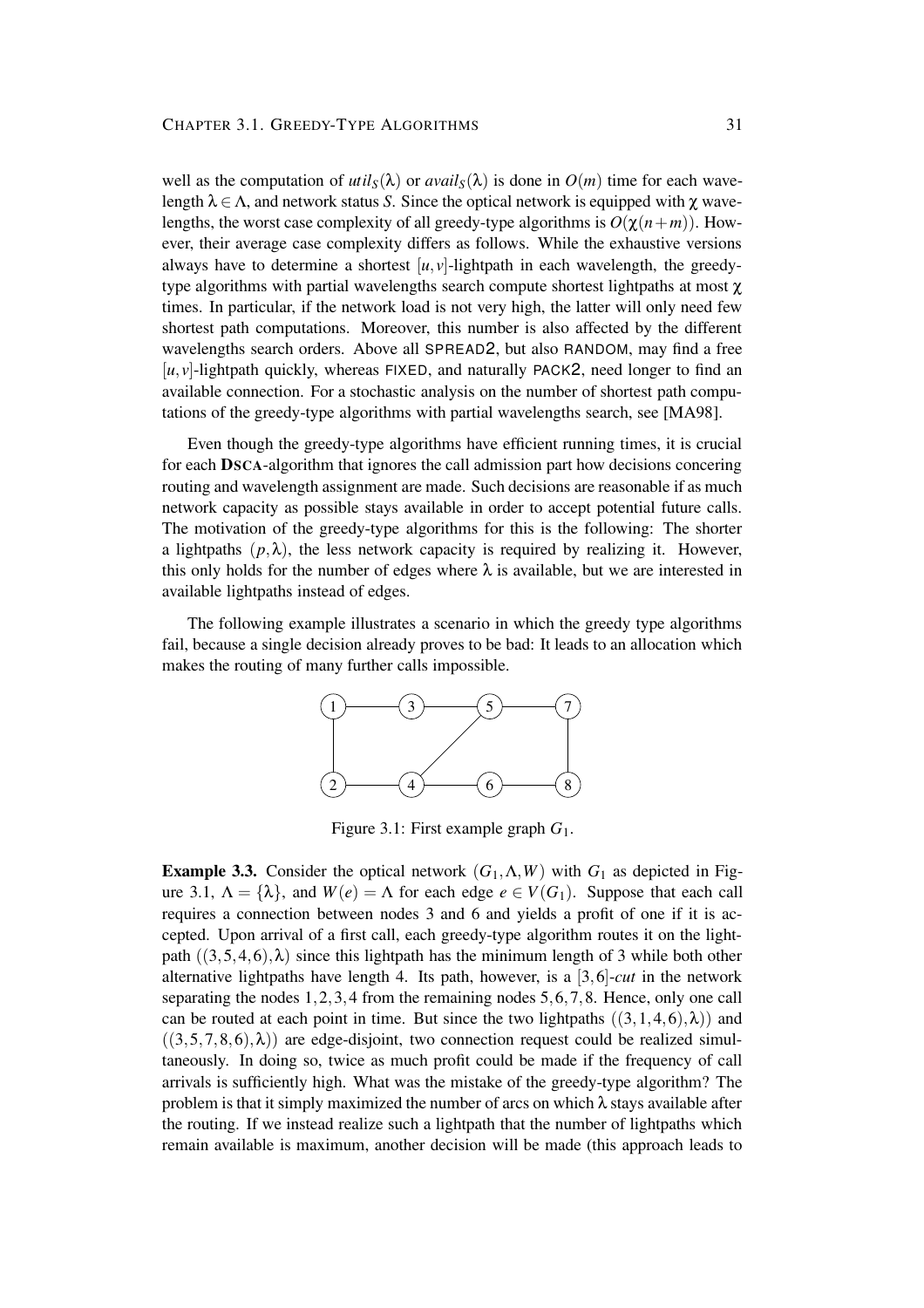the first algorithm proposed by us in Section 3.2). While the realized lightpath keeps available the 12 lightpaths with paths

$$
(3,1), (3,1,2), (3,1,2,4), (1,2), (1,2,4), (2,4), (5,7), (5,7,8), (5,7,8,6), (7,8), (7,8,6), (8,6),
$$

both other routing alternatives yield 14 available lightpaths: For  $((3,5,7,8,6),\lambda)$ , the corresponding paths are

$$
(3,1), (3,1,2), (3,1,2,4), (3,1,2,4,5), (3,1,2,4,6),(1,2), (1,2,4), (1,2,4,5), (1,2,4,6),(2,4), (2,4,5), (2,4,6),(4,5), (4,6).
$$

Furthermore, if it is know that there is only traffic between the nodes 3 and 6, lightpaths connecting these nodes are obviously much more important than others. In this case, realizing the lightpath  $((3,5,4,6),\lambda)$  is obviously bad since each other [3,6]-lightpath is blocked afterwards. If instead of  $G_1$ , the graph  $G_2$  which is shown in Figure 3.2 forms the underlying topology of the optical network and if all calls need connections between node 7 and node 12, the profit made by each greedy-algorithm is only 1/3 of the optimal profit: In this network, all greedy-type algorithms route the lightpath  $((7, 10, 8, 11, 9, 12), \lambda)$ , and now there are even three edge-disjoint [7,9]-lightpaths.



Figure 3.2: Example graph  $G_2$ .

Without specification of the lightpaths that remain available if another routing lightpath is selected, we state that mentioned strategy will realize another lightpath and achieve the optimal profit. Furthermore, beginning with  $G_1$  and  $G_2$ , we can construct a sequence of graphs such that the greedy-type algorithms become arbitrarily bad against the optimal **DSCA**-algorithm which must accept calls if possible. The general idea is that the shortest path is a cut in these networks.

Although Example 3.3 represents a worst-case scenario for the greedy-type algorithms, it shows that always choosing a shortest lightpaths can be very bad. Moreover, it motivates the development of more intelligent algorithms.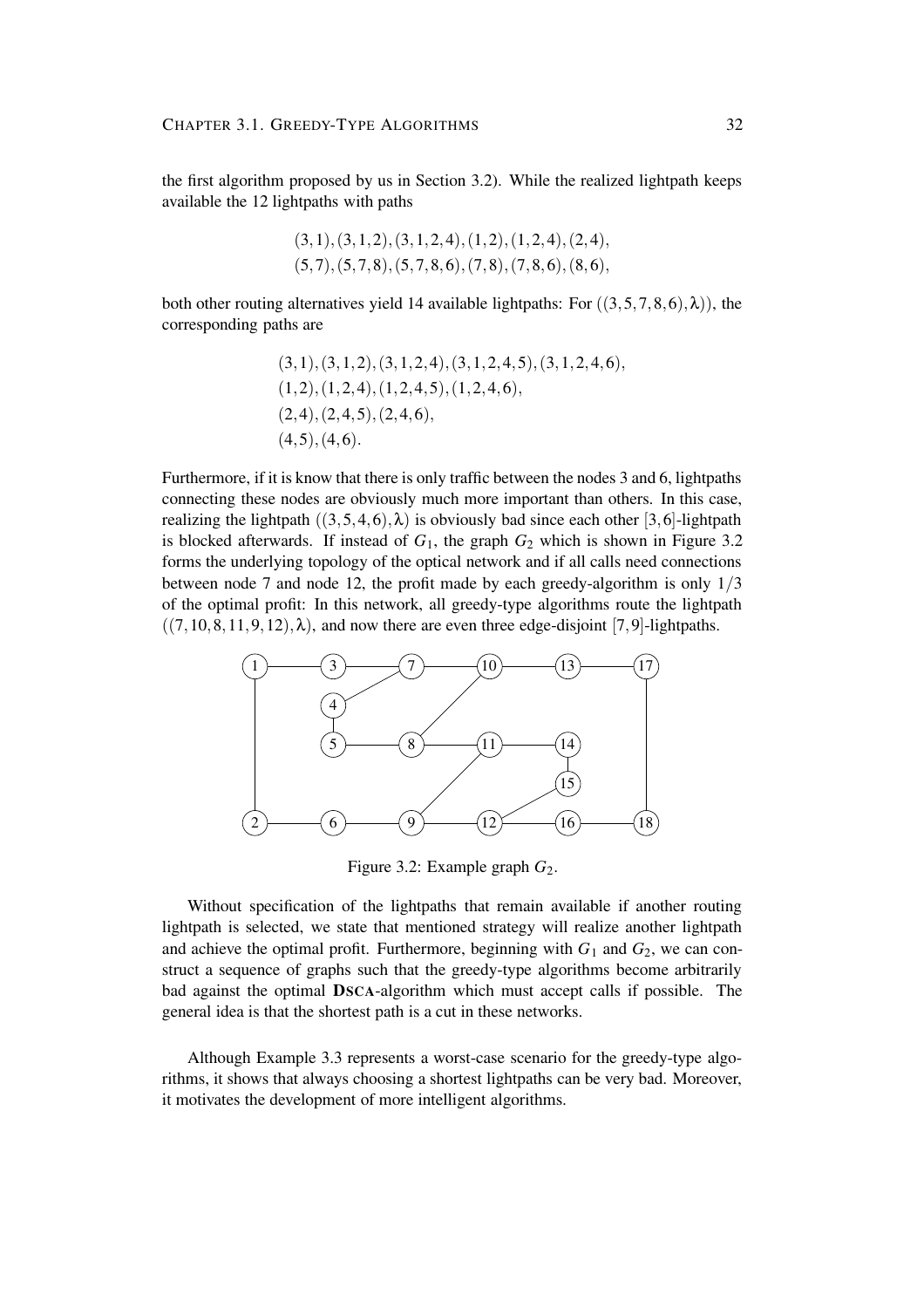## **3.2 Network Fitness Algorithms**

In this section we present new **DSCA**-algorithms in order to overcome the discussed drawbacks of greedy-type algorithms.

#### **3.2.1 Introduction**

All **DSCA**-algorithms that we propose are based on the concept of the *network fitness*. This corresponds to an approach often used in online optimization. For a given system, one aspires to evaluate its different possible statuses resulting in a *fitness function*. Using such a fitness function, one intends to draw conclusions concerning the decisions to make. For **DSCA**, the idea is to route a given connection request, if accepted, in such a way that the resulting network status allows for a maximum potential profit of future calls. Since we do not know the calls to come, we can only relate potential future profit at any point in time to the current network status. Hence, we would like to assign a *fitness* level to each network status that reflects the network's capability to accept further calls. Obviously, it is desirable to maintain the status of the network as fit as possible. To this end, we route an accepted call in such a way that the resulting decrease in network fitness is minimized, or equivalently, the remaining network fitness after lightpath realization is maximized. After expiration of a routed connection, the fitness value increases again. The crucial task is to define a proper measure for the network fitness.

Probably the most reasonable definition of the term network fitness is the expected maximum future profit which can be obtained for a coming sequence. Recall that the offline version of the **DSCA** is NP-hard, as shown in Theorem 2.10. Hence, the computation of the expected value of maximum future profitit is completely out of reach since solving the corresponding stochastic program is even harder. In this section, we will propose different simplified measures for the current fitness of a network which can be computed more easily.

The proposed **DSCA**-algorithms only differ in their fitness functions. This function maps a network status *S* of a given optical network to a non-negative real number *fit*(*S*), which shall measure the corresponding fitness of the network. Omitting the call admission part of the problem, all network fitness algorithms are based on the scheme of Algorithm 3.2.1. However, the selection of the returned lightpath in Step 5 may include a tie-breaking rule, and the cost definition in Step 4 may vary a little when additional weight functions are used.

Note that also the greedy-type algorithms with total wavelengths search (see 3.1) belong to this class of algorithms. Given a network status, its fitness value is defined as the sum of the edge availabilities for all wavelengths. Even the greedy-type algorithms with partial wavelengths search can be regarded as network fitness algorithms: They attempt to maintain as much edge availability as possible but the wavelengths are weighted corresponding to the wavelength order.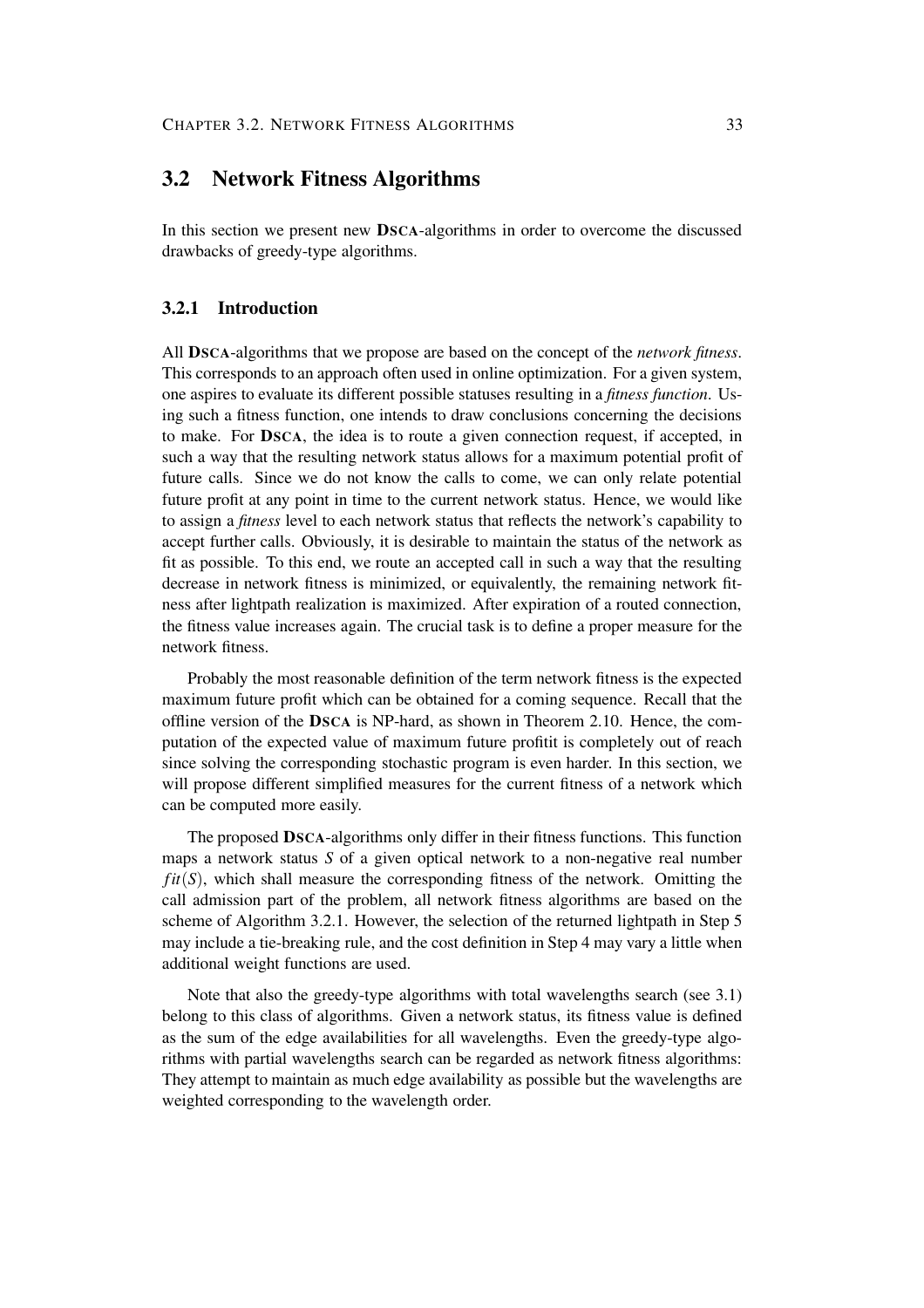- **Input** : An optical network  $(G, \Lambda, W)$  with any network status *S*; two nodes  $u, v \in V$  between which a connection should be routed;
- **Output** : An available  $[u, v]$ -lighpaths if there is any or a message "rejected" otherwise.
- 1 Let  $fit: \mathcal{S} \to \mathbb{R}_+$  be some network fitness function, where  $\mathcal{S}$  denotes the set of all possible network statuses of (*G*,Λ,*W*);

{*The exact definition of this function leads to different versions of the algorithm.*}

- 2 Let  $L_S(u, v) \subseteq L(u, v)$  be the set of currently free [*u*, *v*]-lightpaths in status *S*;
- **3** If  $L_S(u, v) = \emptyset$ , return the message "rejected";
- **4** For each lightpath  $(p, \lambda)$  ∈  $L_S(u, v)$ , let  $c(S, (p, \lambda)) := \text{fit}(S) \text{fit}(S + (p, \lambda))$ be its cost, which is defined as the difference of the network fitness before and after routing of the lightpath  $(p, \lambda)$ ;
- **5** Return a lightpath  $(p, \lambda) \in L_S(u, v)$  whose cost  $c(S, (p, \lambda))$  is minimum.

| Algorithm 4: Generic network fitness algorithm. |  |  |  |  |
|-------------------------------------------------|--|--|--|--|
|-------------------------------------------------|--|--|--|--|

#### **3.2.2 The Algorithm ALR**

In contrast to the greedy-type algorithms, the first proposed network fitness algorithm *available-lightpaths-reduction* (ALR) keeps a view on the impact of all lightpaths in the optical network. Let (*G*,Λ,*W*) be an optical network with network status *S*.

Recall that for each pair of distinct nodes  $u, v \in V$ , the set of currently available  $[u, v]$ -lightpaths is denoted by  $L_S(u, v) \subseteq L(u, v)$ . The fitness function of ALR is defined as

$$
fit_{\mathsf{ALR}}(S) := \sum_{\substack{u,v \in V:\\u \neq v}} |L_S(u,v)|.
$$

That is, the network fitness is the total number of lightpaths which are currently free with respect to the network status *S*. Consequently, the corresponding cost of an available lightpath  $(p, \lambda)$  is

$$
c_{\mathsf{ALR}}(S,(p,\lambda)) = \sum_{\substack{u,v \in V:\\u \neq v}} |L_S(u,v)| - |L_{S+(p,\lambda)}(u,v)|.
$$

Hence, ALR routes a given call on such a lightpath for which the decrease of available lightpaths caused by its routing is minimized, i.e., the algorithm maintains as many lightpaths as possible.

Compared to the greedy-type algorithms, it seems advantageous that ALR directly takes into account the availability of whole lightpaths, because these are the necessary utilities in order to establish connections. Only to consider the edge availabilities, as done by greedy-type algorithms, certainly affects the availability of lightpaths, but the impact may be very different. For example, let *G* be a line graph with *n* succeeding nodes  $v_1, \ldots, v_n$ , where *n* is even, and let  $\lambda \in W(e)$  for each edge  $e \in E$ . Realizing a first single-edge lightpath  $((v_i, v_{i+1}), \lambda)$  in the empty network, where  $i \in \{1, ..., n-1\}$ ,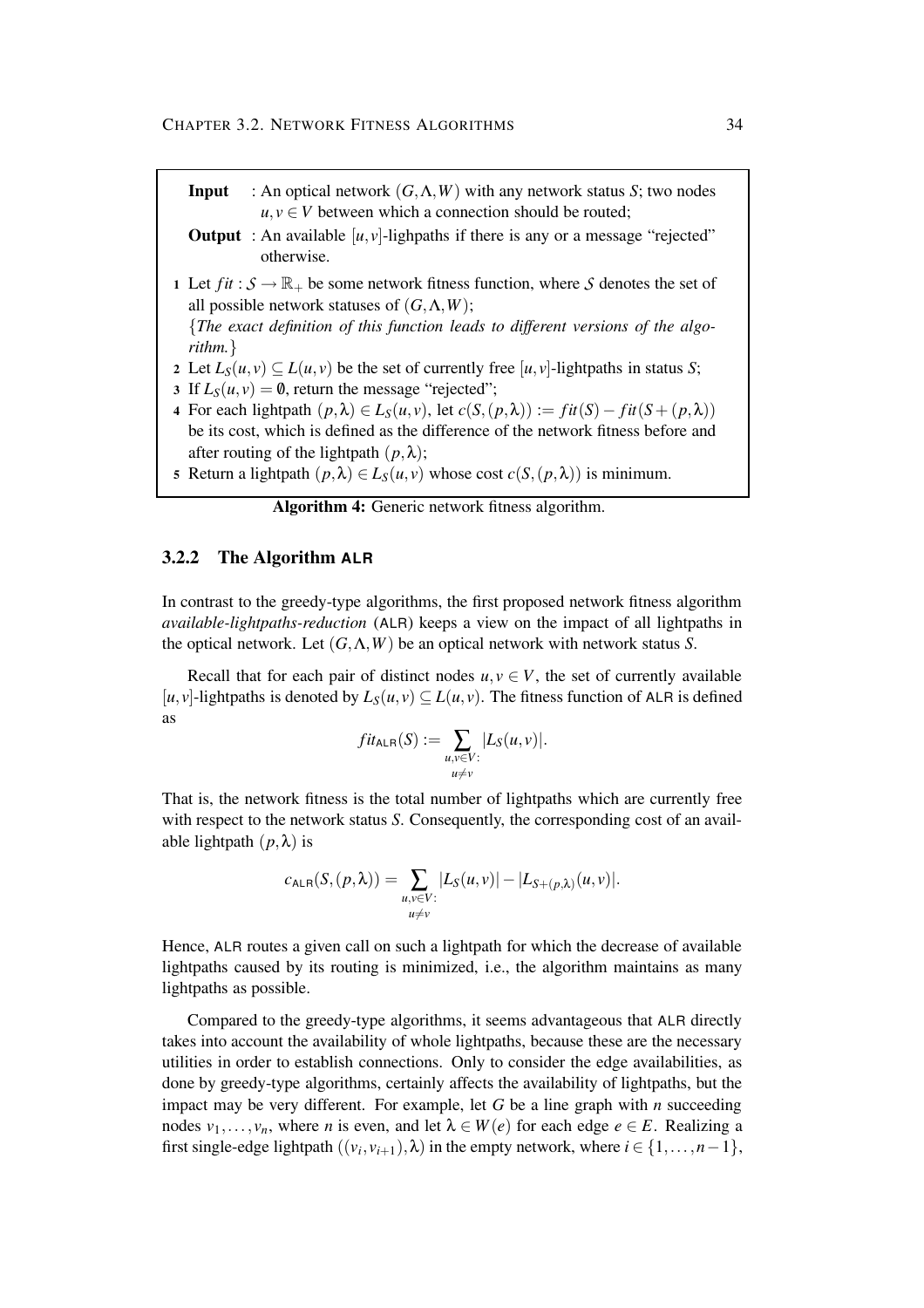leads to the same decrease of edge availability of the utilized wavelength independent of the position of edge  $v_i v_{i+1}$  on the line. For the decrease of available lightpaths using wavelength  $\lambda$ , however, the impact of that position is significant. If  $i = 1$ , that is, the edge lies at the boundary of the graph, only the  $n-1$  lightpaths which connect  $v_1$  with the other nodes become blocked. But if the edge is located in the middle of the graph, i.e.,  $i = n/2$ , the graph is cut into two parts each of which contain  $n/2$  nodes. Hence, for each two nodes  $v_i$  and  $v_j$  with  $1 \le i \le n/2 < j \le n$ , the only lightpath connecting them become blocked. The total number of those lightpaths is  $(n/2)^2$ , which is for large *n* much more than in the first case. As shown by this example, the number of edges of a lightpath does not correlate with the number of lightpaths blocked by it. Therefore, the measure of the greedy-type algorithms may lead to bad routing decisions if the edges differ in their importance for routing of calls. As already shown, this is the case in Example 3.3, where ALR performs optimally.

A major drawback of ALR is concerned with its computational complexity: It is very unlikely that the cost computation of ALR can be implemented efficiently. Given two nodes  $u$  and  $v$  in a graph, it is shown in [Val79] that the problem of counting the number of  $[u, v]$ -paths is #P-complete. In Section 3.2.2, we present a Branch-and-Bound method for ALR which turned out to be very fast in practice compared to our first implementation.

For a given path *p* in *G*, the set of all other paths which share an edge with *p* could theoretically be calculated in a preliminary step of the algorithm. One way to store this information is to encode it as a graph which we call the *path* graph  $G_p$  of  $G$ . Formally,  $G_{\mathcal{P}} = (V_{\mathcal{P}}, E_{\mathcal{P}})$  is defined by

$$
V_{\mathcal{P}} := \{ p \mid p \text{ is a path in } G \},
$$

and

$$
E_{\mathcal{P}} := \{ p_1 p_2 \in V_{\mathcal{P}}^{(2)} \mid E(p_1) \cap E(p_2) \neq \emptyset \},\
$$

where  $V^{(2)}_{\varphi}$  $P_P^{(2)}$  denotes the set of unordered pairs of elements in  $V_P$ . However, the actual determination of the path graph  $G_p$  of a graph *G* might be computationally too expensive and too memory consuming, since the size of the path graph  $G_p$  is exponential in the size of *G*. Indeed, the path graph of the 17-nodes network (see Section 5) contains 13641 nodes (where each node in  $G_p$  corresponds to an undirected path in *G*). In the computation of its path graph on a state-of-the-art PC, a memory overflow occurred. At that time, 12663 nodes and 59,373,015 edges of the path graph were determined.

Once we have the path graph, we simply obtain for each path  $p$  in  $G$  the number of other paths which intersect *p* as the degree of *p* in  $G_p$ . Obviously, the path graph would be useful for ALR. For each wavelength  $\lambda$ , we store a path graph  $G_{\varphi}(\lambda)$  =  $(V_{\varphi}(\lambda), E_{\varphi}(\lambda))$  of the graph *G* restricted to all edges  $e \in E$  where  $\lambda$  is installed, i.e.,  $\lambda \in W(e)$ . Upon arrival of a connection request between nodes  $u, v \in V$ , the cost of each  $[u, v]$ -lightpath using wavelength  $\lambda$  can be accessed in constant time if each node in  $G_{\varphi}(\lambda)$  stores its degree. After a lightpath  $(p,\lambda)$  has been established it is necessary to update  $G_{\varphi}(\lambda)$ . However, the computational effort of this update is again considerable. Each adjacent node  $p' \in V_p(\lambda)$  of *p* as well as *p* itself has to be removed from  $G_p(\lambda)$ temporarily which includes to reduce the degree of each neighbor node of  $p'$  by 1. A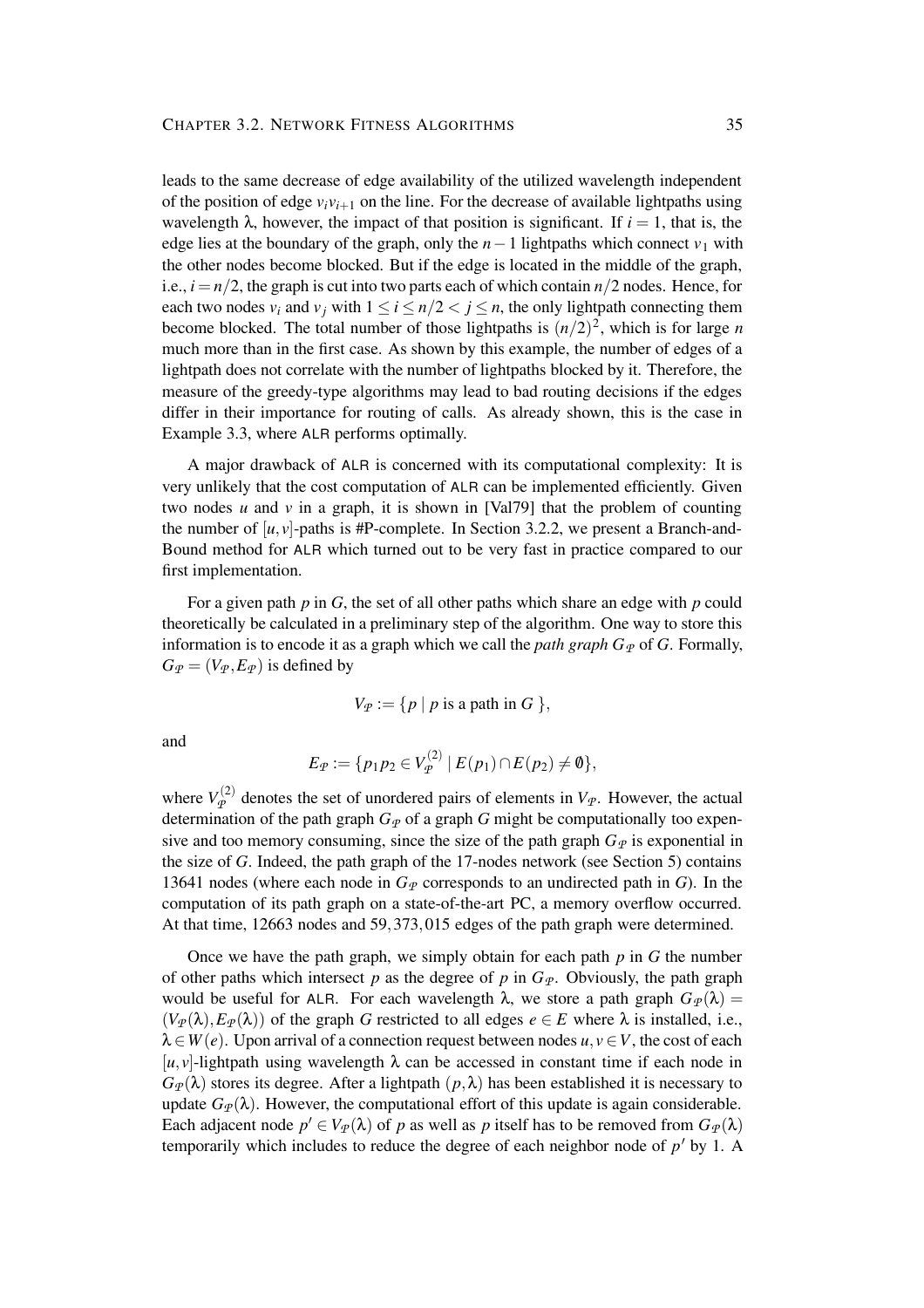similar update has to be made once a routed connection using a lightpath  $(p, \lambda)$  expires: The temporarily removed adjacent nodes of *p* in  $G_{\varphi}(\lambda)$  have to be restored if their other neighbors also correspond to currently free lightpaths. Furthermore, the degrees of all these nodes have to be updated. In an application where routing decisions have to be made very fast after arrival of a call and where is much time between the arrival of two calls, the above implementation could indeed work if the considered network is small.

One conceptual disadvantage of the above definition of network fitness is that all lightpaths are considered to be equally important. However, there are different reasons why a lightpath should be more important to be available than another.

First of all, the average demands between the network nodes may be given, i.e., we know calls which arrive more frequently than others. Obviously, corresponding lightpaths are of particular importance: Lightpaths connecting nodes  $u_1, v_1 \in V$  are more important than lightpaths which connect the nodes  $u_2, v_2 \in V$  if the average demand between  $u_1$  and  $v_1$  is greater than that between  $u_2$  and  $v_2$ . For a pair of nodes which are never required to be connected, lightpaths connecting them are of no importance.

Second, we would like to protect specially those lightpaths whose end nodes can currently be connected only by few free lightpaths. For example, if arrivals of requests for connections between network nodes  $u_1, v_1 \in V$  and  $u_2, v_2 \in V$  are equally likely but there are more free lightpaths left which connect  $u_1$  and  $v_1$ , we would like to protect  $[u_2, v_2]$ -lightpaths more than  $[u_1, v_1]$ -lightpaths. Therefore, if two possible routing lightpaths for the same call might block the same set of lightpaths except that the first intersects one  $[u_1, v_1]$ -lightpath, whereas the second intersects one  $[u_2, v_2]$ -lightpath, the first routing should be chosen.

The last criterion is the length of a lightpath. Obviously, a lightpath which contains almost all nodes in the network (nearly Hamiltonian) will hardly be established since it blocks a huge number of other lightpaths. Such a lightpath is completely unimportant, whereas short lightpaths which connect the same nodes will be realized often and are therefore more valuable to be protected.

In the next section, we will extend our basic version of ALR by a weight function which takes into account the different importances of lightpaths.

#### **ALR with Generalized Weight Functions**

As already mentioned, the lightpaths in an optical network  $(G, \Lambda, W)$  are not equally important. In this section we will define a weight function in order to take into account their different importances. Given a certain network status *S*, the weight *w* of a lightpath  $(p, \lambda)$  in the network whose end node are *u* and *v* depends on three factors. We set

$$
w(S,(p,\lambda)) := w_1(u,v) \cdot w_2(S,u,v) \cdot w_3(p),
$$

where  $w_1$  is a function that depends only on the end nodes of the path  $p$ ,  $w_2$  also depends on the current network status, while  $w_3$  takes into account the structure of  $p$ itself. These three weight functions reflect the three ways the importance of the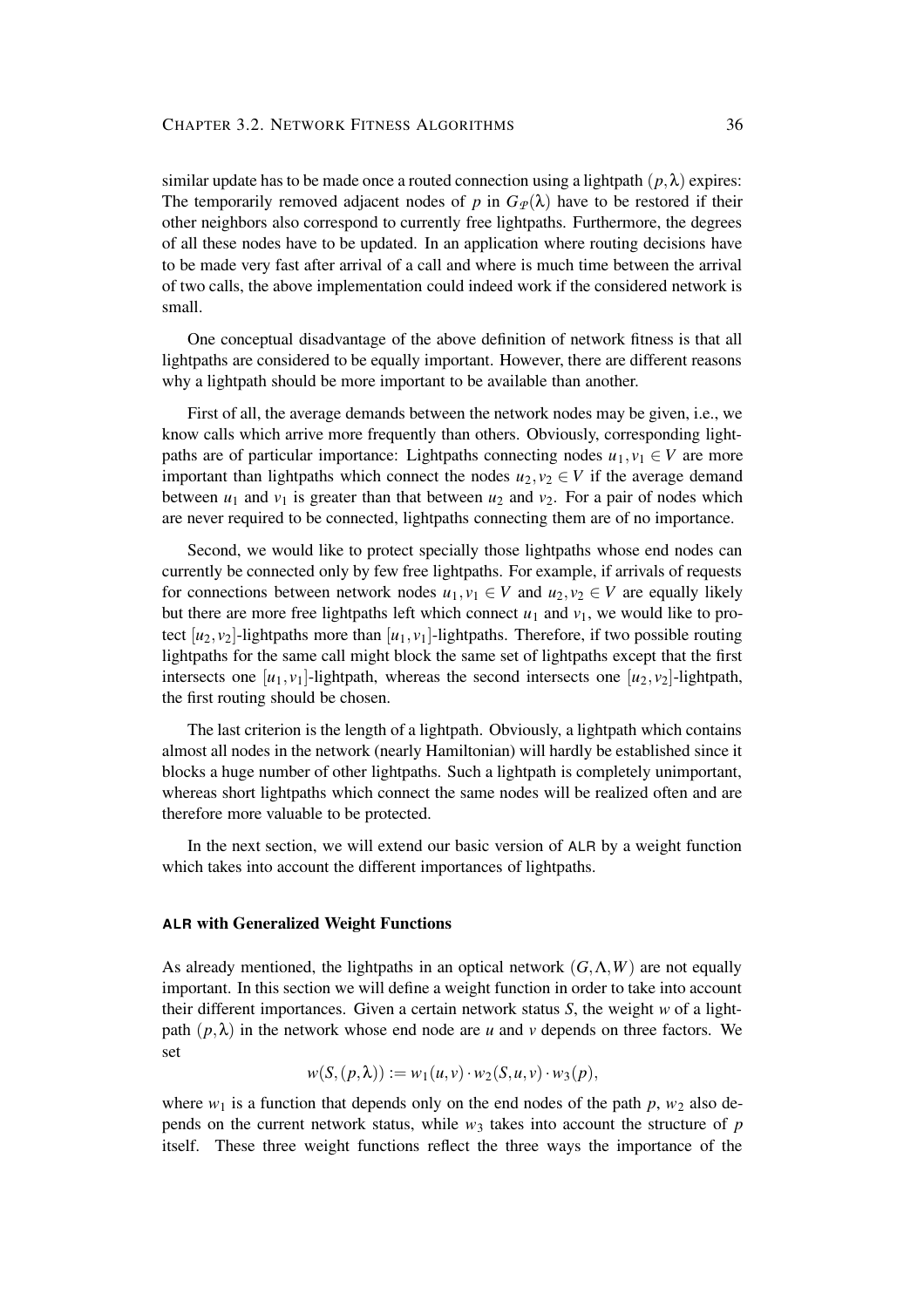$[u, v]$ -lightpaths  $(p, \lambda)$  may be affected (see last section): the average traffic demand between *u* and *v*, the number of currently available  $[u, v]$ -lightpaths, and the length of *p*. Note that the weight function does not depend on the wavelength of the lightpaths. We propose the following variants for the three functions.

For the first function  $w_1$ , which reflects the importance of a lightpath resulting from the relative average demand between its end nodes, we distinguish two options  $C$  (= constant) and  $T$  (= traffic):

- (C)  $w_1(u, v) := 1$ ,
- (T)  $w_1(u, v) := \text{demand}(u, v),$

where demand $(u, v)$  denotes the average arrival frequency of calls which require connections between the nodes  $u, v \in V$  in any period of time. If call arrivals between different pairs of nodes are different likely, the option T seems reasonable since the higher the demand between the nodes *u* and *v* compared to other node pairs, the higher is the probability that the next arriving call requires a  $[u, v]$ -lightpath, and the more important it is to protect these lightpaths.

As before, let  $L_S(u, v) \subset L(u, v)$  be the set of available [*u*, *v*]-lightpaths with respect to network status *S*. For the second function  $w_2$  that considers the number of available lightpaths, we propose the following variants  $C$  (= constant), L (= linear), and E (= exponential):

(C)  $w_2(S, u, v) := 1$ ,

(L) 
$$
w_2(S, u, v) := |L_S(u, v)|^{-1}
$$
,

(E)  $w_2(S, u, v) := \mu^{|L_S(u, v)|^{-1}} - 1,$ 

where  $\mu > 1$  is some parameter. Both options L and E take into account the distribution of still available lightpaths. More precisely, the fewer available  $[u, v]$ -lightpaths are left in comparison to their initial number, the more important they are. This aims at preventing the algorithm from making a routing choice which decreases the relative connectivity between two nodes too much. Rather than routing a given call in such a way that the last available lightpath between two nodes becomes blocked, the algorithm chooses a routing lightpath which might block more free lightpaths, but only those whose end nodes are still easily connectable. This is achieved by relating the weight inversely to the number of available lightpaths with the same end nodes. Notice that the versions (L) and (E) of  $w_2(S, u, v)$  are only well defined if not all lightpaths connecting *u* and *v* are blocked yet. However, the weight  $w_2(S, u, v)$  will only be calculated by ALR if this is the case.

In order to take into account the lengths of the lightpaths, we consider the following versions for the last function  $w_3$  labeled C (= constant), L (= linear), and E (= exponential):

(C)  $w_3(p) := 1$ ,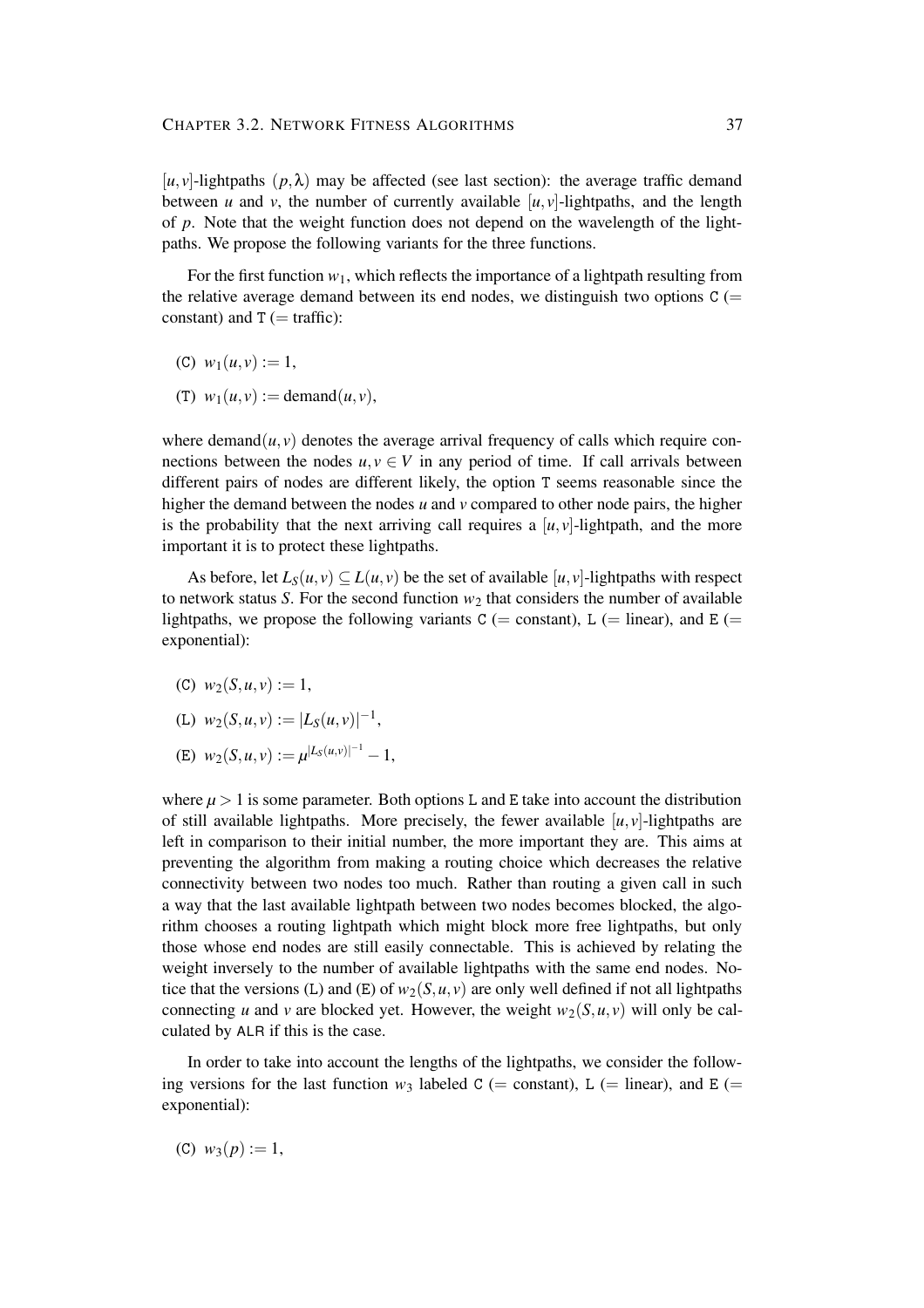(L)  $w_3(p) := n - |E(p)|$ ,

(E) 
$$
w_3(p) := v^{\frac{n-|E(p)|}{n-1}}
$$
.

Here,  $n := |V|$  again denotes the total number of nodes in the network and  $v > 1$  is some parameter. The linear (L) and exponential (E) versions of function  $w_2$  make it more expensive to block short lightpaths. As already mentioned, this realizes the following idea. The longer a lightpath, the more network capacity tends to be required by realizing it. Therefore, long routing lightpaths are usually not chosen as long as there are available lightpaths left. Hence, they may be allowed to become blocked anyway, while short lightpaths are worth to be protected.

The exponential weight function in the third versions of  $w_2$  and  $w_3$  aims at increasing the corresponding weight more than linearly when the number of available  $[u, v]$ -lightpaths decreases or the length of *p* increases linearly, respectively. Hence, the effect is strengthened compared to each linear second version.

In using exponential weight functions, we adopt the main feature of the algorithm AAP for online call admission and routing in electronic networks which was proposed by Awerbuch, Azar, and Plotkin [AAP93]. However, it is to be doubted whether the exponential function in SALR is as effective as it proved to be for AAP which is good in theory (competitive analysis) and (in an adapted version) also in practice.

Having introduced the weight function, we define the cost of a lightpath  $(p, \lambda)$  in some network status *S* for the weighted version of ALR by

$$
c_{\mathsf{ALR}}(S,(p,\lambda)) := \sum_{(q,\lambda) \in B} w(S,(q,\lambda)),
$$

where  $B := L_S \setminus L_{S+(p,\lambda)}$  is the set of lightpaths which are available with respect to network status *S* and which overlap with  $(p, \lambda)$ . That is, instead of taking into account the number of currently free lightpaths which become blocked as before, the cost contribution of each of those lightpaths is now its weight. Note that unless  $w \equiv 1$ , this definition does not correspond directly to the general fitness algorithm cost function since it cannot be expressed to be the change in some network fitness.

However, there are still situations in which the usage of  $w_2$  with option L or E is not as effective as desired. These may occur if at least two lightpaths with the same end nodes become blocked. For example, if a first routing lightpath would in total block two of four available  $[u_1, v_1]$ -lightpaths and two of four available  $[u_2, v_2]$ lightpaths, it has the same cost value as another lightpath which would block all four available  $[u_1, v_1]$ -lightpaths since the weight of each of the four newly blocked lightpaths is the same, respectively  $(w_2(S, u_1, v_1) = w_2(S, u_2, v_2))$ . In particular, if connection requests between  $u_1$  and  $v_1$  are at least as likely to arrive as those between  $u_2$  and  $v<sub>2</sub>$ , the first choice seems better since the number of available lightpaths between one pair of nodes is not decreased too much. By realizing the second lightpaths,  $u_1$  and  $v_1$ may soon be not connectable anymore.

We will refer to the different combination of the three weight function by their corresponding letters, e.g., the combination with (T) for  $w_1$ , (L) for  $w_2$ , and (E) for  $w_3$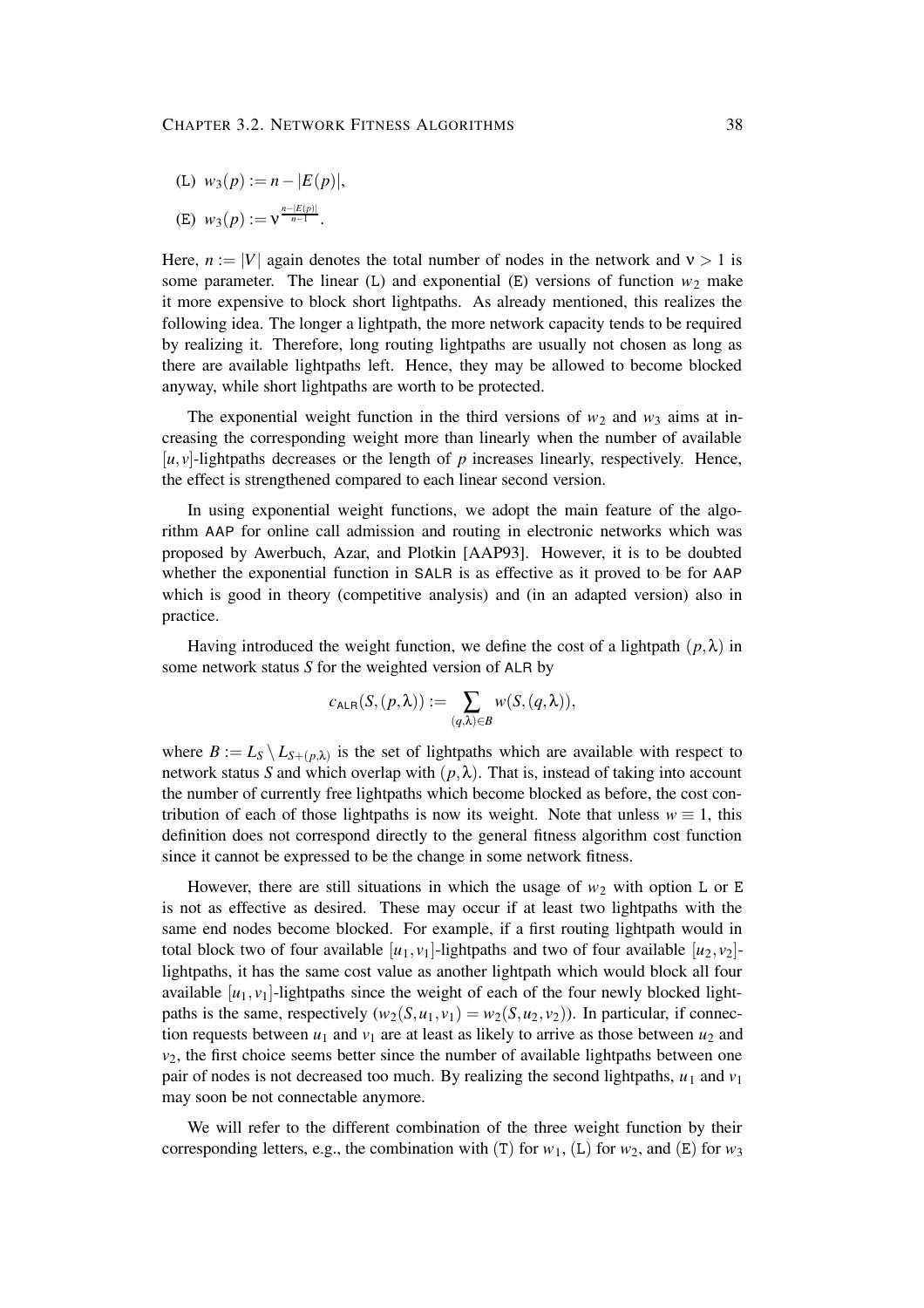is denoted by TLE. As mentioned before, the original unweighted version of ALR fits into this scheme: it is equal to version CCC. Experimental results were carried out for all 8 combinations of the three weight functions that result from  $(C)$  or  $(T)$  for  $w_1$  and (C) or  $(E)$  for  $w_2$  and  $w_3$ . These are reported in Chapter 5.

#### **An Implementation of ALR Using Branch and Bound**

Upon the arrival of a connection request between nodes *s* and *t* in an optical network  $(G, \Lambda, W)$ , the network fitness algorithm ALR has to determine all currently available lightpaths connecting *s* and *t* and calculate for each of these its cost in order to determine a cheapest one. Moreover, each cost value is computed as the sum of weights of newly blocked lightpaths. In doing so, again a huge number of lightpaths has to be taken into account. In this section, we describe a Branch-and-Bound method which determines a cheapest routing lightpath fast and can be applied to all weighted versions of ALR. As a subroutine for the computation of the newly blocked lightpaths, it uses a recursive method which is also described below. Together, these new techniques resulted in a speed up of factor 40 in comparison to the previously implemented procedures that consider for each edge of a possible routing lightpath all lightpaths intersected by this edge.

We want to prevent, if possible, the cost of a lightpath from being computed completely and independently from the cost of other lightpaths. To this end, we construct in a preprocessing step for any pair of distinct nodes  $s, t \in V$ , a so-called  $(s, t)$ -prefix *tree*. The (*s*,*t*)-prefix tree is a unique way of representing all paths in *G* which connect *s* and *t*. It is a rooted tree with the following set of nodes. Given a node  $v \in V$ , it contains one node for each  $[s, v]$ -path  $p_1$  in *G* which can be extended to an  $[s, t]$ -path, i.e., there is a path  $p_2$  from  $v$  to  $t$  such that the concatenation  $p_1p_2$  does not contain a cycle. In other words, given an [ $s$ , $t$ ]-path  $p = (s, u_1, \ldots, u_i, t)$  in *G*, the tree has one corresponding node for each of the paths  $(s)$ ,  $(s, u_1)$ ,..., $(s, u_1)$ ,..., $u_i$ , *p*. Note that a path can be specified by the sequence of its nodes since *G* is required to be simple. All nodes in depth  $i \in \mathbb{N}_0$  represent paths of length *i*: The root node corresponds to the empty path (*s*), and its children are those single-edge paths whose edges are incident to *s* and contained in any  $[s,t]$ -path. Given a node in the tree which represents a subpath  $(s, v_1, \ldots, v_i)$  of a [s, t]-path, its children are obtained by attaching those edges  $v_j v_{j+1} \in E$  for which there exists a path from  $v_{j+1}$  to *t* whose attachment to  $(s, v_1, \ldots, v_j, v_{j+1})$  does not yield a cycle. Hence, the leafs of the tree are exactly the [*s*,*t*]-paths in the network.

In the following, we present a recursive algorithm which determines for a given node  $s \in V$  the  $(s,t)$ -prefix trees for all nodes  $t \in V \setminus \{s\}$ . Starting with the empty path (*s*), we process all paths in *G* with end node *s* by successively attaching edges  $v_j v_{j+1} \in E$  to the currently considered path  $p := (s, v_1, \ldots, v_j)$ , where  $v_1, \ldots, v_j \in V$ , and  $0 \le j \le n-1$  such that  $q := (s, v_1, \ldots, v_j, v_{j+1})$  does not contain a cycle. Then, the path *q* is inserted into the  $(s, v_{i+1})$ -prefix tree under construction along with all its subpaths  $(s)$ ,  $(s, v_1)$ ,..., $(s, v_1, \ldots, v_{i-1})$ , *p* which have not yet a corresponding node in the tree. Hence, for each constructed path,  $O(n)$  nodes are inserted in some prefix tree.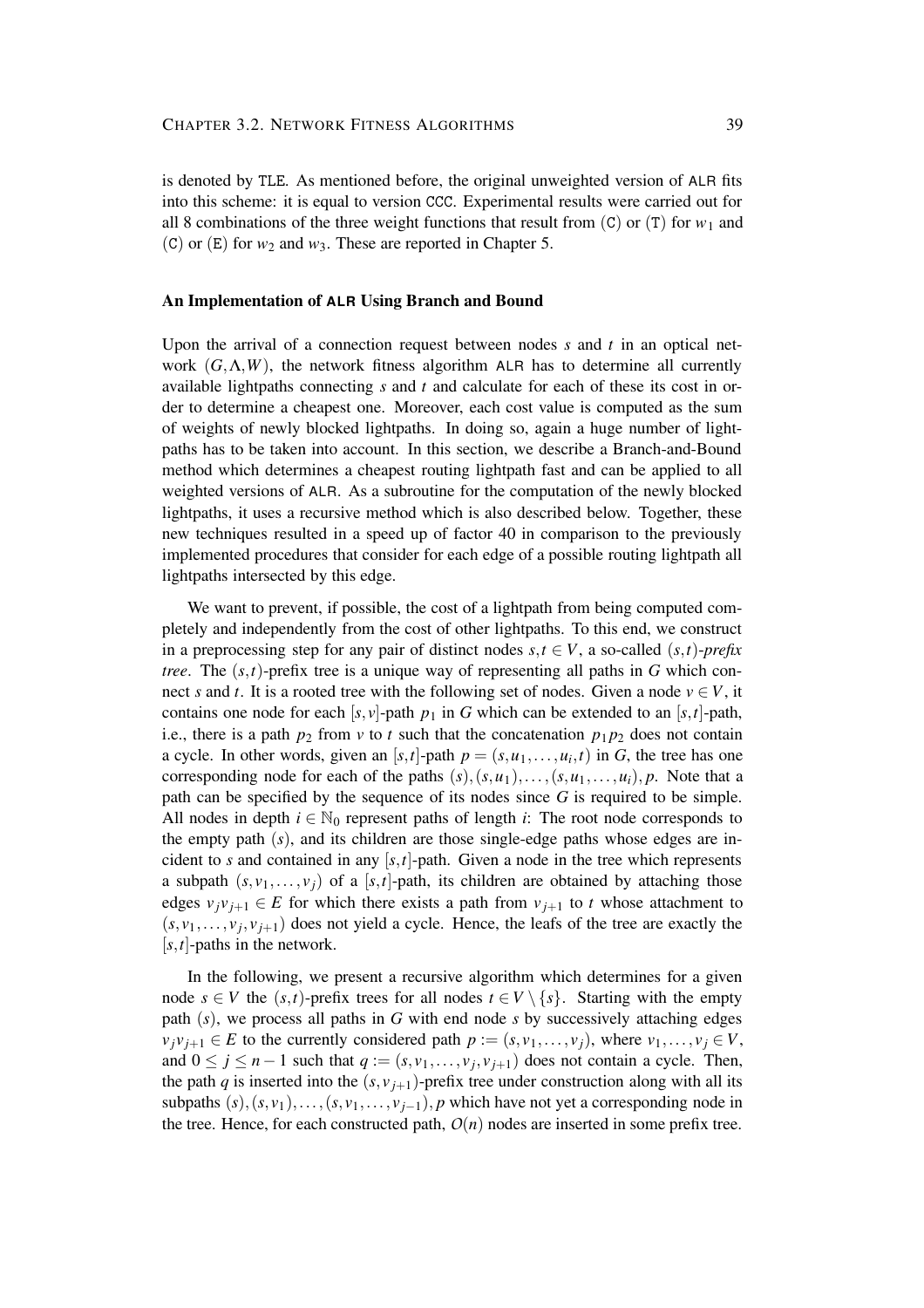This is done best by starting the construction with the node for path *q* followed by that for *p*, that for  $(s, v_1, \ldots, v_{i-1})$ , and so on.

Notice that a path from *s* to some node  $v \in V \setminus \{s\}$  may have corresponding nodes in many  $(s,t)$ -prefix trees. For each previously found path and each prefix tree, if the tree contains a node which corresponds to the path, we store a pointer to it. Hence, for storing *q* and its subpaths in the  $(s, v_{i+1})$ -prefix tree, it can be determined in constant time whether there is already a node for a subpath of *q* in the  $(s, v_{i+1})$ -prefix tree. Note that for the first subpath  $q'$  which has already a node in the tree, all its ancestors correspond to the remaining shorter subpaths of *q* such that the construction of nodes in the tree terminates with path  $q'$ . All together, it takes  $O(n)$  time to insert the nodes for these paths. Afterwards, similar to depth-first search ([KV00, Chapter 2]), this method is iteratively applied to *q*.

Once there is no edge left which is allowed to be attached to the current path *q*, the procedure continues at its predecessor *p* by considering the remaining edges. Since it can be determined in constant time whether the attachment of an edge yields a cycle by using an array that stores for each node in *V* the information whether it is already contained in the current path, we can detect in  $O(n)$  time whether no more edges can be attached to path *q*. Therefore, using this algorithm, we can construct all prefix trees in  $O(kn)$  time, where k is the total number of paths in *G*. Next, we will prove that this running time is optimum. For the 17-nodes network (see Section 5) this algorithm constructs all prefix trees in less than one second on a state-of-the-art PC.

**Theorem 3.4.** Let  $G = (V, E)$  be a graph, and let k be the total number of paths in G. *Then the running time complexity to construct all prefix trees in G is*  $\Theta(kn)$ *, where*  $n := |V|$  *is the total number of nodes in G.* 

*Proof.* In order to proof that the computation can not be performed faster, consider the line graph with succeeding nodes  $v_1, \ldots, v_n$ . Since there is exactly one  $[v_i, v_j]$ -path for  $i, j \in \{1, \ldots, n\}$  with  $i \neq j$ , the total number of paths is  $\binom{n}{2}$  $n_2^n$  =  $n(n-1)/2$ . Hence, it suffices to show that the total number of nodes in the  $n(n-1)/2$  prefix trees is  $\Theta(n^3)$ . Note that for  $i, j \in \{1, ..., n\}$  with  $i < j$  the  $(v_i, v_j)$ -prefix tree has  $j - i + 1$  nodes since the path from  $v_i$  to  $v_j$  has  $j - i$  nodes, resulting in  $j - i + 1$  subpaths (the  $[v_i, v_j]$ -path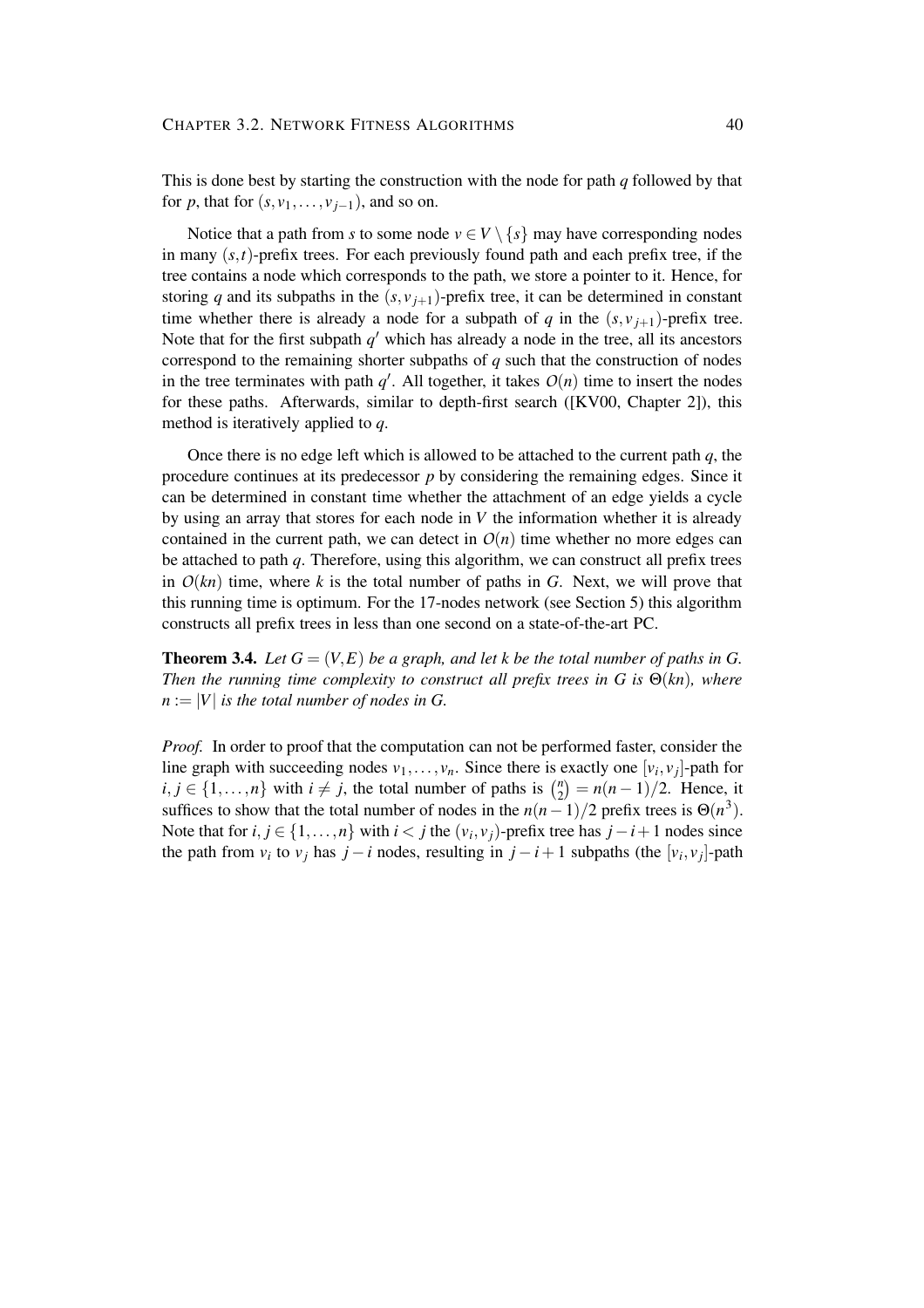inclusive). Therefore, the total number of nodes in all trees is

$$
\sum_{i=1}^{n-1} \sum_{j=i+1}^{n} (j-i+1) = \sum_{i=1}^{n-1} \left( (n-i) + \sum_{j=i+1}^{n} (j-i) \right)
$$
  
\n
$$
= \sum_{i=1}^{n-1} \left( (n-i) + \sum_{i=1}^{n-i} l \right)
$$
  
\n
$$
= \sum_{i=1}^{n-1} \left( (n-i) + \frac{(n-i)(n-i+1)}{2} \right)
$$
  
\n
$$
= \sum_{i=1}^{n-1} n - \sum_{i=1}^{n-1} i + \sum_{i=1}^{n-1} \frac{(n-i)(n-i+1)}{2}
$$
  
\n
$$
= n(n-1) - \frac{n(n-1)}{2} + \frac{1}{2} \cdot \sum_{i=1}^{n-1} (n^2 - 2ni + n + i^2 - i)
$$
  
\n
$$
= \frac{n(n-1)}{2} + \frac{1}{2} \cdot \sum_{i=1}^{n-1} (n^2 - (2n+1)i + n + i^2)
$$
  
\n
$$
= \frac{n(n-1)}{2} + \frac{n^2(n-1)}{2} - (2n+1)\frac{n(n-1)}{4} + \frac{n(n-1)}{2}
$$
  
\n
$$
+ \frac{(n-1)n(2n-1)}{12}
$$
  
\n
$$
= n(n-1) + \frac{2n^2(n-1)}{4} - \frac{2n^2(n-1) + (n-1)}{4} + \frac{n(n-1)}{2}
$$
  
\n
$$
+ \frac{(n-1)n(2n-1)}{12}
$$
  
\n
$$
= n(n-1) - \frac{n(n-1)}{4} + \frac{n(n-1)(2n-1)}{12}
$$
  
\n
$$
= \Theta(n^3).
$$

 $\Box$ 

Given the  $(s,t)$ -prefix tree, a cheapest lightpath with respect to the cost function of ALR connecting nodes *s* and *t* can be computed fast as follows. For each wavelength, the tree is traversed in a depth-first manner, starting at the root node. A child and all its descendants need not be taken into account if its newly attached edge, i.e., that one which is not contained in the path of the parent node, is not available anymore in the considered wavelength. For each node which is passed in the process, its cost is computed, that is, the cost of the corresponding lightpath. This can be done easily by incrementing the cost of its parent node by the cost of the attached edge. The cost of an edge in turn is calculated by the recursive procedure described below.

The first advantage of using the prefix tree is that we usually do not need to compute the costs of all [*s*,*t*]-lightpaths in order to determine a cheapest one: Once the first leaf of the tree is reached during the process, we obtain an upper bound on the cost of the cheapest  $[s, t]$ -lightpath. Obviously, the cost of a node is less or equal than the cost of each of its children. Hence, when processing a node whose cost is not smaller than the currently best upper bound, we can prune the tree at this node since it will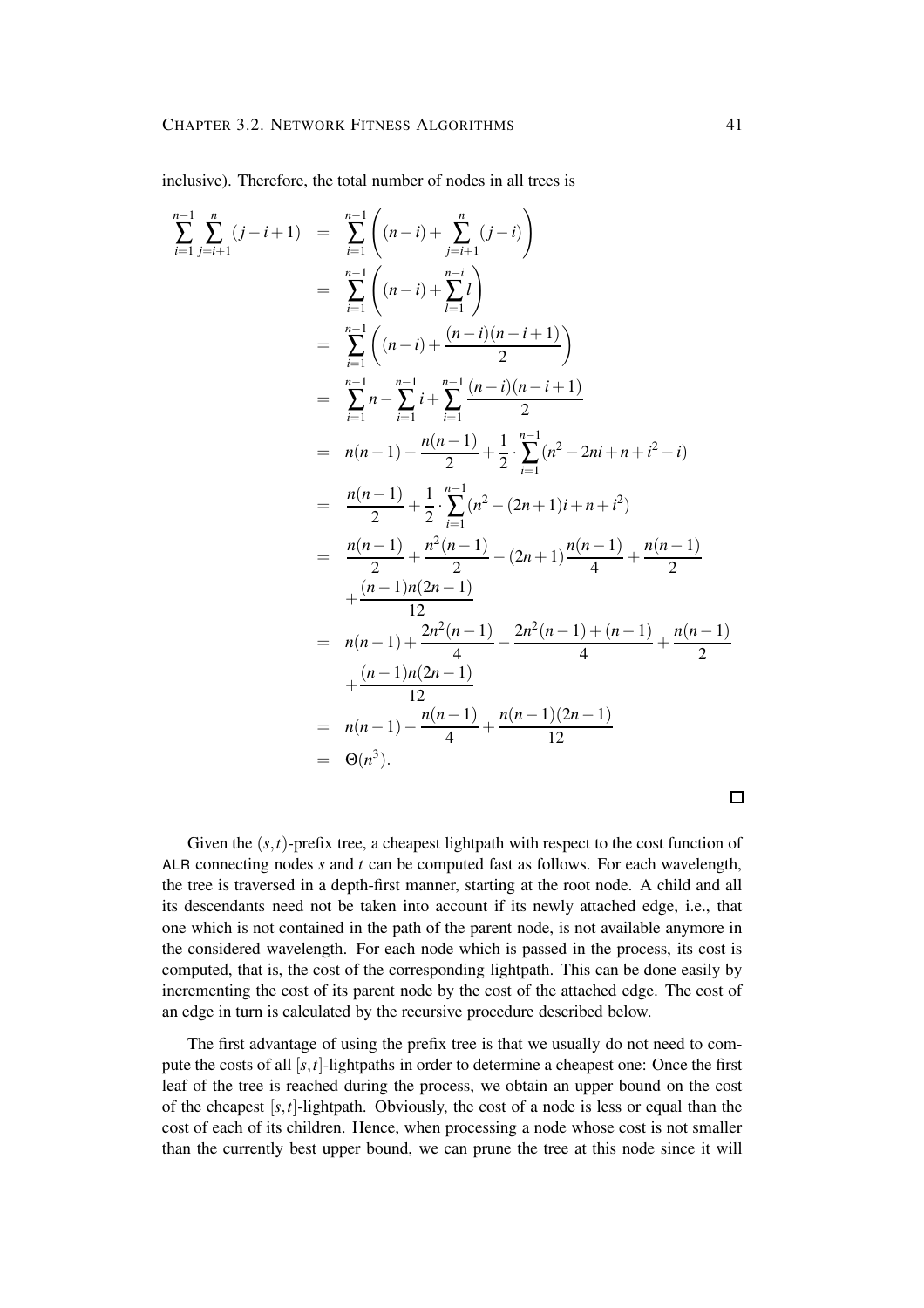never lead to a leaf which is cheaper than the cheapest one known yet. That is, in this case we can discard the node and all its descendants and continue with the procedure at its parent node. This Branch-and-Bound method results in the pruning of many subtrees, and therefore, it avoids computing the cost of a lot of lightpaths which cannot be cheapest. However, in the worst case where we can never prune the tree, the cost of all contained paths is computed. The smallest bound on the total number of nodes in the (*s*,*t*)-prefix tree is the number of paths in *G* which have *s* as one end node. The worst case example is again the line graph as defined above, where the degenerated  $(v_1, v_n)$ -prefix tree has *n* nodes which equals the number of paths with end node  $v_1$ .

Furthermore, the computing efficiency is affected by the determination of the cost of a node in the prefix tree for the considered wavelength. As mentioned before, the cost of a node is the sum of the cost of its parent node and the cost of the attached edge. Let *q* be the path that corresponds to any node in the tree different from the root, let *p* be the path that corresponds to the parent node, and let  $e \in E$  be the edge whose attachment to *p* yields *q*. The cost of *e* depends on *p* and the considered wavelength  $\lambda \in \Lambda$ , and it is obtained as the sum of the weights of all lightpaths which

- a) are currently available in wavelength  $\lambda$ ,
- b) contain the edge *e*, and
- c) do not contain any edge in *p*.

Constraint c) prevents us from adding the weight of a lightpath, becoming newly blocked by routing the considered lightpath  $(q, \lambda)$ , more than once to the cost of the node. Obviously, by adding the weights of those lightpaths to the cost of the parent node we obtain exactly the cost which was defined in the last section.

The set of the lightpaths whose weights we have to sum up can again be represented by a tree which is constructed by the following recursive procedure. Different than the prefix trees it cannot be stored in advance since it depends on many things, e.g., the network status and the path *p*. Hence, it also makes no sense to store it. Instead of the two end nodes of a lightpath, we will refer to a tail node and a head node in the further description. The root of the tree is the lightpath using wavelength  $\lambda$ which only consists of the edge *e* whose cost we wish to compute. Its tail and head nodes may be chosen arbitrarily. Then, we construct the *tail children* of a tree node by attaching a suitable edge to the tail node of the corresponding lightpath, and the other end node of that edge becomes the tail node of the resulting lightpath. An edge is suitable if the constructed lightpath satisfies conditions a) and c) above. Analogously, the *head children* are constructed, and their head nodes are defined. The children of these tail and head children themselves are then obtained in the same way, except for one additional rule: A node constructed as a head child is not allowed to have tail children. This restriction ensures that no lightpath appears twice in the tree.

The leaves of the tree obtained in this way are those lightpaths which cannot be extended anymore. In this tree, the weights of all nodes have to be computed and added up. This is done during the construction of the tree. Since the number of nodes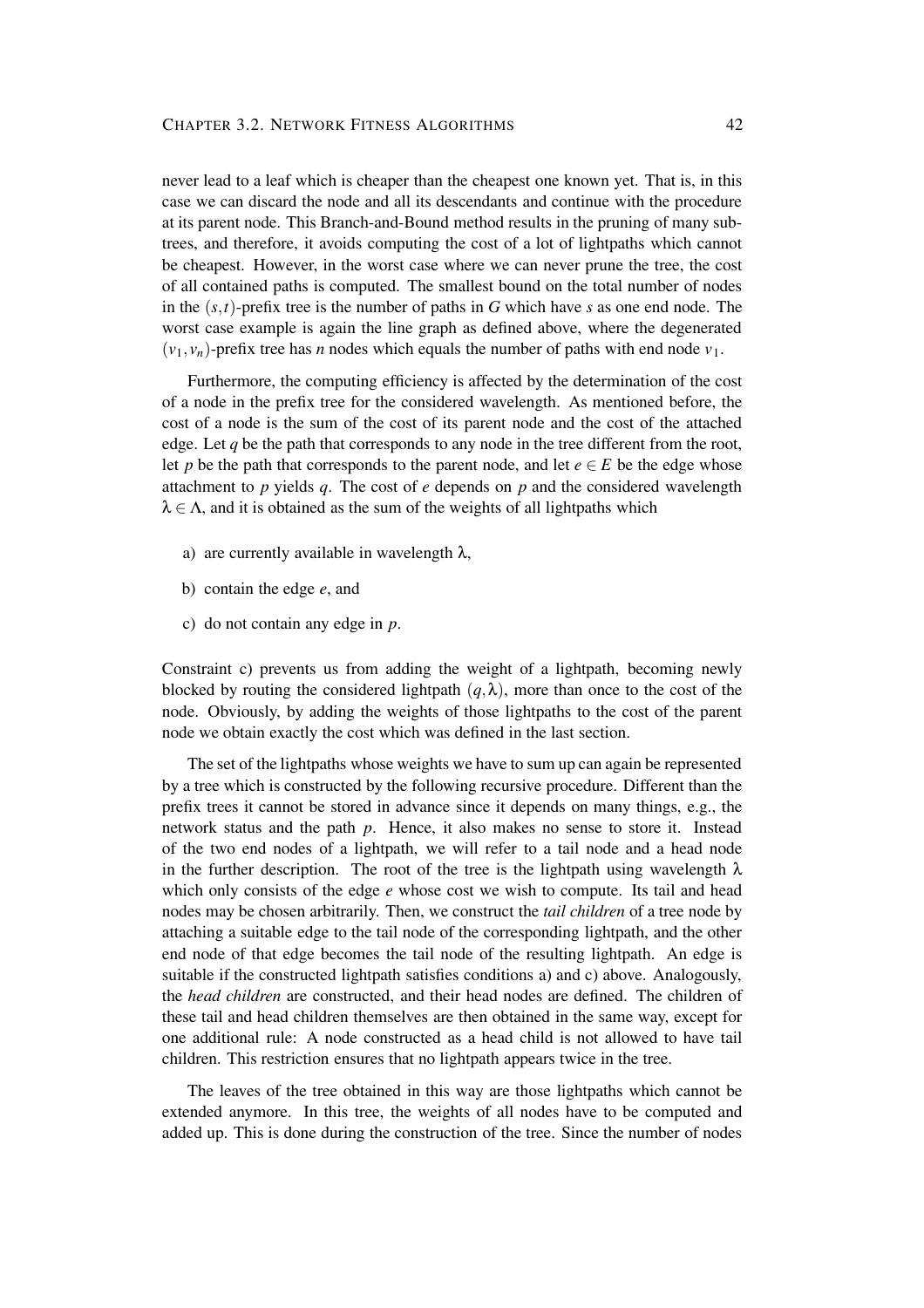in the tree equals in the worst-case the number of paths which contain the considered edge, the size of the tree can be exponential in the size of the graph, even if the graph is planar (for an example, see Section 4.5). But note that the number of nodes reduces significantly if the considered wavelength is not available anymore on every edge (condition a)), and particularly if the path *p* in condition c) is not the empty path.

Additionally to the pruning of subtrees, the described procedure has a second advantage in the computation of a cheapest lightpath compared with the possiblity to determine the cost of each potential routing lightpath for a given call directly. Let  $s, t \in V$  be the nodes to be connected. Note that the paths corresponding to most interior nodes in the  $(s,t)$ -prefix tree can usually be extended to many different  $[s,t]$ -paths, i.e., the subtrees rooted at these nodes are large. By computing the costs of these nodes with respect to a given wavelength, we can reuse these partial calculations for the cost computation of their descendants. If the costs of the  $[s, t]$ -lightpaths, i.e., the leaves in the tree, are determined directly, the cost of joint ancestors have to be counted several times. For example, let *p* be the path of an interior node, and let  $p_1, \ldots, p_k$  for some  $k \in \mathbb{N}$  be the leaves of the subtree rooted at *p*. That is, *p* is a joint subpath of  $p_1, \ldots, p_k$ . If the costs of the lightpaths  $(p_1, \lambda), \ldots, (p_k, \lambda)$  had been determined independent of each other, all free lightpaths which would become blocked by routing  $(p, \lambda)$  would have been counted *k* times. Since the set of those lightpaths may be huge, the computation time can reduced significantly by the proposed data structure.

The improvement in computing time for the determination of a cheapest routing lightpath achieved by the described Branch-and-Bound method is substantial. In comparison with calculating the costs of all possible routing lightpaths independent of each other, the described procedure results in a speed up by a factor of 40.

#### **Selective ALR**

The variants we summarize under the name *Selective* ALR (SALR) are specializations of the weighted versions CEC and TEC. Only these versions are considered since we propose another way to take into account the lengths of lightpaths becoming blocked. The idea of SALR is the following. So far, in calculating the cost of a routing lightpath, both versions consider *all* lightpaths which would be become blocked by it. In our opinion, the strategy has two disadvantages: first, it is time-consuming because of the huge number of lightpaths, and second, as already told, those lightpaths which are long and use edges in the outskirts of the network are less important for routings than short and central lightpaths. In order to overcome these drawbacks, we restrict the lightpaths SALR takes into account as follows. In calculating the cost of a routing choice, only the weights of those affected lightpaths are counted which belong to the *l* shortest ones between their two end nodes for some  $l \in \mathbb{N}$ . Therefore, the total number of lightpaths in the optical network which can contribute to the cost when they become blocked is at most

$$
l\cdot \frac{n(n-1)}{2},
$$

which is polynomial in the size of the graph. Hence, the cost of a given lightpath can now be efficienty computed. If the set of considered routing choices is also restricted to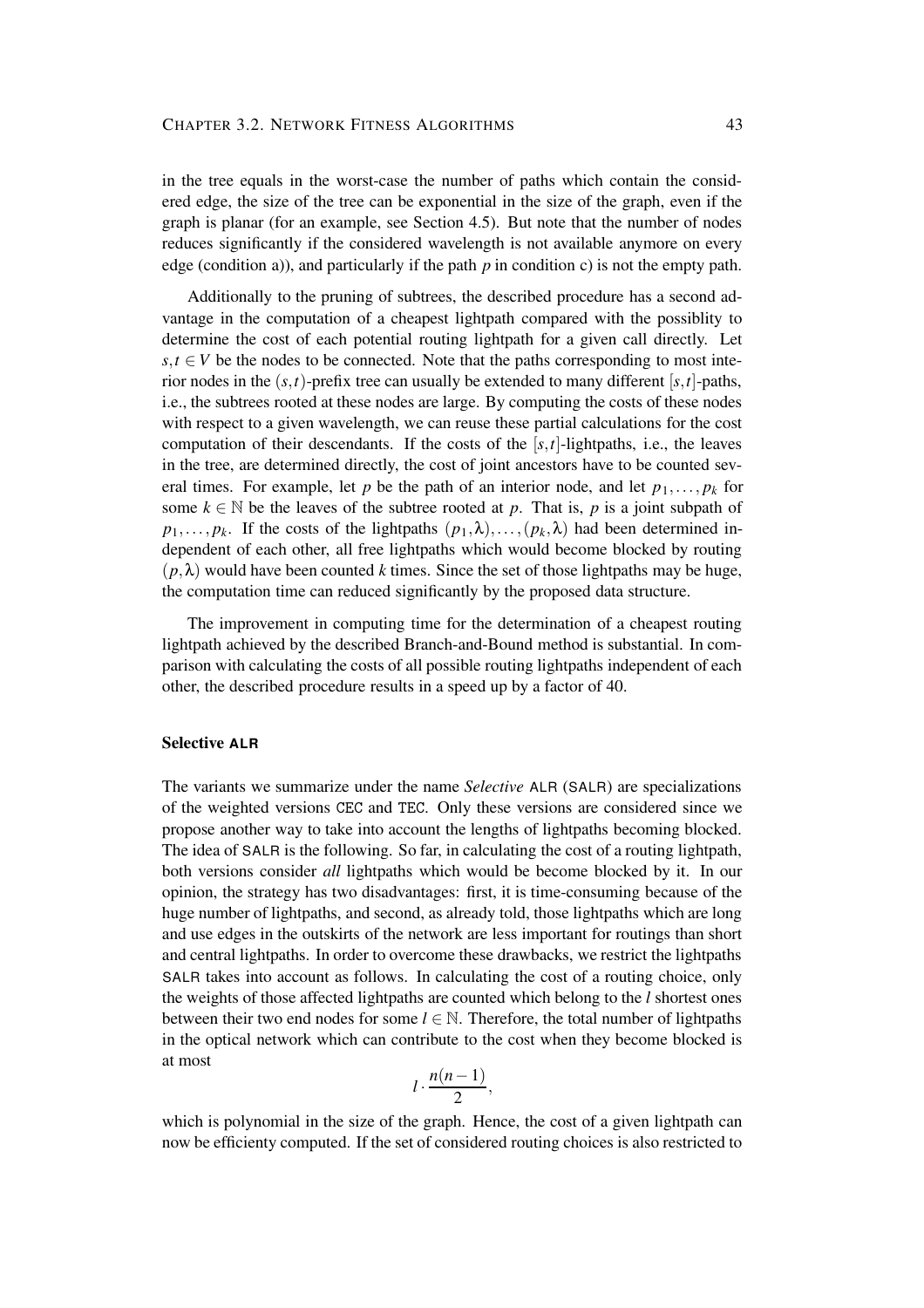a polynomial number, as described in Section 3.2.5, we can also efficiently determine a cheapest routing lightpath. Depending on *l*, we will denote the versions of this algorithm by SALR*<sup>l</sup>* .

### **3.2.3 The Algorithm SFR**

As described in the last section, the algorithm ALR in its basic version uses the number of currently available lightpaths as measure for the fitness of the network. Hence, for each lightpath on which a given call can be routed, ALR computes the total number of lightpaths which are currently free but would become blocked if this lightpath was realized. Then, it chooses a routing lightpath whose realization yields the smallest number of newly blocked lightpaths.

However, the currently available lightpaths in the optical network are obviously in general all not *edge-disjoint*, i.e., some of them may have an edge in common. In particular, if the actual load in the network is small, a huge number of lightpaths will be free and many of them will intersect. Therefore, it would not be possible to establish all of them simultaneously, due to the wavelength conflict constraint. Hence, counting all available lightpaths might not be the best of measures for the potential future profit since this definition of network fitness usually overestimates the profit substantially.

This drawback motivated the definition of another network fitness algorithm for **DSCA** which we call *single-flow-reduction* (SFR). The reason for this name will become apparent later. Again, we are given an optical network  $(G, \Lambda, W)$  with  $G = (V, E)$ and a network status *S*. Instead of taking into account all available lightpaths in the network, SFR computes for each pair of distinct nodes  $s, t \in V$  the maximum number of edge-disjoint [*s*,*t*]-lightpaths which are still available. More precisely, we denote by  $d_S(s,t,\lambda)$  the maximum number of edge-disjoint [*s*,*t*]-lightpaths which use wavelength  $\lambda \in \Lambda$  and which are available in status *S*. Furthermore, we define for each wavelength  $\lambda \in \Lambda$  the current network fitness in this wavelength by

$$
d_S(\lambda) := \sum_{\substack{s,t \in V:\\s \neq t}} d_S(s,t,\lambda).
$$

Consequently, the total fitness function of SFR is defined as

$$
fit_{\mathsf{SFR}}(S) := \sum_{\lambda \in \Lambda} d_{S}(\lambda).
$$

Since realizing a lightpath  $(p, \lambda)$  only affects the network fitness in wavelength  $\lambda$ , the cost of such a lightpath can be computed by

$$
c_{\text{SFR}}(S,(p,\lambda)) = \text{fix}_{\text{SFR}}(S) - \text{fix}_{\text{SFR}}(S + (p,\lambda))
$$
  
=  $d_S(\lambda) - d_{S+(p,\lambda)}(\lambda)$ .

Before we turn to the question how the values  $d<sub>S</sub>$  can be computed efficiently, let us mention that, in general, not all of those lightpaths counted in  $d(\lambda)$  are edge-disjoint,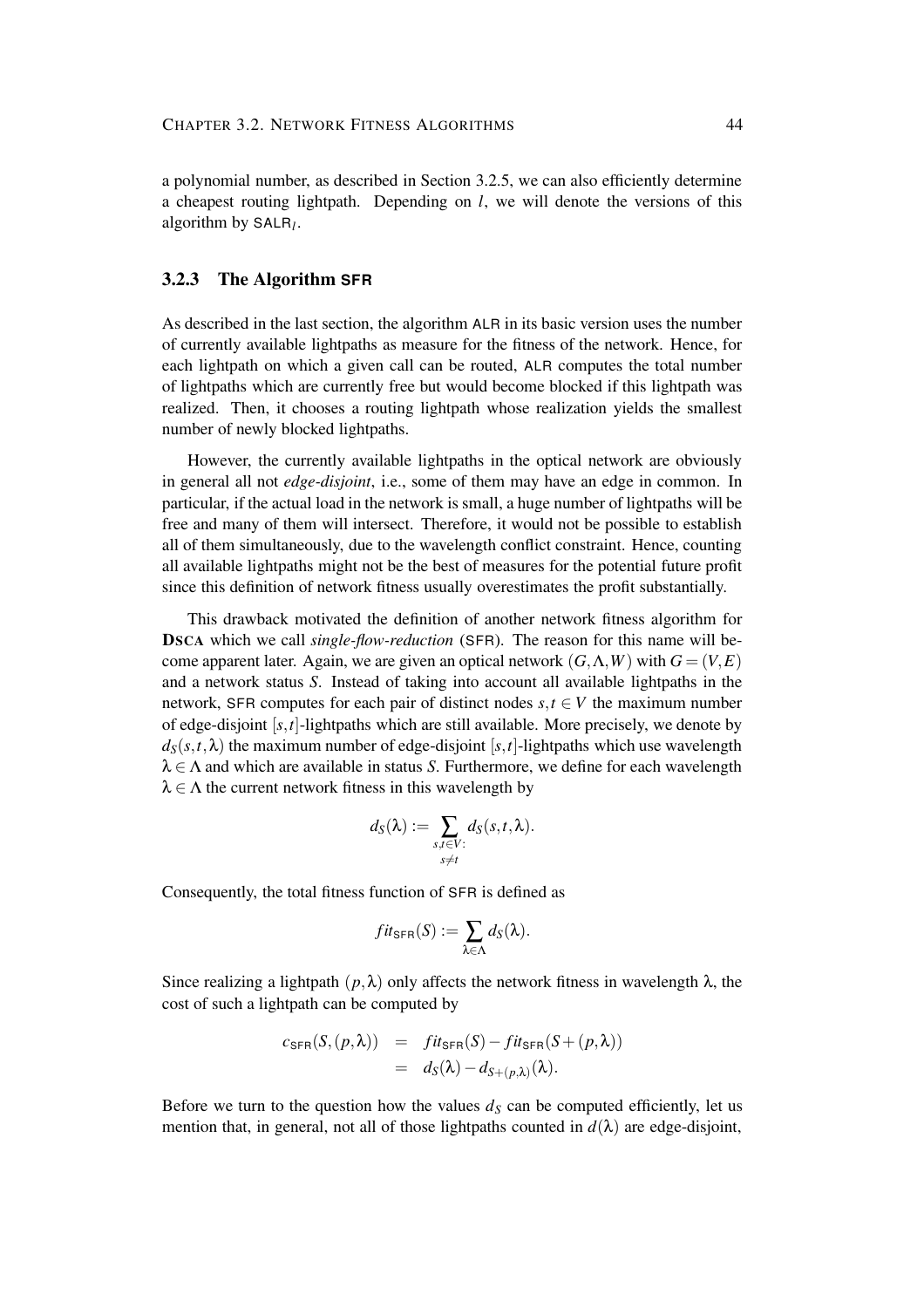since lightpaths connecting different nodes may still overlap. But much fewer lightpath than counted by ALR will intersect, since the considered [*s*,*t*]-lightpaths are edgedisjoint for two distinct nodes  $s, t \in V$ . In the Section 3.2.4, we describe an approach in which the network fitness is measured by the maximum cardinality of a set of available lightpaths such that any two lightpaths in that set are edge-disjoint, that is, all of them could be routed simultaneously.

In addition, we also consider a weighted version of SFR, called SFR(T), which takes into account the different average traffic demands for different connections, similar to the version (T) of the weight function  $w_1$  for ALR in Section 3.2.2. To this end, we adapt the definition of the value  $d_S(\lambda)$  for the network status *S* and a wavelength  $\lambda \in \Lambda$  as follows:

$$
\bar{d}_S(\lambda) := \sum_{\substack{s,t \in V:\\s \neq t}} \text{demand}(s,t) \cdot d_S(s,t,\lambda),
$$

where demand $(s,t)$  denotes the average arrival frequency of calls which require connections between the nodes  $s, t \in V$  in any period of time. The cost function of  $SFR(T)$ is analogously defined to that of SFR, but in terms of the values  $\bar{d}_S(\lambda)$ . Using this cost function, a decrease of the number of available edge-disjoint lightpaths which connect important end nodes causes a higher cost contributions than a decrease between rarely connected end nodes. In doing so, one aspires to protect particularly lightpaths for important connections.

#### **Implementation of SFR**

The implementation of the algorithm SFR works as follows. At any time, SFR stores for each pair of distinct nodes  $s, t \in V$  and each wavelength  $\lambda \in \Lambda$  the maximum number of currently available edge-disjoint  $[s, t]$ -lightpaths using wavelength λ. Furthermore, upon arrival of a connection request, the algorithm needs to compute for each possible routing lightpath the same values that would result from realizing it. Given a network status *S*, two distinct nodes  $s, t \in V$ , and a wavelength  $\lambda \in \Lambda$ , the value  $d_S(s,t,\lambda)$  can be determined efficiently via solving the instance  $(D,s,t,\kappa_S^{(\lambda)})$ *S* ) of the well-known *maximum flow problem*, where parameters are defined as follows. *D* emerges from *G* by replacing each edge in *E* by two opposite directed arcs, i.e.,  $D = (V, A)$ , where

$$
A := \{ (u, v), (v, u) \mid uv \in E \},
$$
\n(3.1)

and *s* is set to be the source and *t* the sink. For each arc  $(u, v) \in A$ , let  $e((u, v)) := uv \in E$ be the corresponding edge in *G* whose end nodes are *u* and *v*. Finally, the arc capacities of the instance are defined as

$$
\kappa_S^{(\lambda)}(a) := \begin{cases} 1, & \text{if } \lambda \text{ is available on arc } e(a) \text{ in status } S, \\ 0, & \text{otherwise.} \end{cases}
$$

The *maximum flow problem* is defined as follows. A function  $x : A \to \mathbb{R}$  is called an (*s*,*t*)-*flow* if it fulfills the *capacity constraints*

$$
0 \le x(a) \le \kappa_S^{(\lambda)}(a) \text{ for all } a \in A,
$$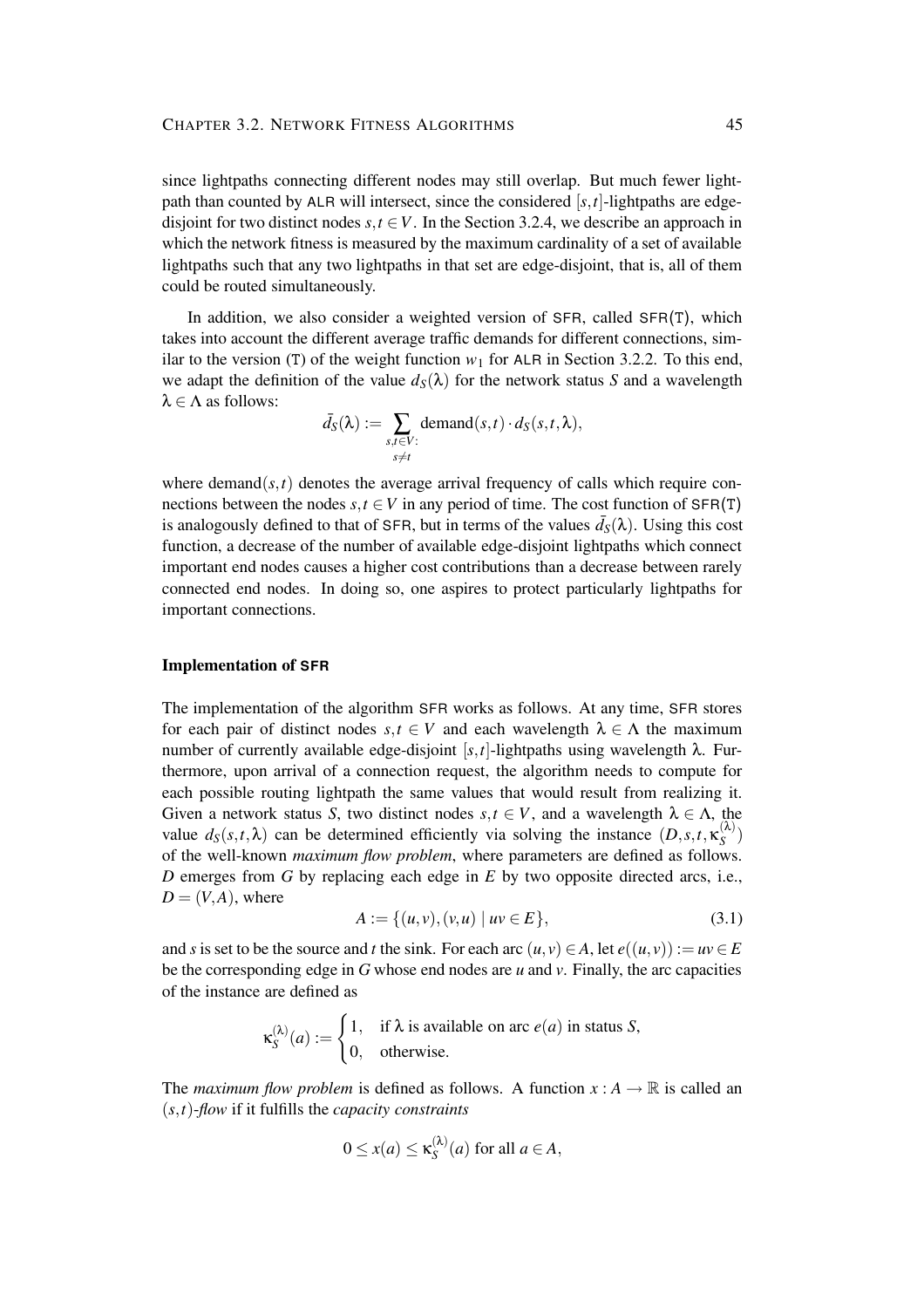and the *flow conservation constraints*

$$
\sum_{a\in \delta^-(v)} x(a) = \sum_{a\in \delta^+(v)} x(a) \text{ for all } v \in V\setminus \{s,t\},\
$$

where  $\delta^-(v) := \{(u, v) \in A\}$  and  $\delta^+(v) := \{(v, u) \in A\}$ . The *value* of a flow *x* is defined by

$$
\mathrm{val}(x) := \sum_{a \in \delta^+(s)} x(a) - \sum_{a \in \delta^-(s)} x(a).
$$

The task of the *maximum flow problem* is to find an  $(s,t)$ -flow whose value is maximum.

In the following, we show that the value  $d(s,t,\lambda)$  can indeed be derived as the optimal solution of the instance defined as above.

**Theorem 3.5.** Let  $(G, \Lambda, W)$  be an optical network with graph  $G = (V, E)$  and network *status S, let*  $s, t \in V$  *be two distinct nodes, and let*  $\lambda \in \Lambda$  *be an arbitrary wavelength. Then, the maximum number of available edge-disjoint* [s, t]-lightpaths  $d_S(s,t,\lambda)$  *in the network equals the maximum value of an* (*s,t*)*-flow in the digraph*  $D = (V, A)$  *with arc capacities* κ (λ)  $S^{(n)}(a)$  *for each*  $a \in A$  *as defined above.* 

*Proof.* As stated by the max-flow min-cut theorem ([AMO93, Chapter 6]), the maximum value of an  $(s,t)$ -flow equals the minimum capacity of an  $(s,t)$ -cut. Let *D'* be the subgraph of *D* which is restricted to the arcs with capacity one, i.e.,  $D' := (V, A'),$ where  $\overline{A}$ ': = { $a \in A \mid \kappa_S^{(\lambda)}$  $S^{(n)}(a) = 1$ . Obviously, the minimum capacity of an  $(s,t)$ -cut in  $(D, \kappa_S^{(\lambda)}$  $S^{(N)}$ ) equals the minimum cardinality of an  $(s,t)$ -cut in *D'*. The book [AMO93, Chapter 6] also contains a proof that the latter is the same as the maximum number of arc-disjoint  $(s,t)$ -paths in *D'*, denote it by *h*. Hence, it remains to be shown that *h* equals  $d_S(s,t,\lambda)$ . Obviously,  $d_S(s,t,\lambda) \leq h$  since given a set of free edge-disjoint [*s*,*t*]lighpaths, for each such lightpath  $(p, \lambda)$ , we can construct a corresponding directed  $(s,t)$ -path in *D'* since for each edge in  $E(p)$  both corresponding arcs in *D'* exist. In order to prove  $d_S(s,t,\lambda) \geq h$ , note that we can construct for a given set of arc-disjoint  $(s,t)$ -paths in *D'* a corresponding set of available edge-disjoint [s,t]-lightpaths if for any two adjacent nodes  $u, v \in V$  not both opposite directed arcs  $(u, v), (v, u) \in A'$  are contained in these paths. However, if this is the case, we can construct another set of arc-disjoint  $(s,t)$ -paths in  $D'$  as follows. Let

$$
p = p_1(u, (u, v), v)p_2
$$
 and  $q = q_1(v, (v, u), u)q_2$ 

be two such paths (the concatenation of two paths  $p$  and  $q$  is denoted by  $pq$ ). Then, we define

$$
p' := p_1 q_2
$$
 and  $q' := q_1 p_2$ .

Obviously, these paths may contain cycles. Let  $p''$  and  $q''$  be the corresponding paths after removing all cycles, respectively. Notice that replacing  $p$  and  $q$  by  $p''$  and  $q''$  still yields a maximum set of arc-disjoint paths in  $D'$ , but the number of pairs of opposite directed arcs which are both used is reduced by at least one (by removing cycles more such pairs may be eliminated). Repeating this replacement, we obtain a valid set of arc-disjoint  $(s, t)$ -paths in  $D'$  which is still maximum, and in which only one of the arcs  $(u, v)$  and  $(v, u)$  is contained for each  $u, v \in V$ .  $\Box$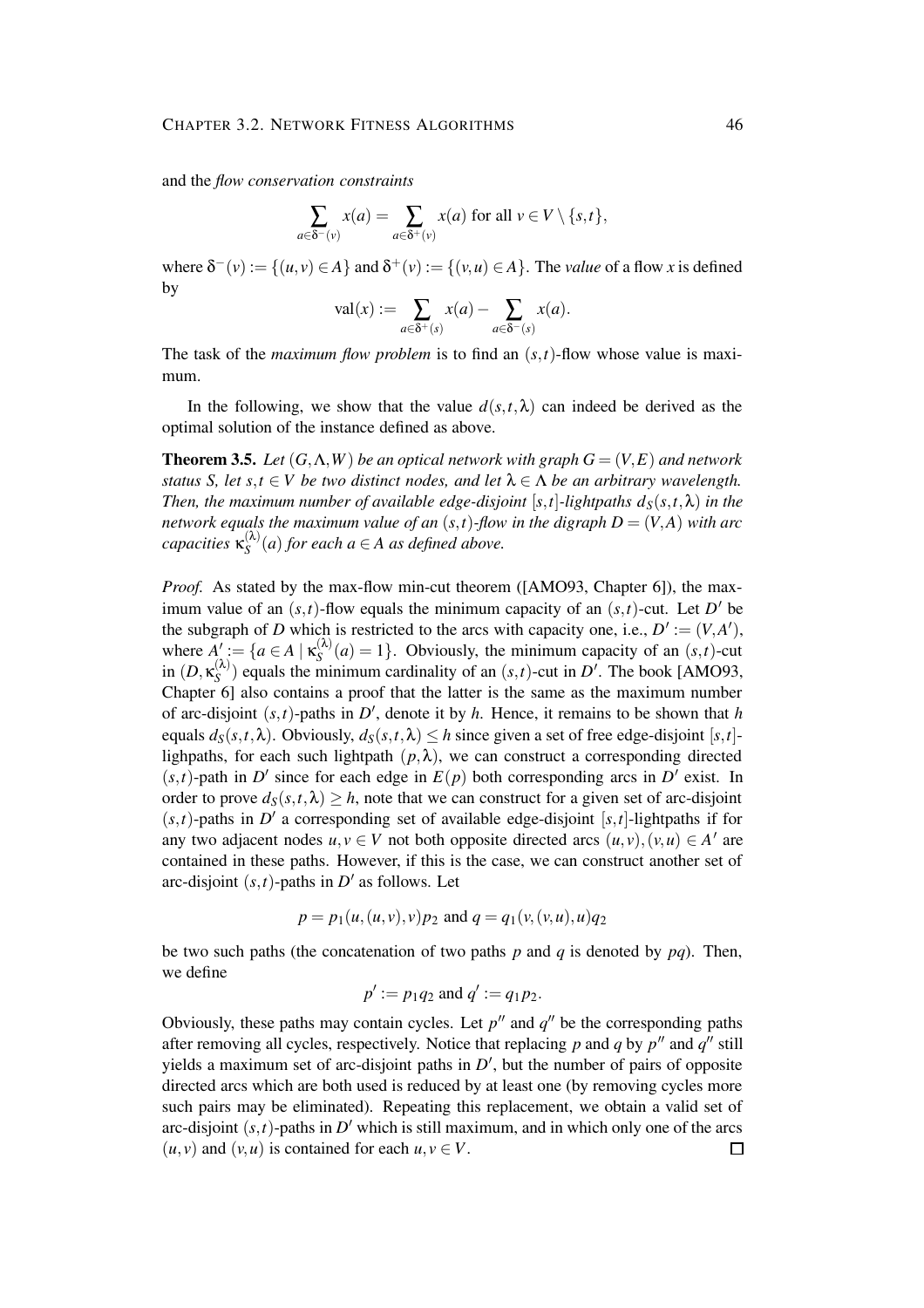#### CHAPTER 3.2. NETWORK FITNESS ALGORITHMS 47

That is, we have shown that the cost of a possible routing lightpath can be computed as the decrease in flow values for single commodities, which motivates the name Single-flow-reduction for the considered **DSCA**-algorithm. Finally, let us consider the running time of the cost computation for SFR. Denote by  $n := |V|$  the total number of nodes and by  $m := |E| = |A|/2$  the total number of edges in *G*. Efficient algorithms to solve the *maximum flow problem* are known: For arbitrary capacities, the Goldberg-Tarjan algorithm solves the problem with running time  $O(n^3)$  and even faster, using sophisticated data structures [AMO93, Chapter 7]. If all arc capacities are either 0 or 1, the running time can be improved to  $O(\min\{n^{2/3}m, m^{3/2}\})$  (cf. [AMO93, Chapter 8]).

This shows that the numbers  $d_S(s,t,\lambda)$  can be computed efficiently. In order to obtain for each possible routing lightpath  $(p, \lambda)$  its cost  $c_{\text{SFR}}(S,(p,\lambda))$ , SFR needs to compute the values  $d_{S+(p,\lambda)}(s,t,\lambda)$  for any pair of distinct nodes  $s,t \in V$  by solving the corresponding instance of the *maximum flow problem*. Hence, for each routing choice, SFR has to solve  $n \cdot (n-1)/2$  instances. That is, the total running time for this task is  $O(n^2 \cdot \min\{n^{2/3}m, m^{3/2}\})$ . Another possibility in order to obtain the maximum number of edge-disjoint lightpaths for each pair of nodes in *G* is to use the Gomory-Hu algorithm [KV00, Chapter 8] which requires only *n*−1 flow computations in total. However, since the capacities change during that procedure due to node contractions, solving each instance of the *maximum flow problem* takes  $O(n^3)$  time. In total, we obtain a running time of  $O(n^4)$ , which is faster than the procedure above for networks with  $m = \Omega(n^{4/3})$ .

#### **The Algorithm ASFR**

So far, all of the proposed routing algorithms only distinguish between lightpaths which are currently available at the point in time when a new connection request arrives and which are not. Consequently, a lightpath  $(p, \lambda)$  not available at arrival of a call  $\sigma_i$ will not be accounted for when computing the cost of a routing lightpath for  $\sigma_j$ . However, all previously routed lightpaths which currently block  $(p, \lambda)$  might expire soon, whereupon the lightpath would become available again. But some possible routing lightpaths for  $\sigma_i$  could also intersect  $(p, \lambda)$  and it would not become available again if such a lightpath was established. In this case, it may be preferable to realize a different lightpath. Therefore, it makes sense to take into account also those lightpaths which are currently blocked at arrival of  $\sigma_j$  but become available very soon thereafter.

In order to identify them, however, we need that each given connection request  $\sigma_i$ also specifies its start and expiration times  $t_j^{\text{start}}$  and  $t_j^{\text{stop}}$ , which is assumed from now on. Hence, it is known for each edge and each wavelength currently utilized on it, at which point in time the wavelength will be available again. The following simple example illustrates a concrete situation in which it makes sense to take into account the start and expiration times of calls, too.

**Example 3.6.** Consider the optical network defined by the three-node circle shown in Figure 3.3, together with two wavelengths  $\lambda_1$  and  $\lambda_2$  installed on each edge. The given network is 2-edge-connected, i.e., there are two edge-disjoint paths connecting each pair of nodes. Moreover, there are no further  $[s, t]$ -paths for any two distinct nodes *s*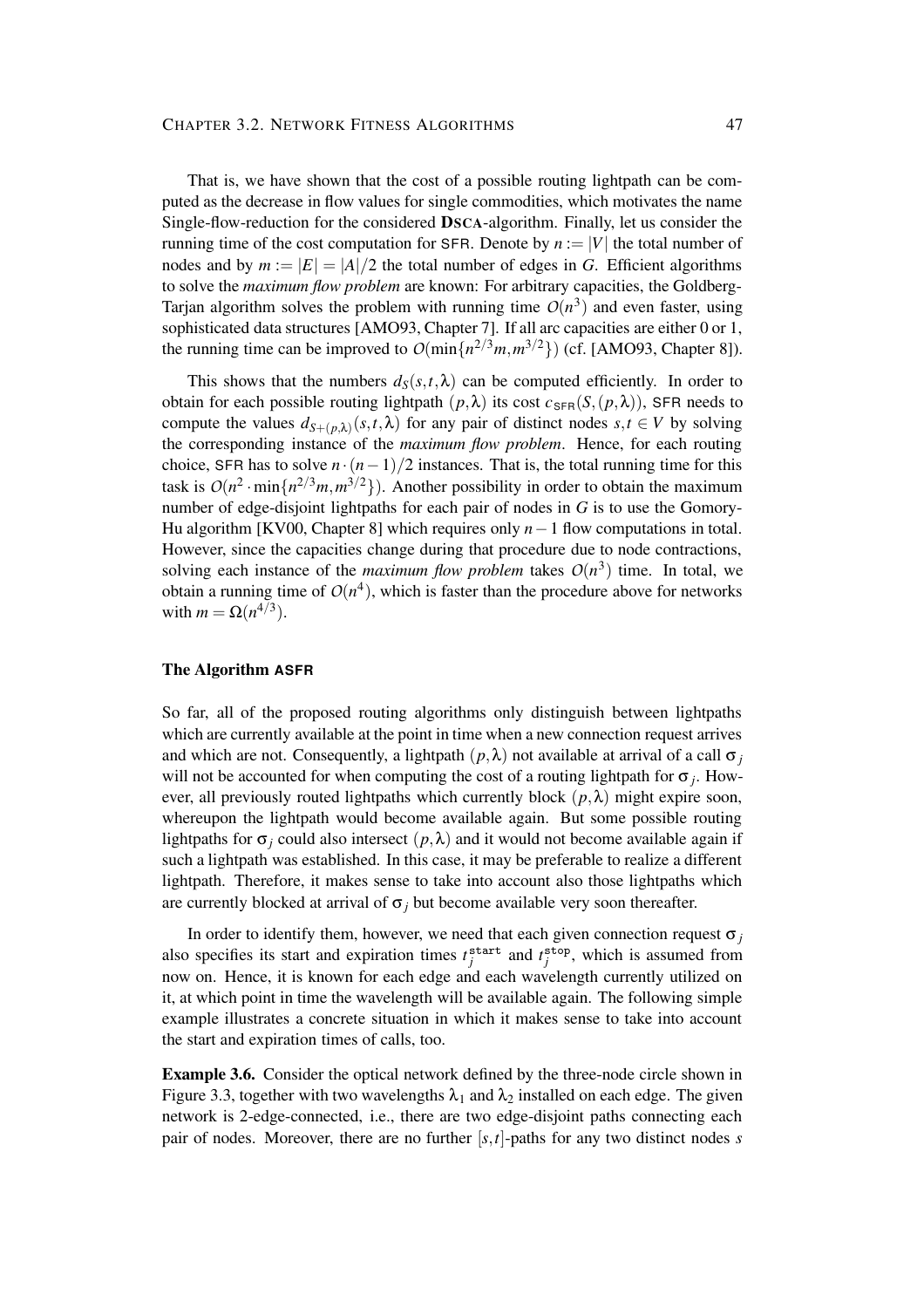and *t*. Therefore, SFR and ALR are equivalent if applied to this network. Assume that the algorithm is given a sequence of calls, beginning with  $\sigma_1$  and  $\sigma_2$ , each of which requires a connection between the node 1 and 2. Let  $t_i^{\text{stop}} = t_i^{\text{start}} + 1$  for  $i = 1, 2$ , and  $t_2^{\text{start}} = t_1^{\text{stop}} - \varepsilon$ . That is, both call have duration one, and the first call ends very shortly after the beginning of the second call.



Figure 3.3: Circle with three nodes.

Upon arrival of the first call  $\sigma_1$ , it can be routed on the path (1,2) or the path  $(1,3,2)$  using either wavelength  $\lambda_1$  or  $\lambda_2$ . While the first path intersects  $(1,2)$ ,  $(1,2,3)$ , and  $(2,1,3)$ , the second intersects  $(1,3)$ ,  $(2,3)$ ,  $(1,2,3)$ ,  $(1,3,2)$ , and  $(2,1,3)$ . Hence, the costs are

$$
c_{\text{SFR}}((1,2),\lambda_1) = c_{\text{SFR}}((1,2),\lambda_2) = 3
$$

and

$$
c_{\mathsf{SFR}}((1,3,2),\lambda_1) = c_{\mathsf{SFR}}((1,3,2),\lambda_2) = 5.
$$

Consequently, SFR realizes for instance the lightpath  $((1,2),\lambda_1)$ . As the second call  $\sigma_2$ arrives, the first connection is still active. Therefore, the cost of lightpath  $((1,3,2),\lambda_1)$ has decreased. It is now

$$
c_{\text{SFR}}((1,3,2),\lambda_1)=3
$$

since  $((2,1,3),\lambda_1)$  and  $((1,2,3),\lambda_1)$  are not available anymore due to the first routing. Obviously, SFR may either establish lightpath  $((1,2),\lambda_2)$  or  $((1,3,2),\lambda_1)$ . However,  $((1,2),\lambda_2)$ S with cost 3 is clearly the better choice: Call  $\sigma_1$  will expire soon (within the next  $\varepsilon$  time units), and then, routing lightpath  $((1,3,2),\lambda_1)$  will also block the two lightpaths  $((1,2,3),\lambda_1)$  and  $((3,1,2),\lambda_1)$  until  $\sigma_2$  expires. Furthermore, in this symmetric optical network, it is obviously better to use a single-edge lightpath instead of a lightpath with two edges if no other lightpaths are established.

There are similar examples in which SFR has only a unique cheapest routing lightpath which is obviously inferior to a more costly lightpath when durations of the calls are given.

The following variant of SFR, called *Anticipating* SFR (ASFR), aims at taking into account to which extent a possible routing choice blocks some lightpath during its whole existence. Again, let (*G*,Λ,*W*) be an optical network. Furthermore, let *S* be the current network status at arrival of a connection request  $\sigma_i$  whose start and expiration times are  $t_j^{\text{start}}$  and  $t_j^{\text{stop}}$ .

As SFR before, ASFR aspires to measure for any two distinct nodes  $s, t \in V$  the availability of edge-disjoint [s, t]-lightpaths in each wavelength  $\lambda \in \Lambda$ . Since this measure now also depends on  $t_j^{\text{start}}$  and  $t_j^{\text{stop}}$ , it is denoted by  $d_s^{(j)}$  $S^{(J)}(s,t,\lambda)$ . It considers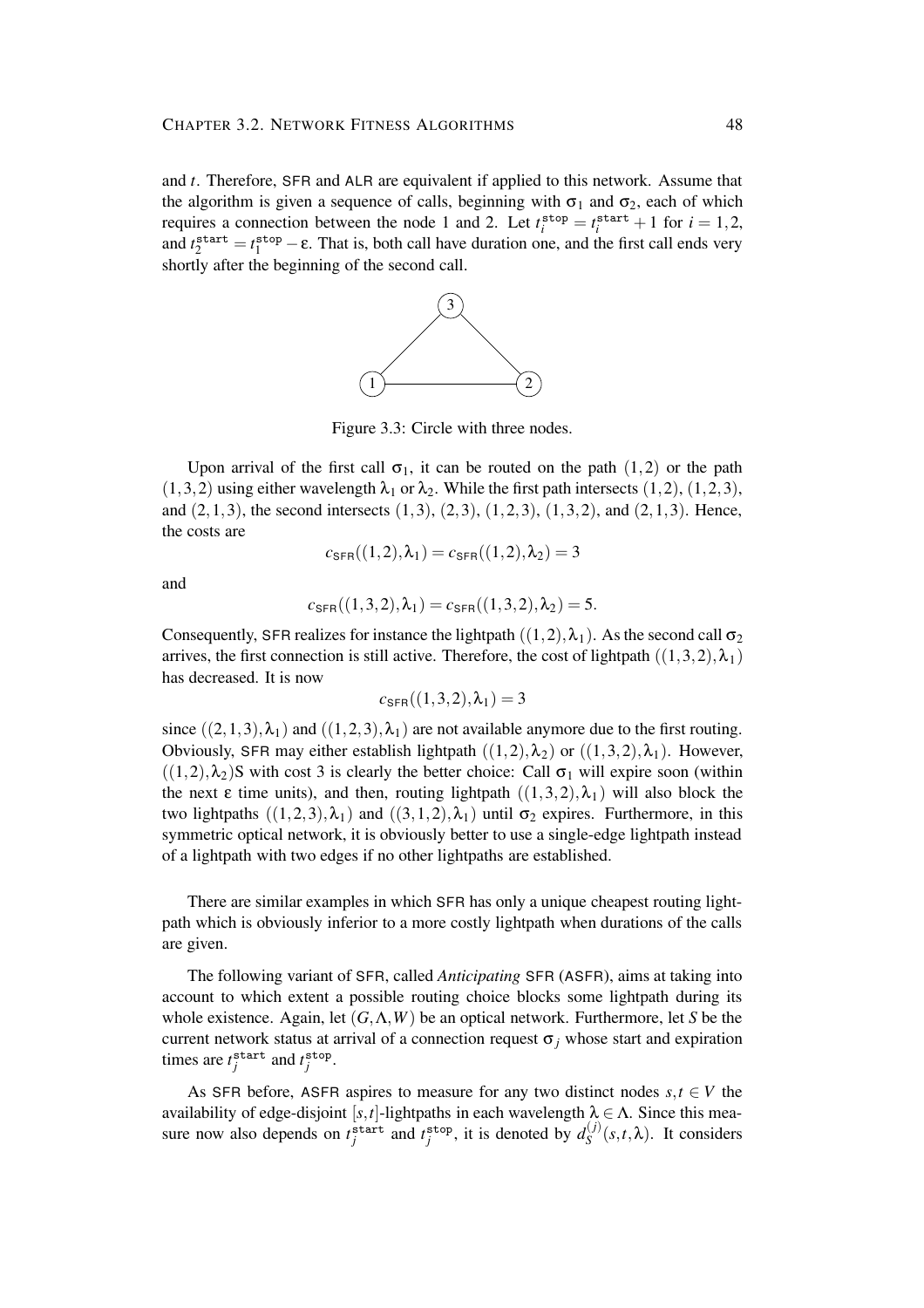those lightpaths which are newly blocked as well as those which would become available again before  $t_j^{\text{stop}}$  if no other connections were established. The latter lightpaths are taken into account according to their fraction of availability during  $(t_j^{\text{start}}, t_j^{\text{stop}})$ . To this end, a modified instance of the *maximum flow problem* is defined in which fractional capacities are assigned to those arcs on whose corresponding edges in *G* a considered wavelength is currently not available at  $t_j^{\text{start}}$  but would become available again before  $t_j^{\text{stop}}$ . More precisely, for each edge  $e \in E$  and each wavelength  $\lambda \in \Lambda$ currently utilized on *e*, let  $t^{\text{free}}(e, \lambda)$  be the time when  $\lambda$  will become available again on *e*. Given a request  $\sigma_j$  with start and stop time  $t_j^{\text{start}}$  and  $t_j^{\text{stop}}$ , respecitvely, we define  $d_S^{(j)}$  $S^{(J)}(s,t,\lambda)$  as the maximum value of an  $(s,t)$ -flow in the digraph  $D = (V,A)$ with arc capacities

$$
\kappa_{S,j}^{(\lambda)}(a) := \begin{cases} 1, & \text{if } \lambda \text{ is available on } e(a) \text{ in status } S, \\ \max\{0, 1 - \frac{t^{\text{free}}(e(a), \lambda) - t^{\text{start}}_j}{t^{\text{stop}}_j - t^{\text{start}}_j}}\}, & \text{if } \lambda \text{ is currently utilized on arc } e(a), \\ 0, & \text{if } \lambda \notin W(e(a)), \end{cases}
$$

where the set of arcs *A* is defined as in 3.1, and for each arc  $(u, v) \in A$ , the corresponding edge in *G* is again denoted by  $e((u, v)) := uv \in E$ . Obviously,

$$
0 \leq \kappa_{S,j}^{(\lambda)}(a) \leq 1
$$

for each arc *a* ∈ *A*. Furthermore, given an arc *a* ∈ *A* such that a wavelength  $\lambda \in W(e(a))$ is currently utilized on  $e(a)$ , its capacity  $\kappa_{S,i}^{(\lambda)}$  $S_{s,j}(a)$  is decreasing for increasing  $t^{\text{free}}(a,\lambda)$ . Eventually, if  $t^{\text{free}}(e(a), \lambda) \ge t^{\text{stop}}_j$ , the capacity is zero. The idea is that the capacity of *a* is the greater, the longer  $\lambda$  is available on  $e(a)$  in the interval  $(t_j^{\text{start}}, t_j^{\text{stop}})$  unless further connections were realized.

Compared to SFR, note that  $d_s^{(j)}$  $S(S<sub>S</sub>(s,t,\lambda)) \ge d_S(s,t,\lambda)$  since  $\kappa_{S,j}^{(\lambda)}$  $\mathbf{x}_{S,j}^{(\lambda)}(a) \geq \mathbf{x}_{S}^{(\lambda)}$  $S^{(\kappa)}(a)$  for each arc  $a \in A$ . As for SFR, we define with respect to each wavelength  $\lambda \in \Lambda$  the current network fitness by

$$
d_S^{(j)}(\lambda) := \sum_{\substack{s,t \in V:\\s \neq t}} d_S^{(j)}(s,t,\lambda).
$$

Hence, the total fitness function of ASFR is defined as

$$
fit_{\sf ASFR}(S, j) := \sum_{\lambda \in \Lambda} d_S^{(j)}(\lambda)
$$

yielding for each available routing lightpath  $(p, \lambda)$  the cost

$$
c_{\text{ASFR}}(S, j, (p, \lambda)) = fit_{\text{ASFR}}(S, j) - fit_{\text{ASFR}}(S + (p, \lambda), j)
$$
  
= 
$$
d_{S}^{(j)}(\lambda) - d_{S + (p, \lambda)}^{(j)}(\lambda).
$$

This cost function reflects that the routing decision depends on how many lightpaths become blocked at  $t_j^{\text{start}}$  and how much lightpaths are prevented from becoming available again later on.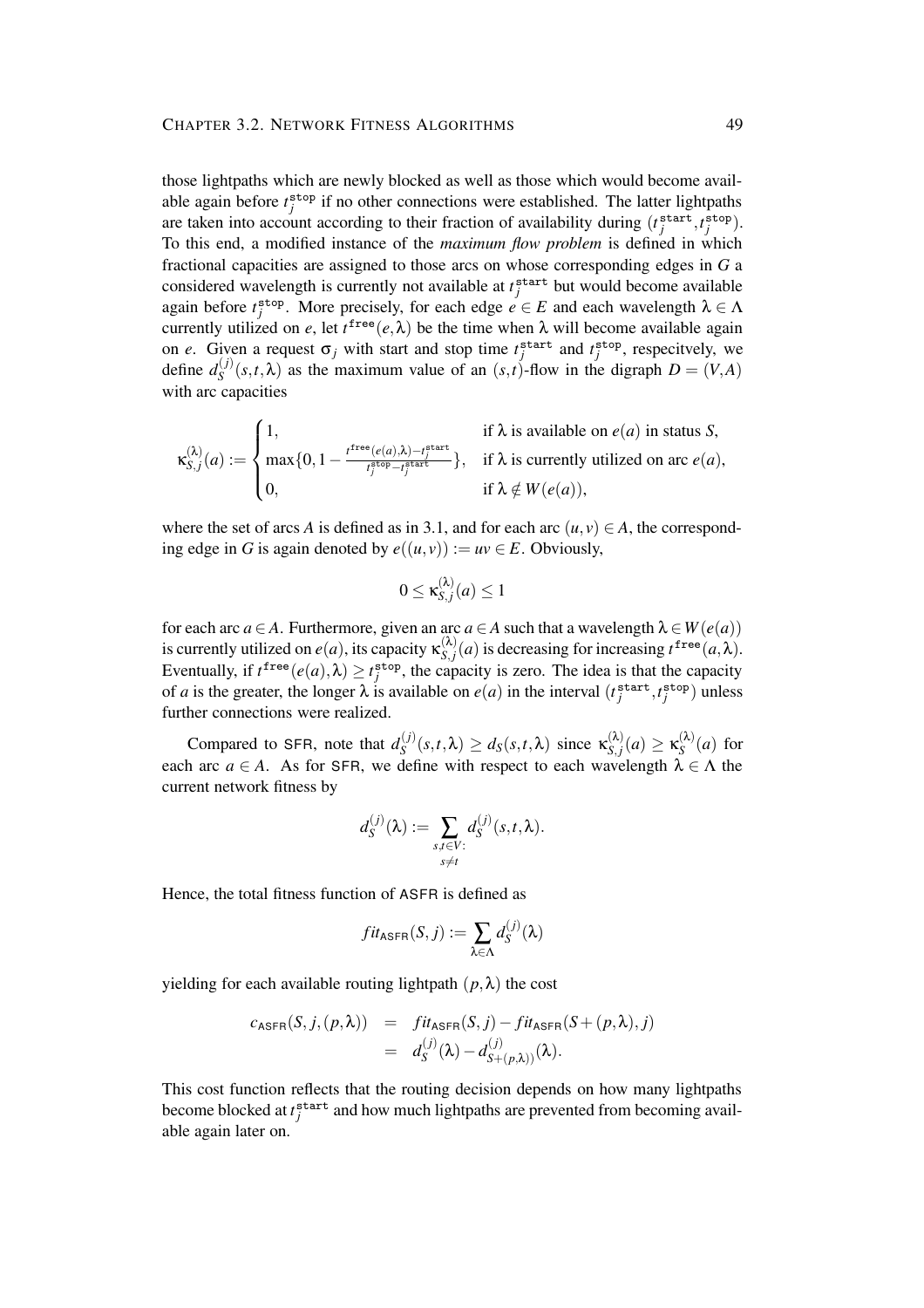Similar to SFR(T), we also consider a weighted version of ASFR, called ASFR(T), which takes into account the different average traffic demands for different connections. That is, we redefine  $d_S(\lambda)$  for the network status *S* and a wavelength  $\lambda \in \Lambda$ as:

$$
\bar{d}_S^{(j)}(\lambda) := \sum_{\substack{s,t \in V:\\s \neq t}} \text{demand}(s,t) \cdot d_S^{(j)}(s,t,\lambda).
$$

where demand $(s,t)$  denotes the average arrival frequency of calls which require connections between the nodes  $s, t \in V$  in any period of time. The cost function of ASFR(T) is analogously defined to that of ASFR, but in terms of the values  $\bar{d}_{S}^{(j)}$ *S* (λ).

Let us look at the running time of ASFR and ASFR(T). Denote again by  $n := |V|$ the total number of nodes in *G*. In order to determine the cost of an available routing lightpath, just as for SFR, one way is to solve  $n \cdot (n-1)$  instances of the *maximum flow problem* as defined above. However, due to the arc capacities which are no longer either 0 or 1, solving each instance takes more time than in the integer case, namely it cannot be done in  $O(n^2)$ . Hence, we can take advantage in using the Gomory-Hu algorithm here, and obtain a total running time of  $O(n^4)$ .

Finally, let us reconsider Example 3.6 and see what decisions ASFR would make. For the first call  $\sigma_1$ , ASFR and SFR compute the same costs, since the network is still empty. Recall that  $t_1^{\text{stop}} = t_2^{\text{start}} + \varepsilon$  and  $t_i^{\text{stop}} - t_i^{\text{start}} = 1$  for  $i = 1, 2$ . Upon arrival of  $\sigma_2$ , denote the current network status by *S*. The capacity of the arcs  $(1,2)$  and  $(2,1)$ in the corresponding digraph with respect to  $\lambda_1$  now is

$$
\kappa^{(\lambda_1)}_{S,2}((1,2))=\kappa^{(\lambda_1)}_{S,2}((2,1))=1-\frac{t_1^{\text{stop}}-t_2^{\text{start}}}{t_2^{\text{stop}}-t_2^{\text{start}}}=1-\epsilon,
$$

while all other arcs have capacity 1. At that time, we have  $d_S^{(2)}$  $S^{(2)}(s,t,\lambda_1) = 2 - \varepsilon$  and  $d_{S}^{(2)}$  $S^{(2)}(s,t,\lambda_2) = 2$  for any two distinct nodes  $s,t \in V$ . Denote by  $L_1 := ((1,3,2),\lambda_1)$ and  $L_2 := ((1,2), \lambda_2)$  the two lightpaths whose costs are identic for SFR. In Table 3.1 the cost defining values  $d_{S+}^{(2)}$  $\sum_{S+L_1}^{(2)} (s,t,\lambda_1)$ , and  $d_{S+L_1}^{(2)}$  $S_{+L_2}(s,t,\lambda_2)$  are depicted for any pair of distinct nodes  $s, t \in V$ .

| (s,t) | $d_{S+L_1}^{(2)}(s,t,\lambda_1)$ | $d_{S+L_2}^{(2)}(s,t,\lambda_2)$ |
|-------|----------------------------------|----------------------------------|
| 1, 2, | $-\epsilon$                      |                                  |
|       |                                  |                                  |
|       |                                  |                                  |

Table 3.1: Computation of the cost  $c_{\text{ASFR}}$ .

Hence, the costs of the possible lightpaths are

$$
c_{\text{ASFR}}(S,2,L_1) = (6-3\cdot \varepsilon) - (1-\varepsilon) = 5-2\cdot \varepsilon
$$

and

$$
c_{\text{ASFR}}(S, 2, L_2) = 6 - 3 = 3.
$$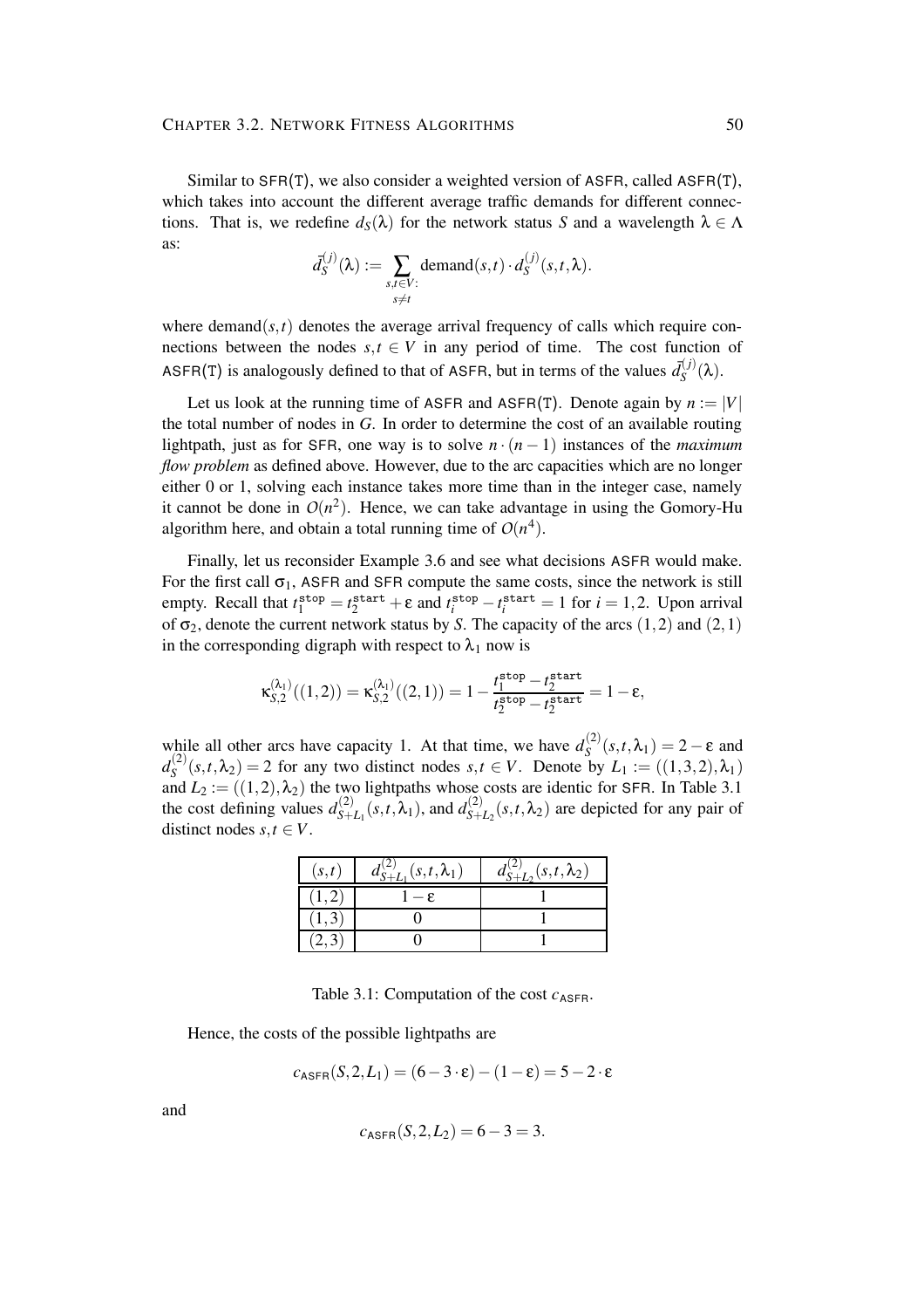Obviously, the lightpath with minimum cost is *L*2. Note also that a more general form of the cost of  $L_1$  is

$$
c_{\text{ASFR}}(S, 2, L_1) = 5 - 2 \cdot \frac{t_1^{\text{stop}} - t_2^{\text{start}}}{t_2^{\text{stop}} - t_2^{\text{start}}},
$$

which shows that it increases with increasing duration of  $\sigma_2$  and decreasing overlapping time of the two calls, as desired. On the other hand, the cost  $c_{\text{ASEB}}(S,2,L_2)$ remains constant.

#### **3.2.4 The Algorithm NFR**

In this section, we look at an approach which intends to define the fitness of an optical network as a number of currently available lightpaths such that any two are either edge-disjoint or use different wavelengths. That is, all counted lightpaths together satisfy the wavelength conflict constraint and can therefore be routed simultaneously in the current network status. By avoiding the problem of overlapping lightpaths, which occurred for the routing algorithms ALR and SFR, the resulting network fitness actually corresponds to a number lightpaths that could in principle be realized toghether. However, due to the uncertainty of the calls to come, the counted lightpaths can only correspond to one sample of future connection requests, which would very rarely occur. Again, the fitness value will be derived as the optimum solution of a flow problem.

Obviously, we cannot consider any pair of two distinct nodes in the network independently of the others, as done by SFR, since the fitness defining set is now allowed to contain in any wavelength edge-disjoint lightpaths having different end nodes. Hence, the current network fitness can not be obtained by computing single flows in the corresponding digraph. Instead, it must be represented by a set of flows between different pairs of source and sink nodes (*commodities*) in the optical network which compete for the network resources simultaneously. This leads to the idea to define the set of free edge-disjoint lightpaths via a *multicommodity flow*.

The input of the corresponding *maximum multicommodity flow problem* is a digraph  $D = (V, A)$  with arc capacities  $\kappa(a) \in \mathbb{R}_+$  for each  $a \in A$  and a set  $B \subseteq V \times V$  of pairs of nodes from *V*. The task is to find a vector  $(x_b)_{b \in B}$ , where  $x_b$  is an  $(s,t)$ -flow in *D* for each pair  $b = (s,t) \in B$ , such that in addition to the flow conservation constraints for each flow the *joint capacity constraints*  $\sum_{b \in B} x_b(a) \leq \kappa(a)$  for all  $a \in A$ hold, and the total flow value  $\sum_{b \in B}$  val $(x_b)$  is maximum.

In our application, we will slightly modify the problem along with its parameters such that each feasible solution can be transformed into a set of lightpaths in the optical network. Based on the idea to compute the network fitness as the optimum value of a special *maximum multicommodity flow problem*, the proposed routing algorithm is called *network-flow-reduction* or NFR. As before, we are given an optical network (*G*,Λ,*W*) with network status *S*. In opposition to all algorithms presented so far, which used a decomposition of the problem in different wavelengths, NFR considers a coupled system. We first define for each wavelength  $\lambda \in \Lambda$ , one digraph as follows. Let *V*<sub> $\lambda$ </sub> be a copy of the set of nodes *V*, and denote for each node  $v \in V$  the corresponding copied node in  $V_{\lambda}$  by  $v_{\lambda}$  and vice versa. Furthermore, define the set of arcs  $A_{\lambda}$  as

$$
A_{\lambda} := \{ (u_{\lambda}, v_{\lambda}) \in V_{\lambda} \times V_{\lambda} \mid uv \in E \text{ and } \lambda \in W(uv) \},
$$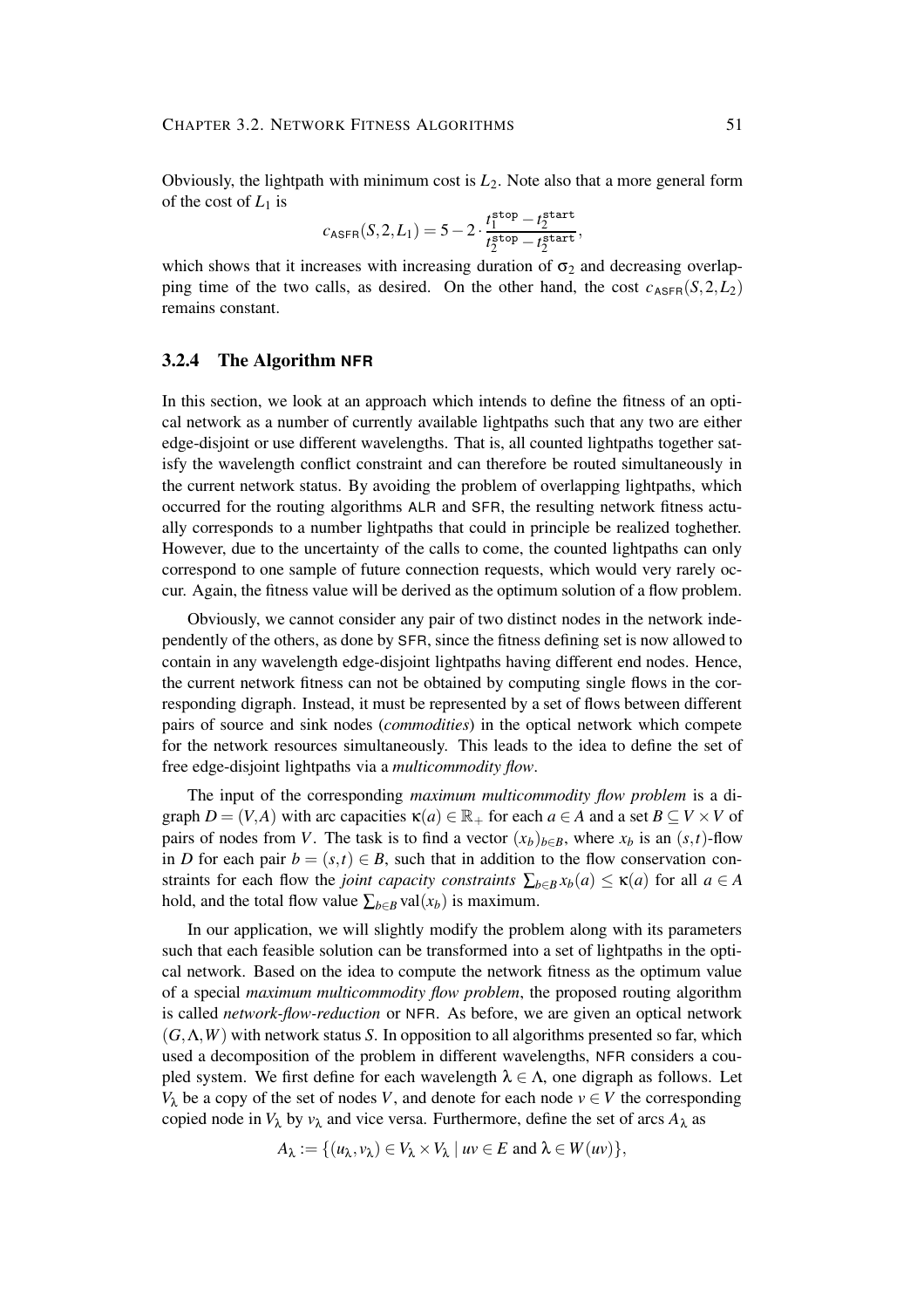i.e., for each edge in *G* which is equipped with  $\lambda$ , set  $A_{\lambda}$  contains the two corresponding opposite directed arcs. For each  $\lambda \in \Lambda$ , let  $D_{\lambda} := (V_{\lambda}, A_{\lambda})$  be the corresponding digraph.

Moreover, similar to SFR, for each wavelength  $\lambda \in \Lambda$ , the arc capacities in  $D_{\lambda}$  with respect to network status *S* are defined by

$$
\kappa_S((u_\lambda,v_\lambda)) := \begin{cases} 1, & \text{if } \lambda \text{ is available on edge } uv \text{ in status } S, \\ 0, & \text{otherwise.} \end{cases}
$$

for each  $(u_\lambda, v_\lambda) \in A_\lambda$ .

Before we discuss the selection of the set of commodities *B*, let us define the structure of flows. Although we consider one joint flow system, for each  $b = (s, t) \in B$ , there is one  $(s,t)$ -flow  $x_{b,\lambda}$  for each wavelength  $\lambda \in \Lambda$ . Since we would like to obtain undirected lightpaths but solve a directed flow problem, we require that for each flow also the corresponding so-called *backward* flow exists. That is, for each  $b = (s,t) \in B$  and each wavelength  $\lambda \in \Lambda$ , a second  $(t, s)$ -flow  $y_{b,\lambda}$  in  $D_{\lambda}$  is defined which must satisfy the condition

$$
x_{b,\lambda}((u_{\lambda},v_{\lambda})) = y_{b,\lambda}((v_{\lambda},u_{\lambda})) \quad \text{for each arc } (u_{\lambda},v_{\lambda}) \in A_{\lambda}.
$$
 (3.2)

In doing so, it is ensured that no two different flows share the capacities of two arcs  $(u_{\lambda}, v_{\lambda}), (v_{\lambda}, u_{\lambda}) \in A_{\lambda}$ , as long as the value of all flows on each arc is 0 or 1. Since for each backward flow the flow conservation constraints are obviously satisfied by the corresponding constraints for the *forward* flow, the backward flow must only be taken into account for the joint capacity constraints, i.e.,

$$
\sum_{b \in B} x_{b,\lambda}(a) + y_{b,\lambda}(a) \le \kappa_S(a) \quad \text{for each } \lambda \in \Lambda, a \in A_{\lambda}.
$$

However, since the backward flow is defined in terms of the original one (3.2), the corresponding variables can be replaced. Together with the other flow constraints the following integer program is obtained:

$$
\max \sum_{\lambda \in \Lambda} \sum_{b=(s,t) \in B} \left( \sum_{a \in \delta^+(s_\lambda)} x_{b,\lambda}(a) - \sum_{a \in \delta^-(s_\lambda)} x_{b,\lambda}(a) \right)
$$

$$
\sum_{a \in \delta^-(v_\lambda)} x_{b,\lambda}(a) = \sum_{a \in \delta^+(v_\lambda)} x_{b,\lambda}(a) \quad \text{for each } \lambda \in \Lambda, b = (s,t) \in B,
$$

$$
\sum_{b \in B} x_{b,\lambda}((u_\lambda, v_\lambda)) + x_{b,\lambda}((v_\lambda, u_\lambda)) \le \kappa_S((u_\lambda, v_\lambda)) \quad \text{for each } \lambda \in \Lambda, (u_\lambda, v_\lambda) \in A_\lambda
$$

$$
x_{b,\lambda}(a) \in \{0,1\} \quad \text{for each } \lambda \in \Lambda, b \in B, a \in A_\lambda
$$

Since this integer program depends on the network status *S*, we will denote it by IP*S*. Notice that IP*<sup>S</sup>* indeed represents a special *maximum integral multicommodity flow problem*, since the objective function is the sum of the values of all flows  $x_{b,\lambda}$  for  $b \in B$  and  $\lambda \in \Lambda$ , and along with the joint capacity constraints also flow conservation constraints are established. Hence, the only modifications compared to the standard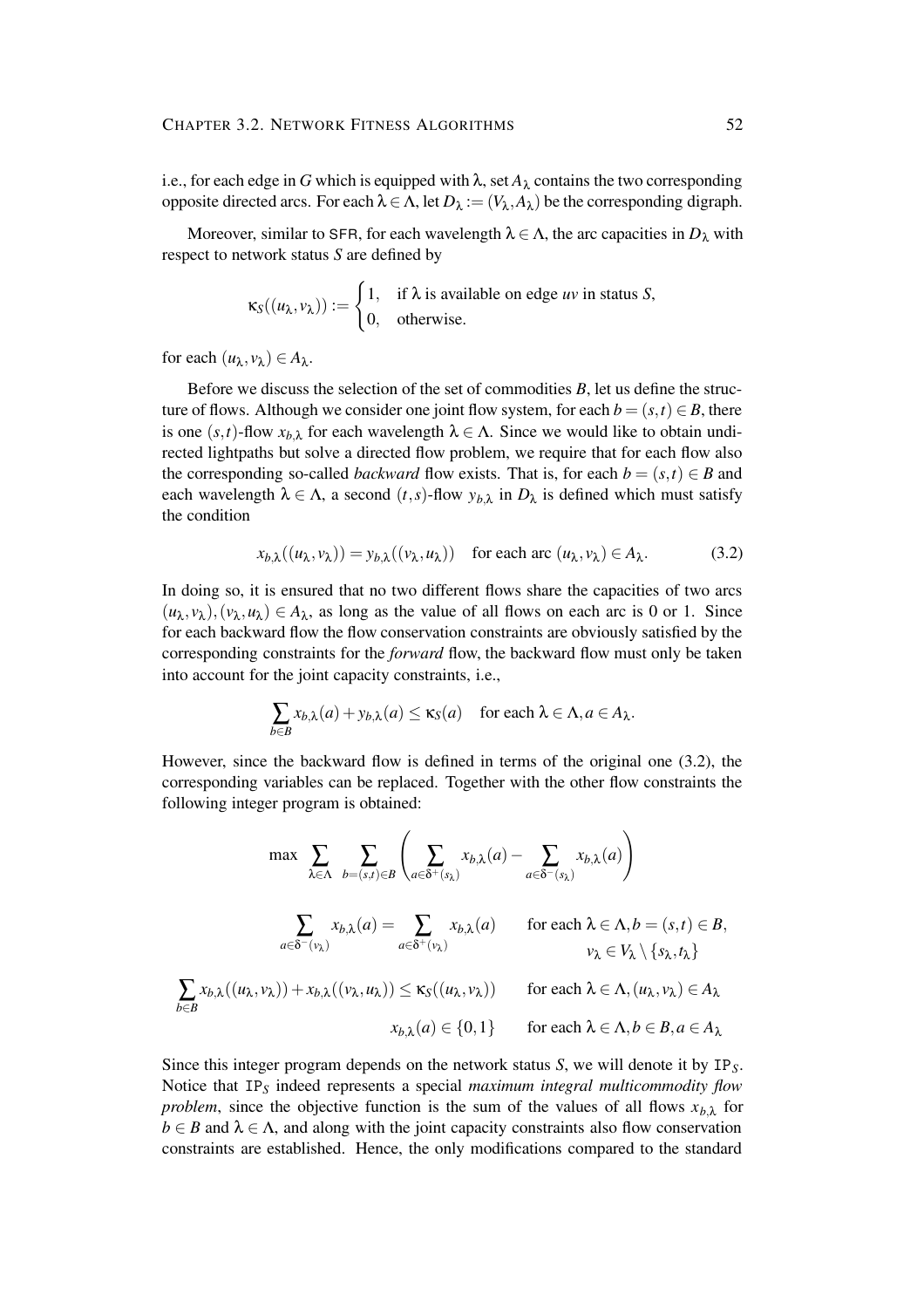problem are the implicit backward flows and the consideration of flows in  $|\Lambda|$  digraphs. The number of binary variables of IP*<sup>S</sup>* is

$$
b \cdot \sum_{\lambda \in \Lambda} |A_{\lambda}| \leq b \cdot |\Lambda| \cdot 2|E|.
$$

In the following, we will look at the relationship between solutions of IP*<sup>S</sup>* and lightpaths in the optical network. Let *L* be a set of currently available lightpaths in the optical network any two of which are edge-disjoint, or have different wavelengths and whose end nodes correspond to a pair of nodes in *B*. Define for each  $\lambda \in \Lambda$ ,  $b = (s, t) \in B$ , and each  $(u_{\lambda}, v_{\lambda}) \in A_{\lambda}$  the value  $x_{b,\lambda}((u_{\lambda}, v_{\lambda}))$  by

$$
x_{b,\lambda}((u_{\lambda}, v_{\lambda})) := \begin{cases} 1, & \text{if there is an } [s,t]\text{-lightpath } (p,\lambda) \in L \text{ with } uv \in E(p), \\ 0, & \text{otherwise.} \end{cases}
$$

Then, this assignment of variables is obviously a feasible solution of IP*S*. The other way round, given a feasible solution of IP*S*, we can derive a set of lightpaths in the optical network with the same properties as those in *L* by decomposing for each  $b \in B$  and each  $\lambda \in \Lambda$  the flow  $x_{b,\lambda}$  into its paths. Furthermore, for both transformations, the cardinality of the set of lightpaths equals the objective value of IP*<sup>S</sup>* of the corresponding solution. Hence, we have proven the following.

**Theorem 3.7.** *Each optimum solution of the* IP*<sup>S</sup> yields a set L of currently available lightpaths with the following properties: Any two are edge-disjoint, or have different wavelengths, their end nodes correspond to any commodity in B, and its cardinality* |*L*| *is maximum, i.e., there is no such set that contains more elements.*

*Proof.* Assume there is a set L' of lightpaths which together satisfy the wavelength conflict constraint such that  $|L'| > |L|$ . Then, the objective value of IP<sub>S</sub> of the feasible solution which corresponds to  $L'$  is greater than the optimum value. This yields a contradiction.  $\Box$ 

By Theorem 3.7, the optimum value of IP*<sup>S</sup>* represents an appropriate fitness function for the algorithm NFR. Therefore, the cost of a routing lightpath  $(p, \lambda)$  is defined as the difference of the optimum value of  $IP_S$  and the optimum value of  $IP_{S+(p,\lambda)}$ . That is, NFR selects such a lightpath which maintains as many available lightpaths as can be routed simultaneously and whose end nodes correspond to a pair in *B*.

Unfortunately, due to the integrality constraints, the problem of solving the  $IP<sub>S</sub>$  is NP-hard [GJ79]. Hence, we will work with its LP-relaxation which allows

$$
x_{b,\lambda}(a) \ge 0
$$
 for each  $\lambda \in \Lambda, b \in B, a \in A_{\lambda}$ .

Then, the resulting linear program can be solved efficiently in theory. Good in practice are standard LP-solver such as *CPLEX*. Note that the resulting solution cannot necessarily be transformed into a set of lightpaths. Nevertheless, using the relaxation which ignores flow integrality constraints might achieve good routing decisions if the solutions do not contain too many fractional flow values. Since we are only approximating network fitness the LP-relaxation might still yield useful information for the fitness function.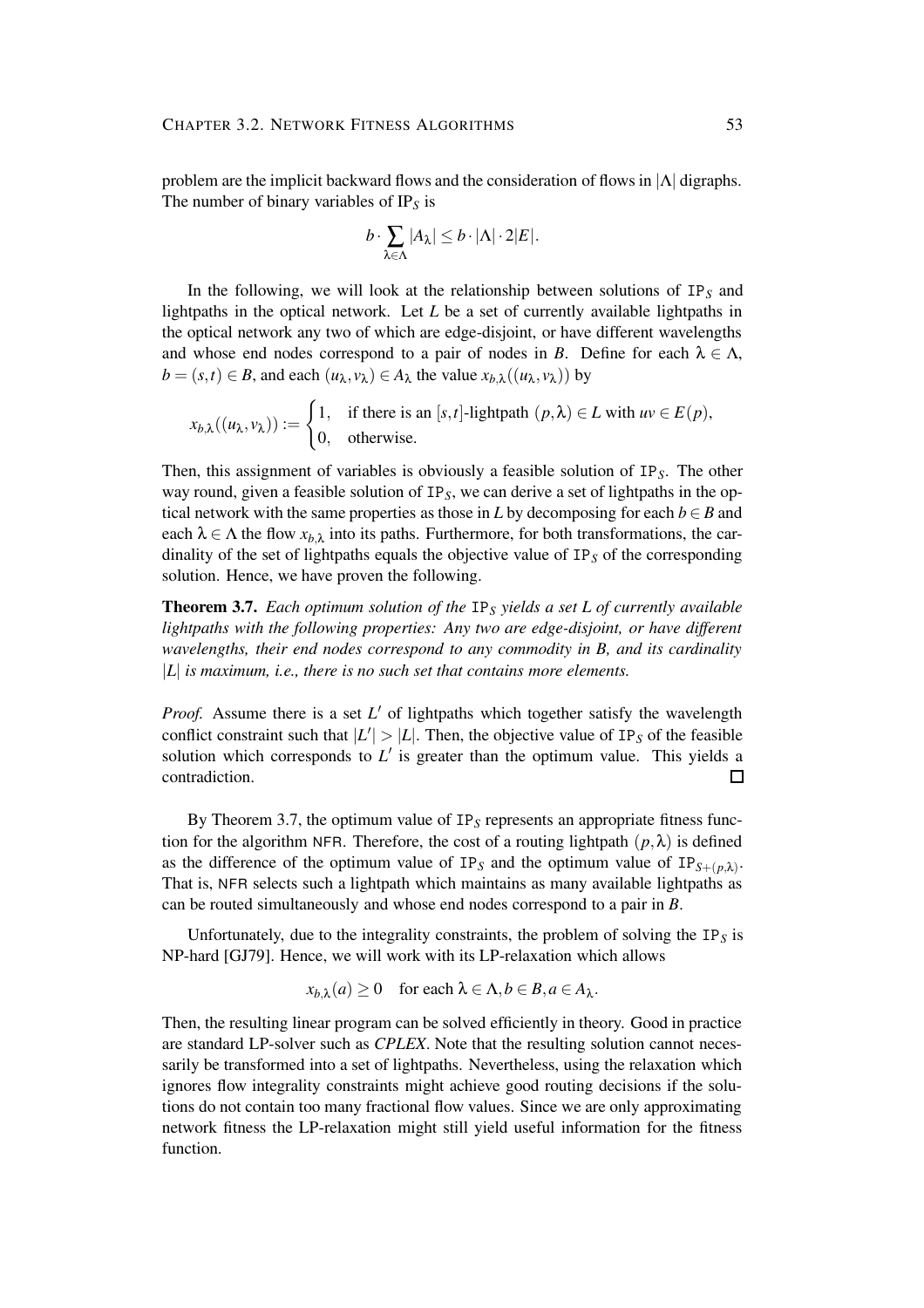#### **Selection of Commodities**

Finally, we focus on the definition of the the set of commodities *B* which defines the source and sink nodes of the possible flows, or the end nodes of the corresponding allowed lightpaths, respectively. First, note that for any two distinct nodes  $s, t \in V$  it suffices that either  $(s,t)$  or  $(t,s)$  is contained in *B* since due to the existence of forward and backward flows, flow is always established in both directions. In the following, let  $\lt_V$  be any order on the set of nodes *V*. Choosing for *B* the set

$$
B_1:=\{(u,v)\in V\times V\mid u\lt_V v\},\
$$

containing all distinct pairs of nodes in *V* will always yield an optimum value that is equal to the sum of all current edge availabilities. This is due to the fact that all free single-edge lightpaths in each wavelength are allowed, clearly pairwise edge-disjoint, and their number must be maximum. Hence, the cost of a routing lightpath is minimum if and only if it is a shortest lightpath, i.e., by this definition of *B* the algorithm NFR is equivalent to the greedy-type algorithms with total wavelength search up to special tie-breaking. Notice that it is a very interesting result that this very advanced fitness model of NFR, which was developed in order to overcome the drawbacks of ALR and SFR, again corresponds to the most simple idea for lightpath routing. However, this is only the case if the end nodes of given calls can be arbitrary and if all end nodes appear equally likely. In this case, the approach of NFR yields nothing new. Obviously, the set of single-edge lightpaths is also valid if *B* contains for each edge in *G* one pair of its end nodes, i.e., *B* equals

$$
B_2:=\{(u,v)\in V\times V\mid uv\in E \text{ and } u<_V v\}.
$$

Hence, the set of commodities  $B_2$  has to be restricted such that the routing decisions of NFR differ from those of EXHAUSTIVE. Of course, in the case of a non-uniform traffic distribution, it seems reasonable to reduce *B* to the connection pairs with positive traffic demand, or even to such pairs whose traffic demand is not too small. Then, we can choose *B* as

$$
B_3(\delta) := \{ (u, v) \in V \times V \mid \mathrm{demand}(u, v) > \delta \text{ and } u < v \},
$$

where  $\delta > 0$  is some threshold value for the demand. If the average demand between different nodes in the optical network varies, one would like to bound for two distinct nodes  $u, v \in V$  the number of  $[u, v]$ -lightpaths in the computed solution from above if their traffic demand is relatively small. Furthermore, if there is a known upper bound on the number of lightpaths with the same end nodes that can ever be requested simultaneously, the solution should never contain more of them than this upper bound. However, choosing a smaller upper bound may also be reasonable if there is less network capacity left. To this end, we can add constraints of the form

$$
\sum_{\lambda \in \Lambda} \left( \sum_{a \in \delta^+(s_\lambda)} x_{b,\lambda}(a) - \sum_{a \in \delta^-(s_\lambda)} x_{b,\lambda}(a) \right) \le u(b) \quad \text{for each } b = (s,t) \in B
$$

to the integer program which bound the total flow for each commodity  $b = (s,t) \in B$ or the number of [*s*,*t*]-lightpaths in the corresponding set of lightpaths, respectively, by some value  $u(b)$ .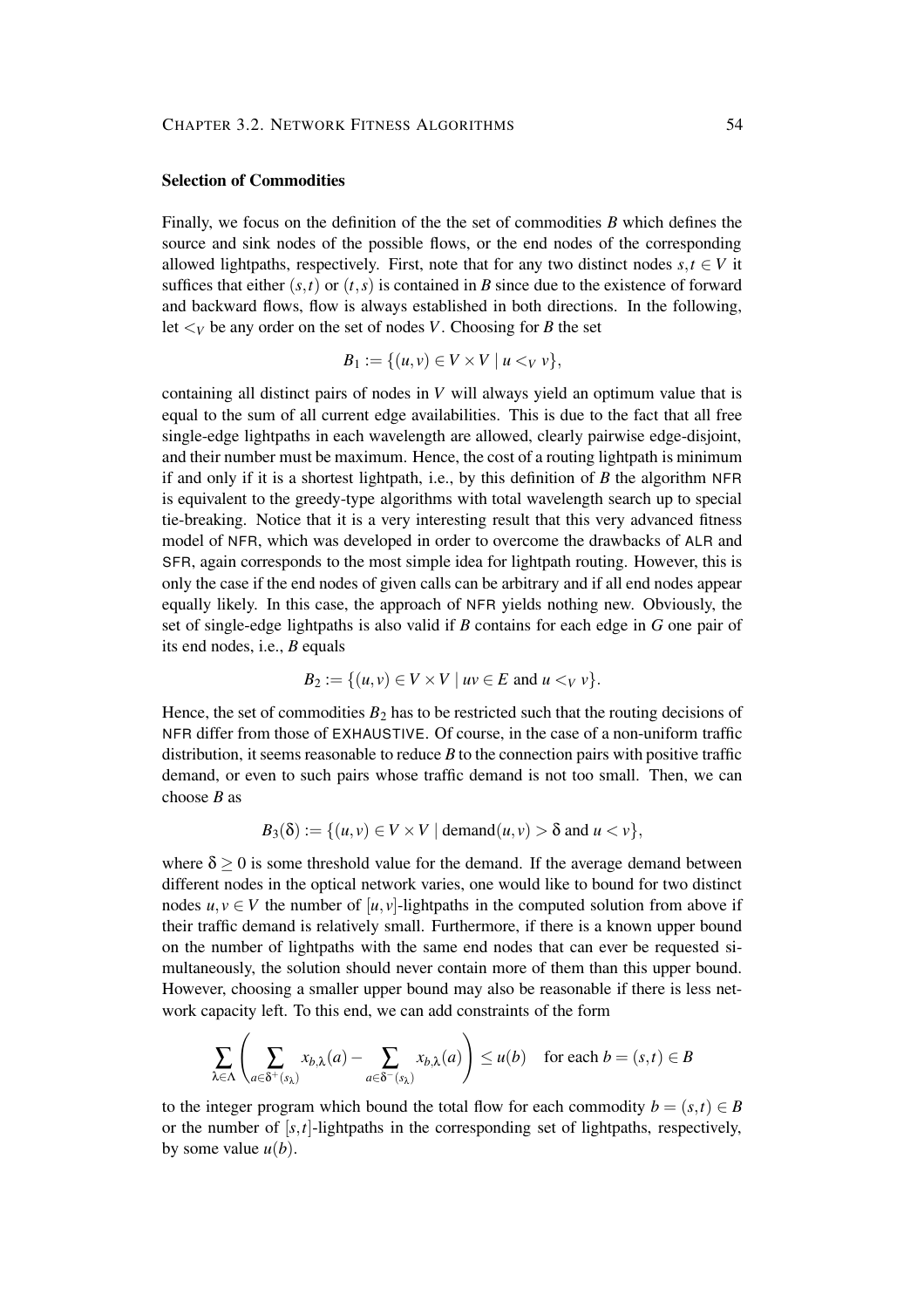#### CHAPTER 3.2. NETWORK FITNESS ALGORITHMS 55

However, it is not easy to select upper bounds in a helping way. If they are too restrictive, the set of computed lightpaths, denote it by *L*, will not require the whole remaining network capacity. Hence, for many or even all routing lightpaths  $(p, \lambda)$ , the network fitness after their realization will not decrease since all lightpaths in *L* are still available, which yields the cost  $c_{\text{NFR}}((p,\lambda)) = 0$ . This is obviously bad since a lot of different routing lightpaths may be chosen, even those which are very long and require much capacity. On the contrary, if the flow value bounding constraints are not restrictive enough, there may be many commodities in *B* whose total flow value is large, and others having less or no corresponding flow at all. The latter will usually be those commodities  $b = (s, t) \in B$  for which the distance between nodes *s* and *t* is large. Nevertheless, corresponding calls may often arrive, and therefore, it need to be taken into account whether free routing lightpaths for these calls exist or not.

Obviously, the upper bounds must depend on the current network status. The more network capacity is still available, the larger the bounds should be in order to avoid the first effect described above. And for increasing network load the bounds should decrease, otherwise the second problem will occur.

However, using these an type of these boundary constraints in the LP-relaxation requires much more computational effort. Therefore the version of NFR applied for the experimental studies in Chapter 5 does not use such additional constraints. We selected  $B_3(0)$  to define the set of commodities, i.e., the pairs of nodes with positive average demands.

## **3.2.5 Reduction to** *k* **Shortest Lightpaths Routings**

As mentioned befor, the number of all currently available lightpaths connecting the start node and the end node of a given connection request may be exponential in the number of edges of the graph. Hence, especially for large networks, the presented network fitness algorithms may require too much computational effort. Then we can restrict the set of evaluated lightpaths by taking into account only the *k* shortest lightpaths which are currently available in each wavelength for some constant  $k \in \mathbb{N}$ . Of course, those lightpaths has to be computed at arrival of each connection request depending on the current network status. This can be done by the algorithm which is presented in Chapter 4. Since the problem of finding the *k*-shortest paths in a graph or digraph can be solved efficiently, the reduction to *k* shortest lightpaths routings yields polynomial running times if the used network fitness algorithm can compute the cost for one lightpath in polynomial time. Note that this applies to SFR, ASFR, and SALR.

Notice that this proceeding need not to be disadvantageous. First, there are usually a lot of available long lightpaths which will never be chosen since they require very much network capacity, and thus make no sense to be considered at all. Therefore, only lightpaths which are short or of medium length provide reasonable routings. This tendency can also be observed by our routing algorithms which prefer shorter lightpaths. Hence, the routing decisions will not differ much if only a subset of shorter lightpaths is considered instead of all free lightpaths.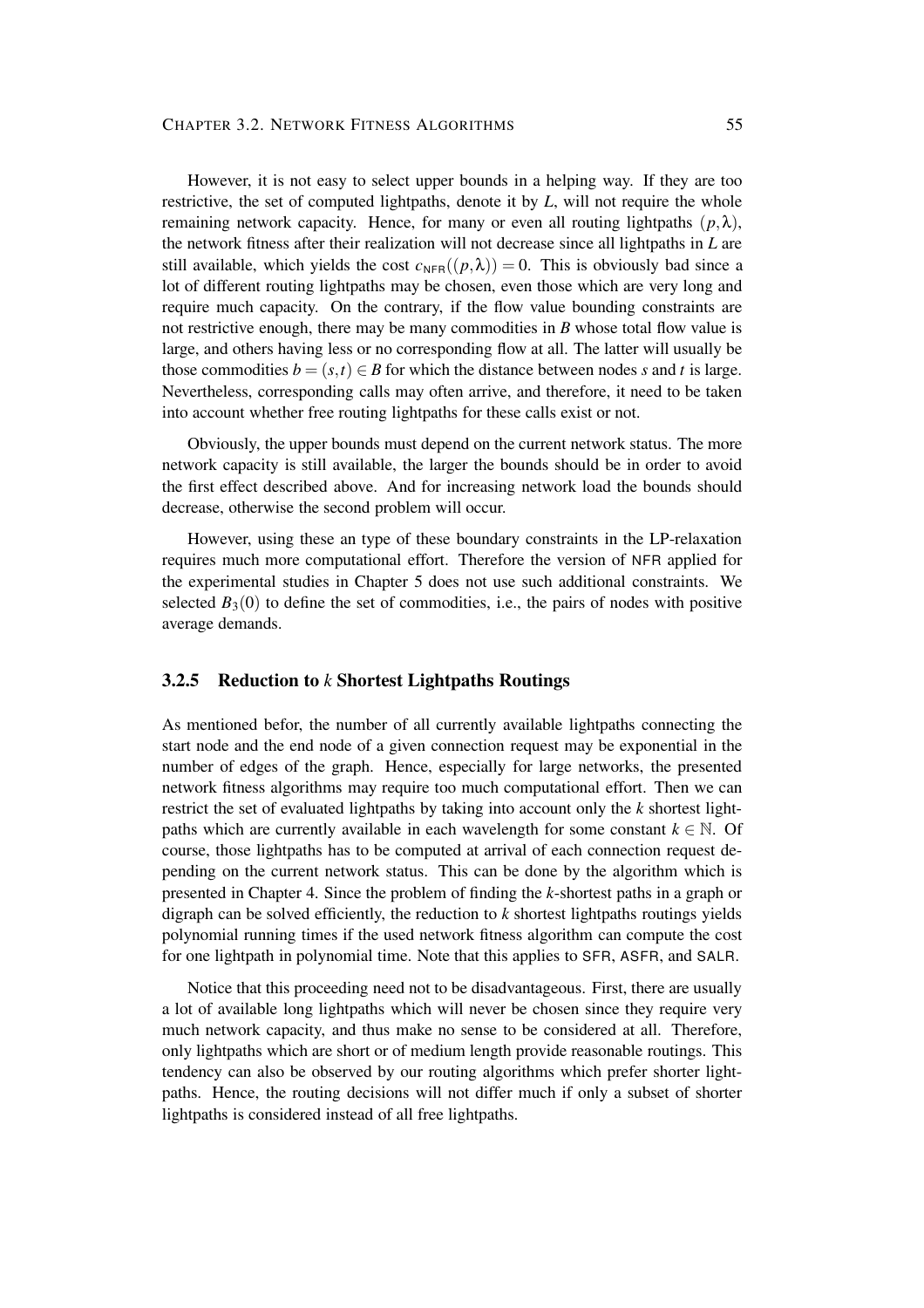## **Chapter 4**

# **An Algorithm for Finding the** *k* **Shortest Paths**

We have seen that it is neither beneficial nor computationally efficient for the **DSCA**algorithms presented in Section 3.2 to consider all possible routing choices. Therefore, especially when dealing with large networks, the set of evaluated lightpaths should be restricted to those more likely to be chosen, i.e., short lightpaths. To this end, we consider the problem of finding the *k* shortest paths between a pair of nodes, which is introduced in Section 4.1. In the following of this chapter, we present a revised full description of an algorithm that serves this purpose (Sections 4.2 and Section 4.3). It has been proposed by Martins, Pascoal, and Santos [MPS99]. Furthermore, we state a new proof of the correctness of the algorithms in Section 4.4 since the proof given by the authors turned out to be deficient. Finally, we answered the previous open question about the running time of the algorithm to be polynomial in the negative.

## **4.1 Introduction**

An instance of the *k Shortest Walks Problem* (*k***-Sw**) is given by a digraph  $D = (V, A)$ that is not necessarily simple, a length function  $c : A \to \mathbb{R}$  such that no negative cycle exists, two nodes  $s, t \in V$ , and a number  $k \in \mathbb{N}$ . The task is to find a set of  $k$  ( $s, t$ )-walks  $P = \{p_1, \ldots, p_k\}$  of total minimum length, or all such walks if fewer than *k* exist. We speak about the *k Shortest Paths Problem* (*k***-SP**) if the found walks shall be paths, i.e., they must not contain cycles<sup>1</sup>. As usual, let  $n := |V|$  be the number of nodes and  $m := |A|$  be the number of arcs in the digraph.

The special case of  $k = 1$  is the well-known *Shortest Path Problem*. Note that there is always a shortest walk which is a path if the digraph does not contain negative cycles. The algorithm of Moore, Bellman, and Ford (cf. [KV00, Chapter 7]) yields the

<sup>1</sup> In the literature, the two problems *k***-SW** and *k***-SP** are usually referred to as the *k shortest paths problem* and the *k shortest simple (or loopless) paths problem*. That is, our term walk corresponds to a path, and out term path corresponds to a simple or loopless path.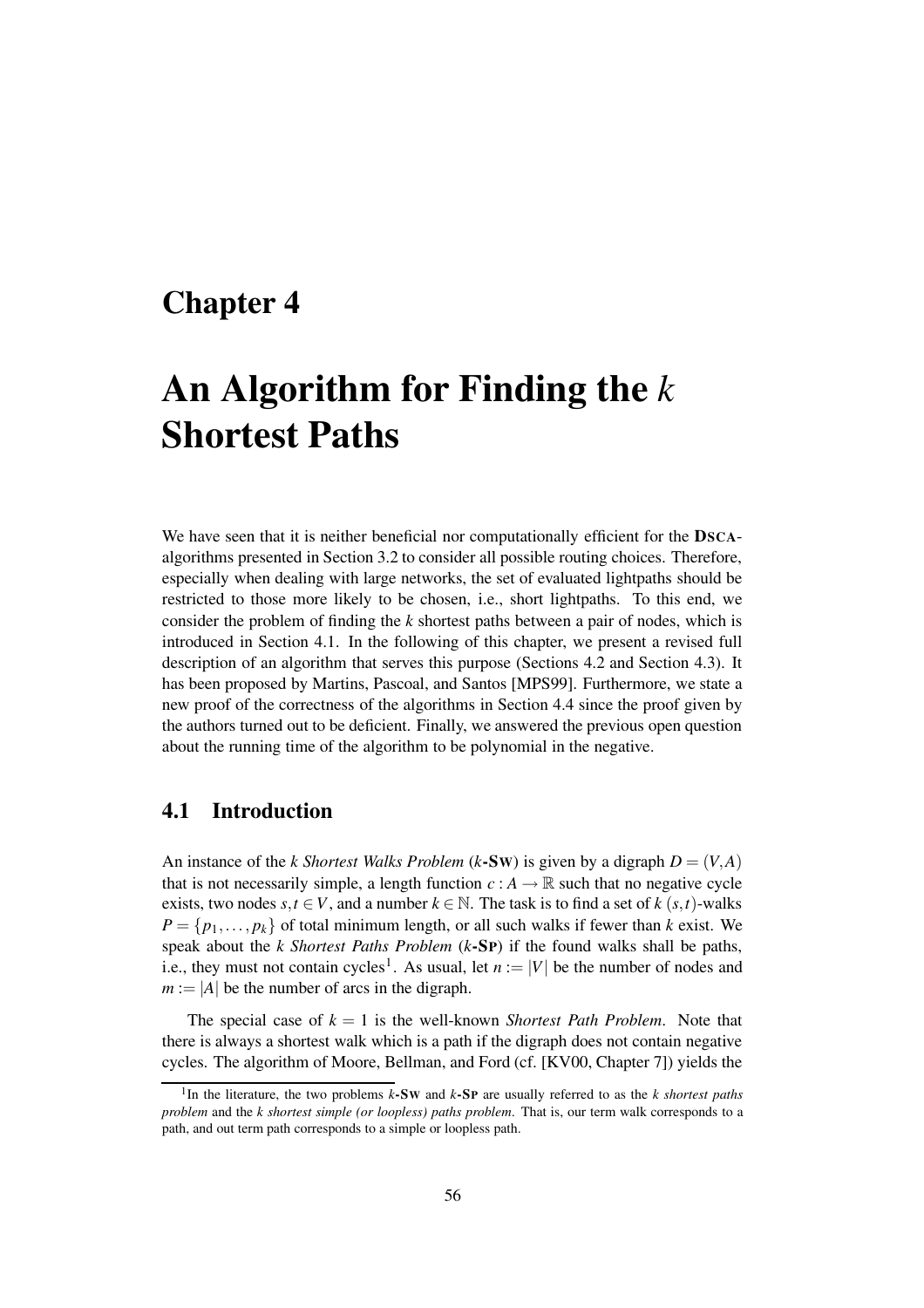best known running time of *O*(*nm*) for solving this problem. If all arc lengths are nonnegative, the complexity can be reduced to  $O(m + n \log n)$  using the implementation of Dijkstra's algorithm with Fibonacci heaps [KV00, Chapter 7]. Both algorithms do not only return a shortest (*s*,*t*)-path but a single source shortest path tree (Dijkstra's algorithm may terminate previously after the shortest  $(s, t)$ -path has been found). The root of this tree is *s*, and it yields for each node  $v \in V$  that is reachable from *s* a shortest  $(s, v)$ -path. While *k*-SW can be solved efficiently in  $O(m + n \log n + k)$  time by the algorithm of Eppstein [Epp98], *k***-SP** seems to be more difficult. For directed graphs, the best known theoretical algorithms for this problem run in  $O(kn(m+n\log n))$  time, see Yen [Yen71, Yen72] and Lawler [Law72]. For undirected graphs, Katoh, Ibaraki, and Mine [KIM82] improved the algorithm of Yen to  $O(k(m+n\log n))$  running time.

In the following, we present another algorithm for *k***-SP** proposed by Martins, Pascoal, and Santos [MPS99], called MPS in the sequel. Since their proof of correctness is based on simplifying assumptions which we can show to be false by a simple example, we state a more detailed proof here. Although MPS seems to outperform the above mentioned algorithms significantly in practice, as shown in [MPS99], its theoretical running time has previously been open. In the last section of this chapter, we show that its worst-case running time is exponential in the size of the digraph.

In our application, MPS is useful as a subroutine for the **DSCA**-algorithms which compute costs of lightpaths and realize a cheapest one. For larger networks it is computationally too expensive to evaluate all currently available lightpaths connecting the start node and the end node of the connection request. Since our algorithms tend to prefer short lightpaths and do rarely choose any of the currently available long lightpaths, their decisions should not differ much if only a subset of shorter lightpaths is considered instead of all free lightpaths.

MPS works in directed graphs but can also be applied to undirected graphs with non-negative edge lengths by the usual transformation into a digraph: Each edge is replaced by two opposite directed arcs. Since all edge lengths are non-negative, the resulting digraph cannot contain a negative cycle. Note that in our application, we have unit edge lengths, since the length of a lightpath is defined as its number of edges.

## **4.2 Preliminaries**

Given an instance of *k***-SP**, we may assume that there is a path from *s* to *v* and a path from *v* to *t* in *D* for each node  $v \in V$ . Otherwise, a node *v* without this property can be removed from *D* since it cannot be contained in any  $(s,t)$ -path. In the following, we denote by  $V(p)$  and  $A(p)$  the node and arc set of a given walk p, respectively. Furthermore, the concatenation of two paths  $p$  and  $q$  is denoted by  $pq$ , and for an  $(s,t)$ -walk *p* and each node  $v \in V(p)$  that is reached on *p* before any node is reached twice, we denote by  $p_{sv}$  the starting subpath from *s* to *v*.

In an initial phase, MPS computes a *single destination shortest path tree T* with destination *t*. For each node  $v \in V$ , the path from *v* to *t* defined by this tree, denoted by  $p^{\nu}$ , is a shortest path. Note that such a tree corresponds to a single source shortest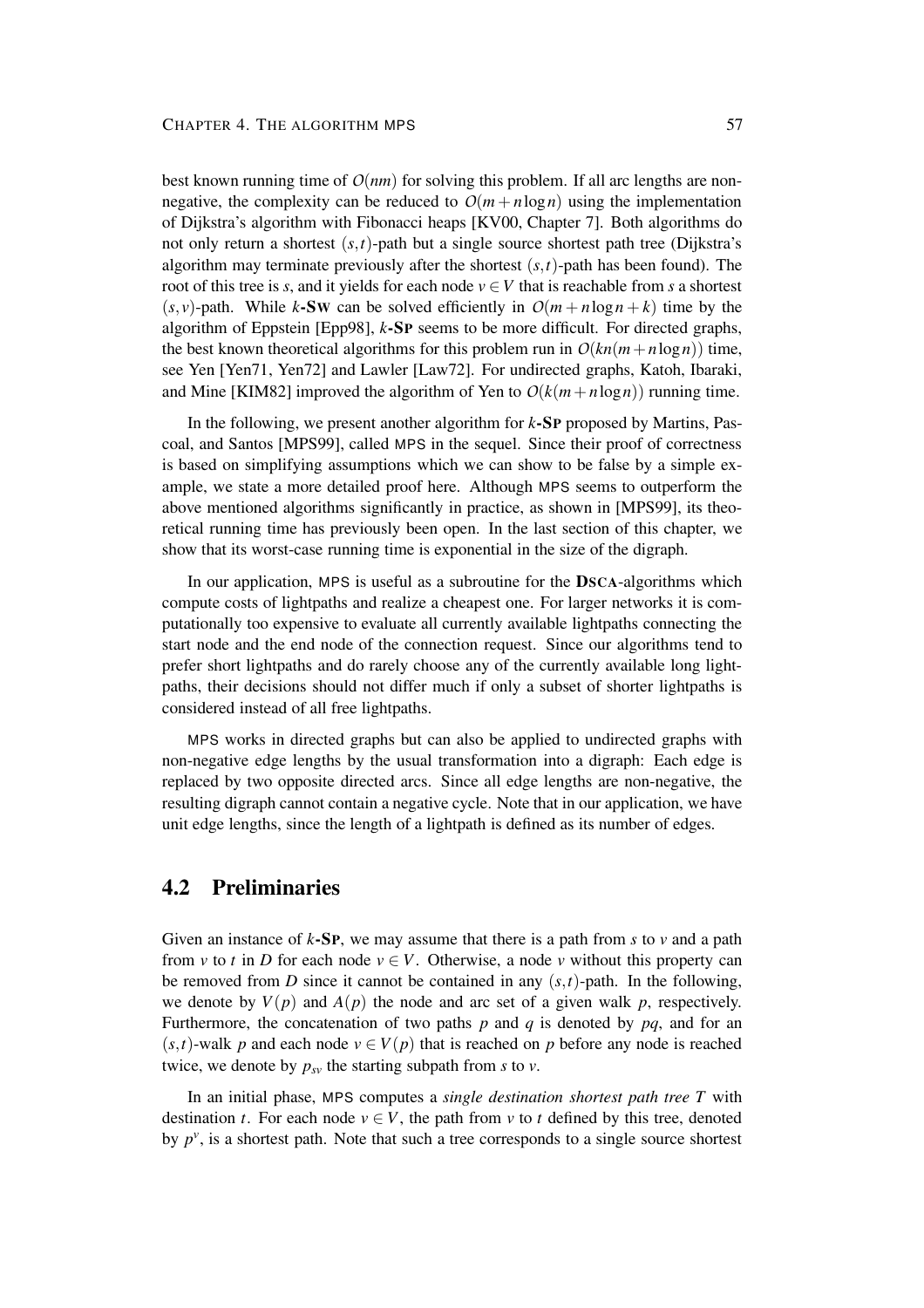path tree with source *t* in the digraph with the reversed arcs of *D*. Hence, it can be computed as described in the previous paragraph. In the special case that arcs have unit lengths, as in our application, the tree  $T$  can be determined more easily. Using breadth-first search, the computation takes only  $O(n+m)$  time, cf. [KV00, Chapter 2].

Let  $c(p) := \sum_{a \in A(p)} c(a)$  denote the length of walk *p*. Moreover, let  $d(v) := c(p^v)$ be the distance from  $\overrightarrow{v}$  to  $\overrightarrow{t}$  for each node  $v \in V$ . MPS uses the following modified length function which was firstly applied in this context by Eppstein [Epp98]:

$$
\bar{c}(a) := c(a) + d(head(a)) - d(tail(a))
$$
 for each arc  $a \in A$ 

Note that for each arc  $(u, v) \in A$ , the number  $\bar{c}((u, v))$  is the difference between the lengths of the two  $(u, t)$ -walks  $(u, (u, v), v)p^v$  and  $p^u$ . That is,  $\bar{c}((u, v))$  measures the length of the detour which results from taking the walk along  $(u, v)$  followed by a shortest path from *v* to *t*, instead of taking directly a shortest path from *u* to *t*. As above, we define for each walk *p* its modified length  $\bar{c}(p) := \sum_{a \in A(p)} \bar{c}(a)$ .

**Lemma 4.1.** For the length function  $\bar{c}$ , the following holds.

- *a)*  $\bar{c}(p) = c(p) d(s)$  *for each*  $(s, t)$ *-walk p.*
- *b*)  $\bar{c}((u, v)) > 0$  *for each arc*  $(u, v) \in A$ .
- $c) \bar{c}((u, v)) = 0$  *for each arc*  $(u, v) \in T$ .
- *d*)  $\bar{c}(p^{\nu}) = 0$  *for each node*  $\nu \in V$ .
- e) For two  $(s,t)$ -walks p and q it holds that  $c(p) < c(q)$  if and only if  $\bar{c}(p) < \bar{c}(q)$ .

*Proof.* a) By using  $d(t) = 0$ , we obtain:

$$
\begin{array}{rcl}\n\bar{c}(p) & = & \sum_{a \in A(p)} \bar{c}(a) \\
& = & \sum_{a \in A(p)} c(a) + d(head(a)) - d(tail(a)) \\
& = & c(p) + \sum_{a \in A(p)} d(head(a)) - d(tail(a)) \\
& = & c(p) + d(t) - d(s) \\
& = & c(p) - d(s).\n\end{array}
$$

- **b**) Clearly,  $d(u) \le c((u, v)) + d(v)$ . Hence,  $\bar{c}((u, v)) = c((u, v)) + d(v) d(u) \ge 0$ .
- c) Since  $(u, v) \in T$ , the shortest  $(u, t)$ -path  $p^u$  is of the form  $p^u := (u, (u, v), v)p^v$ . Therefore, its length equals  $c(p^u) = c((u, v)) + d(v)$ . On the other hand, we have  $c(p^u) = d(u)$ . Hence,  $\bar{c}((u, v)) = c((u, v)) + d(v) - d(u) = 0$ .
- d) Since  $a \in T$  for each arc  $a \in A(p^{\nu})$ , d) follows directly from c).
- e) By a) we have  $c(p) \leq c(q)$  if and only if  $c(p) d(s) \leq c(q) d(s)$ , which is equivalent to  $\bar{c}(p) \leq \bar{c}(q)$ .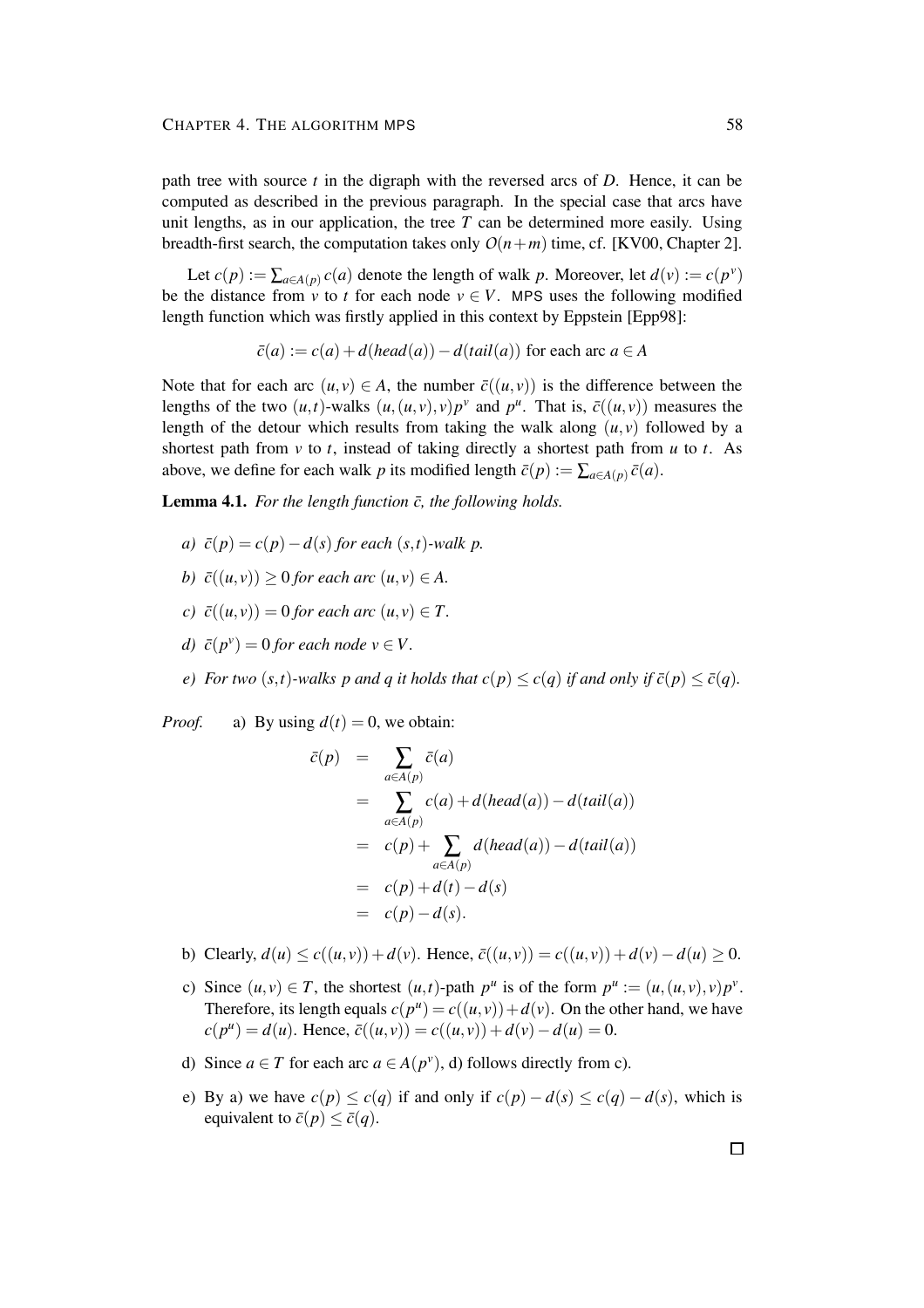Notice that Lemma 4.1 e) reveals that both length models are equivalent, in particular, an  $(s,t)$ -path is a shortest path with respect to *c* if and only if it is a shortest path with respect to  $\bar{c}$ . Hence, we may omit the specification of the length function.

## **4.3 The Algorithm**

Since the algorithm MPS aims at solving *k***-SP**, its input consists of a not necessarily simple digraph  $D = (V, A)$ , a length function  $c : A \to \mathbb{R}$  such that no negative cycle in *D* exists, two nodes  $s, t \in V$ , and a number  $k \in \mathbb{N}$ . As mentioned before, it is assumed that for each node  $v \in V$ , *v* is reachable from *s* and *t* is reachable from *v*. Moreover, it is required that the digraph *D* is stored by adjacency lists. The output of MPS is a sequence  $(p_1,..., p_k)$  that contains the *k* shortest  $(s,t)$ -paths in *D* or all such paths if there are fewer than *k*, which indeed solves *k***-SP**. Furthermore, the lengths of paths in this sequence is increasing, i.e.,  $c(p_1) \leq \ldots \leq c(p_k)$ .

The strategy of MPS is as follows. While running the algorithm, it maintains a priority queue *X* that stores found walks. In each step of the algorithm, a walk *p* which is shortest among all walks in *X* is extracted, and new (*s*,*t*)-walks which share a subpath with  $p$  are determined and inserted into  $X$ . To this end, each walk  $p$  is assigned a special node *d<sup>p</sup>* called *the deviation node* of the walk. By construction, the starting subpath  $p_{sd_p}$  of  $p$  to its deviation node will always exist. All walks newly inserted after the extraction of  $p$  share at least this subpath  $p_{sd_p}$ , but diverge afterwards as depicted in Figure 4.1.



Figure 4.1: Shape of new walks which emerge by considering walk *p* (solid arrows). The deviation node of  $p$  is denoted by  $u_1$ , and the dashed thick arcs indicate where the new walks diverge from *p*. New walks are  $p_{su_i}(u_i,(u_i,v_i),v_i)p^{v_i}$ , for  $i = 1,2,3$ . Note that all walks are actually paths in this picture.

We wish to assert that the extracted walk  $p$  is not only shortest among the walks currently in *X* but also among all (*s*,*t*)-walks which have not yet been inserted into *X*. That is, only previously extracted walks may be shorter than *p*. Therefore, walks are extracted from *X* in order of increasing length. For that purpose, the algorithm makes use of the following sorting of arcs in the adjacency lists. For each node  $v \in V \setminus \{t\}$ , all arcs with tail node  $\nu$  are ordered by increasing modified length  $\bar{c}$ . Furthermore, the first arc in each order is contained in the single destination shortest path tree *T*. Hence, for the arcs  $a_1^{(v)}$  $a_1^{(v)}$ ,  $a_2^{(v)}$  $a_{deg}^{(v)}, \ldots, a_{deg}^{(v)}$  $\delta^{(v)}_{deg_v} \in \delta^+(v)$ , it holds that

$$
a_1^{(v)} \in T \text{ and } \bar{c}(a_1^{(v)}) \le \bar{c}(a_2^{(v)}) \le \dots \le \bar{c}(a_{deg_v}^{(v)}), \tag{4.1}
$$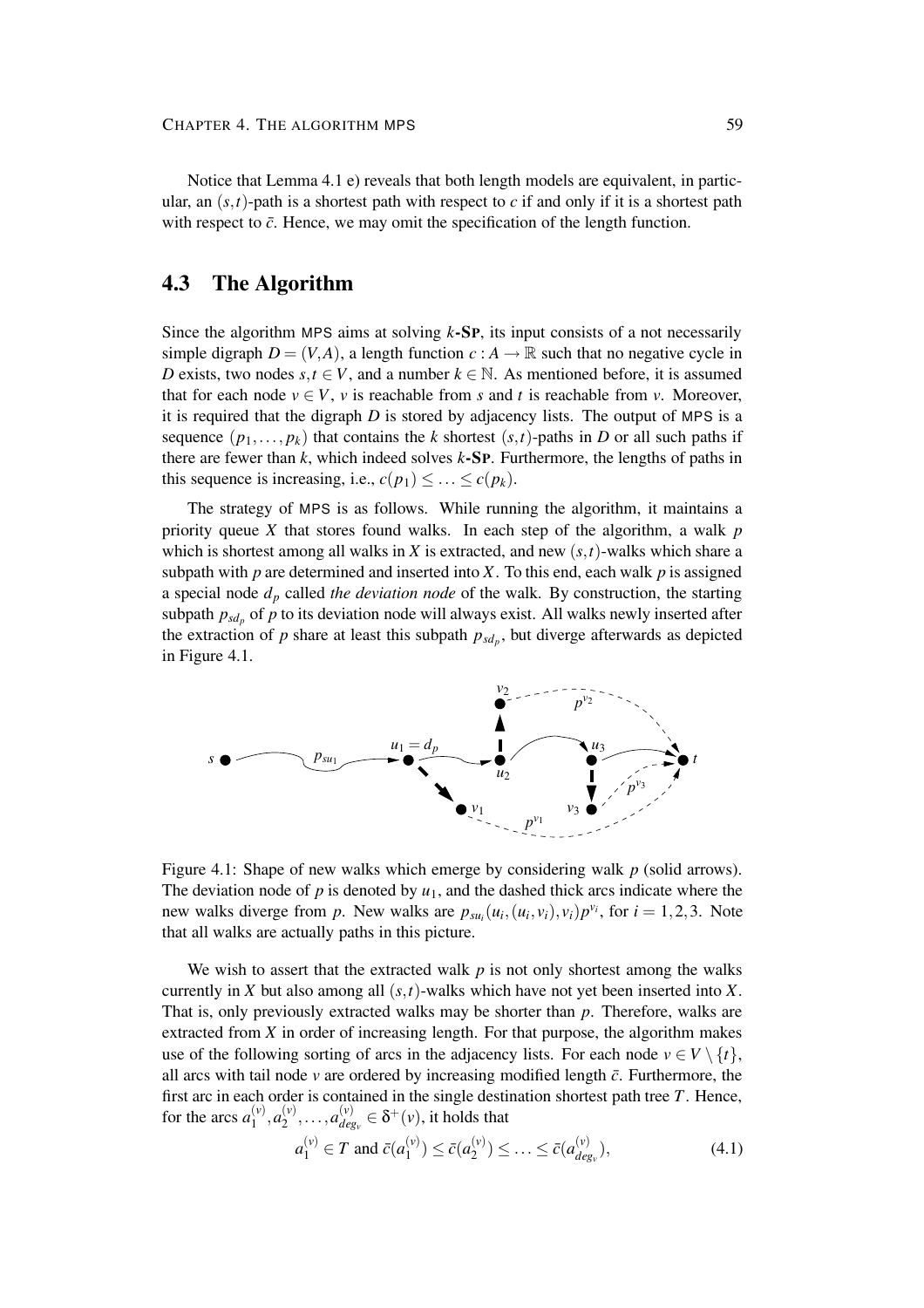where  $deg_v := |\delta^+(v)|$  is the out-degree of *v*. Since  $\bar{c}(a) \ge 0$  for each arc  $a \in A$  and  $\bar{c}(a) = 0$  for each tree arc  $a \in T$  by Lemma 4.1 b) and c), the tree arcs can indeed be the first elements in each order, respectively. For this reason, such orders exist.

New walks are constructed as follows. For walk  $p := (s, (s, v_1), v_1, \ldots, v_h, (v_h, t), t)$ which has been extracted from *X*, let  $1 \leq l \leq h$  be the maximum index such that the walk  $(s, (s, v_1), v_1, \ldots, v_{l-1}, (v_{l-1}, v_l), v_l)$  is a path. The algorithm tries to construct one new walk for each node *u* located on  $p_{sv_l}$  between  $d_p$  and  $v_l$  (including the nodes  $d_p$  and *v*<sub>*l*</sub>). Let  $a_{i(n)}^{(u)}$  *∈ δ<sup>+</sup>(<i>u*)∩*A*(*p*) be that arc of walk *p* whose tail node is *u*. MPS looks for the minimum index  $j > i(p)$  such that  $p_{su}(u, a_i^{(u)})$  $\left(\begin{matrix} u \\ i \end{matrix}\right)$ ,  $v_j$ ) is a path, where  $v_j := head(a_j^{(u)})$  $\binom{u}{j}$ . If such an index *j* exists, the concatenated walk  $q := p_{su}(u, a_i^{(u)})$  $\binom{u}{j}$ ,  $v_j$ ) $p^{v_j}$  with deviation node  $d_q := u$  is inserted into *X*. Note that walk *q* still has a starting subpath from *s* to the immediate successor node of its deviation node. The construction of new walks, as described above, is depicted in Figure 4.2.



Figure 4.2: Construction of the next walk which diverges at node *u* from walk *p* (thick arcs). The arc of *p* which leaves *u* is  $a_1^{(u)}$  $1^{\binom{n}{2}}$ . Since  $p_{su}$  forms a cycle together with the arc  $a_2^{(u)}$  $2^{(u)}$ , the next walk which is inserted into *X* is  $p_{su}(u, a_3^{(u)})$  $\binom{u}{3}$ , *v*)  $p^{\nu}$ . Extracting this walk in turn in a subsequent step of the algorithm yields walk  $p_{su}(u, a_4^{(u)})$  $\binom{u}{4}$ , *w*) $p^w$ . Actually, the three considered walks are again paths.

As mentioned above, we claim that MPS extracts walks from *X* in order of increasing lengths. Moreover, we will show that the set of constructed  $(s,t)$ -walks contains especially all paths from *s* to *t*. Hence, the output sequence of *k* shortest (*s*,*t*)-paths can be obtained as follows: Once a path is extracted from *X*, it becomes the next element in the sequence. After *k* paths have been extracted, the algorithm terminates. The code of MPS is shown in Algorithm 5.

**Example 4.2.** For an illustration of the algorithm, consider the digraph *D* with arc lengths *c* shown in Figure 4.3(a). The single destination shortest path tree *T* (indicated by thick arrows), the distances from each node to  $t$ , and the modified arc lengths  $\bar{c}$ are depicted in Figure 4.3(b). In the given example, the order of the adjacency lists is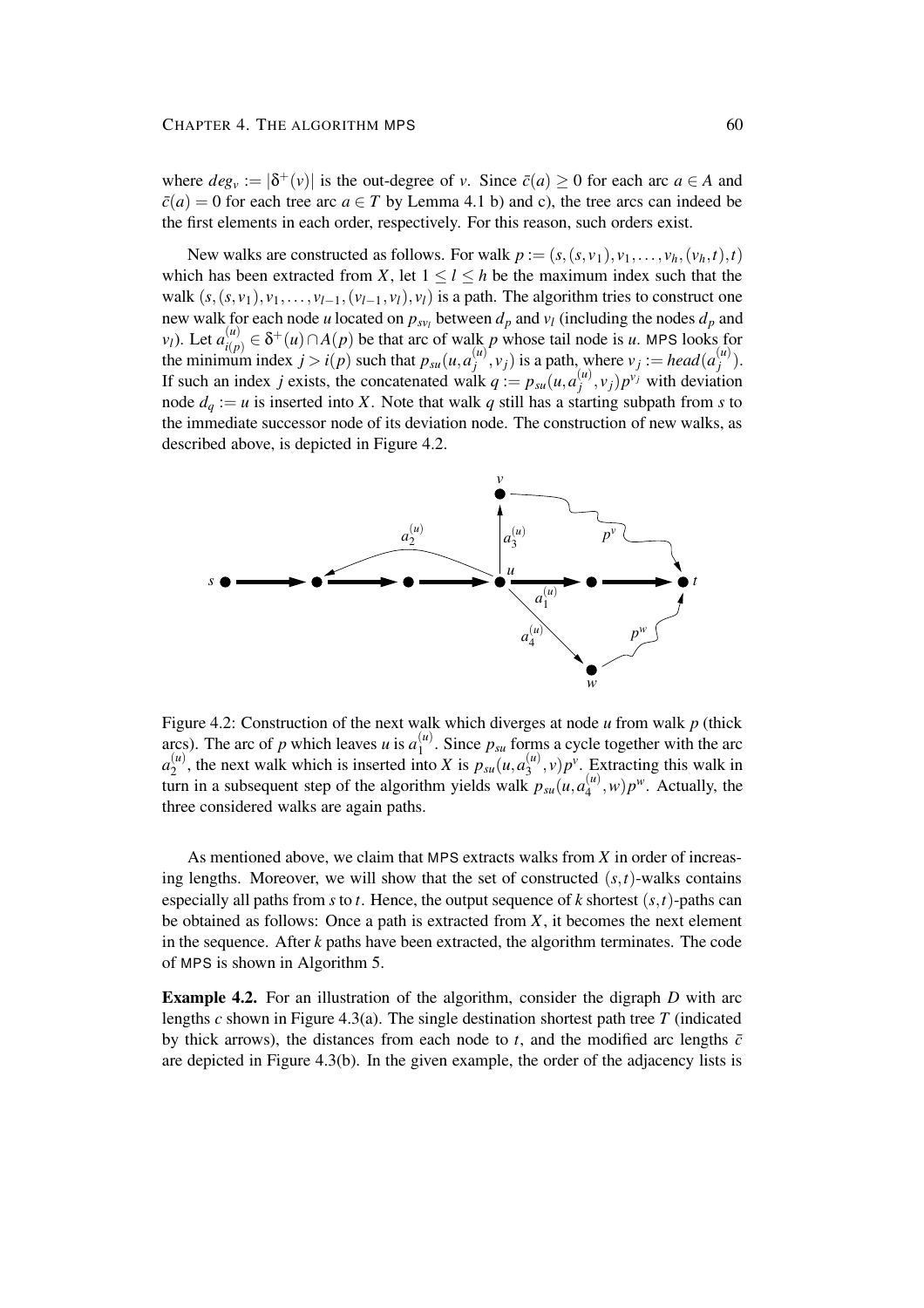**Input** : A digraph  $(V, A)$ ; a length function  $c : A \rightarrow \mathbb{R}$  such that no negative cycle exists; two nodes  $s, t \in V$ ; a number  $k \in \mathbb{N}$ . **Output** : A sequence  $(p_1, \ldots, p_k)$ , consisting of *k* shortest  $(s, t)$ -paths, or all paths from *s* to *t* if their number is less than *k*, respectively, with  $c(p_i) \leq c(p_i)$  for  $1 \leq i \leq j \leq k$ . Determine a single destination shortest path tree *T* with destination *t*; Compute  $\bar{c}(a) := c(a) + d(head(a)) - d(tail(a))$  for each  $a \in A$ ; For each node  $v \in V \setminus \{t\}$ , define  $deg_v := |\delta^+(v)|$  to be the out-degree of *v*; For each node  $v \in V \setminus \{t\}$ , let  $a_1^{(v)}$  $a_1^{(v)}$ ,  $a_2^{(v)}$  $a_{deg}^{(v)}, \ldots, a_{deg}^{(v)}$  $\delta^{(v)}_{deg_v} \in \delta^+(v)$  satisfy (4.1); Let  $X := \{p^s\}$  and define the deviation node of path  $p^s$  to be  $d_{p^s} := s$ ; Let  $l := 0$ ; {*l* indicates how many of the *k* paths have already been found} **1 while**  $X \neq \emptyset$  *and*  $l < k$  **do** Choose  $p \in X$  such that  $\bar{c}(p) \leq \bar{c}(q)$  for each  $q \in X$ ;  $X := X \setminus p$ ; **if** *p is a path* **then**  $l := l + 1;$  $p_l := p;$ {*Next path in the sequence is found*} **end** Let  $u := d_p$  be the deviation node of walk p; Let  $p^{start} := p_{su}$  be the subpath of *p* from *s* to *u*; **2 repeat** {Detect new walk that diverges from walk *p* at node *u*, cf. Figure 4.2} Let  $a_{i(n)}^{(u)}$  *∈ δ<sup>+</sup>(<i>u*)∩*A*(*p*) be that arc of *p* whose tail node is *u*; **if**  $i(p) < deg_u$  **then** Let  $j := i(p) + 1;$ **while**  $j \leq deg_u$  *and*  $a_j^{(u)}$ *j forms a cycle with p start* **do**  $j := j + 1;$ **end if**  $j < deg_u$  **then** Let  $v := head(a_i^{(u)})$  $\binom{u}{j}$ ; Let  $q := p^{start}(u, a_i^{(u)})$  $\binom{u}{j}$ ,  $v$ ) $p^v$  ${New walk found}$  $d_q := u;$ *X* := *X* ∪ {*q*}; **end end** Let  $v := head(a_{i(n)}^{(u)})$ *i*(*p*) ); {The next node on *p* is set to *u*}  $p^{start} := p^{start}(u, a_{i(n)}^{(u)})$  $\binom{u}{i(p)}, v);$  $u := v$ ; **until**  $p^{start}$  *constains a cycle or*  $u = t$ ; **end**

#### **Algorithm 5:** MPS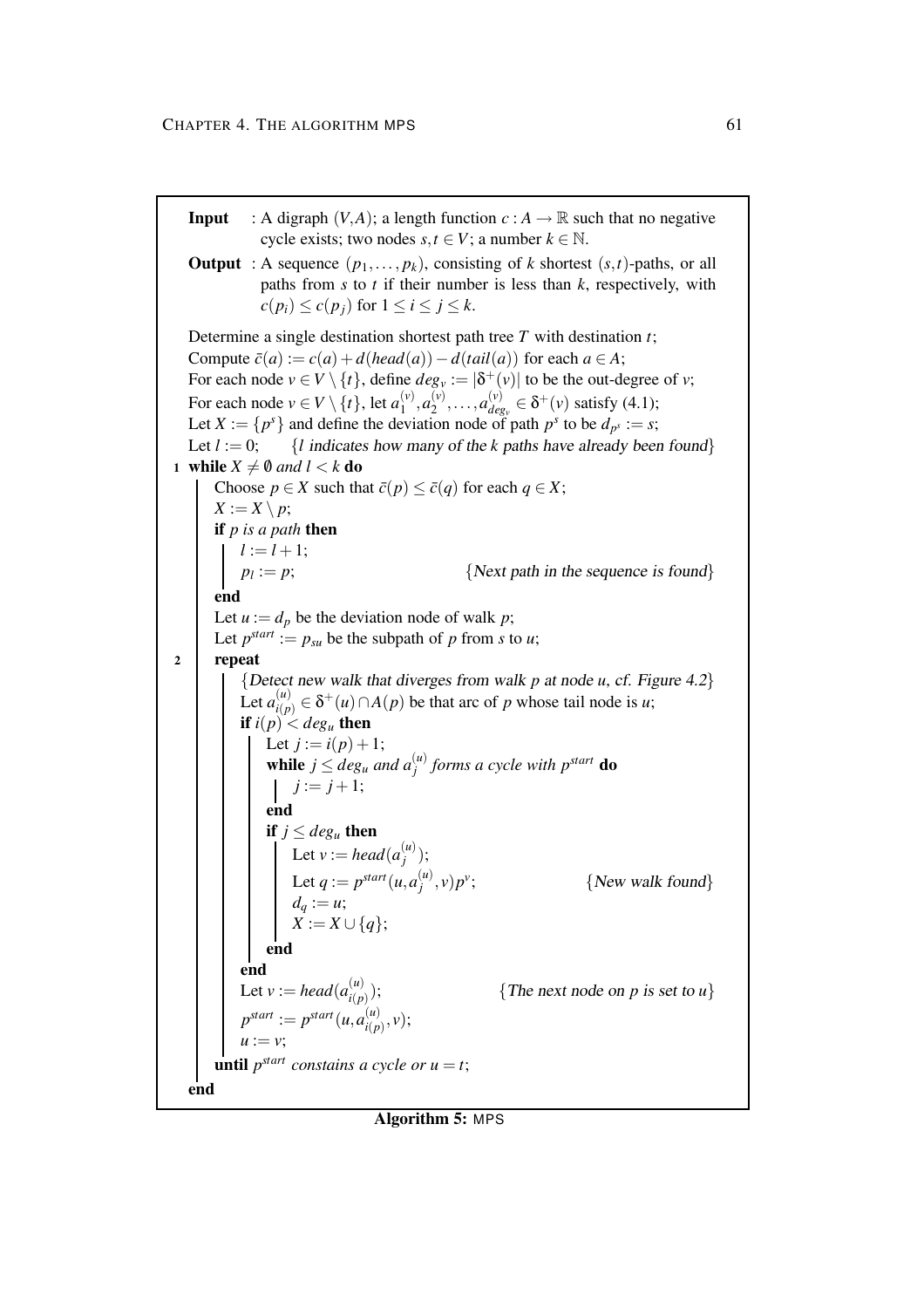

Figure 4.3: (a) Example digraph *D* with arc lengths *c*; (b) Shortest path tree (thick arcs), distances to  $t$ , and modified arc lengths  $\bar{c}$  of  $D$ .

unique since all arcs leaving the same node have different lengths with respect to  $\bar{c}$ .

$$
s: a_1^{(s)} = (s, w)
$$
  
\n
$$
w: a_1^{(w)} = (w, t), a_2^{(w)} = (w, v)
$$
  
\n
$$
v: a_1^{(v)} = (v, s), a_2^{(v)} = (v, t)
$$

In order to simplify the notation, we will denote a walk by the sequence of its nodes, which is possible since *D* is simple. The shortest  $(s,t)$ -path given by *T* is  $p^s = (s, w, t)$ with deviation node  $d_{p^s} = s$ . In the first iteration of the while-loop of MPS (Step 1), this path is extracted from *X*, and we have  $p = p_1 = (s, w, t)$ . The algorithm now tries to find new  $(s, t)$ -walks by processing the nodes of  $p$  (repeat-loop, Step 2). The first one of those is its deviation node  $d_p = s$ . But, except from  $(s, w)$ , there are no further arcs emanating from *s*. Hence, there is no new walk which diverges from *p* at *s*. The next node which is processed by the algorithm is *w*. Besides arc  $(w, t)$  of *p*,  $(w, v)$  is the only other arc with tail node *w*. Furthermore,  $(w, v)$  succeeds  $(w, t)$  in the sorting of  $\delta^+(w)$ and does not form a cycle together with the path  $(s, w)$ . Therefore, the next  $(s, t)$ -walk  $q_1 := (s, w)(w, v)(v, s, w, t) = (s, w, v, s, w, t)$  with deviation node  $d_{q_1} = w$  is inserted into *X*. Afterwards, the first iteration of the while-loop in Step 1 is over since the successor node of *w* in the path is *t*. In the next iteration, the extracted walk is  $p = (s, w, v, s, w, t)$ . Since it contains a cycle,  $p_2$  is not found yet. Processing the deviation node  $d_p = w$ , no new walk is found. But a second arc  $(v,t)$  is leaving node  $v$  and succeeds  $(v,s)$ is the adjacency list of *v*. This yields the path  $q_2 = (s, w, v)(v, t)(t) = (s, w, v, t)$  with deviation node  $d_{q_2} = v$ . Path  $q_2$  is inserted into *X*. Thereafter, the second iteration of the while-loop stops since *s* follows *v*, whereby the resulting walk  $(s, w, v, s)$  is a cycle. By extracting the only remaining walk in *X*, we obtain the next path  $p_2 = (s, w, v, t)$ . No further walk is found by processing its deviation node  $\nu$ , and its successor node is already *t*. MPS terminates having found all (*s*,*t*)-paths in *D*.

## **4.4 Proof of Correctness**

As mentioned above, the proof of correctness for the algorithm MPS in [MPS99] is based on simplifying assumptions. Before we give a new proof, we show that one substantial assumption made by the authors is wrong.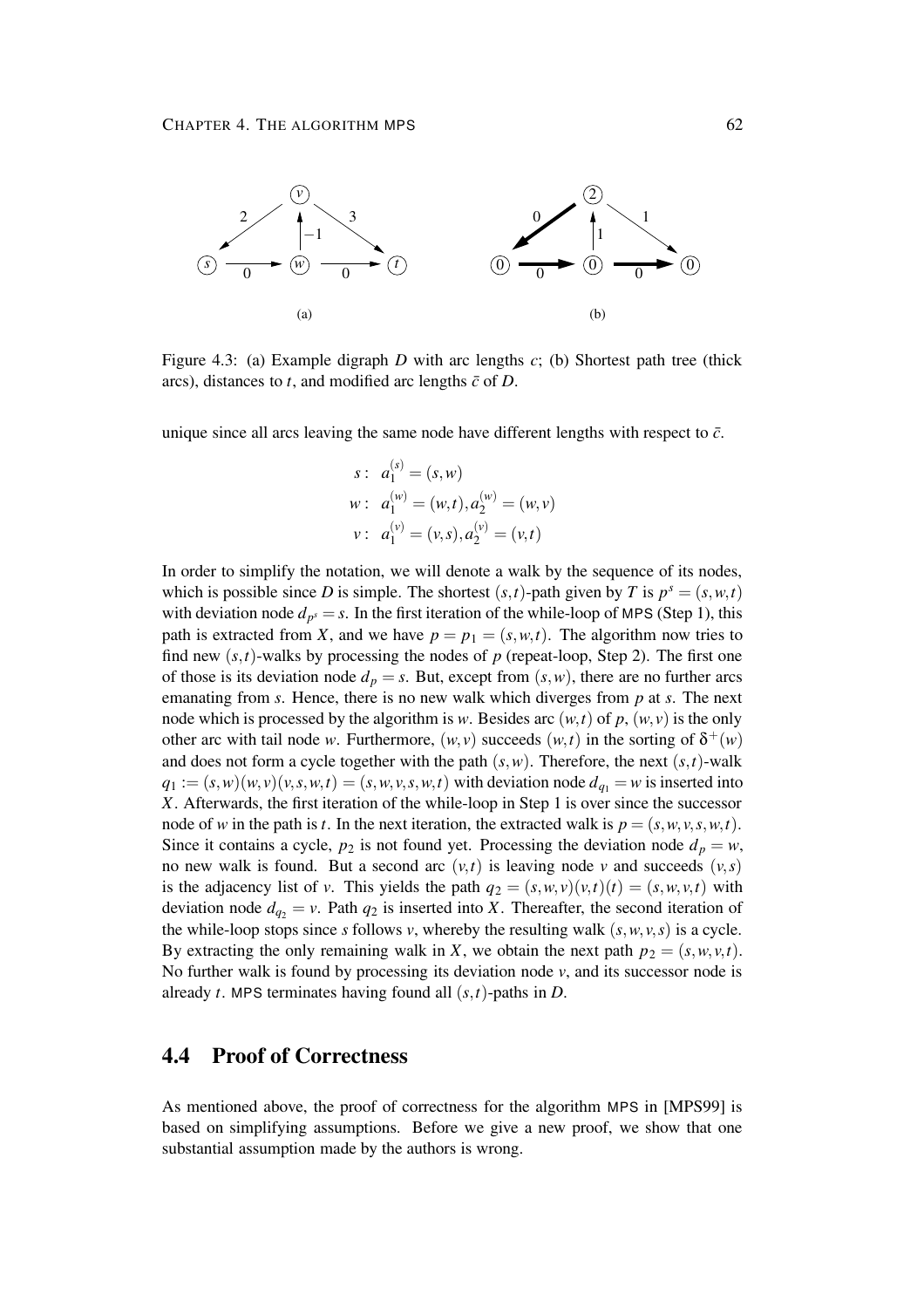Their proof uses induction on *k* and starts as follows. Obviously, MPS is correct for *k* = 1. Assume that it also determines correctly a sequence of *k*−1 shortest (*s*,*t*)-paths  $(p_1, \ldots, p_{k-1})$ . Let *p* be one candidate path for  $p_k$ . For each path in the sequence, consider the subpath which starts in  $s$  and follows  $p$  as long as possible. Let  $p'$  be one path in the sequence whose starting subpath is longest, and let  $u \in V$  be the node where *p* diverges from  $p'$ . Here the authors claim that *u* must be the deviation node  $d_p$ of *p*. However, this is not necessarily true as Example 4.2 shows for  $k = 2$ . We have  $p = (s, w, v, t)$  and  $p' = (s, w, t)$ . But *w* is not the deviation node  $d_p$  since *p* is found by processing the node *v* of walk  $(s, w, v, s, w, t)$ . Hence, the deviation node of *p* is  $d_p = v$ .

In the following, we state a new proof of correctness. It is structured into two parts. In the first part, it is shown in Lemma 4.3 and Lemma 4.4 that MPS extracts walks from *X* in order of increasing length. Afterwards, we prove that all (*s*,*t*)-walks which are constructed by the algorithm are of a special form. Furthermore, if *k* is chosen sufficiently large, MPS finds all of those walks which comprise especially the  $(s,t)$ -paths. These results are obtained by Lemma 4.5. Together, Lemma 4.4 and Lemma 4.5 imply that MPS indeed returns the *k* shortest paths in *D* in order of increasing lengths.

**Lemma 4.3.** *In an arbitrary iteration of the while-loop of Algorithm 5, let p be the walk currently extracted from X. Then each diverging walk q which is detected by processing the nodes of p is at least as long as p.*

*Proof.* Let  $u := d_p$  be the deviation node of walk p. Using the notation as in the algorithm but omitting the superscript, let  $a_{i(p)} \in \delta^+(u) \cap A(p)$  be that arc of walk *p* which leaves its deviation node, and let  $v := head(a_{i(p)})$  be the head node of this arc. Hence, the walk *p* is of the form  $p = p_{su}(u, a_{i(p)}, v)p^{\nu}$ . Since  $\bar{c}(p^{(v)}) = 0$  by Lemma 4.1 d), it has the modified length  $\bar{c}(p) = \bar{c}(p_{su}) + \bar{c}(a_{i(p)})$ . By construction, each walk *q* which is generated from *p* either diverges at *u* or at a successor node of *u*. In the first case,  $q = p_{su}(u, a_j, w)p^w$ , where  $a_j \in \delta^+(u) \cap A(p)$  with  $j > i(p)$  and  $w := head(a_j)$ . Therefore, its modified length is  $\bar{c}(q) = \bar{c}(p_{su}) + \bar{c}(a_j)$ . Since  $\bar{c}(a_{i(p)}) \leq \bar{c}(a_j)$ , we have that  $\bar{c}(p) \leq \bar{c}(q)$ . In the second case, *q* shares with *p* the subpath  $p_{su}(u, a_{i(p)}, v)$ . By Lemma 4.1 b),  $\bar{c}(a) \ge 0$  for each arc  $a \in A$ , and hence  $\bar{c}(q) \ge \bar{c}(p_{su}) + \bar{c}(a_{i(p)}) = \bar{c}(p)$ , yielding the claim for this case.  $\Box$ 

**Lemma 4.4.** At any time while performing Algorithm 5, let  $r \in \mathbb{N}$  be the number of walks extracted from X so far, and for  $l = 1, \ldots, r$ , let  $q_l$  be the l-th extracted  $(s, t)$ -walk. *Then, it holds for the lengths of these walks:*

$$
c(q_l) \leq c(q_{l+1}) \text{ for } l=1,\ldots,r-1.
$$

*That is, walks are extracted from X in order of increasing length.*

*Proof.* For the proof we use induction on the number of extracted walks *r*.

 $r = 1$ : Nothing to show.

$$
r \rightarrow r+1:
$$

We only have to prove that  $c(q_r) \leq c(q_{r+1})$ . Let  $X_r$  be the priority queue X directly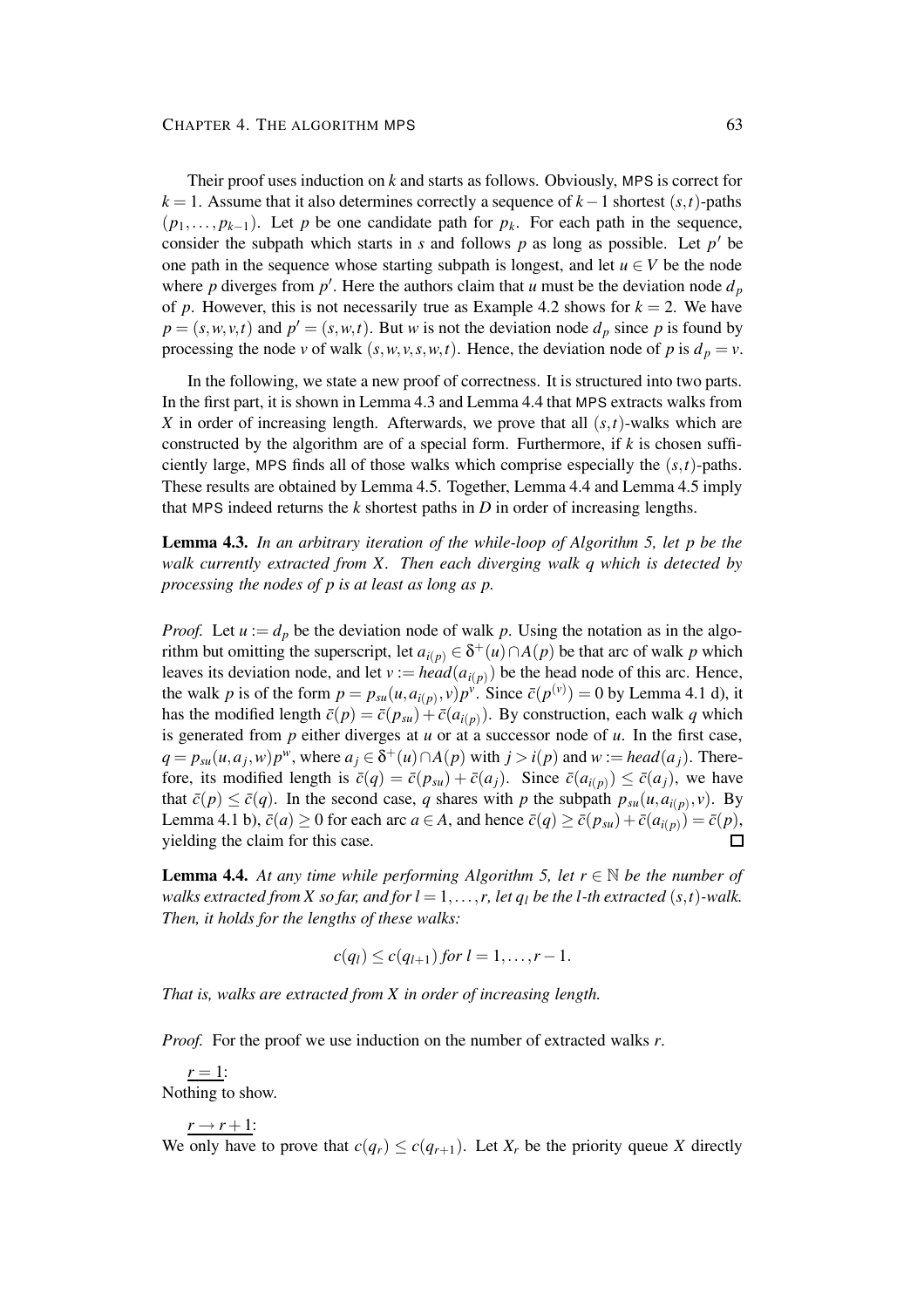before  $q_r$  was extracted. At that time,  $q_r$  was a shortest walk among all walks contained in  $X_r$ , i.e.,  $c(q_r) \leq c(q)$  for each walk  $q \in X_r$ . Moreover, all  $(s,t)$ -walks which are constructed from  $q_r$  and inserted into *X* are at least as long as  $q_r$  itself, as shown by Lemma 4.3. Therefore, each walk which is contained in *X* when the next walk  $q_{r+1}$  is extracted is at least as long as *q<sup>r</sup>* . П

**Lemma 4.5.** *Given a node*  $v \in V$ *, let*  $p'$  *be an arbitrary*  $(s, v)$ *-path that satisfies the following conditions:*

- *a*) *t is not an interior node of*  $p'$ , *i.e.*,  $t \notin V(p') \setminus \{v\}$ .
- *b*) If  $p' \neq (s)$ , the last arc of  $p'$  is not contained in the shortest path tree T.

*If k is sufficiently large*, MPS *determines the*  $(s,t)$ *-walk*  $p = p'p^v$  *exactly once.* 

*Proof.* Let  $r \ge 0$  be the number of arcs in  $p'$ , i.e., the  $(s, v)$ -path  $p'$  is of the form  $p' = (s, b_1, v_1, \dots, v_{r-1}, b_r, v)$ , where  $b_1, \dots, b_r \in A$ ,  $b_r \notin T$  and  $v_1, \dots, v_{r-1} \in V \setminus \{t\}$ . By construction, when  $p = p'p^v$  is inserted into *X*, its deviation node is set to  $d_p = v_{r-1}$ if  $r \ge 1$  ( $v_0 := s$ ). We prove by induction on the number of arcs *r* of *p*<sup>'</sup> that the walk  $p = p'p^v$  is determined exactly once by MPS.

 $r = 0$ :

Obviously, since  $p'$  is the empty path,  $p = p<sup>s</sup>$ . This path is determined when the shortest path tree *T* is constructed, and it is extracted from *X* in the first iteration of the while-loop. Afterwards, all walks in *X* contain at least one arc which is not in *T*. Hence, the shortest  $(s,t)$ -path  $p<sup>s</sup>$  is not found again.

 $r \rightarrow r+1$ :

Given the starting subpath  $p' = (s, b_1, v_1, \ldots, v_r, b_{r+1}, v)$  of *p*, where  $b_1, \ldots, b_{r+1} \in A$ ,  $b_{r+1} \notin T$  and  $v_1, \ldots, v_r \in V \setminus \{t\}$ , we define the set  $A(v_r)$  as follows:

$$
A(v_r) := \{a \in \delta^+(v_r) \setminus T \mid (s, b_1, v_1, \ldots, b_r, v_r)(v_r, a, head(a)) \text{ is a path}\}.
$$

It is now shown by an inner induction on  $|A(v_r)|$  that for each arc  $a \in A(v_r)$ , the concatenated walk  $(s, b_1, v_1, \ldots, b_r, v_r)(v_r, a, head(a))p^{head(a)}$  is determined exactly once. Since  $b_{r+1} \in A(v_r)$ , this proves the inductive step from *r* to  $r + 1$ . Let  $h := |A(v_r)|$  be the number of arcs in  $A(v_r)$ , and again omitting the superscripts, let  $a_{i_1}, \ldots, a_{i_h}$  be their order with respect to the modified length  $\bar{c}$ , i.e.,  $i_1 < \ldots < i_h$  and  $\bar{c}(a_{i_1}) \leq \ldots \leq \bar{c}(a_{i_h})$ . Moreover, for  $j = 1, ..., h$ , let  $q_j := (s, b_1, v_1, ..., b_r, v_r)(v_r, a_{i_j}, head(a_{i_j}))p^{head(a_{i_j})}$  be the  $(s,t)$ -walk which contains arc  $a_{i_j}$ . When  $q_j$  is inserted into *X*, its deviation node is set to  $v_r$ . Due to the order of the arcs  $a_{i_1}, \ldots, a_{i_h}$  in the adjacency list of  $v_r$ , processing the node  $v_r$  in the repeat-loop of MPS (Step 2) after  $q_j$  has been extracted from *X* yields the walk  $q_{i+1}$  for  $j = 1, ..., h-1$ .

First, we prove the claim for walk  $q_1$ . Let  $b_i$  be the last arc in  $(s, b_1, v_1, \ldots, b_r, v_r)$ which is not an element of the shortest path tree *T*, if such an arc exists. By the outer induction's hypothesis, the walk

$$
q := \begin{cases} (s, b_1, v_1, \dots, b_i, v_i) p^{v_i}, & \text{if } \{b_1, \dots, b_r\} \cap (A \setminus T) \neq \emptyset, \\ p^s, & \text{otherwise} \end{cases}
$$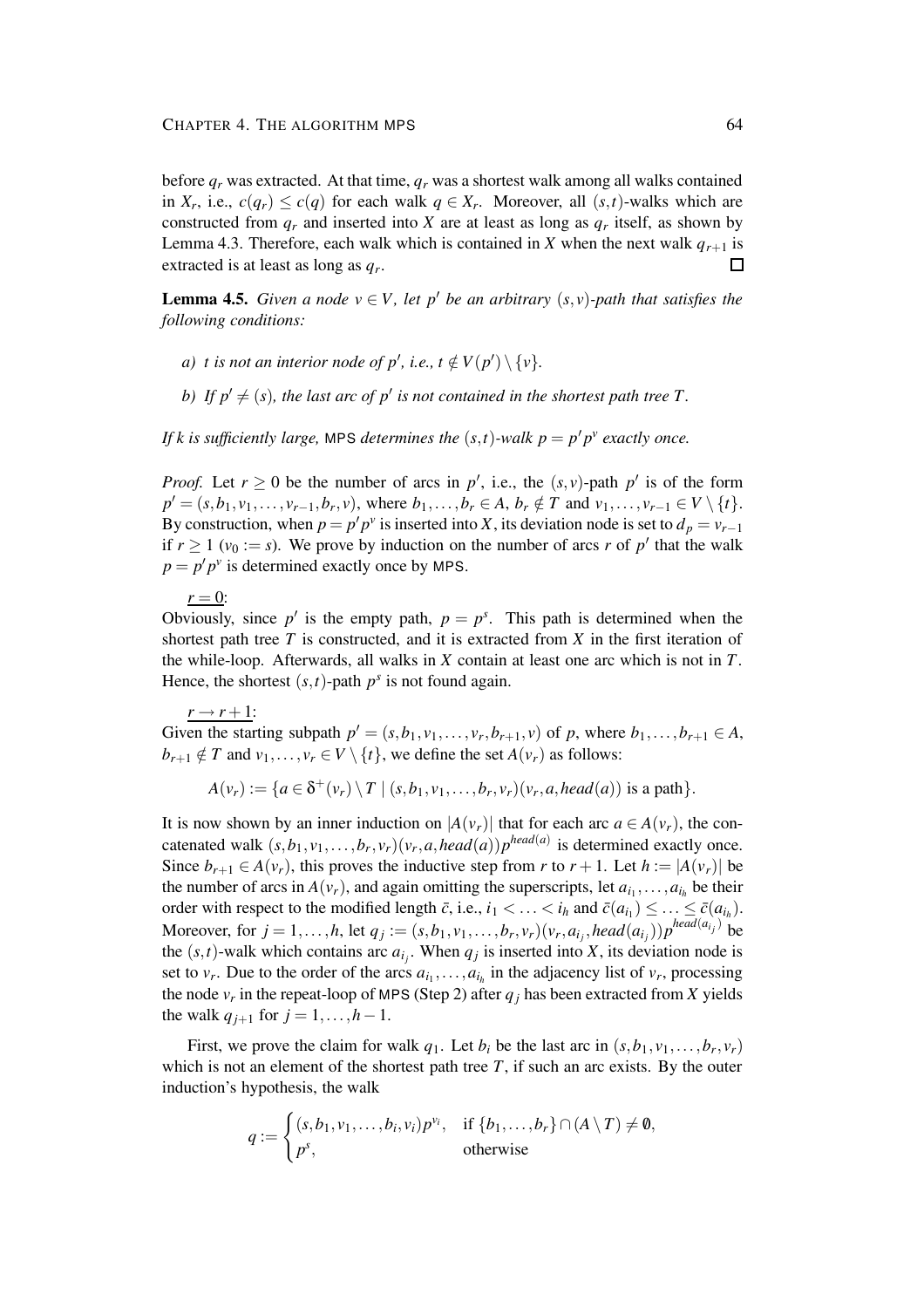is determined exactly once by MPS. Its deviation node is

$$
d_q = \begin{cases} v_{i-1}, & \text{if } i > 1, \\ s, & \text{if } i = 1 \text{ or } q = p^s. \end{cases}
$$

Furthermore, it holds by definition of the arc  $b_i$  that  $q$  contains the starting subpath  $(s, b_1, v_1, \ldots, b_r, v_r)$ , since  $b_{i+1}, \ldots, b_r \in T$  if  $q \neq p_s$ , and  $b_1, \ldots, b_r \in T$  if  $q = p_s$ . Hence,  $v_r$  is a node of *q*. Since this node is particularly a successor of  $d_q$  on the walk *q* and reached without yielding a cycle, *v<sup>r</sup>* is processed in the repeat-loop (Step 2) of the algorithm after *q* has been extracted from *X*. In doing so, the walk  $q_1$  is detected since  $a_{i_1}$  is the first arc in the order of the adjacency list of node  $v_r$  that succeeds the tree arc and whose attachment to path  $(s, b_1, v_1, \ldots, b_r, v_r)$  does not yield a cycle.

It remains to show that  $q_1$  cannot be constructed again. Let  $\bar{q}$  be any  $(s,t)$ -walk from which the algorithm constructs  $q_1$  in its repeat-loop (Step 2). We will now show that  $\bar{q} = q$ . Note that  $q_1$  and  $\bar{q}$  share the same starting subpath up to the deviation node of *q*1. Furthermore, the deviation node of a constructed walk is always the tail node of the last arc on the walk that is not contained in the shortest path tree *T* (if all arcs are elements of *T*, the deviation node is *s*). That arc is  $a_{i_1}$  for the walk  $q_1$ , yielding the deviation node  $d_{q_1} = v_r$ . Hence,  $\bar{q}$  has the starting subpath  $(s, b_1, v_1, \ldots, b_r, v_r)$ . Moreover, the deviation node  $d_{\bar{q}}$  of  $\bar{q}$  must lie on this subpath, or  $v_r$  will not be processed after extracting  $\bar{q}$ . As mentioned above,  $q_1$  cannot be constructed from any walk  $q_i$ for  $j = 1, ..., h-1$  (as  $q_{j+1}$  is constructed from  $q_j$ ). Note that this also holds for  $j = h$ . Therefore, we have  $d_{\bar{q}} \neq v_r$  since otherwise  $\bar{q} = q_i$  for some  $1 \leq j \leq h$ . Furthermore, the arc of  $\bar{q}$  which is emanating from  $d_{\bar{q}}$  cannot be contained in the shortest path tree  $T$ (unless  $d_{\bar{q}} = s$ ), but all succeeding arcs on  $\bar{q}$  must be elements of *T*. This implies that  $b_i$ is the arc that emanates from  $d_{\bar{q}}$ , which yields  $\bar{q} = q$ .

Assume that the claim has been proven for the walk  $q_i$  for  $j < h$ . We show next that it also holds for  $q_{j+1}$ . As mentioned before, this walk is immediately constructed after  $q_i$  was extracted from *X*. Due to the way the algorithm selects the diverging arc at a processed node,  $q_{j+1}$  can only be determined via  $q_j$ . Since  $q_j$  is detected exactly once, the same applies to  $q_{i+1}$ . 囗

As mentioned above, from Lemma 4.4 and Lemma 4.5 follows the correctness of the algorithm MPS.

**Theorem 4.6.** *After a finite number of steps, the algorithm* MPS *correctly determines a sequence*  $(p_1, \ldots, p_k)$  *containing the k shortest paths from s to t*, *or all such paths if there are fewer than k. In addition, it holds that*  $c(p_1) \leq \ldots \leq c(p_k)$ *.* 

*Proof.* By Lemma 4.5, especially each  $(s,t)$ -paths is determined exactly once. It only remains to be shown that the running time of MPS is finite. Note that this fact is assured since Lemma 4.5 can be applied to each walk which is constructed by the algorithm. $\Box$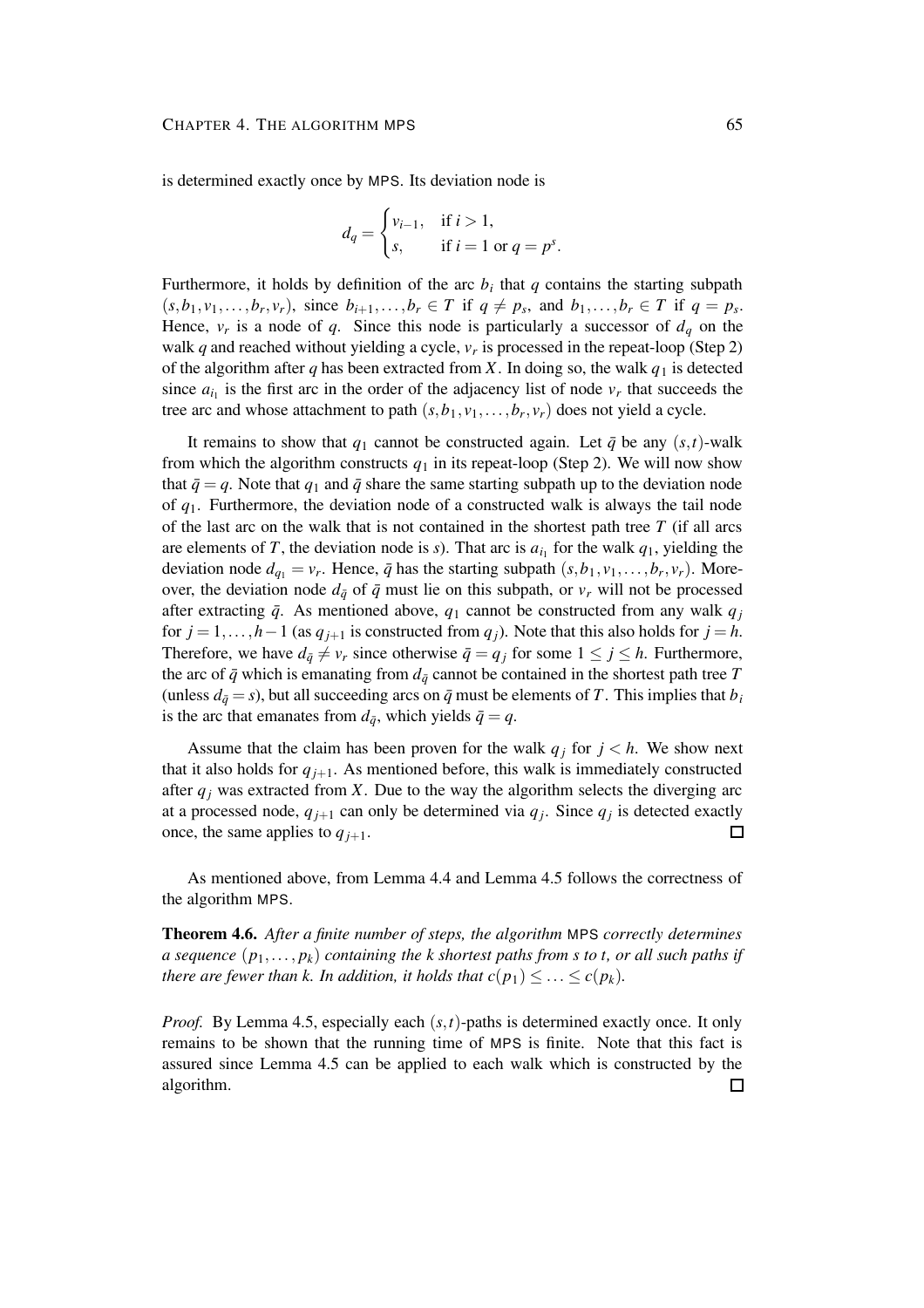## **4.5 Runnning Time Complexity**

Finally, we are interested in the running time complexity of MPS. Example 4.7 proves that its worst-case running time is indeed exponential. However, experimental results in [MPS99] reveal that MPS is very fast in practice. E.g., in an undirected  $100 \times 25$ grid network for  $k = 1000$ , MPS runs 500 to 1000 times faster than the algorithm of Yen [Yen71] and that of Katoh, Ibaraki, and Mine [KIM82]. Moreover, these two algorithms are, to the knowledge of the authors of MPS, the most efficient previously known.

By the following example, we prove the worst-case running time of MPS to be exponential.



Figure 4.4: Worst-case example for MPS.

**Example 4.7.** Consider the task to find the  $k = 2$  shortest  $(s, t)$ -paths in the digraph shown in Figure 4.4, where  $h \ge 2$ . Since there are two parallel arcs from  $v_1$  to  $v_2$ , from *v*<sub>2</sub> to *v*<sub>3</sub>, ..., and from *v*<sub>*h*-1</sub> to *v*<sub>*h*</sub>, the number of (*v*<sub>1</sub>, *v*<sub>*h*</sub>)-paths in the digraph is  $2^{h-1}$ . Obviously, the shortest  $(s,t)$ -path in the digraph is  $p_1 = (s,(s,v_1),v_1,(v_1,t),t)$ . All further walks which are ever contained in the set *X* during the performance of the algorithm are either of the form

$$
p = (s, (s, v_1), v_1) p'(v_h, (v_h, s), s) p_1 \text{ with length } c(p) = 1,
$$
 (4.2)

or

$$
q = (s, (s, v_1), v_1) p'(v_h, (v_h, t), t)
$$
 with length  $c(q) = 2$ , (4.3)

where  $p'$  is a  $(v_1, v_h)$ -path. Since walks are extracted from *X* in order of increasing length (Lemma 4.4), all 2 *<sup>h</sup>*−<sup>1</sup> walks of form (4.2) are extracted from *X* before the first path *q* of form (4.3), which yields our second path  $p_2$  whereupon the algorithm terminates. Furthermore, since the number of arcs is  $m := |A| = 2h + 2$ , we have  $h = m/2 - 1$ . Hence, the running time of MPS is  $\Omega((\sqrt{2})^m)$ , which is exponential in *m*.

Note that Example 4.7 can easily be adapted to prove an exponential running time for MPS also for simple digraphs. The example still works if for  $i = 1, \ldots, h-1$  one new node  $w_i$  is added and one of the two parallel arcs  $(v_i, v_{i+1})$  is replaced by two successive arcs  $(v_i, w_i)$  and  $(w_i, v_{i+1})$  with lengths  $c((v_i, w_i)) = c((w_i, v_{i+1})) = 0$ . However, note that digraphs with such successive arcs might be very similar to digraphs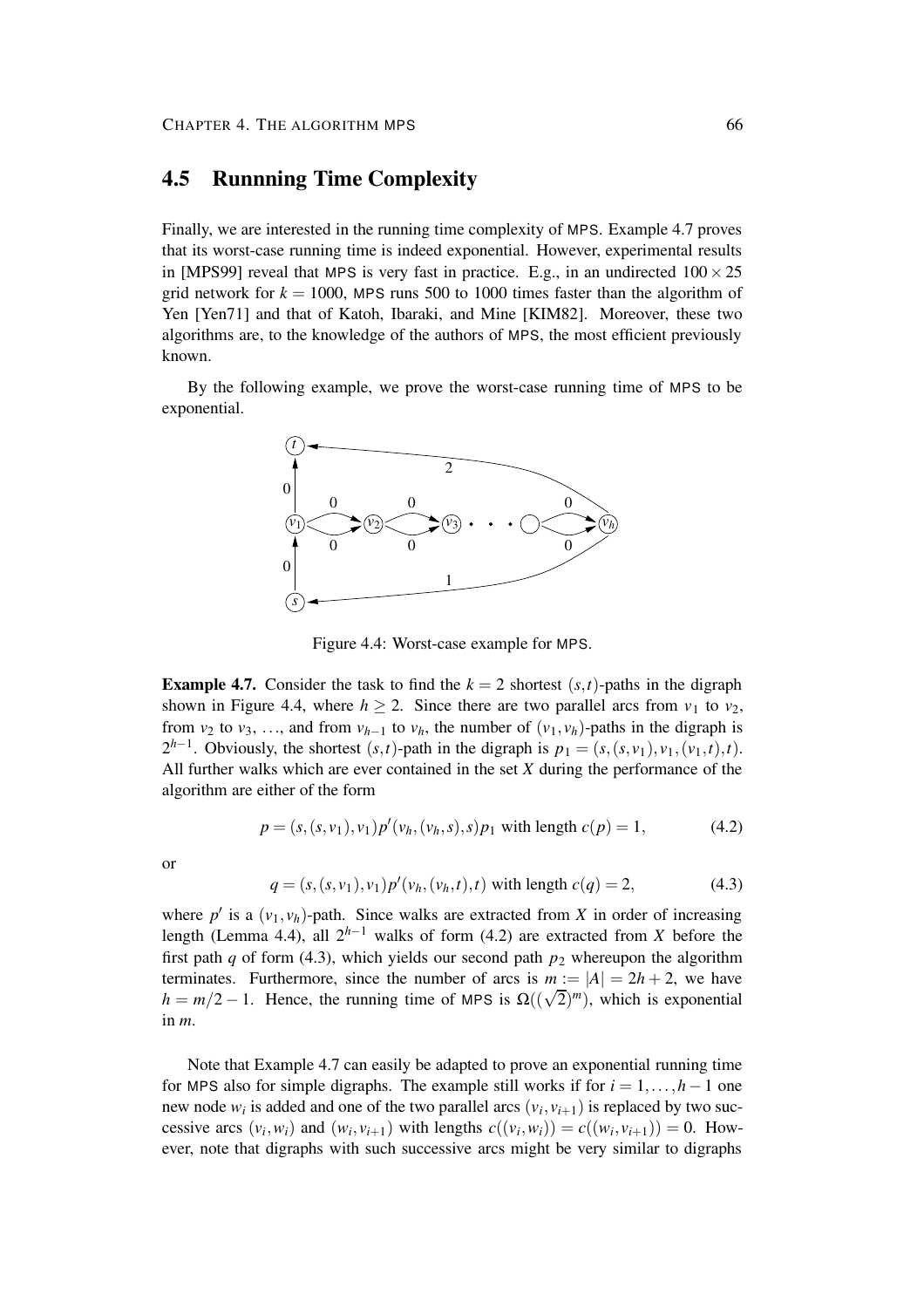#### CHAPTER 4. THE ALGORITHM MPS 67

having parallel arcs. For many optimization problems in digraphs, a node *v* of degree two that is incident to arcs  $(u, v)$  and  $(v, w)$  can be removed by replacing the two arcs by one arc  $(u, w)$ . Such a transformation may be applied to shortest paths computations unless *v* is an end node of paths to find: The length of  $(u, w)$  is defined as the sum of the lengths of  $(u, v)$  and  $(v, w)$ . Figure 4.5 depicts a digraph without nodes of degree two, in which MPS also needs exponential running time to compute the two shortest  $(s, t)$ -paths. At least  $2^{h-1}$  walks containing cycles are extracted from *X* before the second path *p*<sub>2</sub>. Since  $m = 6h - 2$ , the number  $2^{h-1}$  is still exponential in *m*.



Figure 4.5: Worst-case example for MPS, where the digraph is simple and contains no node of degree two. All arcs without labels have length 0.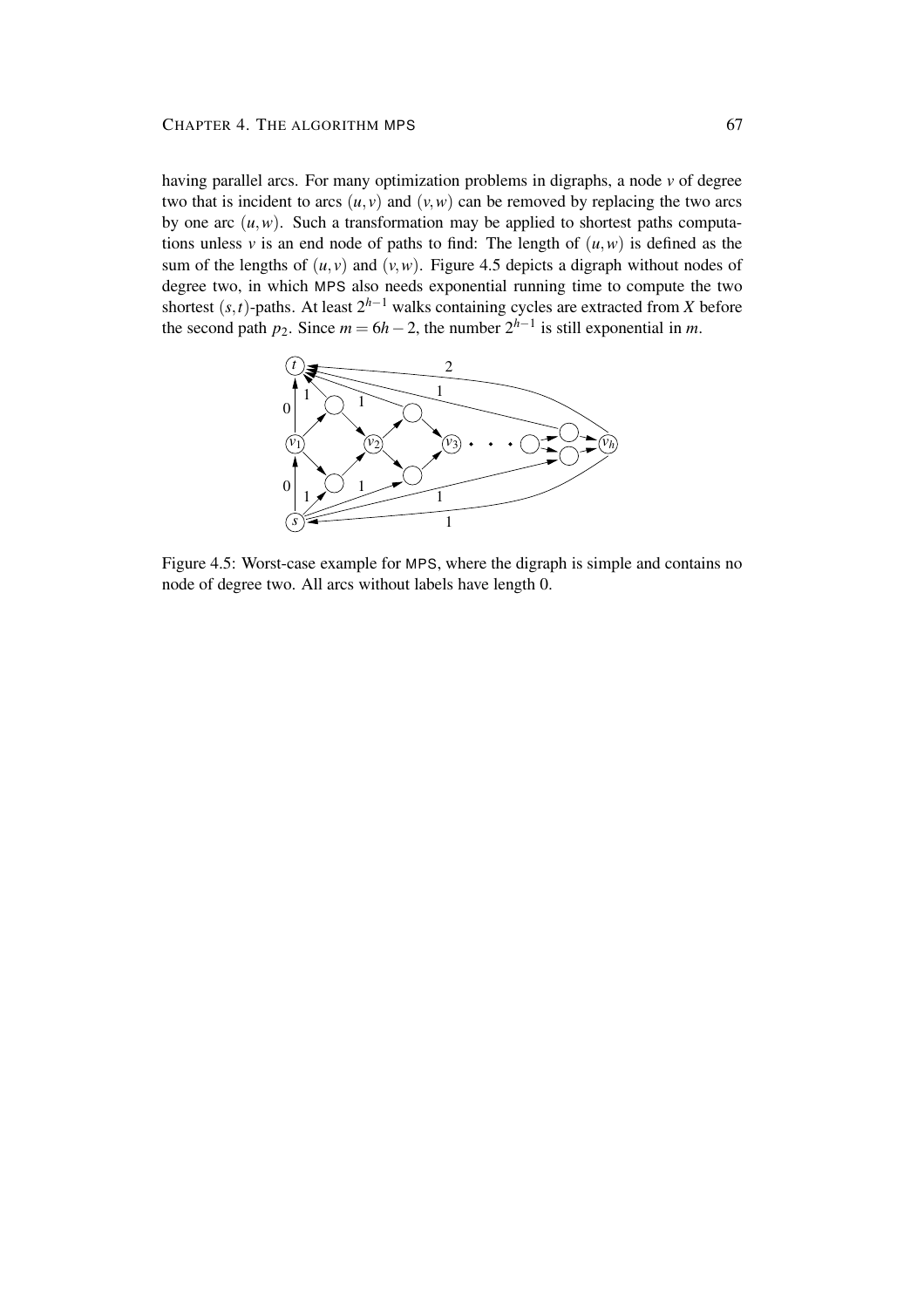### **Chapter 5**

## **Experimental Results**

In this chapter we report on an extensive experimental study of the **DSCA**-algorithms presented in Chapter 3. These studies were carried using our self-developed simulation tool *CARWA* whose features are shortly described in the appendix. We compare the blocking probabilities of these algorithms in relation to the offered traffic load in four optical networks based on two topologies. These networks and the way their dimensioning is determined are introduced in Section 5.1. The random model used to generate request sequences is presented in Section 5.2. Section 5.3 describes the actual settings in the used simulations. Finally, we present and analyze the obtained results in Section 5.4.

### **5.1 Four Real-World Optical Networks**

For our experimental studies, we took into account four different optical networks that are based on two topologies, the 17*-nodes topology* and the 14*-nodes topology*. The dimensionings of the considered optical networks are based on given static traffic demands shown in Table 5.1 and Table 5.2. These static demands were generated with respect to US-American and German population data. Partitioning the population into different regions leads to the 14-nodes and 17-nodes topologies (cf. []Poensgen+etal:ONDM03). Due to the methods the dimensionings are constructed, we call them *shortest path dimensioning* and *low cost dimensioning*.

Given a graph  $G = (V, E)$  and a static traffic demand matrix, the *shortest path dimensioning* is obtained as follows. For each unit of static traffic between nodes  $u, v \in V$ , a shortest [*u*, *v*]-path is computed. Let  $p(e)$  be the number of those paths which contain edge  $e \in E$ . Then, the set of wavelengths in the optical network is defined as  $\Lambda := {\lambda_1, \ldots, \lambda_{\chi}}$ , where  $\chi := \max_{e \in E} p(e)$  is the maximum number of paths which have an edge in common. Moreover, each edge  $e \in E$  is equipped with the set of wavelengths  $W(e) := {\lambda_1, \ldots, \lambda_{p(e)}}$ . That is, every edge contained in a path yields one wavelength on that edge in the optical network. Note that this dimensioning does not imply that there is a set of conflict-free lightpaths using the computed paths (such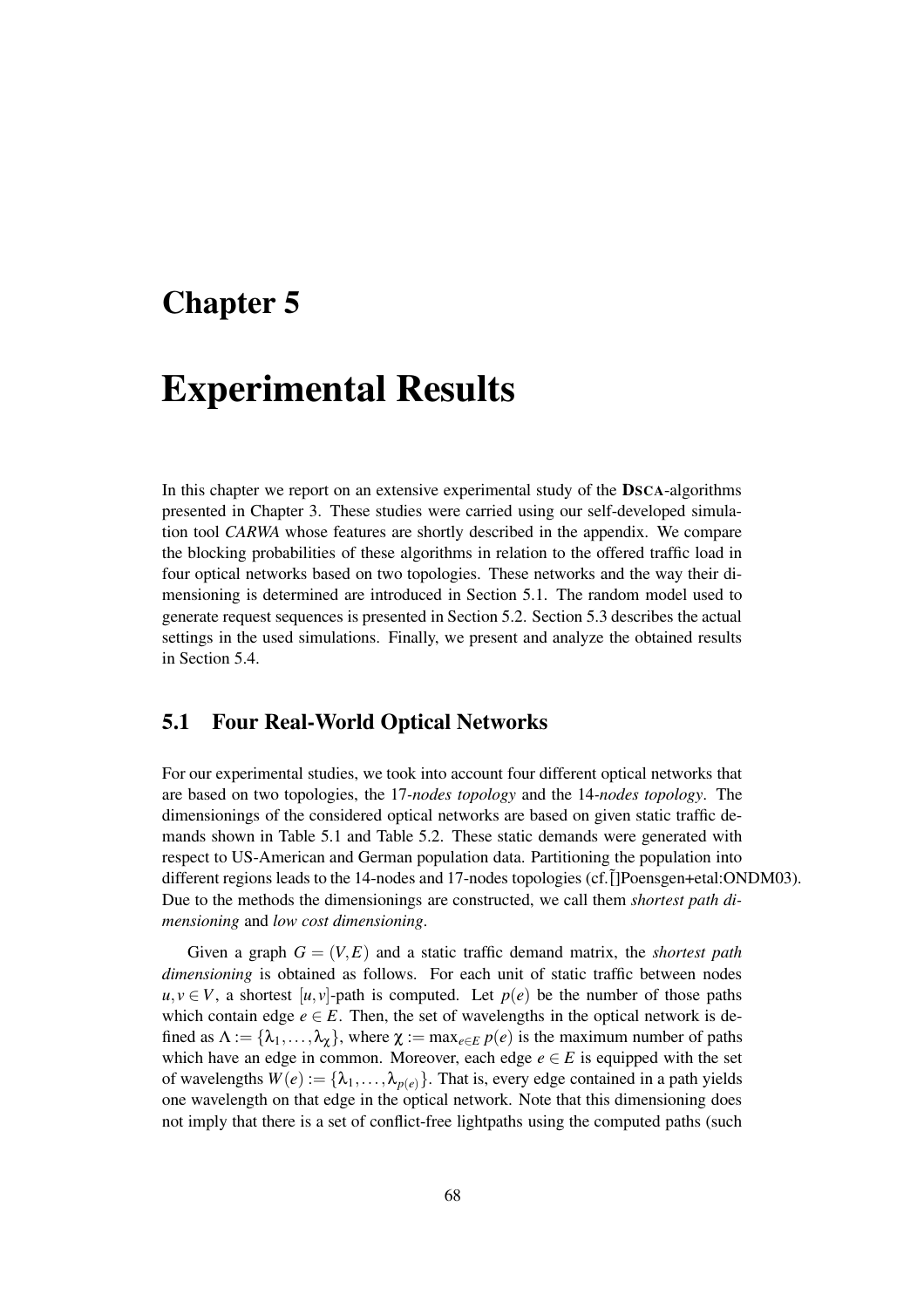| Node             | Τ              | 2        | 3                        | 4                        | 5                           | 6              |                | 8        | 9            | 10       | 11           | 12             | 13 | 14       | 15       | 16 | 17 |
|------------------|----------------|----------|--------------------------|--------------------------|-----------------------------|----------------|----------------|----------|--------------|----------|--------------|----------------|----|----------|----------|----|----|
| 1                |                |          |                          |                          |                             |                |                |          |              |          |              |                |    |          |          |    |    |
| $\sqrt{2}$       |                |          |                          |                          |                             |                |                |          |              |          |              |                |    |          |          |    |    |
| 3                |                | 2        | $\overline{\phantom{0}}$ |                          |                             |                |                |          |              |          |              |                |    |          |          |    |    |
| $\sqrt{4}$       |                | 1        | 4                        | $\overline{\phantom{0}}$ |                             |                |                |          |              |          |              |                |    |          |          |    |    |
| 5                | 0              | $\Omega$ | $\theta$                 | $\Omega$                 |                             |                |                |          |              |          |              |                |    |          |          |    |    |
| $\sqrt{6}$       | $\overline{0}$ | $\Omega$ | 3                        | 3                        | $\mathcal{D}_{\mathcal{L}}$ |                |                |          |              |          |              |                |    |          |          |    |    |
| $\boldsymbol{7}$ | $\overline{0}$ | 1        | 1                        | 1                        | 1                           | $\overline{c}$ |                |          |              |          |              |                |    |          |          |    |    |
| $\,8\,$          | $\overline{0}$ | $\Omega$ | $\overline{0}$           | $\mathbf{0}$             | $\Omega$                    | $\Omega$       |                |          |              |          |              |                |    |          |          |    |    |
| $\mathfrak{S}$   | $\theta$       | $\Omega$ | $\Omega$                 | $\Omega$                 | $\Omega$                    | $\Omega$       | $\overline{c}$ | $\Omega$ |              |          |              |                |    |          |          |    |    |
| 10               | $\theta$       | л.       | 4                        | 4                        | $\overline{c}$              | 3              | 3              | 1        | $\Omega$     |          |              |                |    |          |          |    |    |
| 11               | $\theta$       | $\Omega$ | $\theta$                 | $\Omega$                 | $\theta$                    | $\Omega$       | $\Omega$       | $\Omega$ | $\Omega$     | $\Omega$ |              |                |    |          |          |    |    |
| 12               | $\theta$       |          | 5                        | 3                        | 1.<br>Ι.                    | 3              | 1              | $\Omega$ | 2            | 5        |              |                |    |          |          |    |    |
| 13               | $\theta$       |          | 1                        | $\Omega$                 | $\Omega$                    | 1              | 1              | $\Omega$ | $\Omega$     |          | 1            | $\overline{2}$ |    |          |          |    |    |
| 14               | $\overline{0}$ | $\Omega$ | $\Omega$                 | $\Omega$                 | $\Omega$                    | $\Omega$       | $\Omega$       | $\Omega$ | $\mathbf{0}$ | $\Omega$ | 1            | 1              |    |          |          |    |    |
| 15               | $\overline{0}$ | $\Omega$ | $\Omega$                 | $\Omega$                 | $\theta$                    | 1              | $\theta$       | $\Omega$ | $\Omega$     | $\Omega$ | $\theta$     | $\overline{2}$ | 1  | $\Omega$ |          |    |    |
| 16               | $\overline{0}$ | $\Omega$ | $\Omega$                 | $\mathbf{0}$             | 1                           |                | 1              | $\Omega$ | $\Omega$     | $\Omega$ | $\Omega$     | $\overline{2}$ |    |          |          |    |    |
| 17               | 0              | $\theta$ | $\theta$                 | $\theta$                 | T                           |                | $\mathbf{0}$   | $\Omega$ | $\mathbf{0}$ | 2        | $\mathbf{0}$ | I.             | л. | $\Omega$ | $\Omega$ |    |    |

Table 5.1: Static demand matrix for the German 17-nodes network.

| Node         | 1  | 2              | 3              | 4 | 5       | 6              | 7       | 8              | 9  | 10             | 11 | 12             | 13 | 14 |
|--------------|----|----------------|----------------|---|---------|----------------|---------|----------------|----|----------------|----|----------------|----|----|
| H.<br>┹      |    |                |                |   |         |                |         |                |    |                |    |                |    |    |
| $\mathbf{2}$ | 13 |                |                |   |         |                |         |                |    |                |    |                |    |    |
| 3            | 2  | 3              |                |   |         |                |         |                |    |                |    |                |    |    |
| $\sqrt{4}$   | 4  | 6              | 1              |   |         |                |         |                |    |                |    |                |    |    |
| 5            | 6  | 9              | $\overline{c}$ | 4 |         |                |         |                |    |                |    |                |    |    |
| 6            | 3  | 4              | 1              | 2 | 3       |                |         |                |    |                |    |                |    |    |
| 7            | 5  | 7              | $\overline{c}$ | 3 | 6       | 2              |         |                |    |                |    |                |    |    |
| 8            |    |                | $\Omega$       |   | 1<br>ı. | $\theta$       |         |                |    |                |    |                |    |    |
| 9            | 4  | 6              |                | 3 | 4       | 3              | 4       | ۹              |    |                |    |                |    |    |
| 10           | 9  | 13             | 2              | 6 | 10      | 5              | 8       | 1              | 14 | -              |    |                |    |    |
| 11           | 6  | 9              | $\overline{2}$ | 4 | 6       | 4              | 5       | 1<br>п         | 13 | 16             |    |                |    |    |
| 12           | 11 | 16             | $\overline{4}$ | 7 | 11      | $\overline{4}$ | 8       | $\overline{c}$ | 7  | 15             | 10 | -              |    |    |
| 13           |    | $\overline{2}$ | $\theta$       |   | 1       | $\theta$       | 1<br>-1 | 0              |    | $\overline{2}$ | и  | $\overline{2}$ |    |    |
| 14           | 3  | 5              |                | 2 | 3       |                | 2       | $\overline{0}$ | 2  | 4              | 3  | 5              |    |    |

Table 5.2: Static demand matrix for the US 14-nodes network.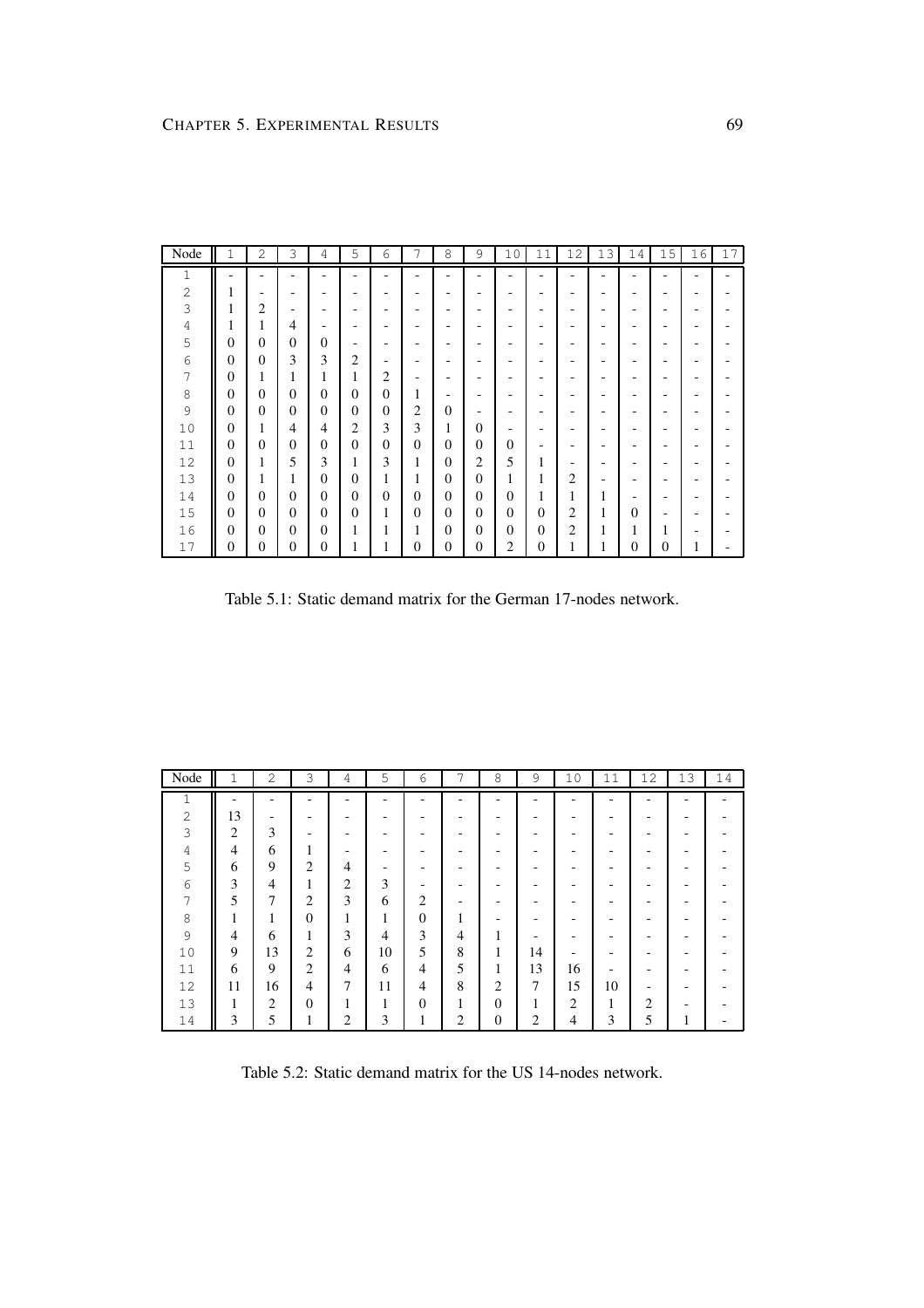#### CHAPTER 5. EXPERIMENTAL RESULTS 70

conflict-free lightpaths would exist if the network provided arbitrary wavelength conversion in its nodes). Hence, it might be impossible to satisfy all given static demands together.

In contrast, the *low cost dimension* yields a network that is always capable of satisfying all static demands. The low cost dimensionings were computed using a method of [KWZ03]. This method focuses on cost minimization while providing backup capacities for failure situations. The four optical networks which result for the 17-nodes and 14-nodes topology with respect to the given static demand matrices are shown in Figure 5.1 and Figure 5.2.



Figure 5.1: The 17-nodes network with shortest path (left) and with low cost dimensioning (right).



Figure 5.2: The 14-nodes network with shortest path (left) and with low cost dimensioning (right).

### **5.2 Traffic Model and Request Sequences**

Recall that each connection request  $\sigma_j$  in the problem **DSCA** is of the form:

$$
\sigma_j = (u_j, v_j, b_j, t_j^{\text{start}}, t_j^{\text{stop}}, p_j),
$$

where  $d_j := t_j^{\text{stop}} - t_j^{\text{start}}$  is the duration of the call. In our simulation studies, we consider a restrict version in which we assume several parameters to be constant. Each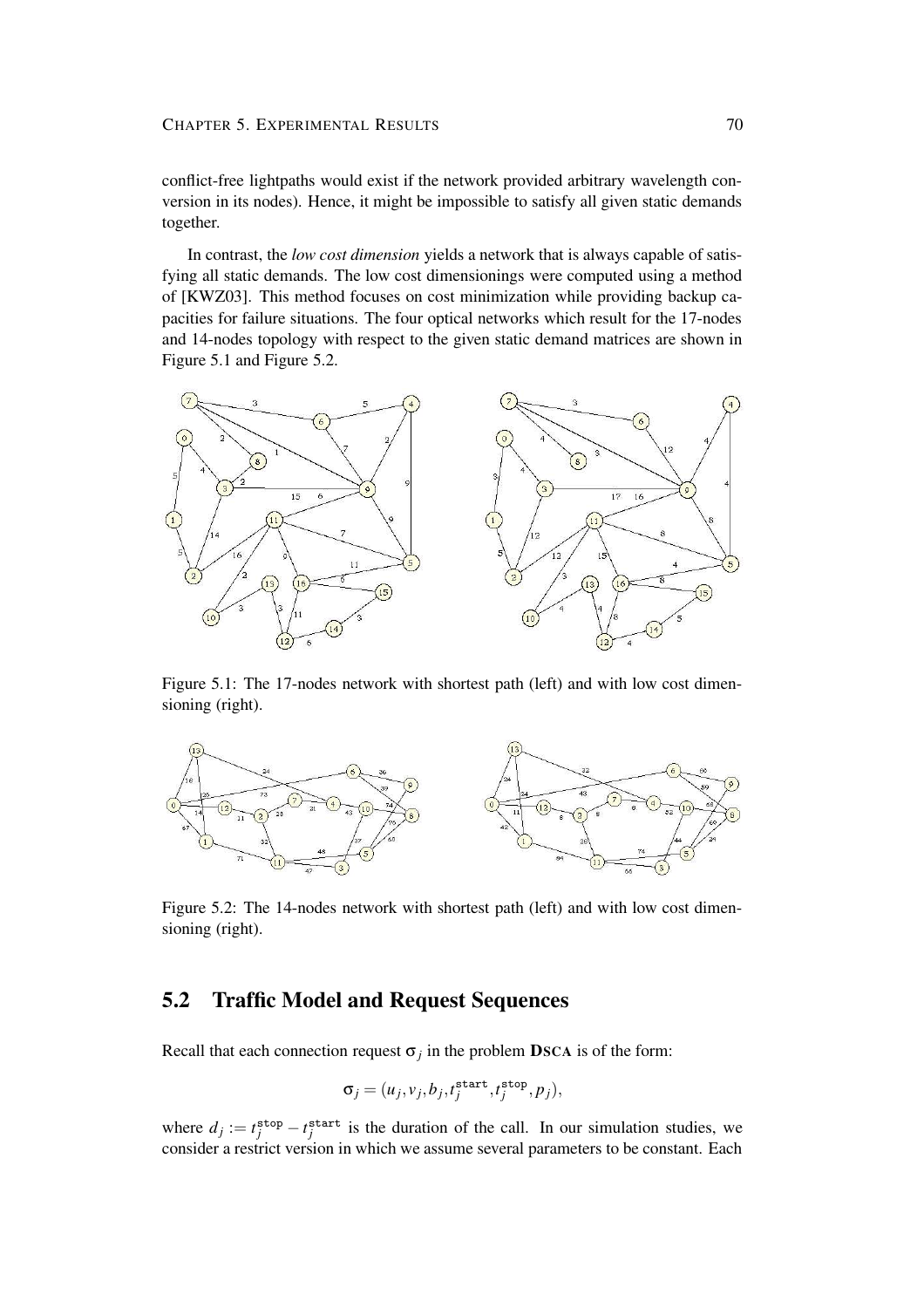connection request requires one lightpath for a constant duration of 1 hour and yields a profit of 1 if it is accepted. That is,  $b_j = p_j = d_j = 1$ . Hence, the specification of call  $\sigma_i$  can be reduced to:

$$
\sigma_j = (u_j, v_j, t_j^{\text{start}}).
$$

The used model of call arrivals depends on a given traffic demand matrix, and an integer number *m*, called the *multiplex factor* that serves to control the offered load. Let  $(G, \Lambda, W)$  be the considered optical network, where  $G = (V, E)$ . For each unit of static demand between nodes  $u, v \in V$ , *m* sources generate calls for connections between *u* and *v* according to a modified *Poisson arrival process*. More precisely, the inter arrival times between two calls generated by a single source are determined as the sum of a constant and an exponentially distributed random value. The constant is chosen to be 1. In doing so, it is ensured that no two calls of the same source can overlap, since the constant duration of each call equals 1, too. This models that no customer requires two connections simultaneously. The mean of the exponential distribution is chosen equal to 11. That is, each source generates on average one call of duration 1 in a time span of 12 hours. This reflects the observation of a network provider that a customer who has a permanent connection uses it only for about 1/12 of the time.

At this point the impact of the multiplex factor becomes clear: A multiplex factor of 1 yields dynamic traffic that corresponds to the traffic actually incurred on permanent connections. But as connections can be set up and taken down on demand, additional network capacities are temporarily available, and further demands could be satisfied. In principle, 12 calls with duration 1 could be accepted in 12 hours using the same lightpath. This would correspond to a permanent connection that is used continuously. At a multiplex factor of 12, exactly this number of calls are generated on average. Therefore, multiplex factor 12 corresponds to 100% offered load.

### **5.3 Simulation Model**

For each of the four optical networks, we compare the blocking probabilities of the considered algorithms on request sequences which are generated for multiplex factors from 1 to 12. That is, we investigate the dependence of an algorithm's blocking probability on the multiplex factor. For both 17-nodes networks, we generated for each multiplex factor 21 batches of 5000 requests each, where the first batch serves as an onset for the sequence. In doing so, we achieve a balanced state before the actual simulation starts with the remaining 20 batches. From the blocking probability values obtained for the calls in these batches, i.e., the ratio of rejected and generated requests, we determine a 95% confidence interval (cf. [LK00]). For the 14-nodes networks, the number of calls per batch is reduced to 1000 since the processing of calls in these optical networks requires more computational effort due to its larger dimensioning. Unfortunately, the resulting confidence intervals for the blocking probabilities in the 14-nodes networks are quite large. Hence, we must evaluate the corresponding results with more cautious. Since blocking probabilities greater than 5% are considered unacceptable for the customer according to network providers the graphics are plotted within a logarithmic scale to emphasize the smaller ranges. However, providers desire a threshold value of 0.5% for blocking probabilities.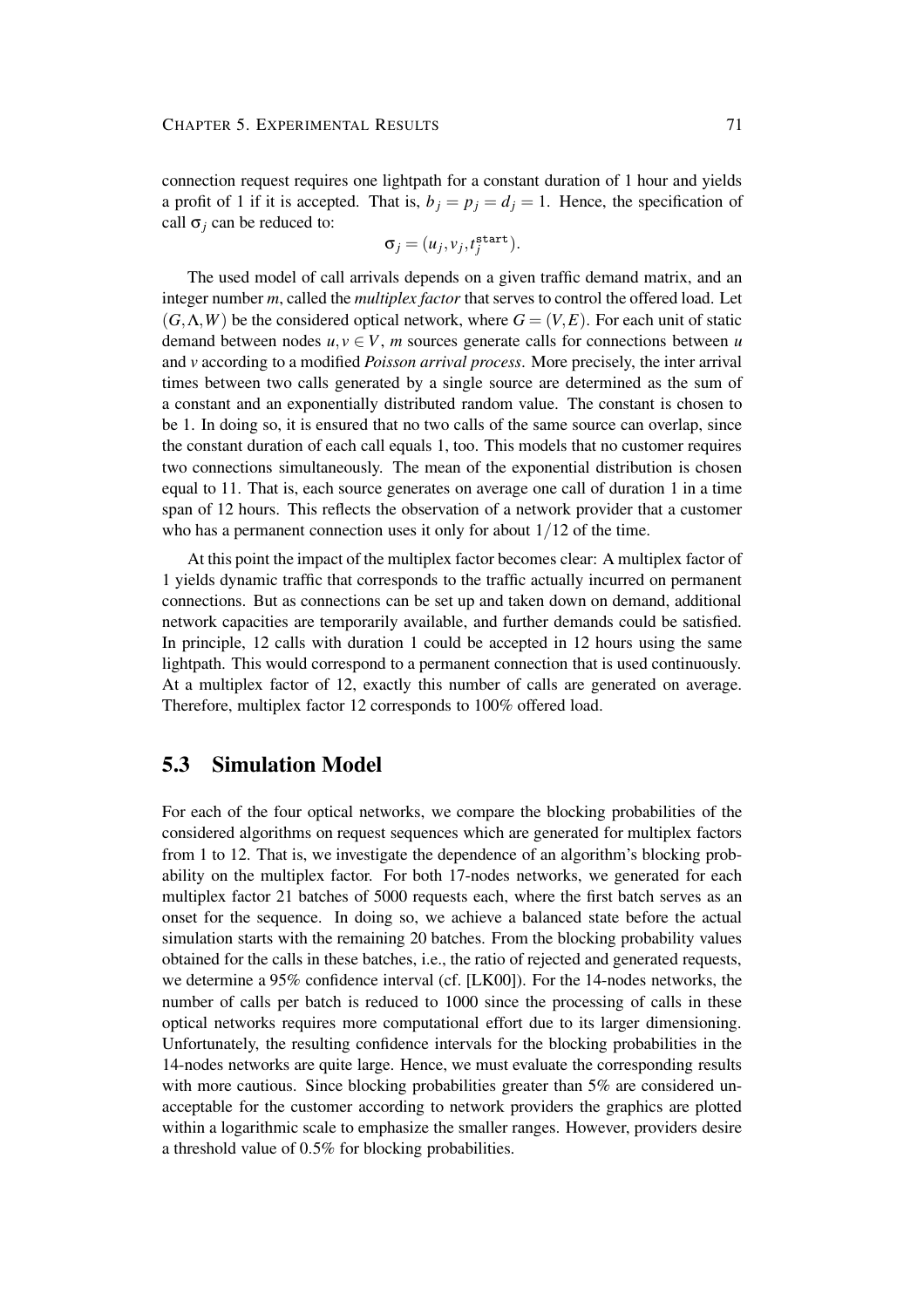### **5.4 Results**

We consider the results of our experiments for each class of algorithms separately and then present overview tables with a selection of the best algorithms.

### **5.4.1 Greedy-Type Algorithms**

First, we consider the greedy-type algorithms with partial wavelength search (cf. Section 3.1.1). Their blocking probabilities in the different optical networks are depicted in Figures 5.3–5.6.

For the 17-nodes networks (Figure 5.3 and Figure 5.4), the results are very similar and show clearly which wavelength selection strategies are advantageous and which not.



Figure 5.3: Blocking probabilities (including confidence intervals) of the greedy-type algorithms with partial wavelength search in the 17-nodes network with shortest path dimensioning.

Note that RANDOM shows medium performance in both cases for all traffic loads. This is not a surprise: good and bad selections are both made similarly frequently. Preferable wavelength search orders are those of FIXED2 and PACK2, which yield nearly the same blocking probabilities and perform best in both networks, whereas the opposite search orders used by FIXED1 and SPREAD2 are apparently inferior: At a multiplex factor of 3, the latter achieve a blocking probability which is approximately 10 times higher than that of FIXED2 and PACK2 in the 17-nodes network with shortest path dimensioning. The other way round, at a blocking probability of  $1\%$  FIXED2 and PACK2 can handle up a multiplex factor of 4, which corresponds to an offered load of about 30%, whereas FIXED1 and SPREAD2 can not even cope with a multiplex factor of 2, i.e., half the offered load.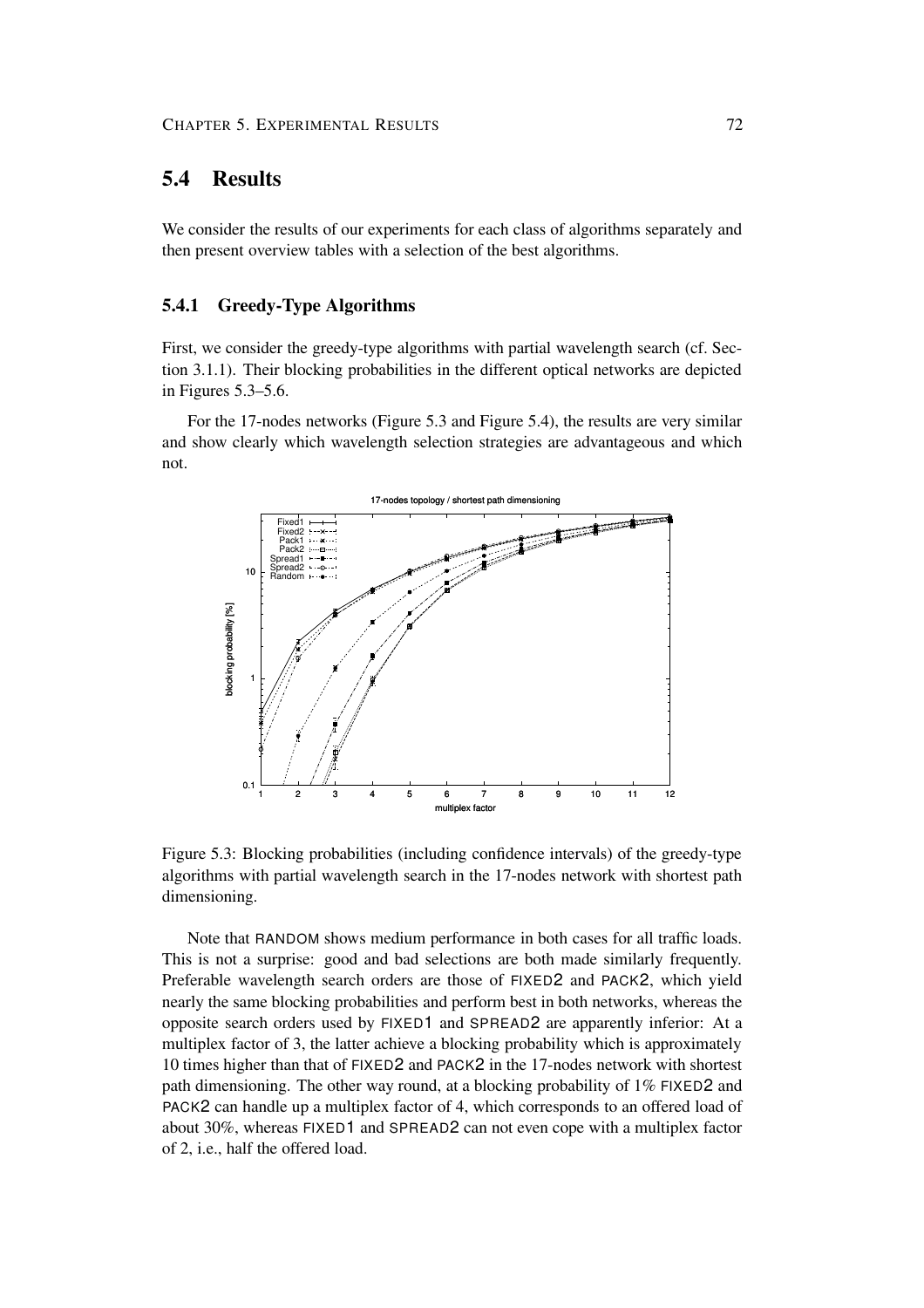

Figure 5.4: Blocking probabilities (including confidence intervals) of the greedy-type algorithms with partial wavelength search in the 17-nodes network with low cost dimensioning.



Figure 5.5: Blocking probabilities (including confidence intervals) of the greedy-type algorithms with partial wavelength search in the 14-nodes network with shortest path dimensioning.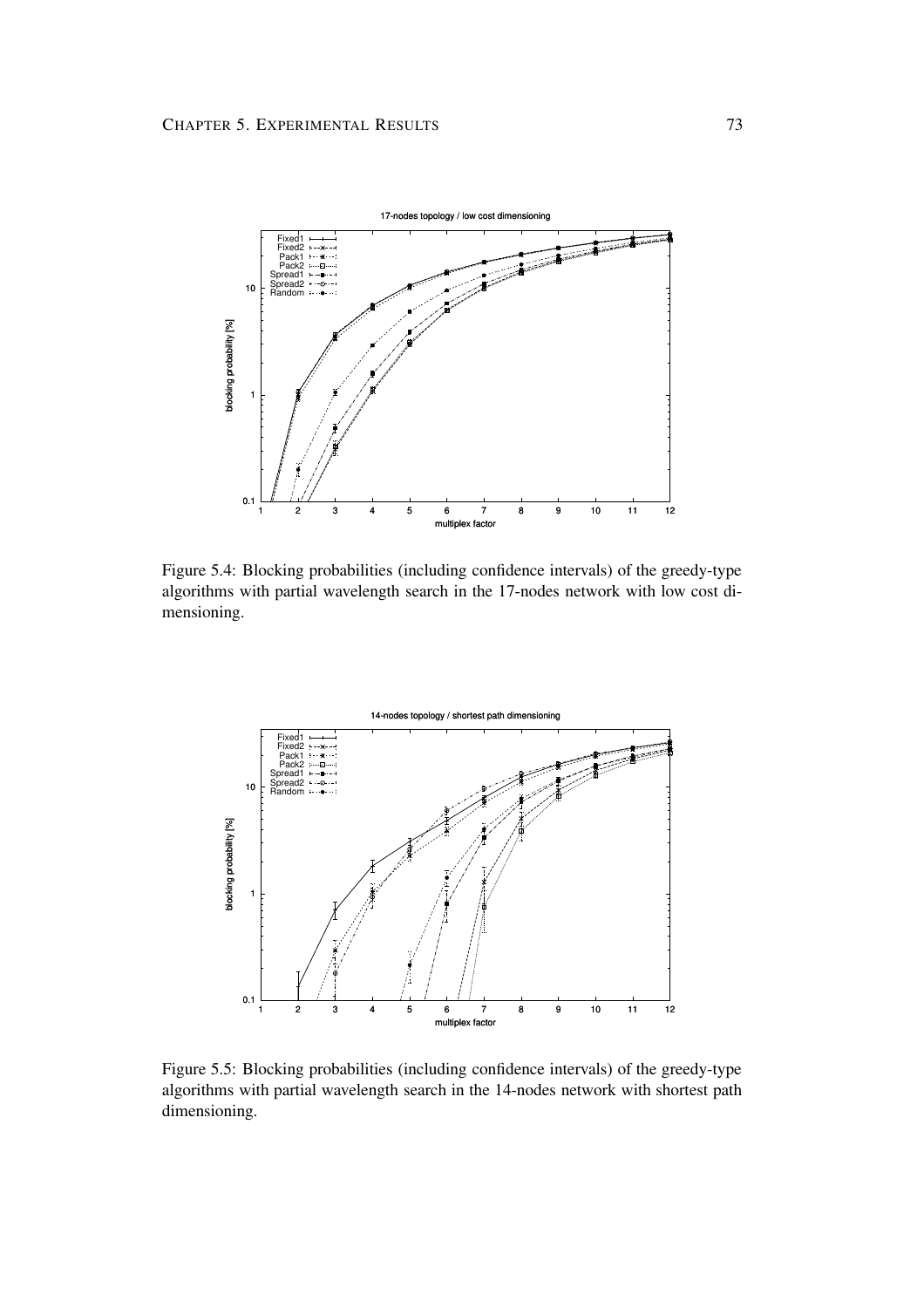

Figure 5.6: Blocking probabilities (including confidence intervals) of the greedy-type algorithms with partial wavelength search in the 14-nodes network with low cost dimensioning.

Similar, but more differentiated trends, are apparent the 14-nodes networks (Figure 5.5 and Figure 5.6). For the shortest path dimensioning, PACK2 performs best, followed by FIXED2. For the low cost dimensioning, however, FIXED2 is better up to an offered load of about 60% (multiplex factor 7). The 14-nodes networks show the huge difference in offered load the algorithms can handle at small blocking probability even more obviously: PACK2 and FIXED2 deal with more than 50% offered load at a blocking probabily of 1%, FIXED1 and SPREAD2 do not even manage 20% for the low cost dimensioning. Finally, let us consider the difference between PACK1 and PACK2. Obviously, defining the wavelength order with respect to increasing edge availabilities (PACK2) is superior to using decreasing availabilities (PACK1). For the version of SPREAD, however, SPREAD1 outperforms SPREAD2 since rarely installed wavelengths have usually small edge utilizations. Therefore, the wavelength search order of SPREAD1 tends slightly to those of FIXED2 and PACK2.

Figure 5.7–5.10 show the results for the greedy-type algorithms with total wavelength search (cf. Section 3.1.2). For each network, the graphic looks very similar to the corresponding graphic for the greedy-type algorithms with partial wavelength search: Using a certain wavelength search order for breaking ties in an EXHAUS-TIVE version seems to be as effective as the order is for the wavelength selection in the corresponding greedy-type algorithm with partial wavelength search. Moreover, any EXHAUSTIVE version is superior to the corresponding greedy-type algorithm with partial wavelength search which uses the same wavelength order. To give an example for the supremacy of EXHAUSTIVE  $f_2$  and EXHAUSTIVE<sub>p2</sub>, consider the 14-nodes network with low cost dimensioning. These algorithms can handle circa 60% offered load (multiplex factor 7) at a blocking probability of  $0.54\%$ , while EXHAUSTIVE  $f_1$  and EXHAUSTIVE<sub>p2</sub> can not even manage  $25\%$  load (multiplex factor 3) for that blocking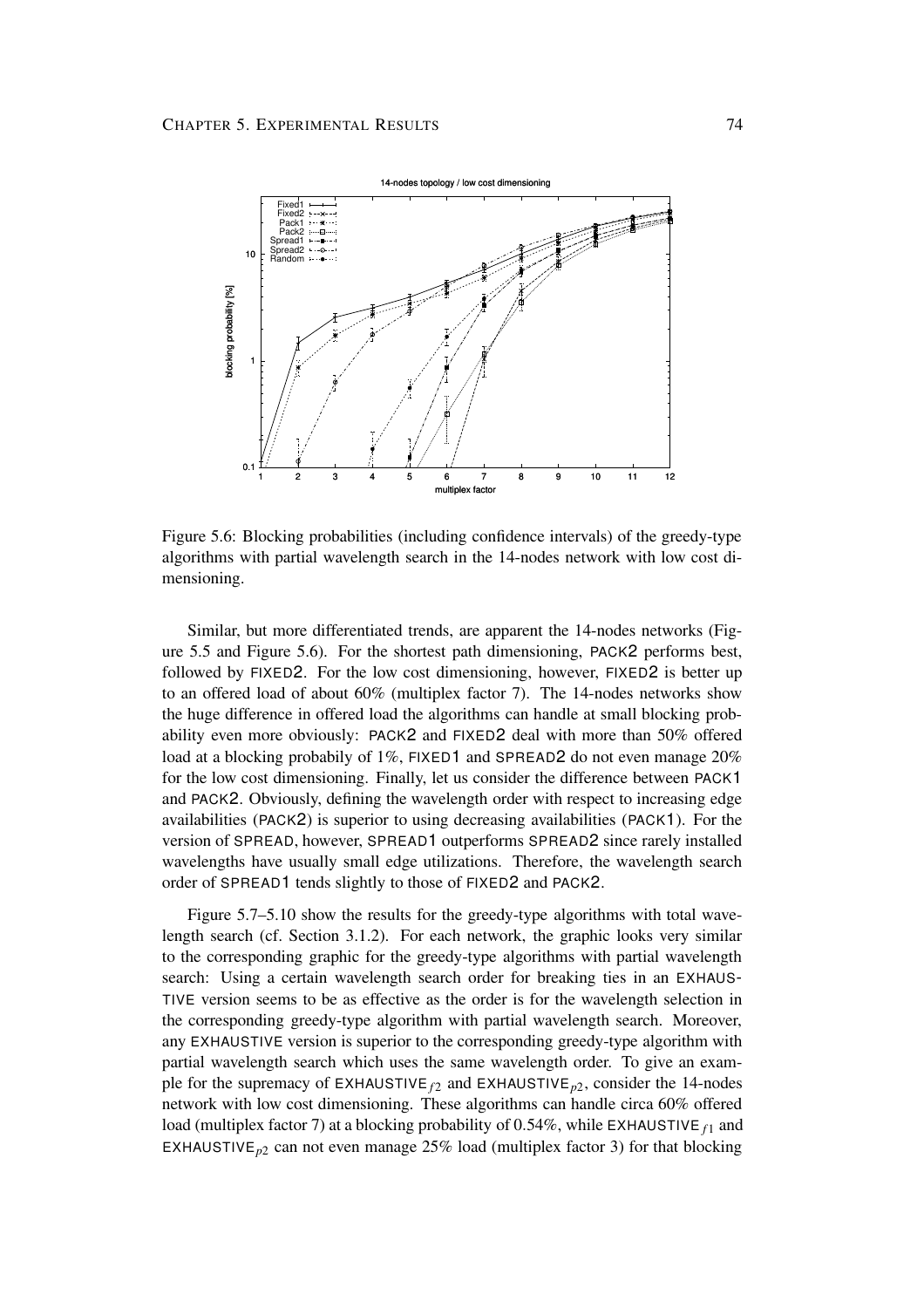### probability.



Figure 5.7: Blocking probabilities (including confidence intervals) of the greedy-type algorithms with total wavelength search in the 17-nodes network with shortest path dimensioning.

#### **5.4.2 Versions of ALR**

For the algorithm ALR, we considered the versions CCC, TCC, CCE, TCE, CEC, TEC, CEE, and TEE of Section 3.2.2. Recall that the first parameter considers whether given traffic demands T are taking into account or not C, a second parameter of E specifies that end nodes with currently small connectivity are protected, and E for the last parameter specifies that shorter lightpaths are additionally protected.

For the 17-nodes networks only four selected versions are plotted in Figure 5.11 and Figure 5.12 since the blocking probabilities of the eight variants are very close to each other. For both dimensionings the ranking of the four selected versions is the same: CEE achieves the smallest blocking probabilities, followed by CCC and TCC, while TEC performs worst. For the network with low cost dimensioning, the obtained blocking probabilities are closer to each other as for the other dimensioned network. We guess that the reason for this is that the routing decisions made by the algorithms in the network with low cost dimensioning are more similar to each other. Let us mention that the blocking probabilities of all remaining variants whose results are not plotted lie between the values of CEE and TEC for both 17-nodes networks.

Note that this also holds for the 14-node networks (Figure 5.13 and Figure 5.14), where the results for all eight versions of ALR are depicted. Be aware that we used another scale in Figure 5.13 and Figure 5.14, starting with multiplex factor 3. Also in these networks, CEE is superior to the other algorithms (note that the line styles changed). Compared with the results in the 17-nodes networks, the curves lie less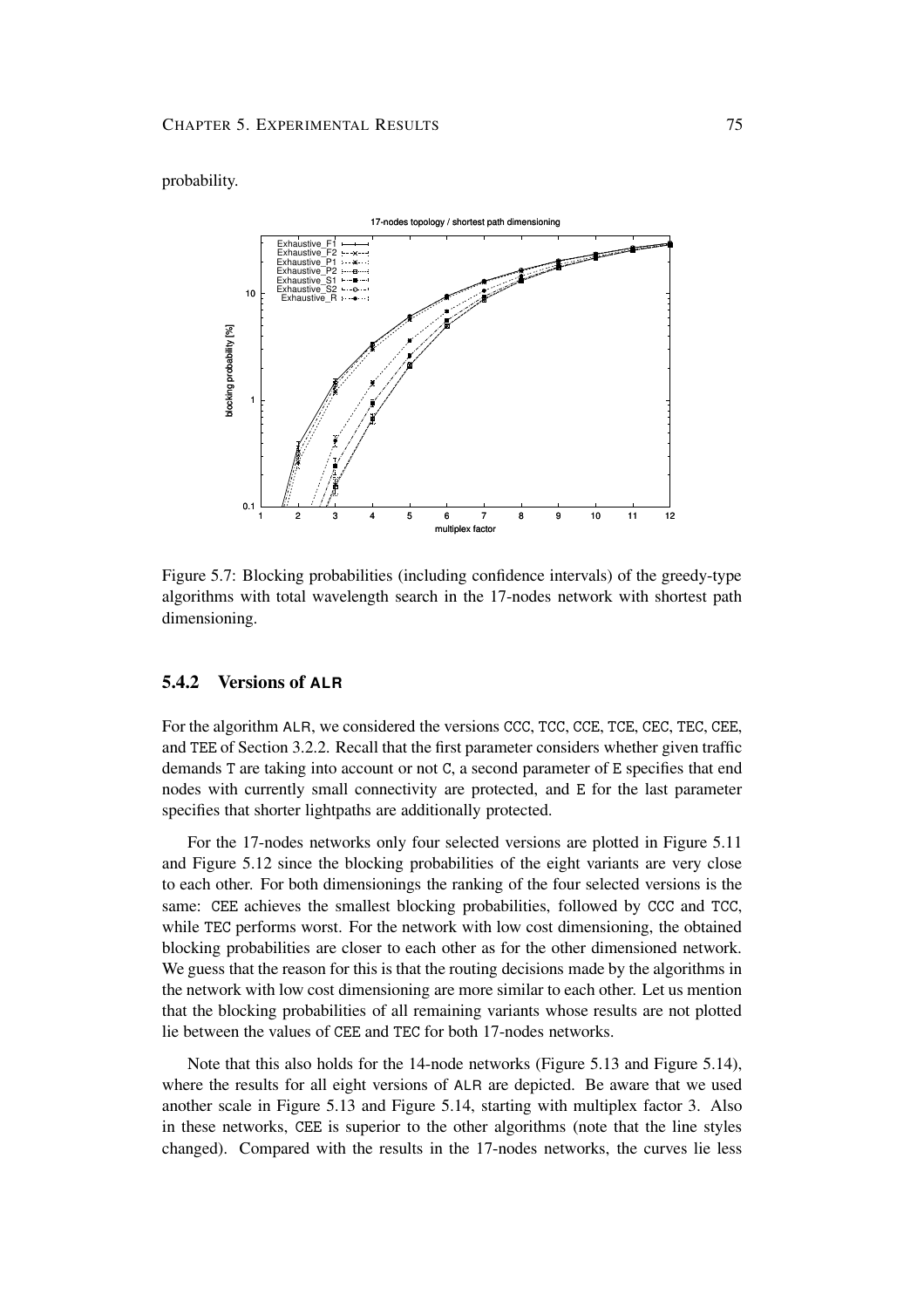

Figure 5.8: Blocking probabilities (including confidence intervals) of the greedy-type algorithms with total wavelength search in the 17-nodes network with low cost dimensioning.



Figure 5.9: Blocking probabilities (including confidence intervals) of the greedy-type algorithms with total wavelength search in the 14-nodes network with shortest path dimensioning.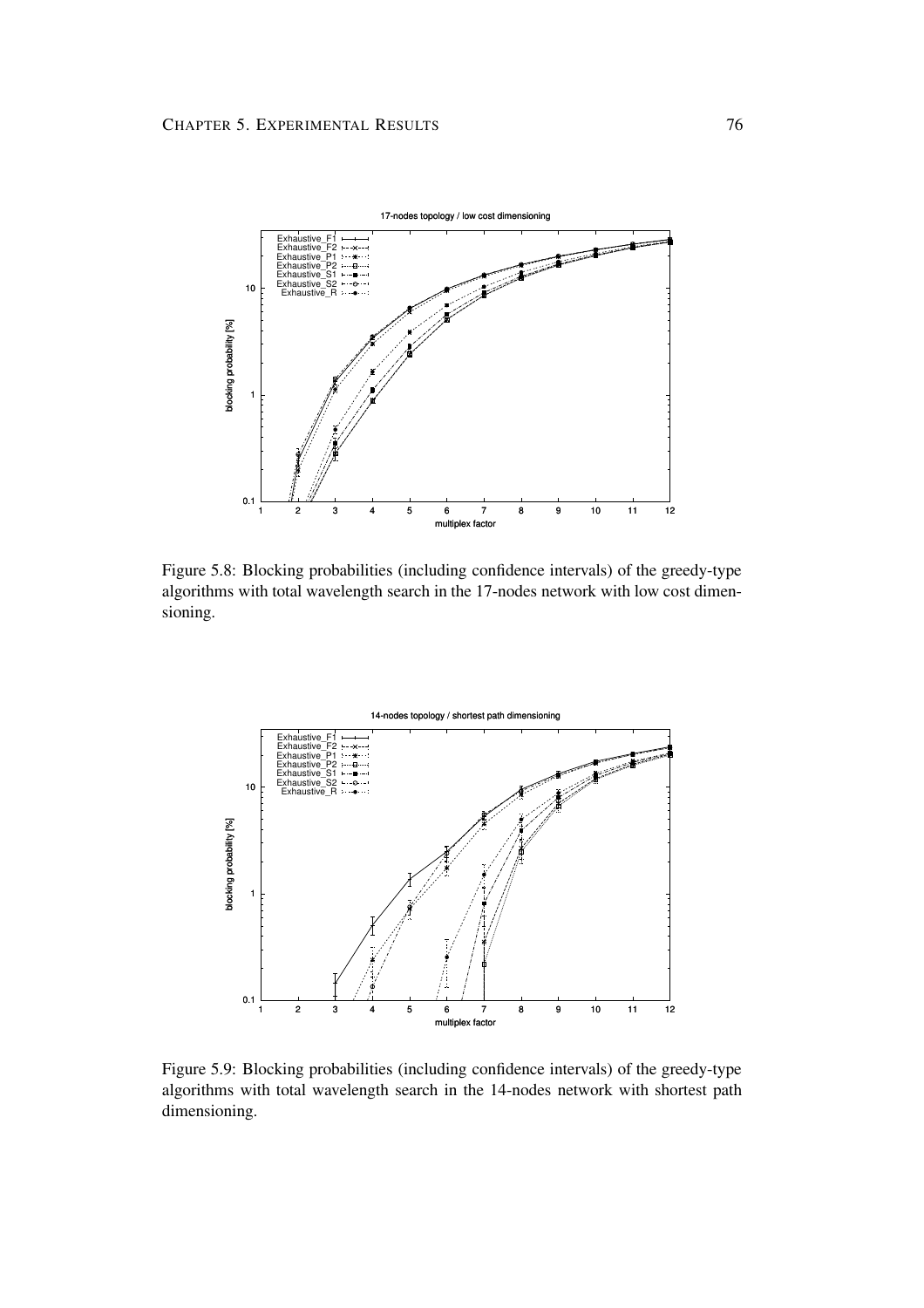

Figure 5.10: Blocking probabilities (including confidence intervals) of the greedytype algorithms with total wavelength search in the 14-nodes network with low cost dimensioning.

close to each other. This trend, which also applies to the greedy-type algorithms, lets us suppose that the quality of a **DSCA**-algorithm becomes more apparent for optical networks with larger dimensionings which provide more different routing possibilities. That is, for such large networks, the choice of the algorithm is more important. Furthermore, notice that the versions which take into account the given average traffic demands using the function as defined by (T) perform worse than their unweighted counterparts with function (C).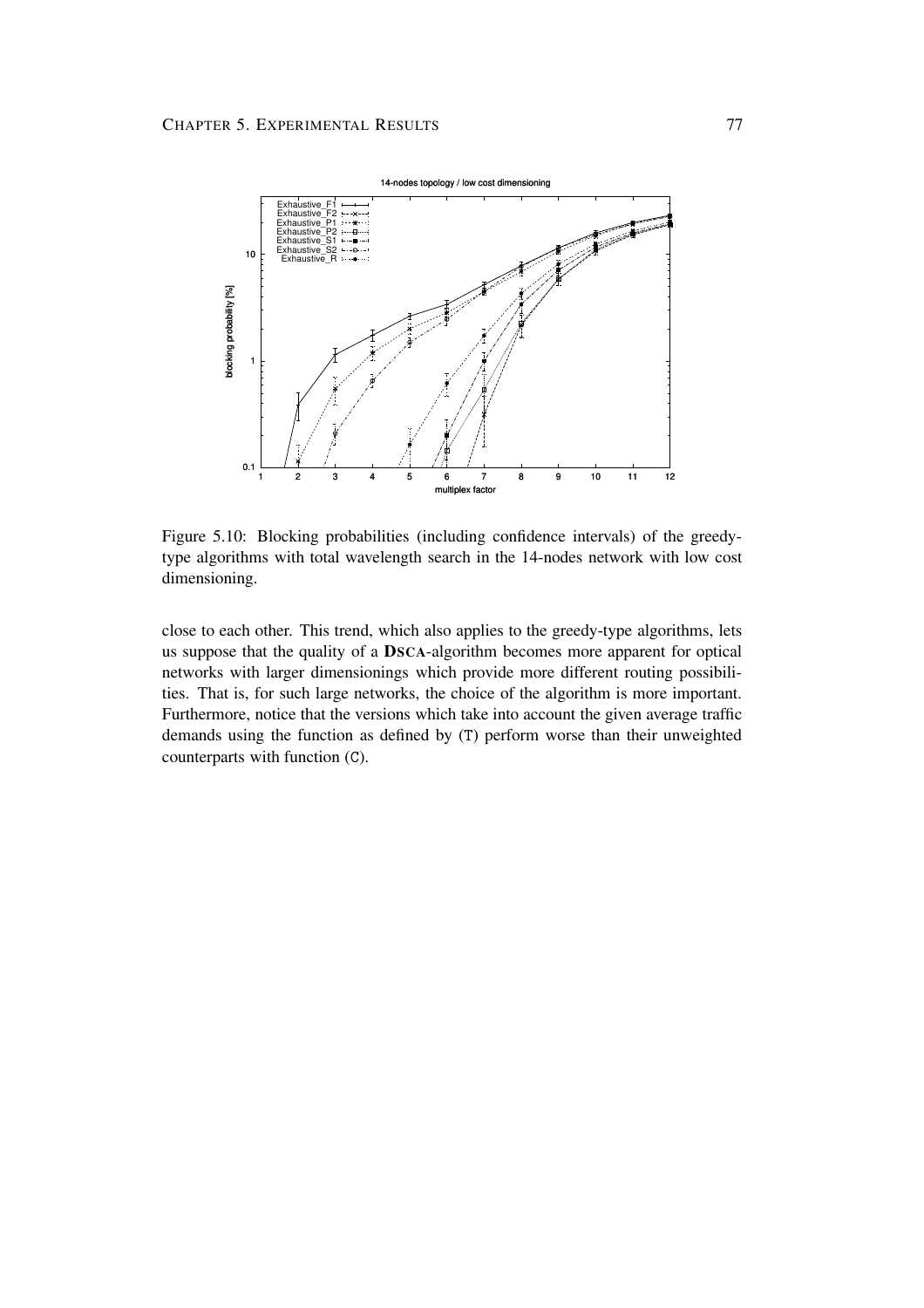

Figure 5.11: Blocking probabilities (including confidence intervals) of selected versions of ALR in the 17-nodes network with shortest path dimensioning.



Figure 5.12: Blocking probabilities (including confidence intervals) of selected versions of ALR in the 17-nodes network with low cost dimensioning.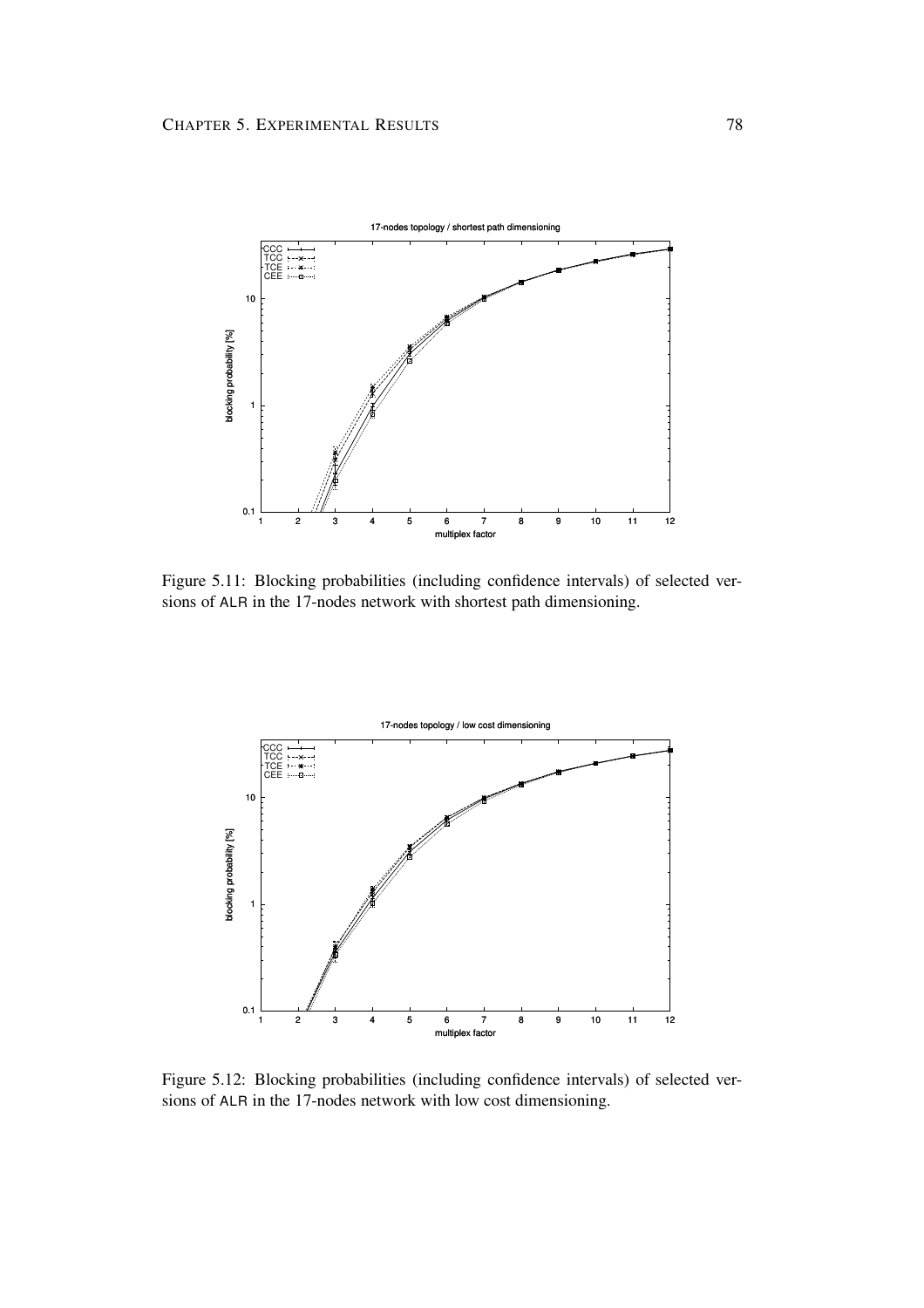

Figure 5.13: Blocking probabilities (including confidence intervals) of selected versions of ALR in the 14-nodes network with shortest path dimensioning.



Figure 5.14: Blocking probabilities (including confidence intervals) of selected versions of ALR in the 14-nodes network with low cost dimensioning.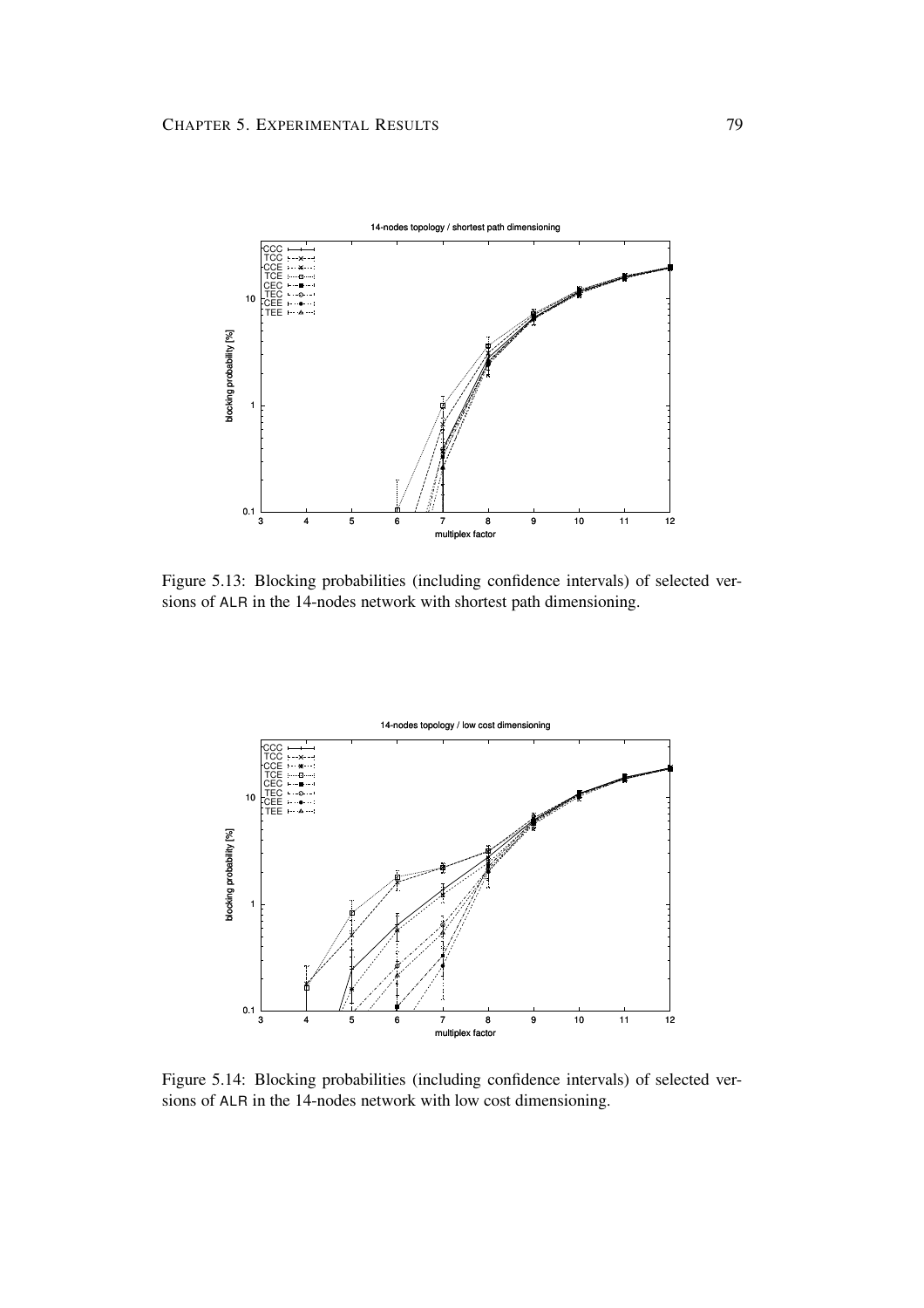#### **5.4.3 Versions of SFR**

As a last group, we consider the versions based on SFR, namely, the original SFR itself, SFR(T), ASFR, and ASFR(T), (cf. Section 3.2.3). The results for the 17-nodes networks in Figure 5.15 and Figure 5.16 reveal that also for this class of **DSCA**algorithms, the versions which incorporate average traffic demands are inferior to their counterparts, particularly for the shortest path dimsioning. In the interesting range up to blocking probability 5%, ASFR slightly outperforms the basic version SFR. Also similar to the versions of ALR, we see that the results for the network with low cost dimensioning are closer to each other than those for the shortest path dimensioned network.

Slightly different are the observations for the 14-nodes network. For the shortest path dimensioning, see Figure 5.17, ASFR(T) performs best for an offered load larger than 75%, which corresponds to a multiplex factor of 9. But since the corresponding blocking probability at this point exceeds 5%, this region of offered load is hardly of interest. In the 14-nodes network with the low cost dimensioning, however, ASFR outperforms the other versions significantly in the whole relevant range of offered load, as depicted in Figure 5.18. Also for the versions of SFR, the blocking probability values in the 14-nodes networks are further spread than those in the 17-nodes networks.



Figure 5.15: Blocking probabilities (including confidence intervals) of the variants for SFR in the 17-nodes network with shortest path dimensioning.

### **5.4.4 Best Algorithms Revisited**

In order to determine which **DSCA**-algorithms perform globally best, we compare the results of the best algorithms from each group. The selected algorithms are PACK2 for the greedy-type algorithms with partial wavelength search,  $EXHAUSTIVE_{p2}$  for those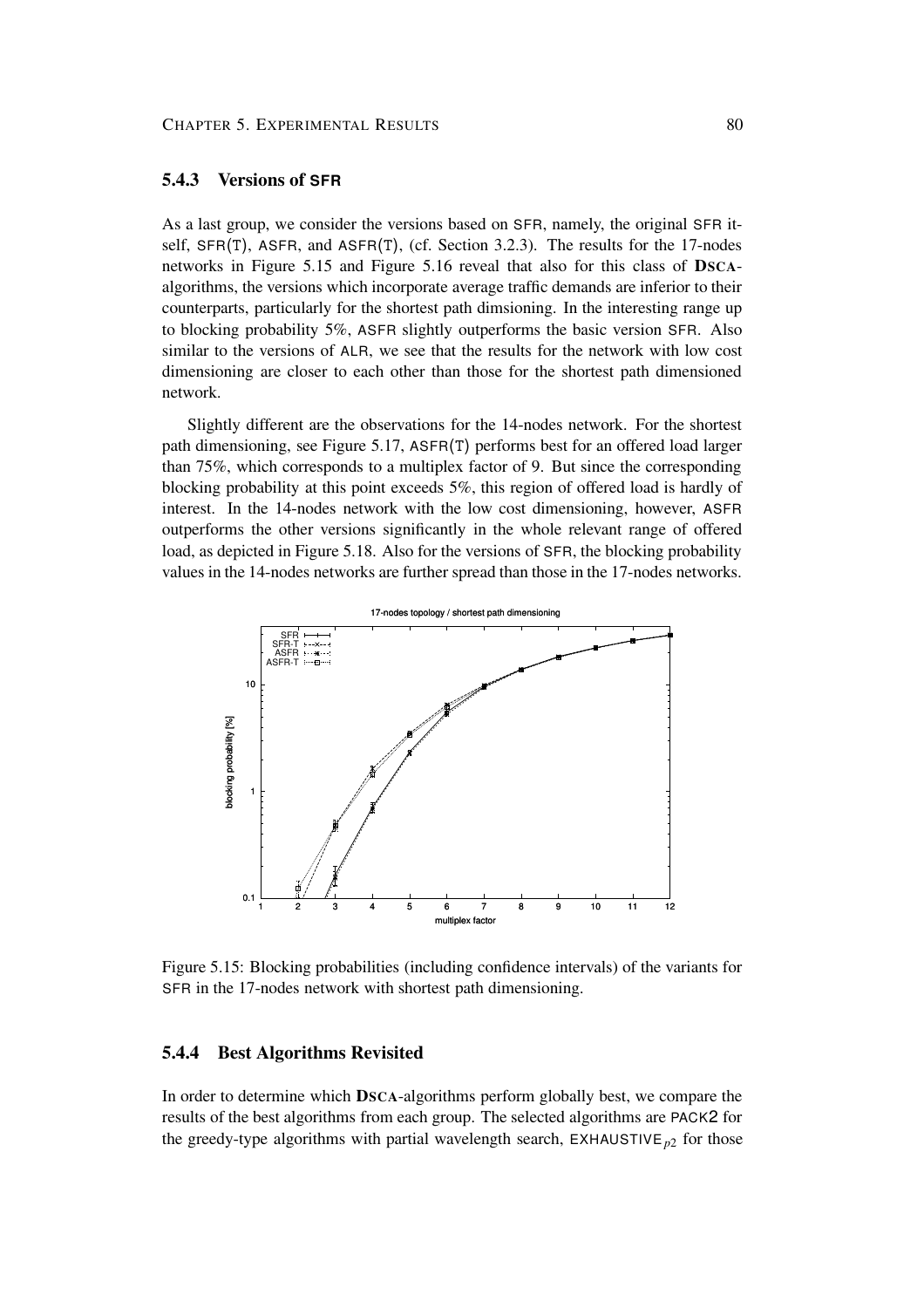

Figure 5.16: Blocking probabilities (including confidence intervals) of the variants for SFR in the 17-nodes network with low cost dimensioning.



Figure 5.17: Blocking probabilities (including confidence intervals) of the variants for SFR in the 14-nodes network with shortest path dimensioning.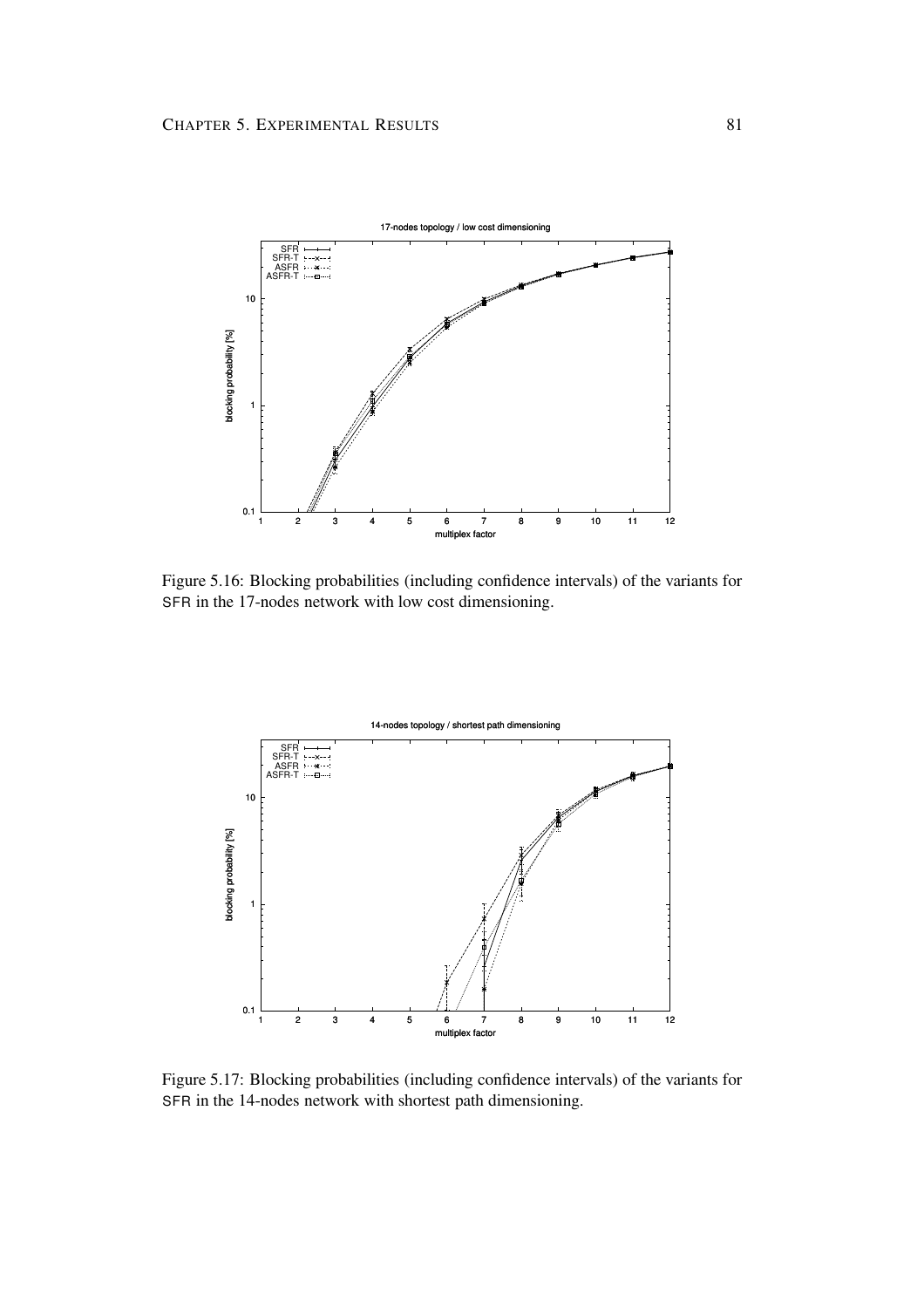with total wavelength search, CEE for the variants of ALR, and ASFR for the algorithms based on SFR. Furthermore, first simulation results for the algorithm NFR which was developed last have been obtained and added. The runs in the 14-nodes network with low cost dimensioning have not finished until now. Therefore, we can only report on its results for the 17-nodes networks and the 14-nodes network with shortest path dimensioning.

The blocking probabilities of the selected algorithms for the 17-nodes networks are plotted in Figure 5.19 and Figure 5.20. For the network with shortest path dimensioning, EXHAUSTIVE*p*<sup>2</sup> performs best, but ASFR is equal to EXHAUSTIVE*p*<sup>2</sup> up to a multiplex factor of 4 (about 33% offered load), where their blocking probabilities reach a value of 0.7%. The algorithm CEE and PACK2 perform a bit worse with a similar progression in both networks. A very different curve yields NFR. It starts very bad for small offered load, comes close to the others at multiplex factor 5, and performs very well for high offered load. To give one example on this network, the blocking probabilities for multiplex factor 4 are nearly  $0.7\%$  for EXHAUSTIVE  $_{p2}$  and ASFR, 0.8% for CEE, 1.0% for PACK2, and 1.3% for NFR.

For the low cost dimensioning, NFR yields exactly the same blocking probabilities as EXHAUSTIVE<sub>p2</sub>, which are best from multiplex factor 4 on. If the offered load is smaller, ASFR is slightly superior to them. The results for CEE and PACK2 again perform a bit inferior to EXHAUSTIVE*p*<sup>2</sup> and ASFR.

The results for the 14-nodes network are depicted using a different scale, see Figure 5.21 and Figure 5.22. For both dimensionings, the algorithm ASFR clearly outperforms the others, and PACK2 yields the highest blocking probabilities by far. For the network with shortest path dimensioning, NFR is second, followed by EXHAUSTIVE *<sup>p</sup>*2, and CEE. For example, at a multiplex factor of 7, the achieved blocking probabilities are 0.16%, 0.18%, 0.22%, 0.26%, and 0.75% for ASFR, NFR, EXHAUSTIVE*p*<sup>2</sup> CEE, and PACK2, respectively. In contrast, to the network with shortest path dimensioning, CEE is superior to  $EXHAUSTIVE_{p2}$  for the low cost dimensioning. For multiplex factor 7, the blocking probabilities for ASFR, CEE, EXHAUSTIVE*p*2, and PACK1 are 0.20%, 0.27%, 0.54%, and 1.17%, respectively.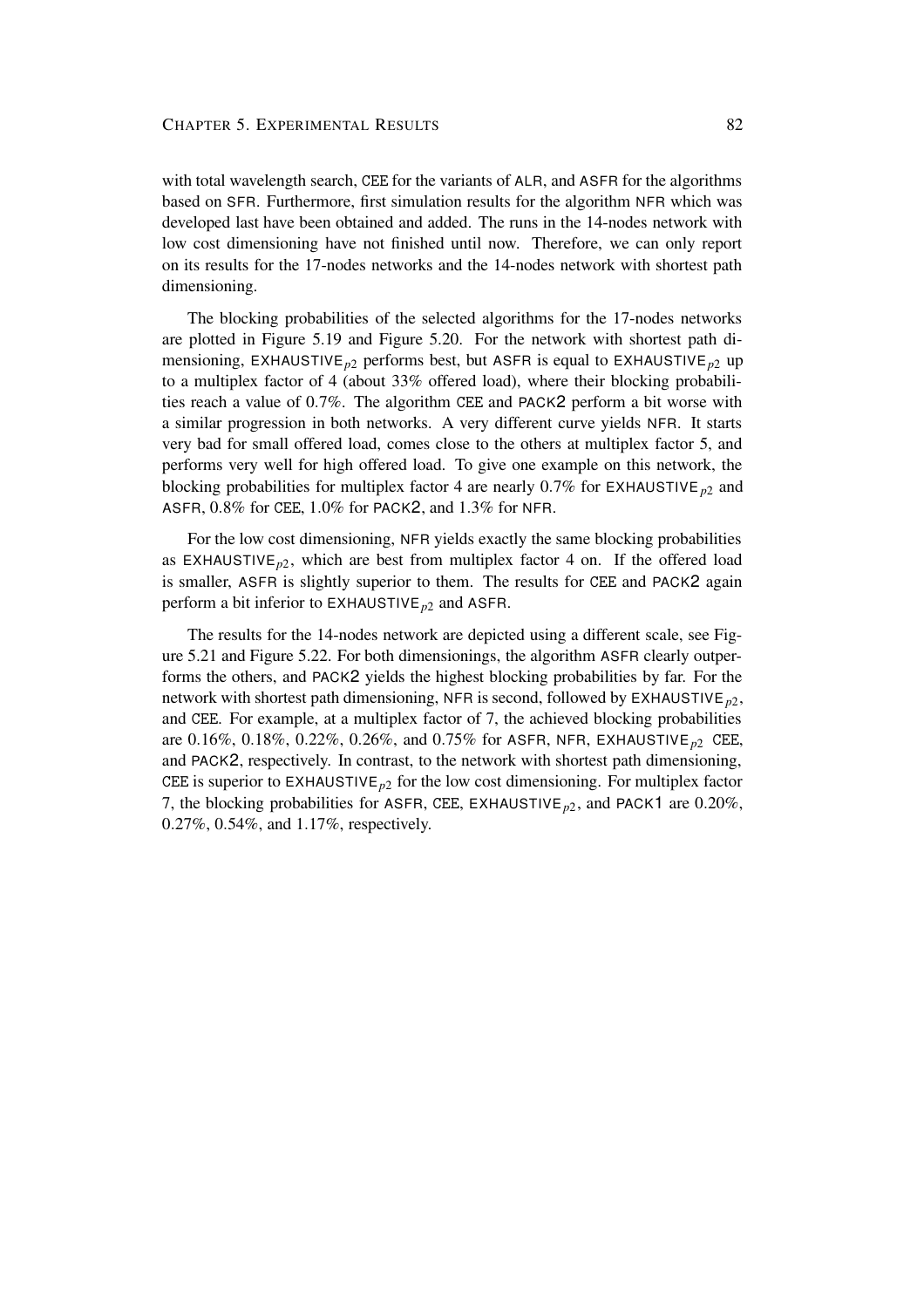

Figure 5.18: Blocking probabilities (including confidence intervals) of the variants for SFR in the 14-nodes network with low cost dimensioning.



Figure 5.19: Blocking probabilities (including confidence intervals) of selected algorithms in the 17-nodes network with shortest path dimensioning.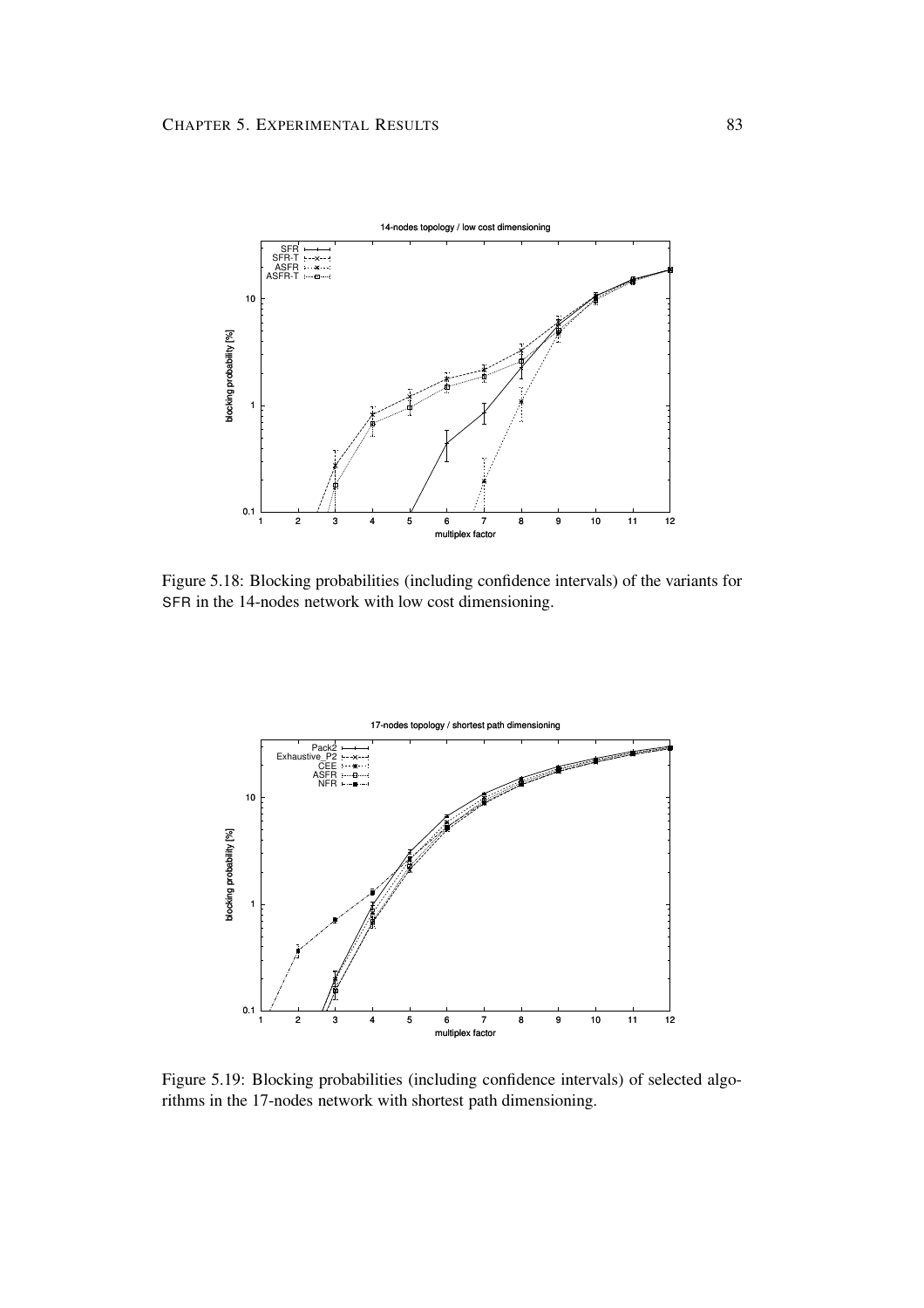

Figure 5.20: Blocking probabilities (including confidence intervals) of selected algorithms in the 17-nodes network with low cost dimensioning.



Figure 5.21: Blocking probabilities (including confidence intervals) of selected algorithms in the 14-nodes network with shortest path dimensioning.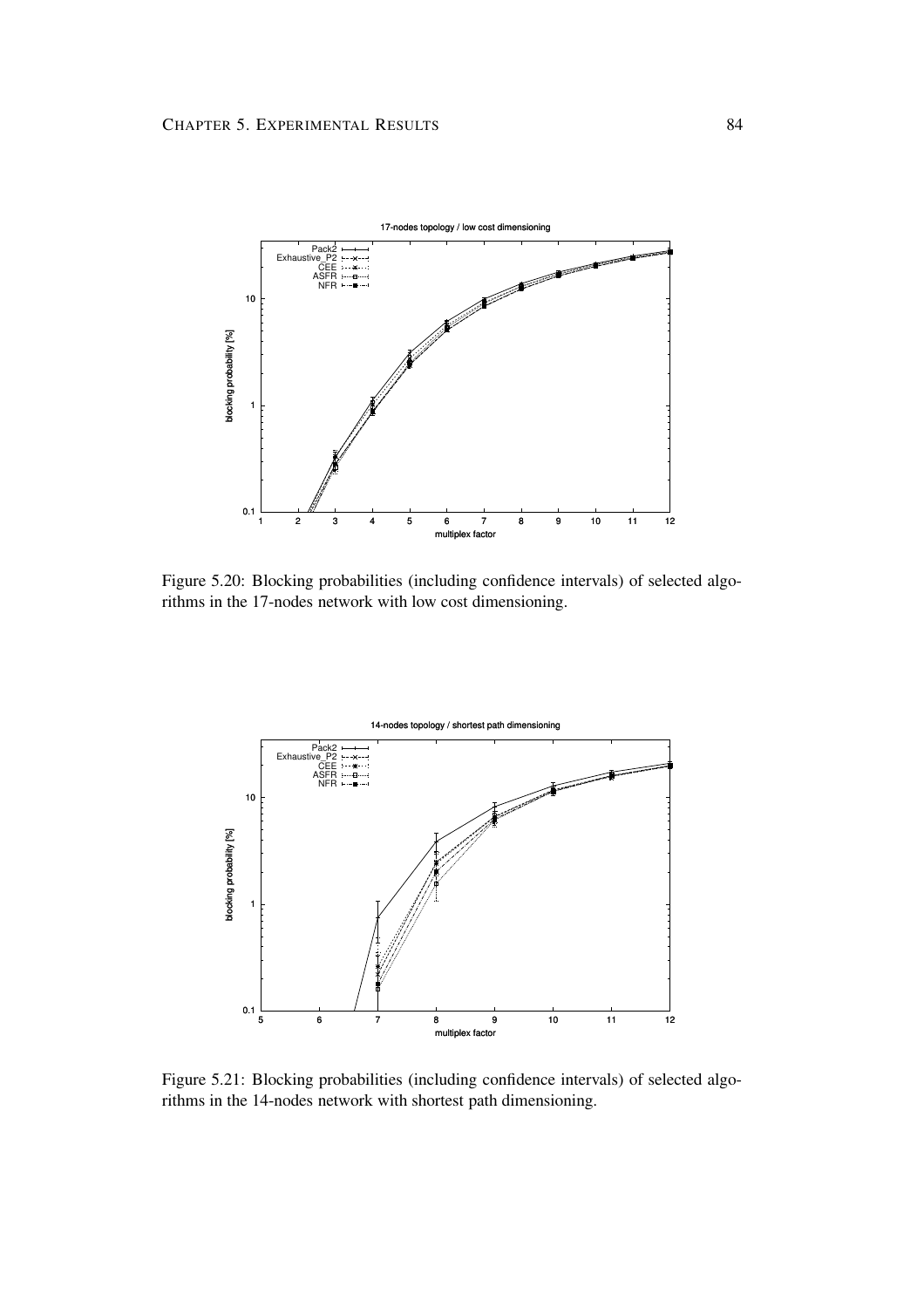

Figure 5.22: Blocking probabilities (including confidence intervals) of selected algorithms in the 14-nodes network with low cost dimensioning.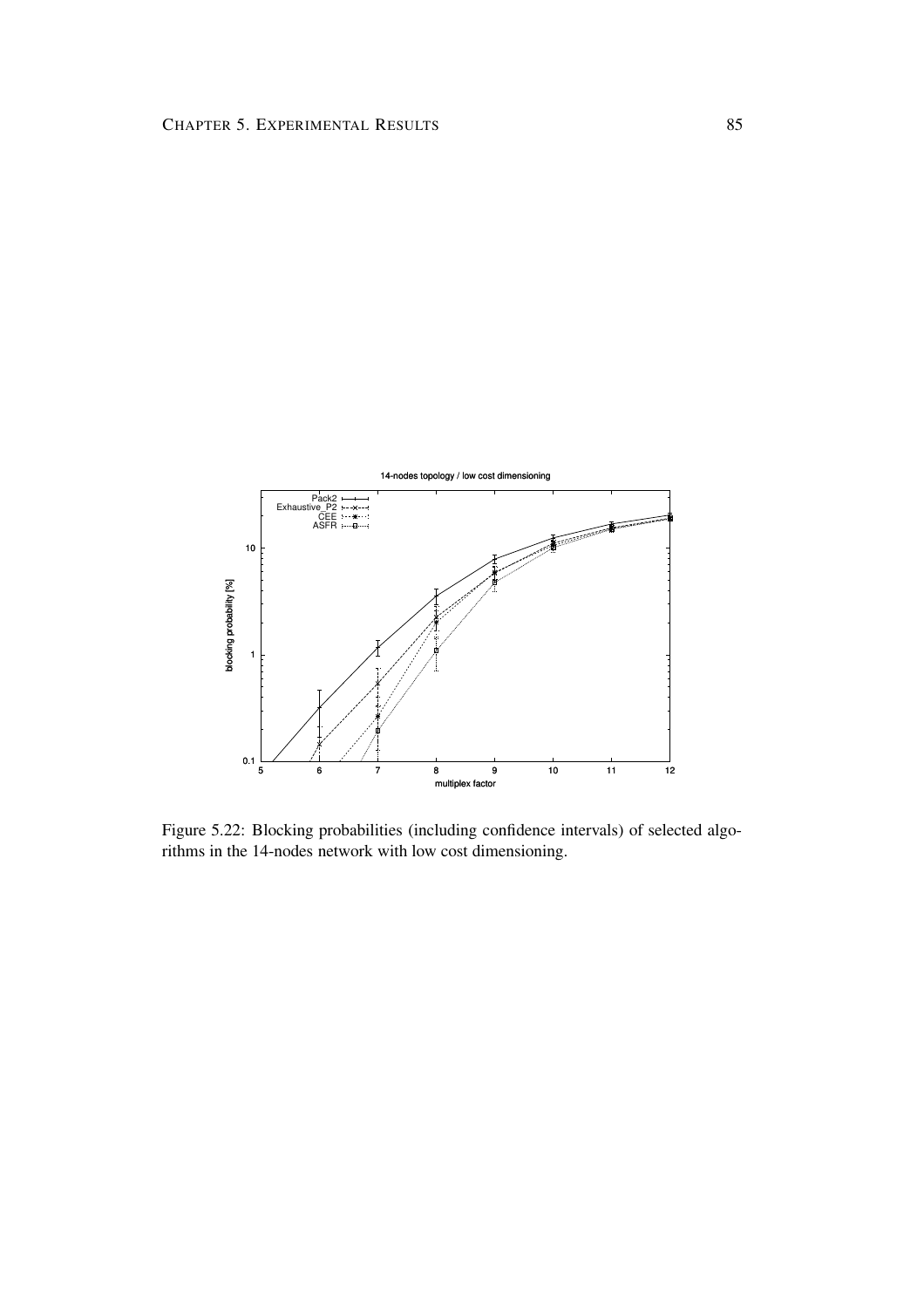### **Chapter 6**

# **Conclusions and Outlook**

In this diploma thesis, we focused on the design and evaluation of online algorithms for **DSCA**, a problem of call admission and routing and wavelength assignment in optical networks. Experimental results showed that the blocking probabilities of **DSCA**algorithms may differ substantially, even for algorithms which only differ in their tiebreaking rules.

For the greedy-type algorithms that are based on routing along shortest lightpaths in some wavelength (the choice of which defines the version), we obtained the following results. Each EXHAUSTIVE variant that using one of the considered orders on the set of wavelengths for breaking ties outperforms the greedy-type algorithm with partial wavelength search that selects a shortest lightpath in the first possible wavelength in that order. Furthermore, we have seen that for both classes of greedy-type algorithms the selection of this order substancially affects the performance. This is particularly interesting for the EXHAUSTIVE versions since they only differ in their strategies to break ties. That is, globally shortest routing lightpaths are often available in many wavelengths. The studies suggest that less available wavelengths should be preferred. The availability of a wavelength can be either defined as the total number of edges on which the wavelength is available with respect to the current network status, or as the number of edges on which the wavelength is installed. Both versions yield similar blocking probabilities. That is, among the greedy-type algorithms,  $EXHAUSTIVE_{p2}$ and EXHAUSTIVE  $f_2$  perform best.

Moreover, we observe that the network fitness algorithms based on ALR, which route in such a way that the total number of newly blocked lightpaths in the network is minimized, could not benefit from incorporating informations about the average traffic demands. However, the way some versions of ALR protect lightpaths with end nodes whose connectivity is currently small and lightpaths which are short proves to be advantageous. We believe this to be the reason that the version CEE is superior to the others.

The studies about the variants of SFR which are based on the idea of considering only edge-disjoint lightpaths between each pair of nodes yield the following results. Also for these algorithms considering average traffic demands is disadvantageous in most cases. However, if the durations of calls are also given at the moment of their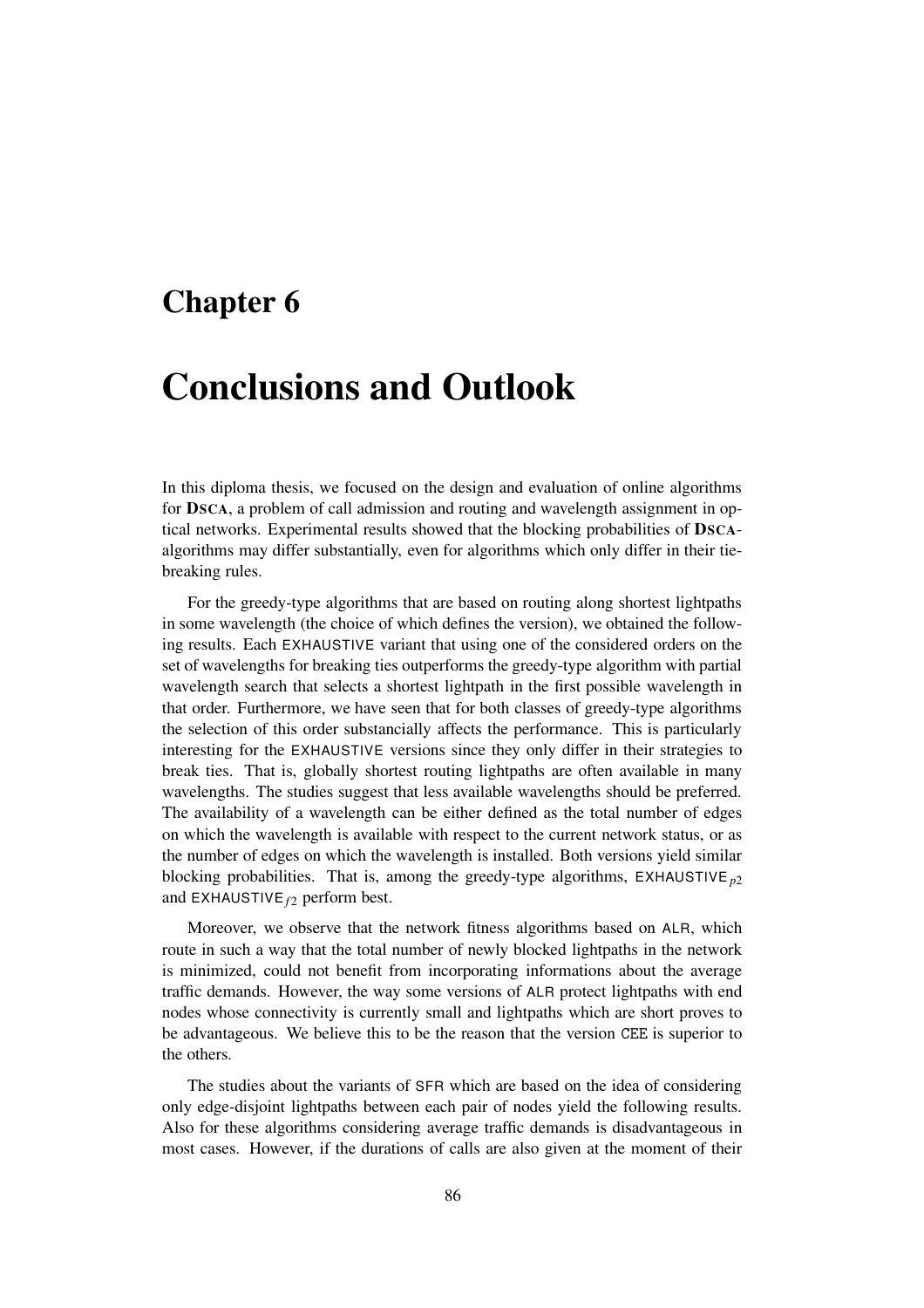arrival, the version ASFR which also account for currently blocked lightpaths performs better than the other variants.

As an overall result in the evaluation of algorithms, it turned out that no algorithm is superior to the best greedy-type algorithm in the 17-nodes networks. This also applies to the algorithm NFR which is based on solving a multicommodity flow problem in order to compute a set of edge-disjoint lightpaths. However, in the relevant range up to a blocking probability of 5%, the algorithm ASFR achieves only marginally different blocking probabilities from those of the best greedy-type algorithms. In the 14-nodes networks, which have larger dimensionings, the differences between the algorithms are much more apparent: ASFR performs best, in particular for the low cost dimensioning. For this dimensioning also CEE outperforms the greedy-type algorithms.

Throughout the simulation experiments, we observed that the achieved blocking probabilities of the different algorithms in the 14-nodes networks diverge more from each other than those in the 17-nodes networks. We suppose the reason for this to be, among others, the size of network's dimensioning: For larger dimensionings, the algorithms have more freedom of decision, whereby the impact of good or bad routings is strengthened. We believe that the network fitness algorithms could be superior to the best greedy-type algorithm in larger networks in general. It has been observed in other fields of optimization that greedy strategies might degrade for approaches for more inhomogeneous problem data. That is, the greedy-type algorithms could lead to worse results if the parameters of the connection requests are more irregular, e.g., changing demands and durations.

For the practicability of the network fitness algorithms, it must be mentioned that they require great computational effort, especially in comparison with the greedy-type algorithms. However, the running time of the new algorithms can be reduced significantly by taking into account only a fixed number of possible routing lightpaths. In doing so, the versions based on SFR can handle each call in polynomial time. This also holds for SALR, a variant of ALR which we did not take into account in the experiments.

For further research, the following points are of interest. In order to obtain more evidence on the qualities of the algorithms, additional studies based on other networks are necessary. These should also include real-world traffic data instead of the random call generation due to Poisson arrivals applied in this work. Moreover, more inhomogeneous call parameters like changing demands and durations should be considered. After these, the additional parameters of **DMCA** should be taken into account: different customer classes and different service classes. Also suitable handling of failure situation is important. Note that this problem has more offline than the call processing in the standard operating state of the network, since a lot of information gets known at the same time. That is, a possibly large set suspended connections must be rerouted at the same time.

Another point is that of rejection criteria. Note that all presented algorithms completely omit the call admission part of **DSCA**. Possibly, the option to reject calls improves performance of an algorithm. In our opinion, this could apply to scenarios with high offered traffic. Note that the profit function is highly associated with rejection criteria since particularly calls with profits that are small in comparison to their required service should be rejected.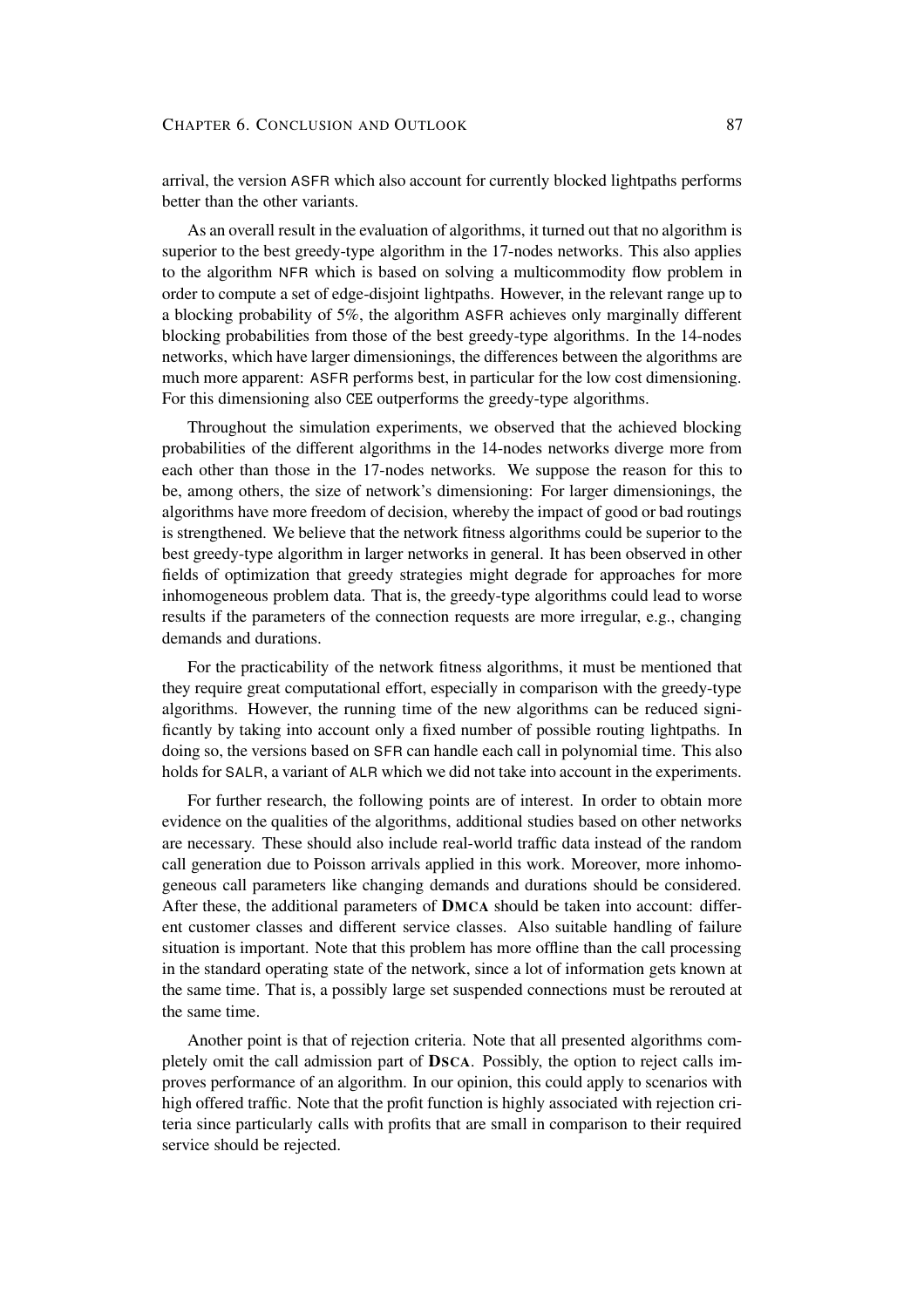# **Appendix A**

# **Table of Notations**

| G                                                                                                | denotes a graph                                                             |
|--------------------------------------------------------------------------------------------------|-----------------------------------------------------------------------------|
| D                                                                                                | denotes a digraph                                                           |
| $\boldsymbol{n}$                                                                                 | total number of nodes in a graph or digraph                                 |
| $\boldsymbol{m}$                                                                                 | total number of edges or arcs in a graph or digraph, respectively           |
| $\delta^+(\nu)$                                                                                  | set of all arcs in a digraph with start node $\nu$                          |
| $\delta^-(v)$                                                                                    | set of all arcs in a digraph with end node $\nu$                            |
| p, q                                                                                             | usually denote paths or walks                                               |
| V(p)                                                                                             | set of nodes of a walk $p$ in a graph or digraph                            |
| E(p)                                                                                             | set of edges of a walk $p$ in a graph                                       |
| A(p)                                                                                             | set of arcs of a walk $p$ in a digraph                                      |
| pq                                                                                               | denotes the concatenation of two walks $p$ and $q$                          |
| $(G,\Lambda,W)$                                                                                  | denotes an optical network                                                  |
| L                                                                                                | set of all lightpaths in an optical network                                 |
| L(u, v)                                                                                          | set of all $[u, v]$ -lightpaths in an optical network                       |
| S                                                                                                | denotes a network status                                                    |
| $M_S = (m_{ij}^{(S)})$                                                                           | denotes a link-status matrix in status S                                    |
| $L_S$                                                                                            | set of all lightpaths in a network that are available in status S           |
| $L_S(u,v)$                                                                                       | set of all $[u, v]$ -lightpaths in a network that are available in status S |
| $\sigma$                                                                                         | denotes a request sequence                                                  |
| $\sigma_i$                                                                                       | denotes a call                                                              |
| $u_j, v_j$                                                                                       | denote the end nodes of the connection for call $\sigma_i$                  |
|                                                                                                  | denotes the demand (number of lightpaths) of call $\sigma_i$                |
|                                                                                                  | denotes the arrival time of call $\sigma_i$                                 |
|                                                                                                  | denotes the latest answer time of call $\sigma_j$                           |
|                                                                                                  | denotes the start time of the connection for call $\sigma_j$                |
| $b_j$<br>$t_j^{\text{arr}}$<br>$t_j^{\text{ans}}$<br>$t_j^{\text{start}}$<br>$t_j^{\text{stop}}$ | denotes the expiration time of the connection for call $\sigma_j$           |
| $d_j$                                                                                            | denotes the duration of the connection for call $\sigma_j$                  |
| $c_j$                                                                                            | denotes the customer class of call $\sigma_j$                               |
| $q_j$                                                                                            | denotes the customer class of call $\sigma_i$                               |
| $p_j$                                                                                            | denotes the profit of call $\sigma_j$                                       |
|                                                                                                  |                                                                             |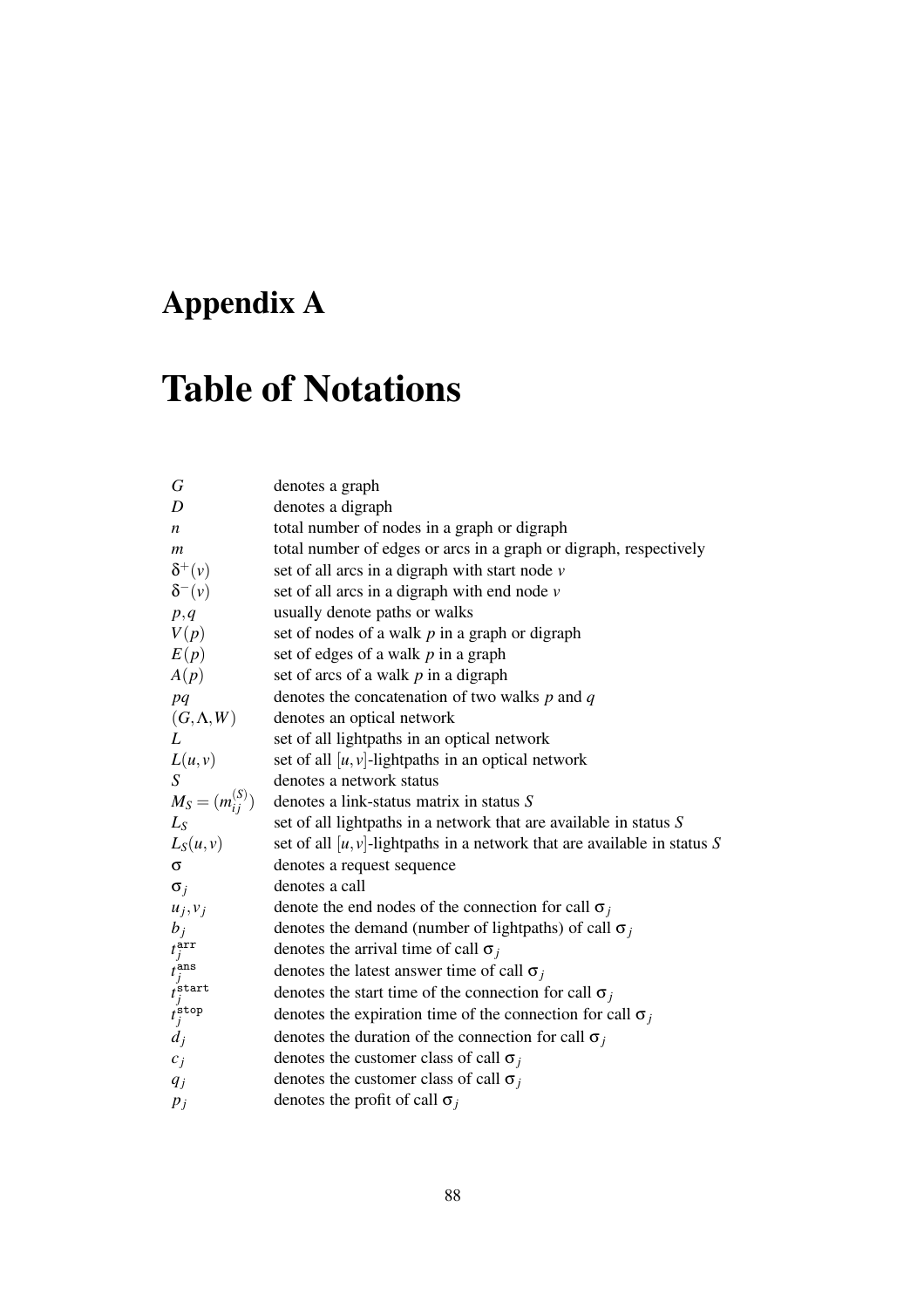### **Appendix B**

## **Basic Definitions**

In the following, we introduce the graph theoretical notations that are used in this thesis. For a more detailed look at graph theory, cf. [Jun99].

**Definition B.1.** A *graph G* is a pair  $G = (V, E)$  consisting of finite set  $V \neq \emptyset$  of nodes and a set  $E \subseteq V^{(2)}$  of edges, where  $V^{(2)}$  denotes the set of unordered pairs of elements in *V*. An edge with nodes  $u, v \in V$  is denoted by *uv*. The nodes *u* and *v* are said to be the *end nodes* of the edge *uv*. Moreover, we say that the nodes *u* and *v* are *incident* with the edge *uv* and that *u* and *v* are *adjacent* or *neighbors*. *G* is called to be *simple* if there is at most one edge between each pair of nodes and if there is no edge connecting a node with itself.

**Definition B.2.** A *walk* in a graph  $G = (V, E)$  is a sequence  $(v_0, e_1, v_1, \ldots, e_k, v_k)$  consisting of nodes and edges of *G* such that  $e_i = v_{i-1}v_i$  for  $1 \le i \le k$ . The nodes  $v_0$  and  $v_k$  are called the *end nodes* of the walk, which is also said to be a  $[v_0, v_k]$ *-walk*. If, in addition, the nodes of a walk are pairwise distinct, the walk is a *path*. If  $v_1, \ldots, v_{k-1}$ are pairwise distinct and  $v_0 = v_k$ , the walk is called a *cycle*.

**Definition B.3.** A *digraph D* is a pair  $D = (V, A)$  consisting of finite set  $V \neq \emptyset$  of nodes and a set  $A \subseteq V \times V$  of arcs. An arc from node *u* to *v* is denoted by  $(u, v)$ . Node *u* is said to be the *tail node* of  $(u, v)$ , and  $v$  is said to be the *head node* of  $(u, v)$ . Moreover, we say that the nodes *u* and *v* are *incident* with the arc  $(u, v)$ . *D* is called to be *simple* if there is at most one arc from *u* to *v* for each pair of distinct nodes  $u, v \in V$  edge between each pair of nodes and if there is no edge connecting a node with itself.

**Definition B.4.** A *walk* in a digraph  $D = (V, A)$  is a sequence  $(v_0, a_1, v_1, \ldots, a_k, v_k)$ consisting of nodes and arcs of *D* such that  $a_i = (v_{i-1}, v_i)$  for  $1 \le i \le k$ .  $v_0$  is called the *start* node and  $v_k$  is called the *end* node of the walk, which is also said to be a  $(v_0, v_k)$ -walk. If, in addition, the nodes of a walk are pairwise distinct, the walk is a *path*. If  $v_1, \ldots, v_{k-1}$  are pairwise distinct and  $v_0 = v_k$ , the walk is called a *cycle*.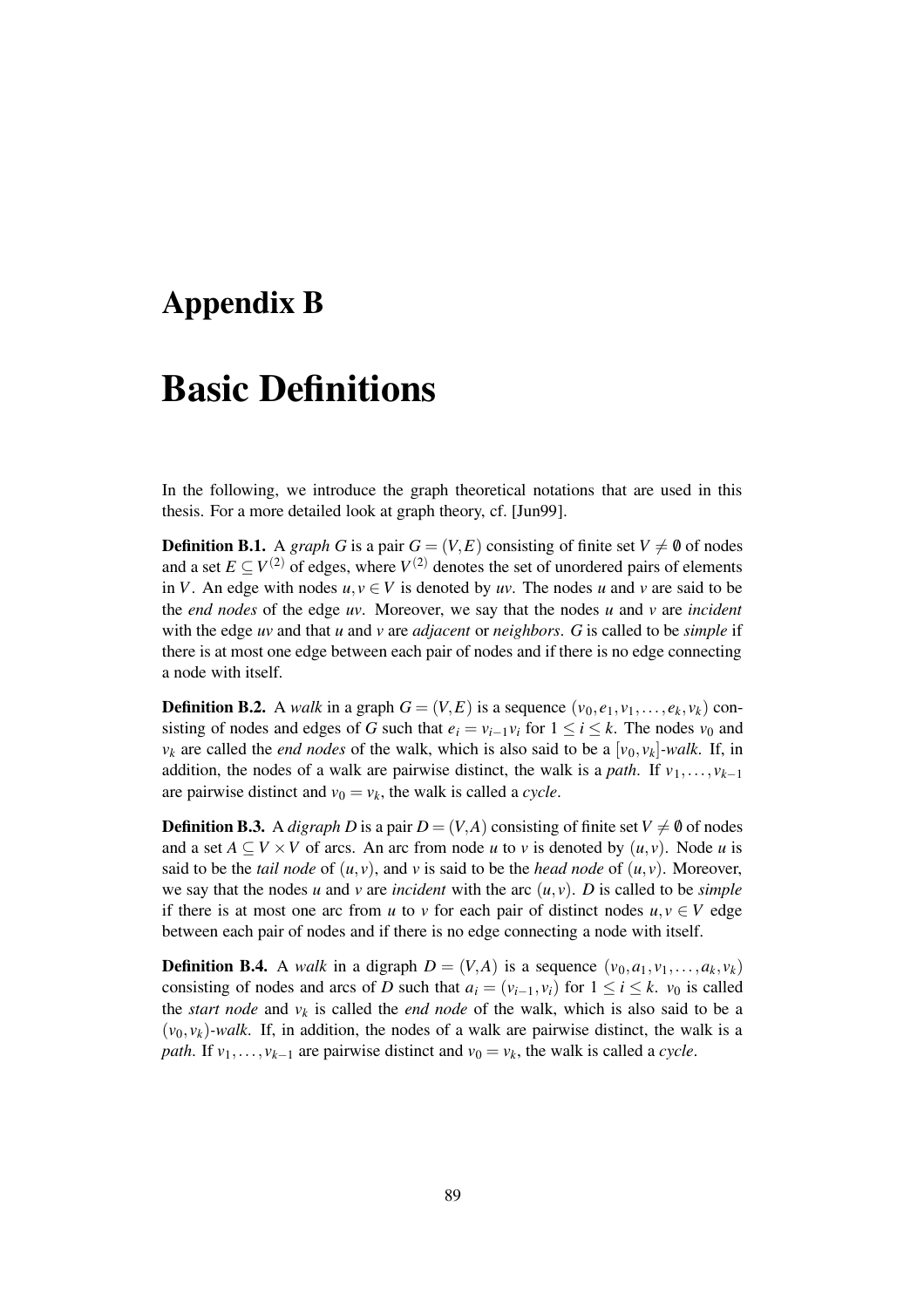### **Appendix C**

# **Deutsche Zusammenfassung**

In dieser Diplomarbeit werden Online-Algorithmen zur Bearbeitung von Verbindungsanfragen in optischen Telekommunikationsnetzen untersucht.

Für ein gegebenes optisches Telekommunikationsnetz ist die Entscheidung zu treffen, eingehende Verbindungsanfragen entweder anzunehmen und die geforderte Verbindung zur Verfügung zu stellen oder diese abzulehnen. Für dieses Problem werden bereits bekannte und neue Algorithmen vorgestellt und diese mit Hilfe von Simulationsstudien bewertet.

Ein optisches Netz besteht aus Knoten, zwischen denen Leitungen verlaufen. Jede Leitung enthält optische Fasern, auf denen Daten als optische Signale übermittelt werden können. Die Knoten des Netzes sind mit Schaltern ausgestattet, die optische Signale weiterleiten können, ohne diese zwischenzeitlich in ihre digitale Information umwandeln zu müssen. Dadurch können optische Kanäle entlang mehrerer Fasern realisiert werden. Diese optischen Kanale werden auch als Lichtwege bezeichnet. Mit Hilfe der Technik Wavelength Division Multiplexing (WDM) können optische Signale mehrere sich nicht gegenseitig beeinflussende Wellenlängen verwenden. Das bedeutet, dass mehrere Lichtwege dieselbe Faser gleichzeitig benutzen können, sofern sie dabei verschiedene Wellenlängen verwenden. In dieser Arbeit werden keine Wellenlängenkonverter betrachtet, d.h. ein Lichtweg muss dieselbe Wellenlänge auf allen durchlaufenden Fasern verwenden.

Jede eingehende Anfrage fordert eine Verbindung zwischen zwei Knoten im Netz für eine bestimmte Dauer, die vorher meist nicht bekannt ist. Die Verbindung erfordert eine bestimmte Zahl von Lichtwegen. (Im Rahmen der in dieser Arbeit enthaltenen Simulationen werden nur Anfragen berücksichtigt, die genau einen Lichtweg benötigen.) Für jede angenommene Anfrage müssen entsprechende Lichtwege zur Verfügung gestellt werden. Diese Dienstleistung liefert einen bestimmen Profit. Das Ziel ist die Maximinierung des Gesamtprofits. Bei den durchgeführten Untersuchungen werden konstante Profite angenommen. In diesem Fall ist das Ziel der Profitmaximierung äquivalent zur Minimierung der Wahrscheinlichkeit einer Anfrageablehnung, der sogenannten Blockierungswahrscheinlichkeit. Der wesentliche Charakter des Problems besteht darin, dass zukünftige Anfragen bis zum Zeitpunkt ihrer Ankunft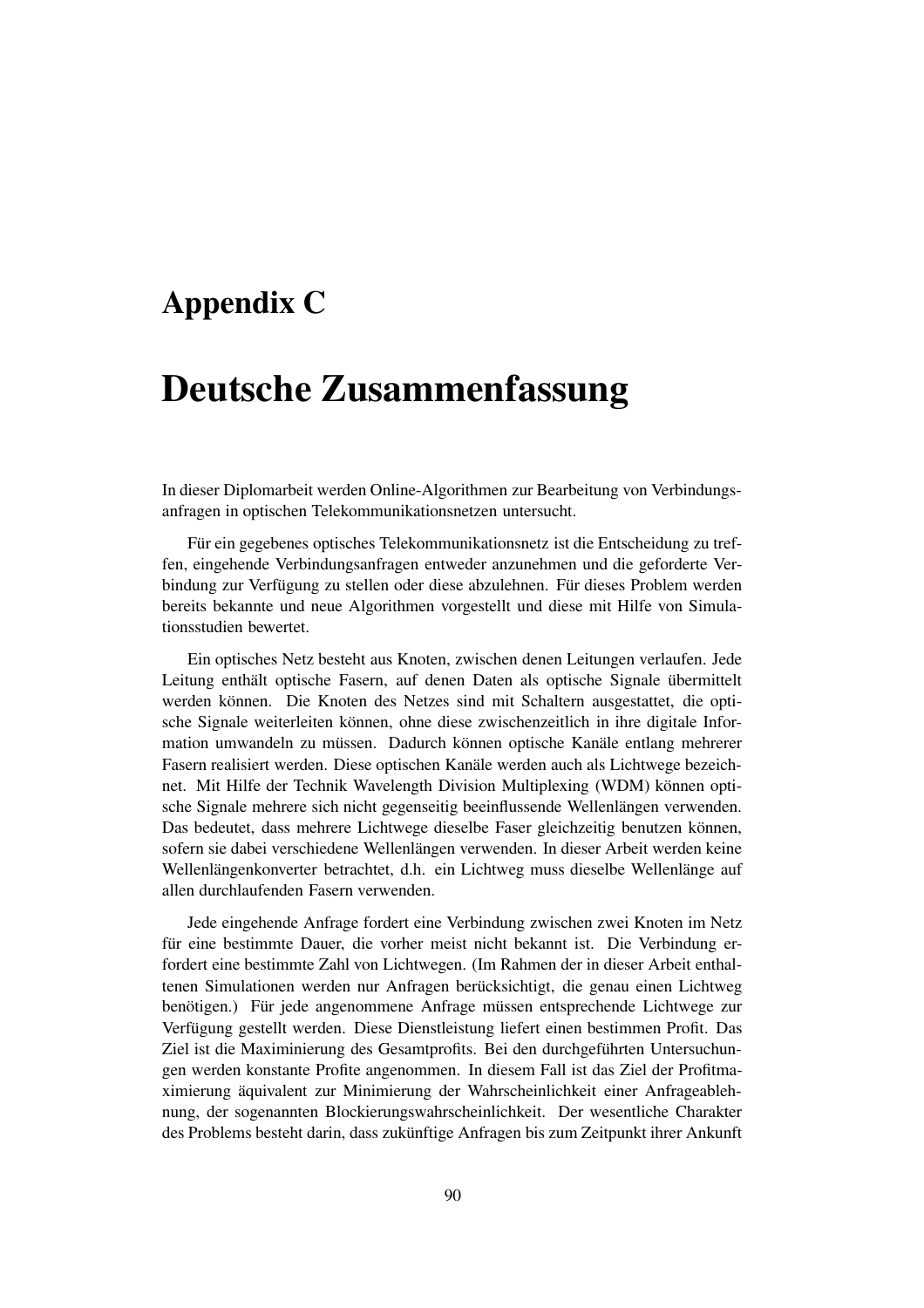unbekannt bleiben, jede Anfrage also ohne Kenntnis der zu erwartenden weiteren Anfragen angenommen oder abgelehnt werden muss.

Ein Algorithmus für dieses Problem muss also für eine gegebene Anfrage die Entscheidung treffen, ob und auf welchen Lichtwegen die geforderte Verbindung realisiert oder ob die Anfrage abgelehnt werden soll. Zu den untersuchten Algorithmen gehören die sogenannten Greedy-Algorithmen sowie neu entwickelte Algorithmen, die auf dem Konzept der Netzfitness beruhen. Die Greedy-Algorithmen verwenden stets kürzeste Lichtwege (die Länge eines Lichtwegs ist die Anzahl der von ihm verwendeten Fasern), und unterscheiden sich nur in der Wahl der Wellenlängen. Es gibt zwei Klasse dieser Algorithmen. Die Greedy-Algorithmen mit partieller Wellenlängensuche durchsuchen alle im Netz verfügbaren Wellenlängen gemäß einer speziellen Ordnung (diese definiert die verschiedenen Varianten) und wählen einen kürzesten Lichtweg in der ersten Wellenlänge dieser Ordnung, in der es überhaupt einen Lichtweg für die aktuelle Anfrage gibt. Die Greedy-Algorithmen mit totaler Wellenlängensuche hingegen bestimmen in jeder Wellenlänge einen kürzesten Lichtweg und wählen unter diesen den insgesamt kürzesten aus. Sie unterscheiden sich in der Wahl der Lichtwege, wenn es in mehreren Wellenlängen kürzeste Lichtwege gibt.

Die neu entwickelten Netzfitness-Algorithmen versuchen eine sinnvolle Funktion zu finden, die einem aktuellen Status des Netzes, der sich über die augenblicklich realisierten Lichtwege definiert, den sogenannten Fitnesswert zuweist. Dieser Wert soll die Fähigkeit des Netzes widerspiegeln, zukünftige Anfragen annehmen zu können. Zur Realisierung von Verbindungen für ankommende Anfragen werden diejenigen Lichtwege gewählt, für die der resultierende Fitnesswert maximiert wird.

Der erste Algorithmus *available-lightpaths-reduction* (ALR) definiert den Fitnesswert als die Anzahl Lichtwege, die augenblicklich verwendet werden könnten. Es wird also jeweils der Lichtweg gewählt, der eine minimale Abnahme an verfügbaren Lichtwegen bewirkt. Für diesen Algorithmus gibt es noch einige Varianten, die ermöglichen, wichtige Lichtwege höher zu gewichten.

Ein zweiter Algorithmus *single-flow-reduction* (SFR) betrachtet zwischen jedem Knotenpaar in jeder Wellenlänge nur noch Kanten-disjunkte Lichtwege. Dadurch soll verhindert werden, dass zu viele unwichtige, nie verwendete Lichtwege, berücksichtigt werden.

Der letzte betrachtete Netzfitness-Algorithmus *network-flow-reduction* (NFR) soll in jeder Wellenlänge nur Systeme von Kanten-disjunkten Lichtwegen berücksichtigen. Diese Lichtwege könnten theoretisch alle gleichzeitig im optischen Netz realisiert werden.

Für die Simulationen wurden vier Netze untersucht, die auf zwei verschiedenen Topologien basieren. Die Simulationsergebnisse für die Greedy-Algorithmen zeigen deutlich, dass die Wahl der Wellenlängenordnung jeweils einen entscheidenen Einfluss auf die erreichten Blockierungswahrscheinlichkeiten haben. Am besten schneiden die Varianten ab, die einen über alle Wellenlängen kürzesten Lichtweg wählen und dabei falls dieser nicht eindeutig ist, denjenigen auswählen, dessen Wellenlänge im Augenblick auf am wenigsten Fasern im Netz verfügbar ist.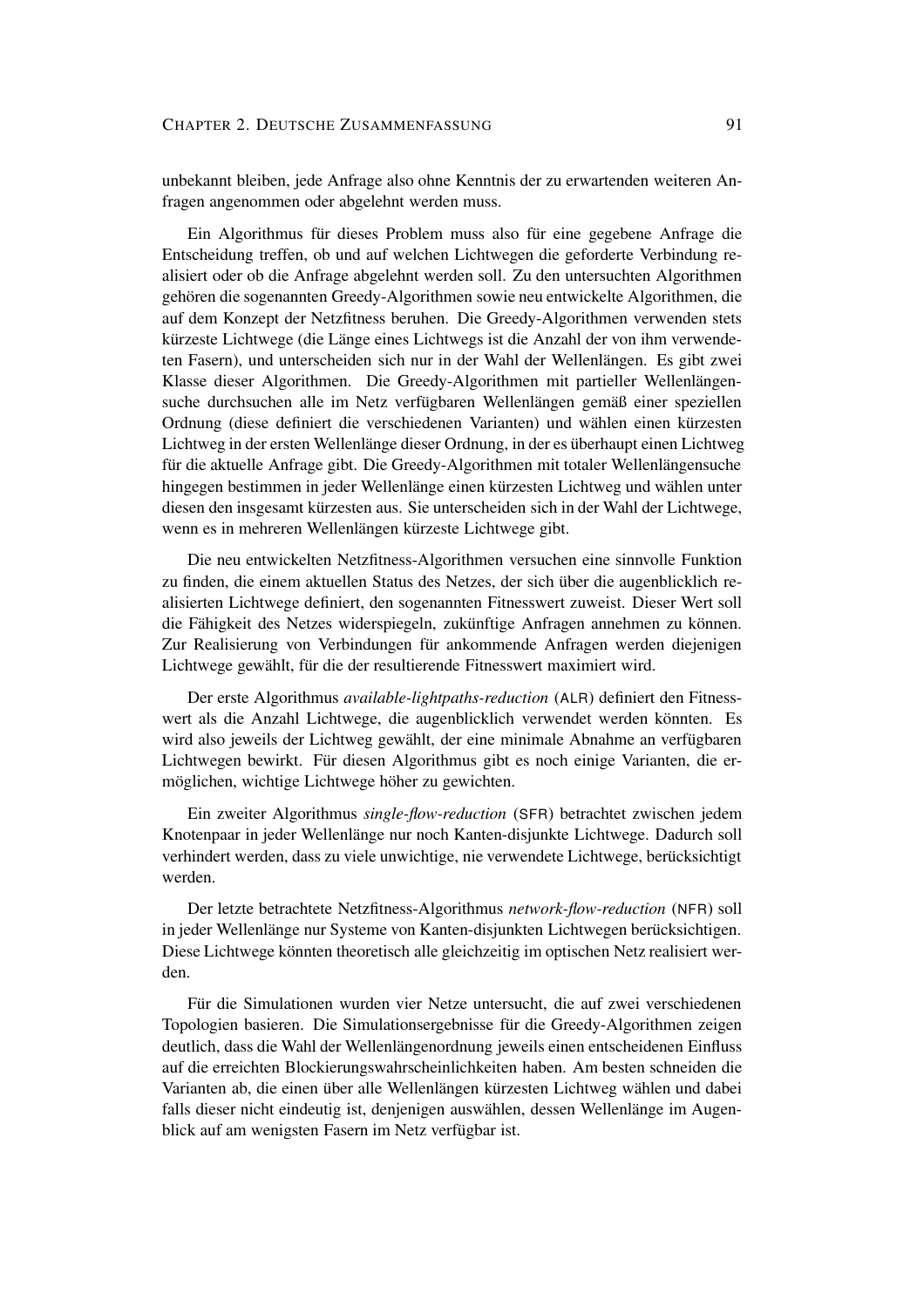Fast genauso gut ist in diesen Netzen eine Variante von SFR. Für die Netze, die über mehr Kapazitäten verfügen, erweist sich dieser jedoch als deutlich besser.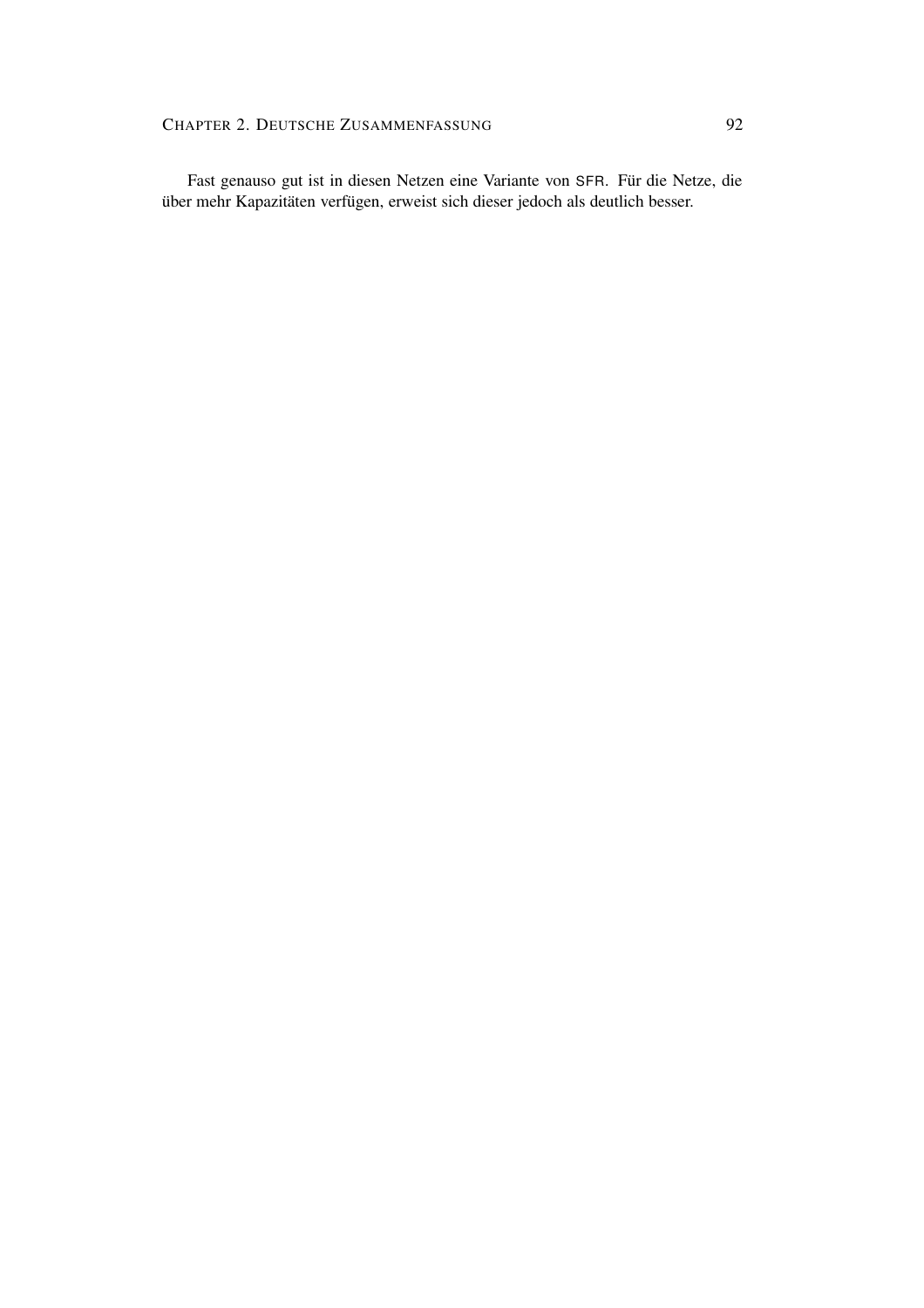# **List of Algorithms**

|   | Generic greedy-type algorithm with partial wavelengths search 27 |  |
|---|------------------------------------------------------------------|--|
|   | 3 Generic greedy-type algorithm with total wavelengths search 30 |  |
| 4 |                                                                  |  |
|   |                                                                  |  |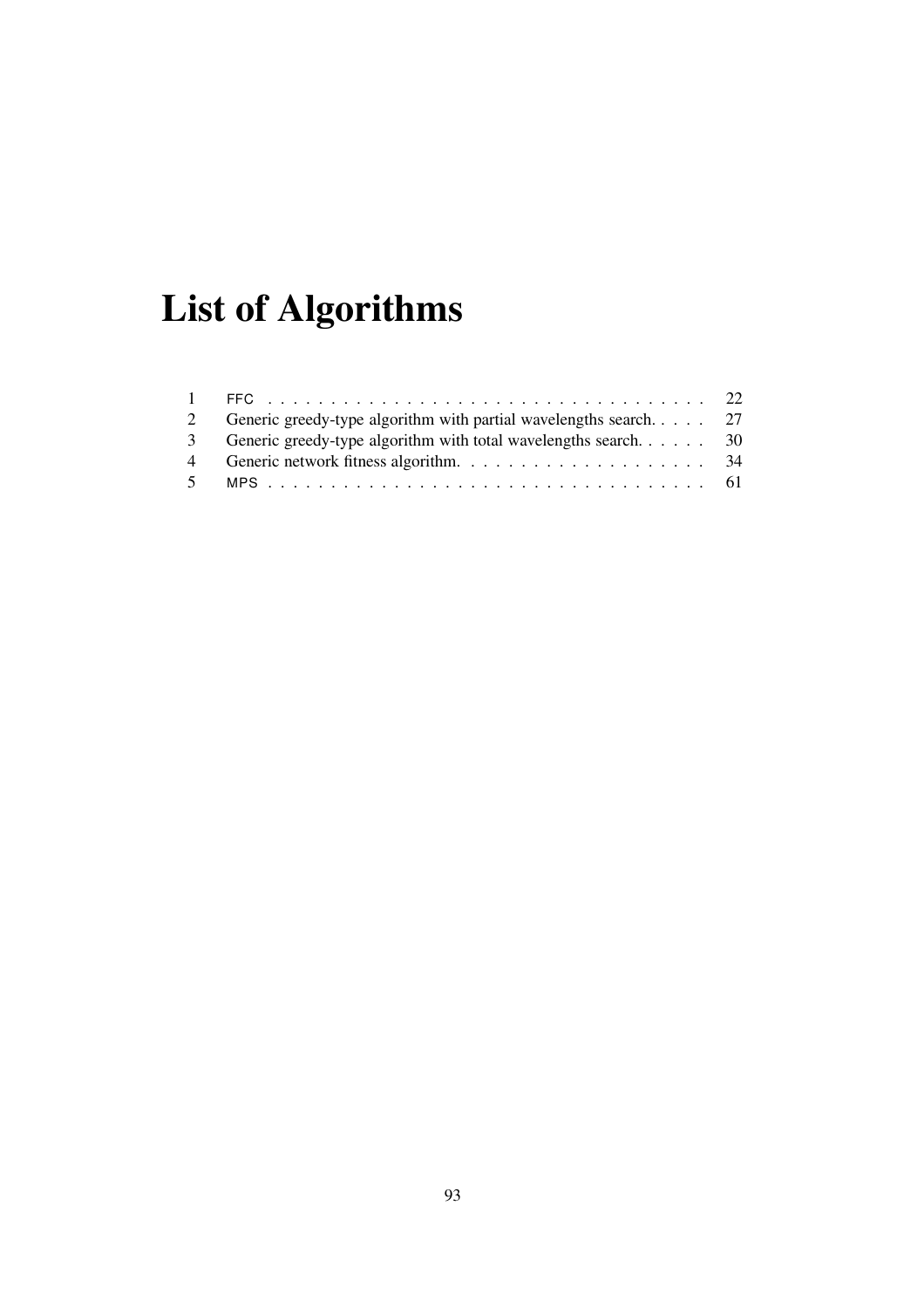# **Bibliography**

- [AAF<sup>+96]</sup> B. Awerbuch, Y. Azar, A. Fiat, S. Leonardi, and A. Rosén, *On-line competitive algorithms for call admission in optical networks*, Proceedings of the 4th Annual European Symposium on Algorithms, 1996, pp. 431– 444.
- [AAP93] B. Awerbuch, Y. Azar, and S. Plotkin, *Throughput-competitive on-line routing*, Proceedings of the 34th Annual IEEE Symposium on the Foundations of Computer Science, 1993, pp. 32–40.
- [ABFR94] B. Awerbuch, Y. Bartal, A. Fiat, and A. Rosén, *Competitive*, *nonpreemptive call control*, Proceedings of the 5th Annual ACM-SIAM Symposium on Discrete Algorithms, 1994, pp. 312–320.
- [AMO93] R. K. Ahuja, T. L. Magnanti, and J. B. Orlin, *Networks flows*, Prentice Hall, Englewood Cliffs, New Jersey, 1993.
- [BEY98] A. Borodin and R. El-Yaniv, *Online computation and competitive analysis*, Cambridge University Press, 1998.
- [BFL96] Y. Bartal, A. Fiat, and S. Leonardi, *Lower bounds for on-line graph problems with applications to on-line circuit and optimal routing*, Proceedings of the 28th Annual ACM Symposium on the Theory of Computing, 1996, pp. 531–540.
- [BK95] A. Birman and A. Kershenbaum, *Routing and wavelength assignment methods in single-hop all-optical networks with blocking*, Proceedings of INFOCOM '95, 1995, pp. 431–438.
- [BSSB95] K. Bala, T. Stern, K. Simchi, and K. Bala, *Routing in a linear lightwave networks*, IEEE/ACM Transactions on Networking **3** (1995), 459–469.
- [CGK92] I. Chlamtac, A. Ganz, and G. Karmi, *Lightpath communications: An approach to high bandwidth optical WAN's*, IEEE Transactions on Communications **40** (1992), 1171–1182.
- [Epp98] D. Eppstein, *Finding the k shortest paths*, SIAM Journal on Computing **28** (1998), no. 2, 652–673.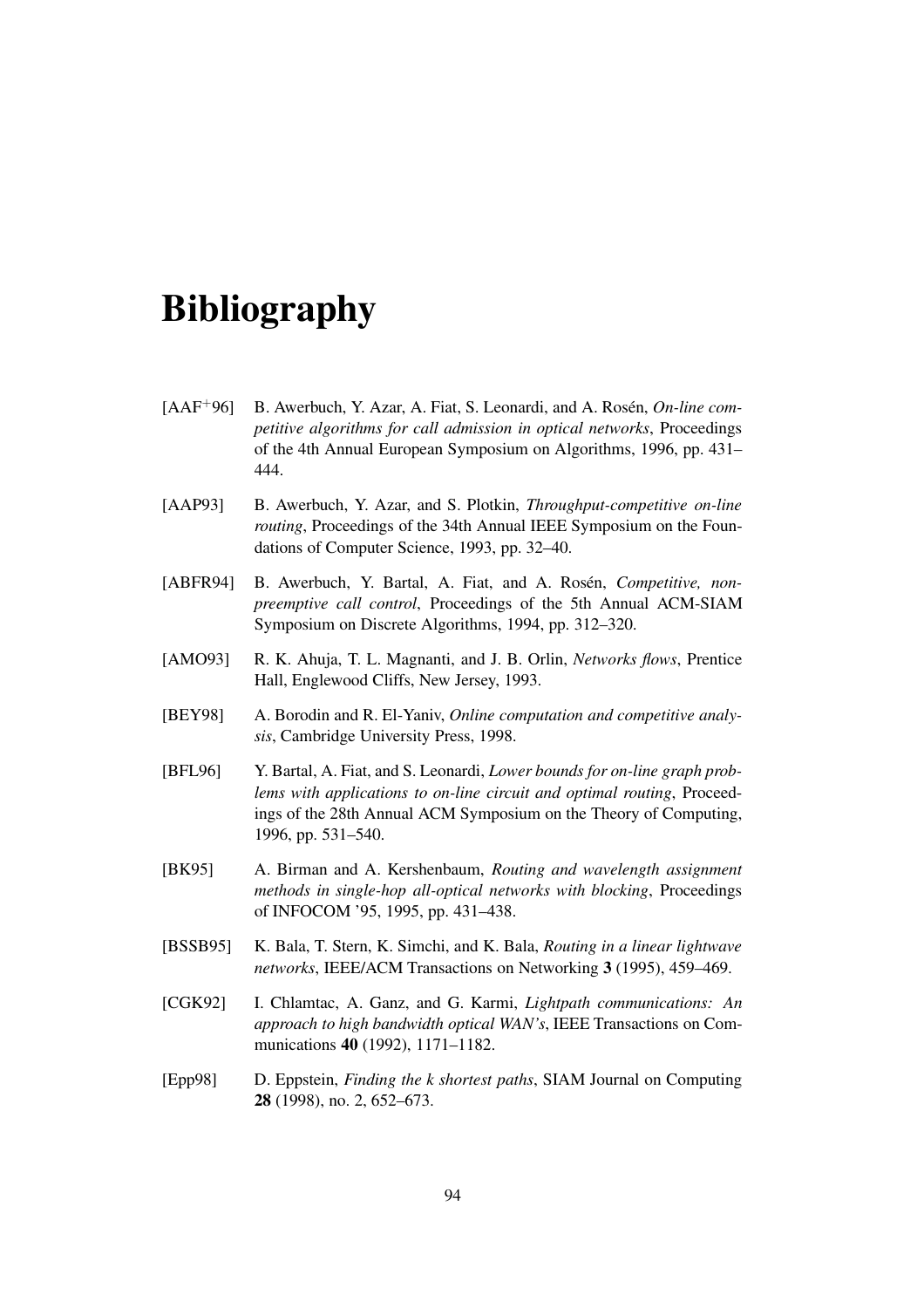- [GJ79] M. R. Garey and D. S. Johnson, *Computers and intractability (a guide to the theory of* NP*-completeness)*, W.H. Freeman and Company, New York, 1979.
- $[HJK^+03]$  R. Hülsermann, M. Jäger, S. O. Krumke, D. Poensgen, J. Rambau, and A. Tuchscherer, *Experimental study of routing algorithms in optical networks*, Proceedings of the 7th IFIP Working Conference on Optical Network Design & Modelling, Kluwer Academic Press, 2003, To appear.
- [Jun99] Dieter Jungnickel, *Graphs, networks and algorithms*, 5 ed., Springer, 1999.
- [KIM82] N. Katoh, T. Ibaraki, and H. Mine, *An efficient algorithm for k shortest simple paths*, Networks **12** (1982), no. 2, 411–427.
- [KP02] S. O. Krumke and D. Poensgen, *Online call admission in optical networks with larger demands*, Proceedings of the 28th International Workshop on Graph-Theoretic Concepts in Computer Science, vol. 2573, Springer, 2002, pp. 333–344.
- [KT95] J. Kleinberg and E. Tardos, *Disjoint paths in densely embedded graphs*, Proceedings of the 36th Annual IEEE Symposium on the Foundations of Computer Science, 1995, pp. 531–540.
- [KV00] Bernhard Korte and Jens Vygen, *Combinatorial optimization: Theory and algorithms*, 1 ed., Springer, 2000.
- [KWZ03] A. M. C. A. Koster, R. Wessäly, and A. Zymolka, *Transparent optical network design with sparse wavelength conversion*, Proceedings of the 7th IFIP Working Conference on Optical Network Design & Modelling, Kluwer Academic Press, 2003, To appear.
- [Law72] E. L. Lawler, *A procedure for computing the k best solutions to discrete optimization problems and its application to the shortest path problem*, Management Science **18** (1972), 401–405.
- [LK00] A. M. Law and W. D. Kelton, *Simulation modeling and analysis*, McGraw-Hill, Boston, 2000.
- [LMSPR98] S. Leonardi, A. Marchetti-Spaccamela, A. Presciutti, and A. Rosén, On*line randomized call-control revisited*, Proceedings of the 9th Annual ACM-SIAM Symposium on Discrete Algorithms, 1998, pp. 323–332.
- [MA98] A. Mokhtar and M. Azizoglu, *Adaptive wavelength routing in all-optical networks*, IEEE/ACM Transactions on Networking **6** (1998), no. 2, 197– 206.
- [MPS99] E. Q. V. Martins, M. M. B. Pascoal, and J. L. E. Santos, *An algorithm for ranking loopless paths*, Tech. report, CISUC, 1999.
- [Muk97] B. Mukherjee, *Optical communication networks*, McGraw-Hill, New York, 1997.